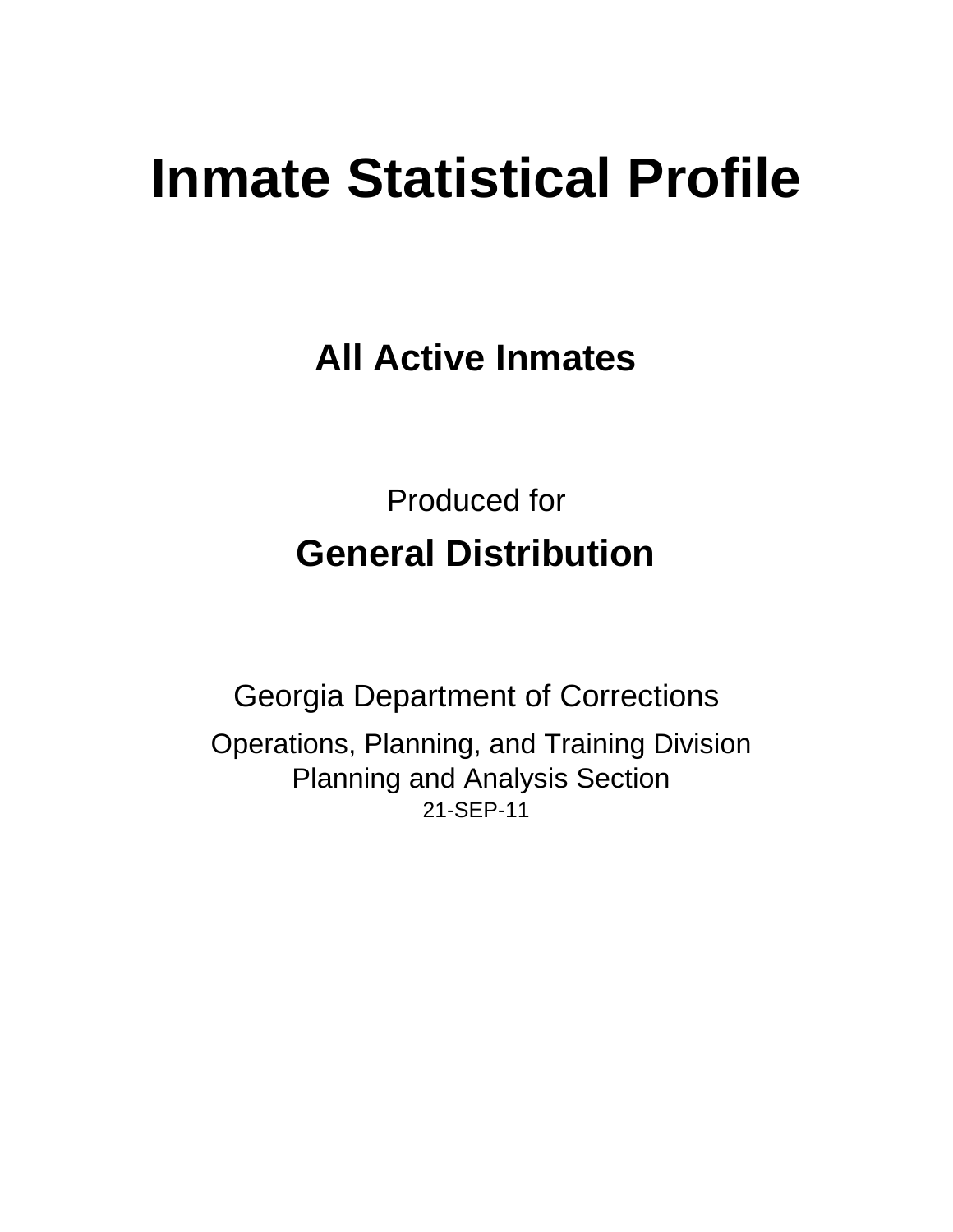**Contents** 

**All Active Inmates**

Produced for **General Distribution**

## Table of Contents

| <b>Demographic information</b>                                       |
|----------------------------------------------------------------------|
| 5 Current age, broken out in ten year age groups                     |
| 1 Weight, measured at entry to prison                                |
| 6 Race group                                                         |
| 7 Marital status, self-reported at entry to prison                   |
| 8 Number of children, self-reported at entry to prison               |
| 9 Religious affiliation, self-reported at entry to prison            |
| 10 Home county - self-reported at entry to prison                    |
| 15 Socioeconomic class, self-reported at entry to prison             |
| 16 Environment to age 16, self-reported at entry to prison           |
| 17 Guardian status to age 16, self-reported at entry to prison       |
| 18 Employment status before prison, self-reported at entry to prison |
| 19 Age at admission                                                  |
| 21 Height, measured at entry to prison                               |
| 23 Military service                                                  |
| <b>Correctional information</b>                                      |
| 24 Type of admission to prison                                       |
| 25 Current / last security status                                    |
| 90 Current / last institution type                                   |
| 27 Institution type - transitional centers                           |
| 28 Institution type - county prisons                                 |
| 29 Institution type - state prisons                                  |
| 30 Institution type - private prisons                                |
| 31 Institution type - pre-release centers                            |
| 32 Number of disciplinary reports                                    |
| 33 Number of transfers                                               |
| 34 Number of escapes                                                 |
| 35 Probable future release type of still active inmates              |
| 36 Time served in current (or last) institution                      |
| Educational, psychological and physical information                  |
| 37 Highest grade level attained                                      |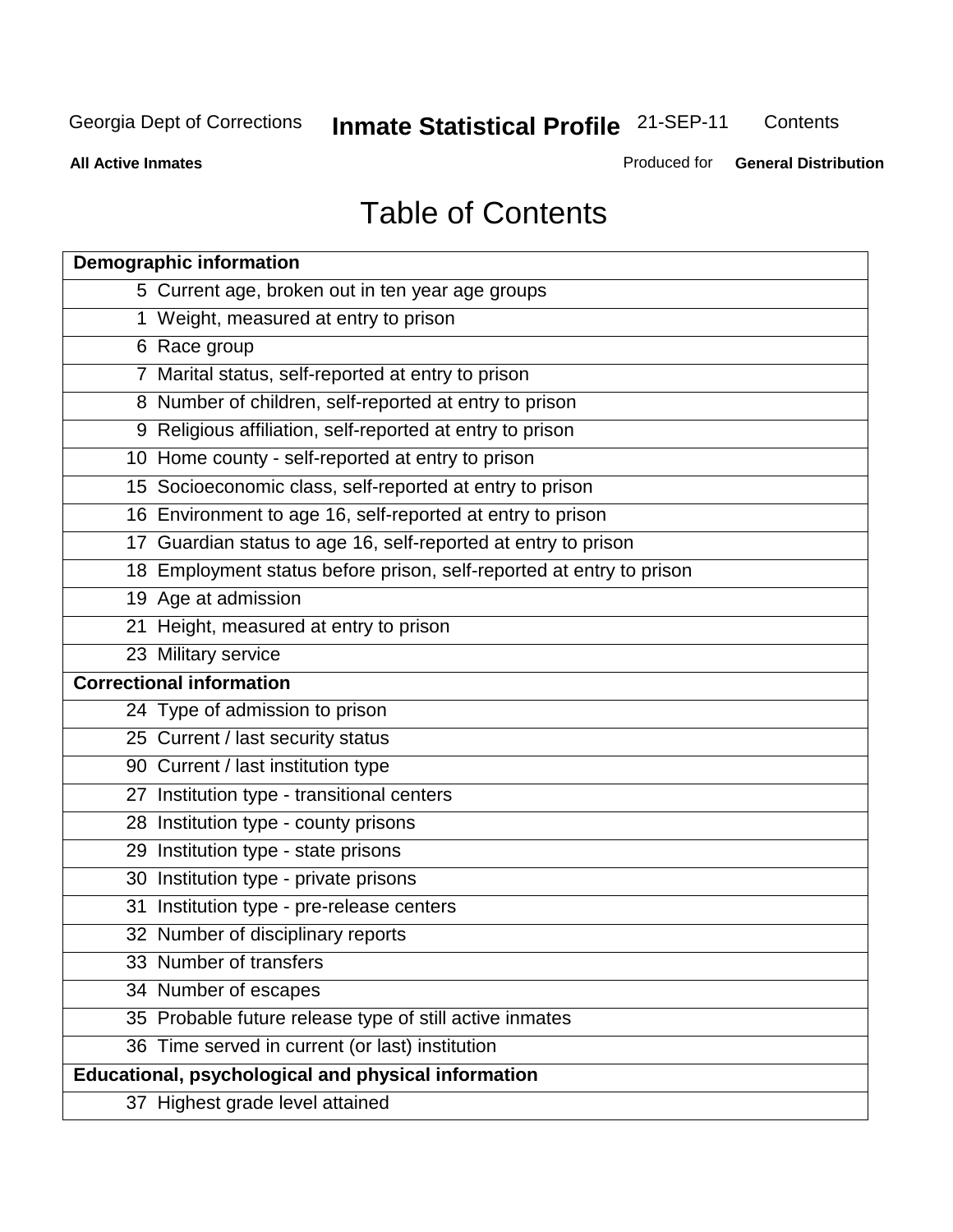**Contents** 

**All Active Inmates**

Produced for **General Distribution**

## Table of Contents

| <b>Educational, psychological and physical information</b>       |
|------------------------------------------------------------------|
| 38 Culture fair IQ scores                                        |
| 39 Wide Range Achievement Test (WRAT) reading score              |
| 40 Wide Range Achievement Test (WRAT) math score                 |
| 41 Wide Range Achievement Test (WRAT) spelling score             |
| 42 Scope of substance abuse - summary                            |
| 43 Scope of substance abuse - detail                             |
| 44 Current / last mental health treatment level                  |
| 45 PULHESDWIT medical scale - 'P' overall condition ('P'hysical) |
| 46 PULHESDWIT medical scale - 'U' upper body                     |
| 47 PULHESDWIT medical scale - 'L' lower body                     |
| 48 PULHESDWIT medical scale - 'H' hearing                        |
| 49 PULHESDWIT medical scale - 'E' vision                         |
| 50 PULHESDWIT medical scale -'S' psychiatric                     |
| 51 PULHESDWIT medical scale - 'D' dental                         |
| 52 PULHESDWIT medical scale - 'W' work ability                   |
| 53 PULHESDWIT medical scale - 'I' impairment                     |
| 54 PULHESDWIT medical scale - 'T' transportability               |
| 55 Criminality in family, self-reported                          |
| 56 Alcoholism in family, self-reported                           |
| 57 Drug abuse in family, self-reported                           |
| 58 Subjected to frequent beatings, self-reported                 |
| 59 Father absent during inmate's childhood                       |
| 60 Mother absent during inmate's childhood                       |
| <b>Crimes and criminal history information</b>                   |
| 61 Number of prior Georgia incarcerations                        |
| 62 Prison sentence in years                                      |
| 63 Primary offense, broken out into felonies vs misdemeanors     |
| 64 Primary offense, broken out into six broad crime categories   |
| 65 Primary offense, detailed offense code                        |
| 74 County of conviction of primary offense                       |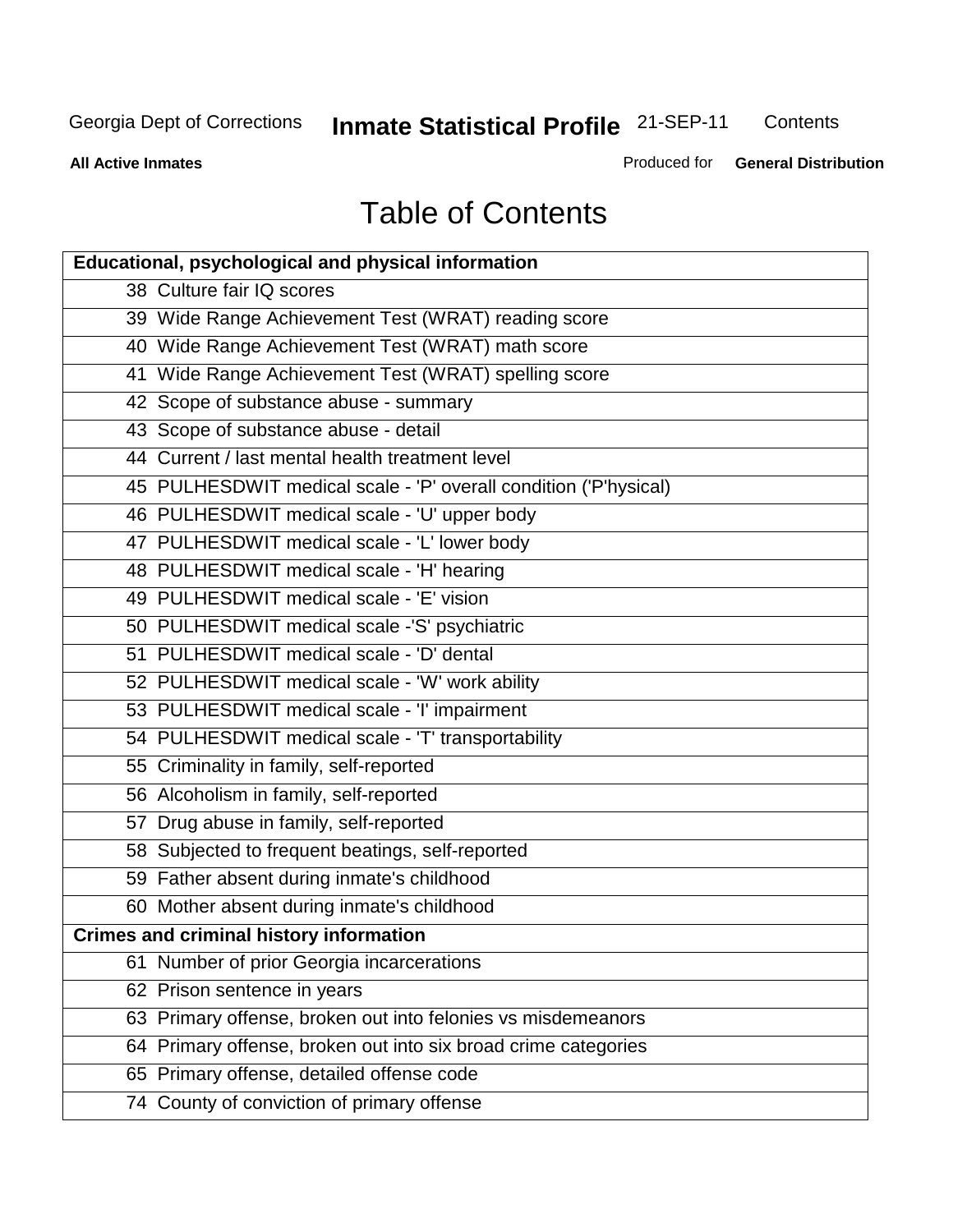**All Active Inmates**

Produced for **General Distribution**

## Table of Contents

| <b>Crimes and criminal history information</b>        |  |  |  |  |
|-------------------------------------------------------|--|--|--|--|
| 79 Circuit of conviction of primary offense           |  |  |  |  |
| 81 Years served (jail + prison) in this incarceration |  |  |  |  |
| <b>Medical information</b>                            |  |  |  |  |
| 82 Results of most recent HIV test                    |  |  |  |  |
| 83 Results of most recent tuberculosis test           |  |  |  |  |
| 84 Results of most recent syphilis test               |  |  |  |  |
| 85 Results of most recent Hepatitis-C test            |  |  |  |  |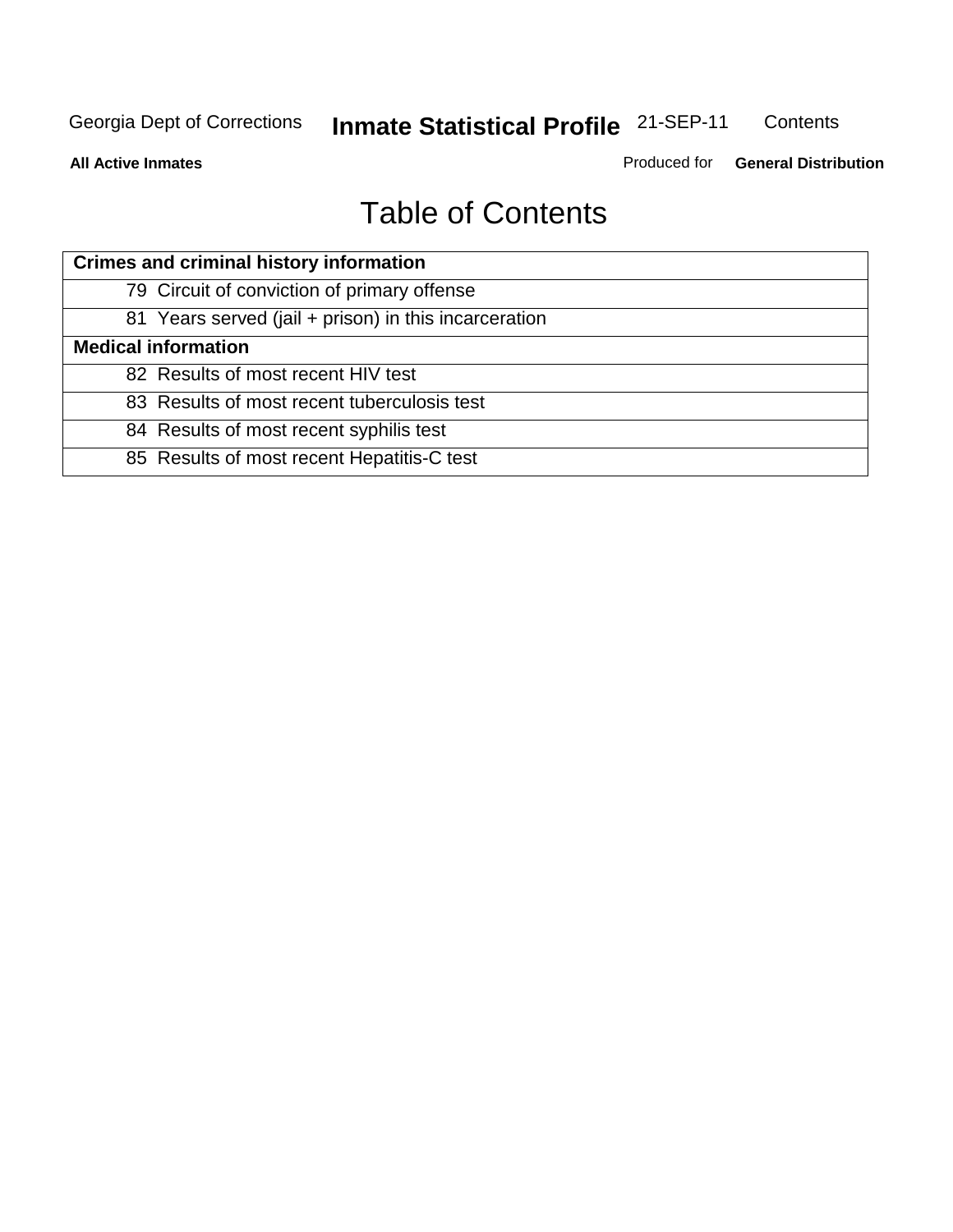#### **All Active Inmates**

#### Produced for **General Distribution**

#### Current age, broken out in ten-year age groups

|                          |              | <b>Male</b> |        |              | <b>Female</b> |          | <b>Total</b> |                 |
|--------------------------|--------------|-------------|--------|--------------|---------------|----------|--------------|-----------------|
| <b>Current Age</b>       | <b>Count</b> | Col %       | Row %  | <b>Count</b> | Col %         | Row %    | <b>Total</b> | Col %           |
| <b>Teens (1-19)</b>      | 1,058        | $2.08\%$    | 97.24% | 30           | 0.79%         | 2.76%    | 1,088        | 1.99%           |
| <b>Twenties (20-29)</b>  | 15,531       | 30.52%      | 93.51% | 1,078        | 28.50%        | $6.49\%$ | 16,609       | 30.38%          |
| <b>Thirties (30-39)</b>  | 14,719       | 28.93%      | 92.25% | 1,236        | 32.68%        | 7.75%    |              | 15,955   29.19% |
| <b>Forties (40-49)</b>   | 11,120       | 21.86%      | 91.76% | 999          | 26.41%        | $8.24\%$ |              | 12,119 22.17%   |
| <b>Fifties (50-59)</b>   | 6,060        | 11.91%      | 94.45% | 356          | 9.41%         | $5.55\%$ | 6,416        | 11.74%          |
| <b>Sixties (60-69)</b>   | 1,512        | $2.97\%$    | 96.06% | 62           | 1.64%         | $3.94\%$ | 1,574        | 2.88%           |
| Seventy + (70 and above) | 880          | 1.73%       | 97.67% | 21           | 0.56%         | 2.33%    | 901          | 1.65%           |
| <b>Total Reported</b>    | 50,880       | 100%        | 93.08% | 3,782        | 100%          | 6.92%    | 54,662       | 100%            |

| and an anti-<br>тео<br>NG | ററ<br>∠໐໐ |     | 291    |
|---------------------------|-----------|-----|--------|
| $\sim$ 100                | ,168      | 70E | 54,953 |

| <b>Mean</b><br>(average)       | 37.22     | 36.66                      | 37.18 |
|--------------------------------|-----------|----------------------------|-------|
| Median (middle)                | 25<br>JJ. | 36                         | 35    |
| <b>Mode</b><br>(most frequent) |           | $\ddot{\phantom{0}}$<br>◡▴ | o,    |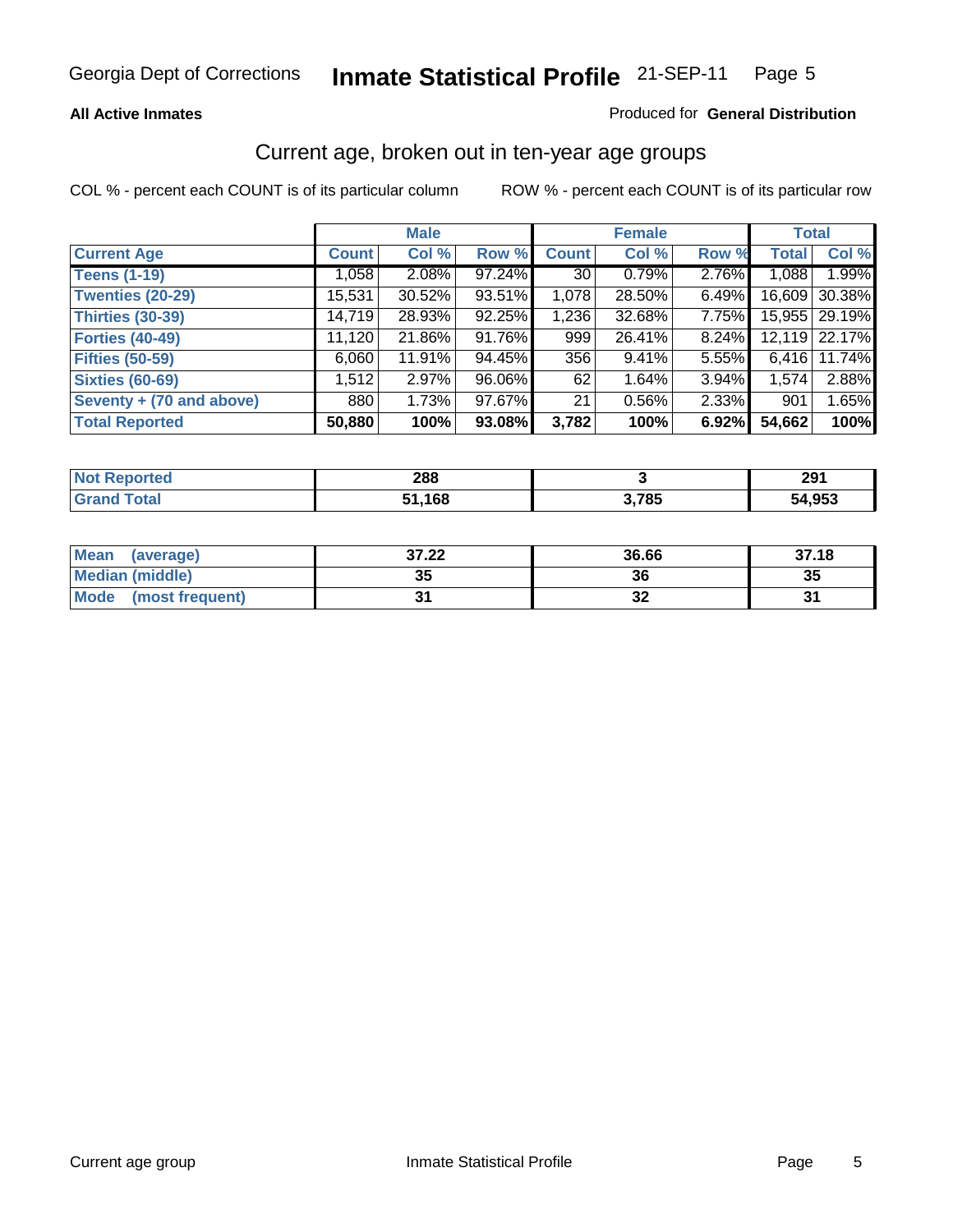#### **All Active Inmates**

#### Produced for **General Distribution**

## Race group

|              |                        |              | <b>Male</b> |                    |       | <b>Female</b> |         |              | <b>Total</b> |
|--------------|------------------------|--------------|-------------|--------------------|-------|---------------|---------|--------------|--------------|
|              | <b>Race Group</b>      | <b>Count</b> | Col %       | <b>Row % Count</b> |       | Col %         | Row %   | <b>Total</b> | Col %        |
|              | <b>White</b>           | 16,235       | 31.73%      | 89.04%             | ,998  | 52.79%        | 10.96%  | 18,233       | 33.18%       |
| $\mathbf{2}$ | <b>Black</b>           | 32,402       | 63.32%      | 95.05%             | .689  | 44.62%        | 4.95%   | 34,091       | 62.04%       |
| 5            | <b>Other</b>           | 48           | .09%        | 88.89%             | 6     | .16%          | 11.11%  | 54           | .10%         |
| 6            | <b>Asian</b>           | 127          | .25%        | 96.95%             | 4     | .11%          | 3.05%   | 131          | .24%         |
| 10           | <b>Hispanic</b>        | 2,330        | 4.55%       | 96.60%             | 82    | 2.17%         | 3.40%   | 2,412        | 4.39%        |
| $12 \,$      | <b>Native American</b> | 26           | .05%        | 83.87%             | 5     | .13%          | 16.13%  | 31           | .06%         |
| 13           | <b>Native Hawaiian</b> |              |             |                    |       | .03%          | 100.00% |              | .01%         |
|              | <b>Total Reported</b>  | 51,168       | 100%        | 93.11%             | 3,785 | 100%          | 6.89%   | 54,953       | 100%         |

| <b>Not Reported</b> |               |       |        |
|---------------------|---------------|-------|--------|
| <b>Total</b>        | 51,168<br>C 4 | 3,785 | 54,953 |

| Mc | --- | .<br>$\sim$ $\sim$ $\sim$ | . |
|----|-----|---------------------------|---|
|    |     |                           |   |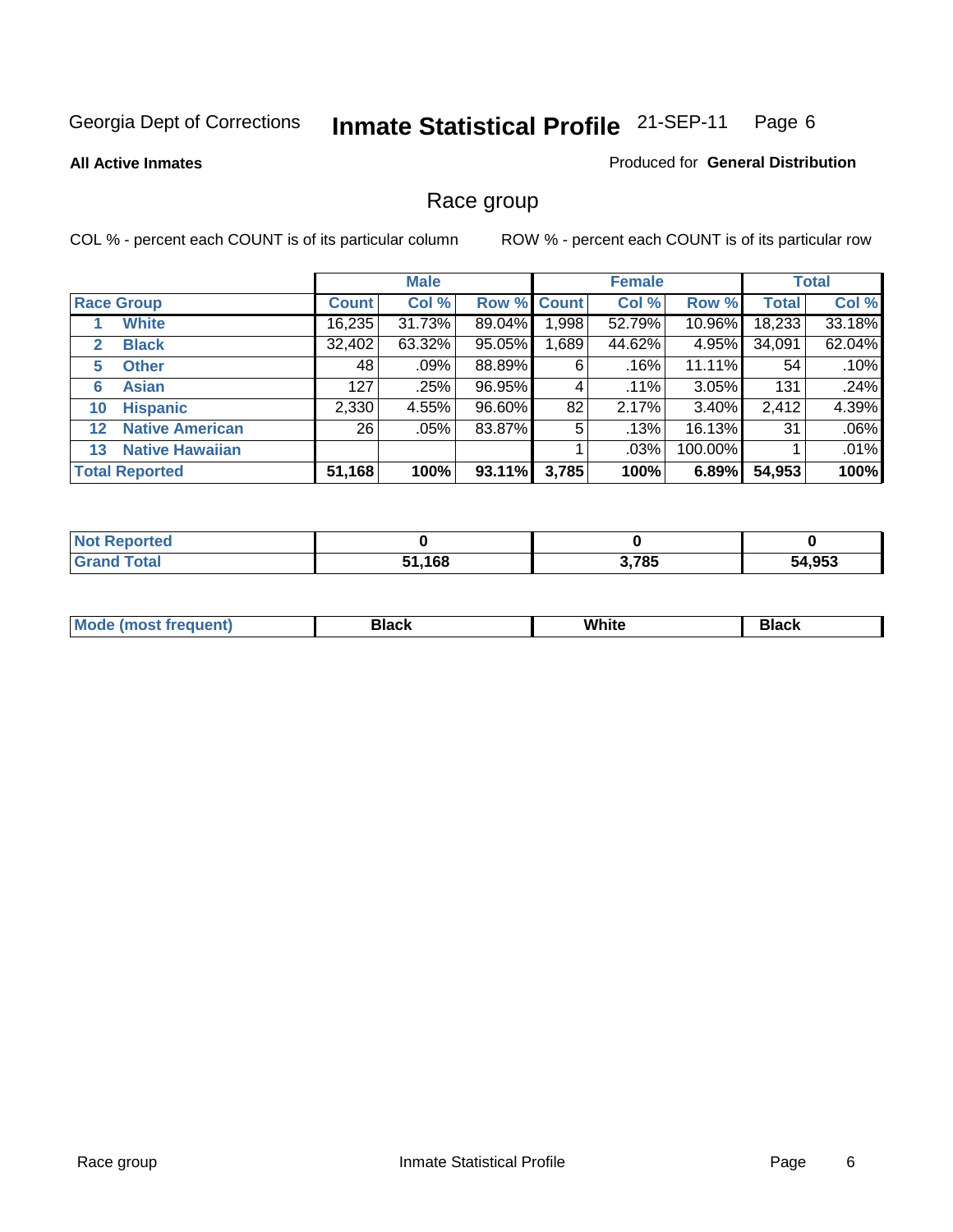**All Active Inmates**

#### Produced for **General Distribution**

## Marital status, self-reported at entry to prison

|                       |              | <b>Male</b> |        |              | <b>Female</b> |          |              | <b>Total</b> |
|-----------------------|--------------|-------------|--------|--------------|---------------|----------|--------------|--------------|
| <b>Marital Status</b> | <b>Count</b> | Col %       | Row %  | <b>Count</b> | Col %         | Row %    | <b>Total</b> | Col %        |
| <b>Unknown</b><br>0   | 546          | $1.07\%$    | 93.65% | 37           | .98%          | $6.35\%$ | 583          | 1.06%        |
| <b>Divorced</b><br>D  | 4,904        | 9.58%       | 88.36% | 646          | 17.07%        | 11.64%   | 5,550        | 10.10%       |
| <b>Married</b><br>М   | 7,080        | 13.84%      | 91.85% | 628          | 16.59%        | 8.15%    | 7,708        | 14.03%       |
| <b>Separated</b><br>S | 1,766        | 3.45%       | 83.62% | 346          | 9.14%         | 16.38%   | 2,112        | 3.84%        |
| <b>Unmarried</b><br>U | 36,408       | 71.15%      | 94.82% | 1,990        | 52.58%        | 5.18%    | 38,398       | 69.87%       |
| <b>Widow</b><br>W     | 464          | .91%        | 77.08% | 138          | 3.65%         | 22.92%   | 602          | 1.10%        |
| <b>Total Reported</b> | 51,168       | 100%        | 93.11% | 3,785        | 100%          | 6.89%    | 54,953       | 100%         |

| -      |       |            |        |
|--------|-------|------------|--------|
| $\sim$ | 1 C O | <b>705</b> | 54.953 |
|        | 'Ωι   | ່ວະ        |        |

|  | Mode<br>(most frequent) | Jnmarried | Unmarried | Jnmarried |
|--|-------------------------|-----------|-----------|-----------|
|--|-------------------------|-----------|-----------|-----------|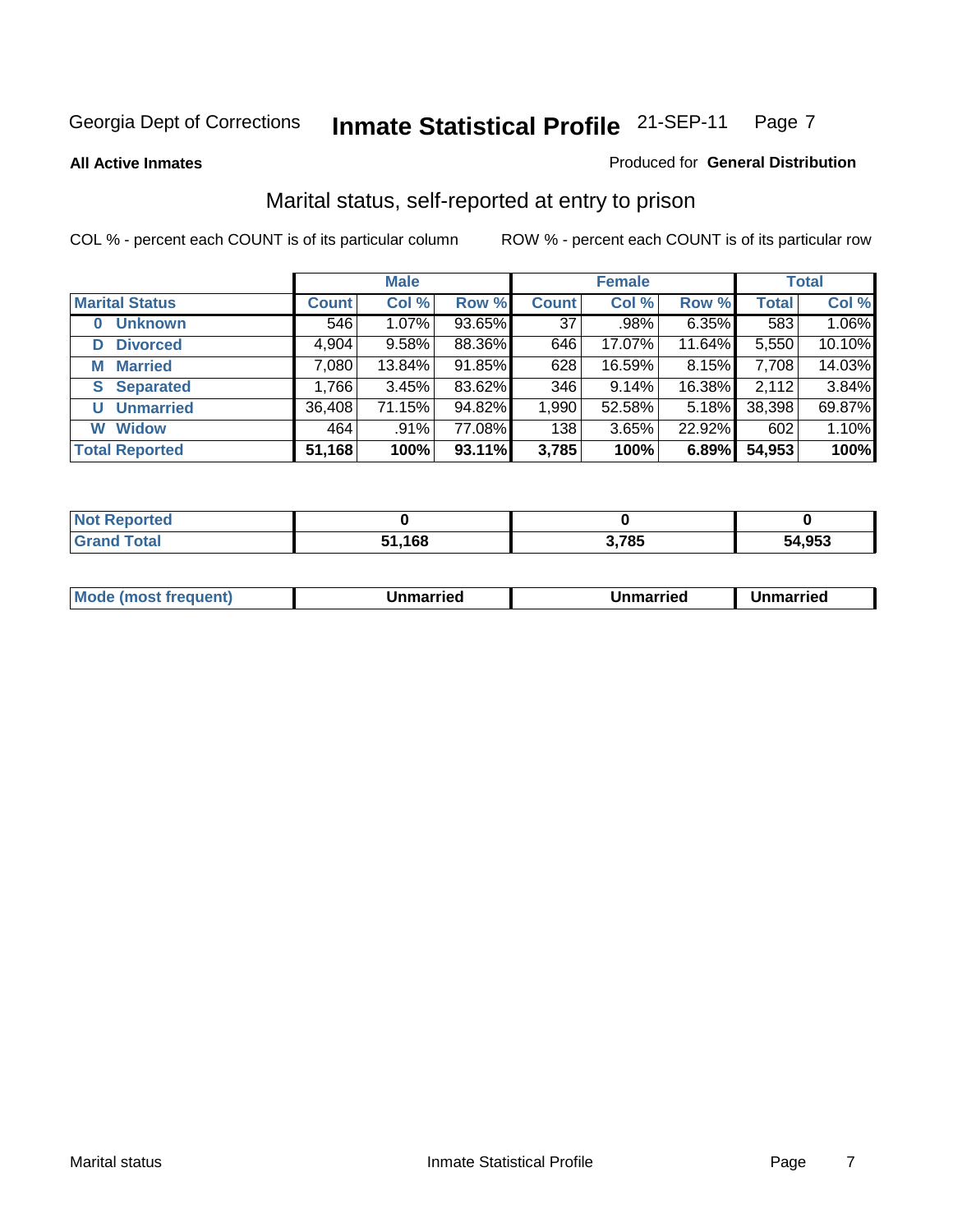#### **All Active Inmates**

#### Produced for **General Distribution**

## Number of children, self reported at entry to prison

|                           |              | <b>Male</b> |        |              | <b>Female</b> |          | <b>Total</b> |        |
|---------------------------|--------------|-------------|--------|--------------|---------------|----------|--------------|--------|
| <b>Number of Children</b> | <b>Count</b> | Col %       | Row %  | <b>Count</b> | Col %         | Row %    | <b>Total</b> | Col %  |
| $\bf{0}$                  | 20,794       | 41.60%      | 94.67% | 1,171        | 31.01%        | 5.33%    | 21,965       | 40.86% |
|                           | 11,303       | 22.61%      | 94.07% | 712          | 18.86%        | 5.93%    | 12,015       | 22.35% |
| $\overline{2}$            | 8,096        | 16.20%      | 90.95% | 806          | 21.35%        | 9.05%    | 8,902        | 16.56% |
| 3                         | 4,860        | 9.72%       | 88.65% | 622          | 16.47%        | 11.35%   | 5,482        | 10.20% |
| 4                         | 2,465        | 4.93%       | 90.76% | 251          | 6.65%         | 9.24%    | 2,716        | 5.05%  |
| 5                         | 1,215        | 2.43%       | 92.12% | 104          | 2.75%         | 7.88%    | 1,319        | 2.45%  |
| $6\phantom{a}$            | 607          | 1.21%       | 91.42% | 57           | 1.51%         | 8.58%    | 664          | 1.24%  |
| 7                         | 281          | 0.56%       | 90.94% | 28           | 0.74%         | $9.06\%$ | 309          | 0.57%  |
| 8                         | 146          | 0.29%       | 92.41% | 12           | 0.32%         | 7.59%    | 158          | 0.29%  |
| 9                         | 86           | 0.17%       | 96.63% | 3            | 0.08%         | 3.37%    | 89           | 0.17%  |
| 10                        | 60           | 0.12%       | 89.55% |              | 0.19%         | 10.45%   | 67           | 0.12%  |
| Over 10                   | 71           | 0.14%       | 95.95% | 3            | 0.08%         | 4.05%    | 74           | 0.14%  |
| <b>Total Reported</b>     | 49,984       | 100%        | 92.98% | 3,776        | 100%          | 7.02%    | 53,760       | 100%   |

| men | .184 |      | .193   |
|-----|------|------|--------|
|     | .168 | ,785 | 54,953 |

| <b>Mean</b><br>(average)       | ∣.34 | - 70 |  |  |  |  |
|--------------------------------|------|------|--|--|--|--|
| Median (middle)                |      |      |  |  |  |  |
| <b>Mode</b><br>(most frequent) |      |      |  |  |  |  |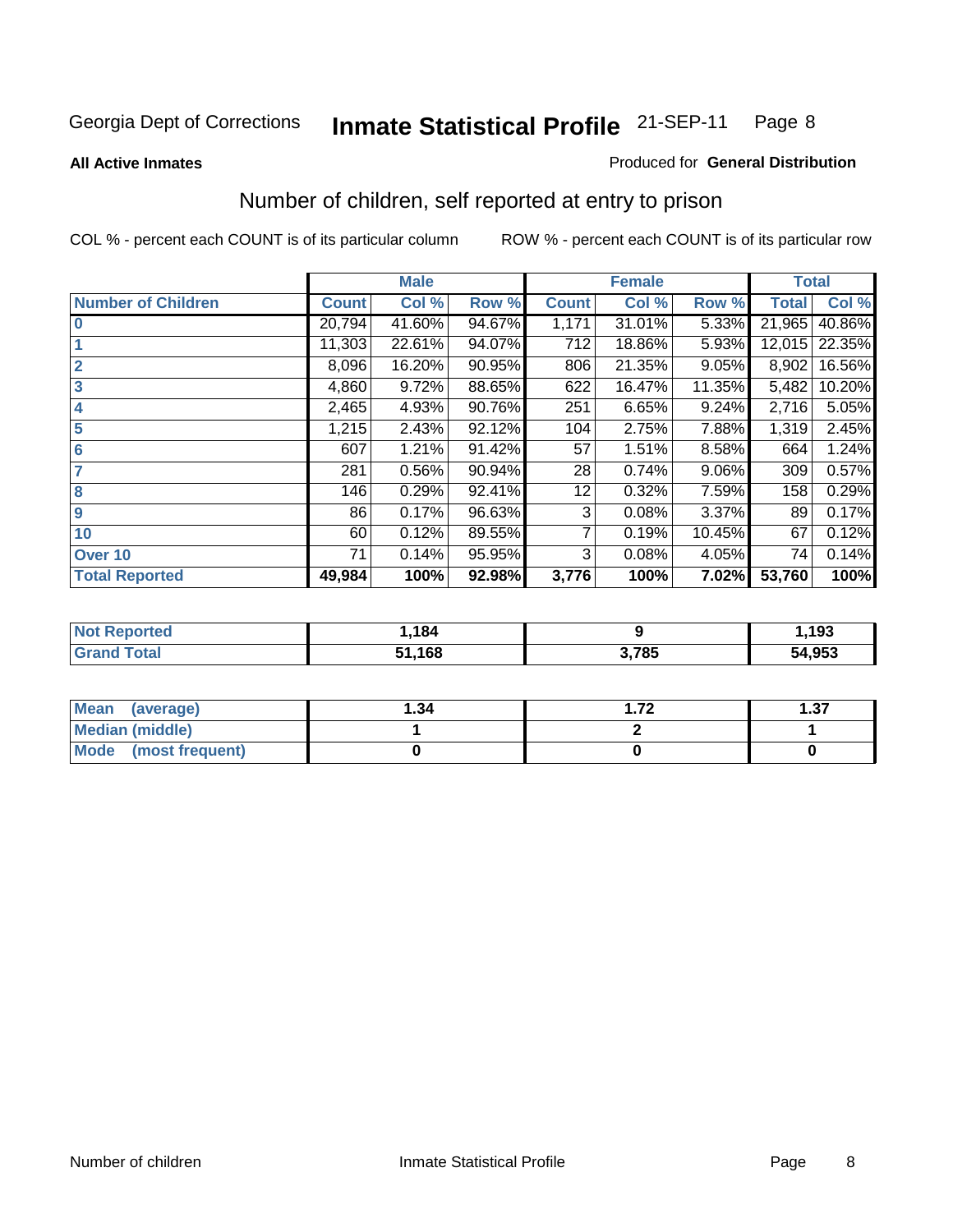#### **All Active Inmates**

#### Produced for **General Distribution**

## Religious affiliation, self-reported at entry to prison

|                  |                              |              | <b>Male</b> |         |                 | <b>Female</b>             |        |              | <b>Total</b> |
|------------------|------------------------------|--------------|-------------|---------|-----------------|---------------------------|--------|--------------|--------------|
|                  | <b>Religious Affiliation</b> | <b>Count</b> | Col %       | Row %   | <b>Count</b>    | $\overline{\text{Col}}$ % | Row %  | <b>Total</b> | Col %        |
| 1                | <b>Islam</b>                 | 1,208        | 3.92%       | 97.58%  | $\overline{30}$ | 1.04%                     | 2.42%  | 1,238        | 3.67%        |
| $\overline{2}$   | <b>Catholic</b>              | 1,656        | 5.37%       | 90.69%  | 170             | 5.89%                     | 9.31%  | 1,826        | 5.42%        |
| 3                | <b>Baptist</b>               | 14,892       | 48.31%      | 89.00%  | 1,841           | 63.77%                    | 11.00% | 16,733       | 49.64%       |
| 4                | <b>Methodist</b>             | 623          | 2.02%       | 87.38%  | 90              | 3.12%                     | 12.62% | 713          | 2.12%        |
| 5                | <b>EpiscopIn</b>             | 46           | .15%        | 90.20%  | 5               | .17%                      | 9.80%  | 51           | .15%         |
| 6                | <b>Presbytrn</b>             | 88           | .29%        | 90.72%  | 9               | .31%                      | 9.28%  | 97           | .29%         |
| 7                | <b>Chc Of God</b>            | 443          | 1.44%       | 73.10%  | 163             | 5.65%                     | 26.90% | 606          | 1.80%        |
| 8                | <b>Holiness</b>              | 1,033        | 3.35%       | 83.31%  | 207             | 7.17%                     | 16.69% | 1,240        | 3.68%        |
| $\boldsymbol{9}$ | <b>Jewish</b>                | 40           | .13%        | 95.24%  | 2               | .07%                      | 4.76%  | 42           | .12%         |
| 10               | <b>Anglican</b>              | 10           | .03%        | 90.91%  | 1               | .03%                      | 9.09%  | 11           | .03%         |
| 11               | <b>Grk Orthdx</b>            | 6            | .02%        | 85.71%  | 1               | .03%                      | 14.29% | 7            | .02%         |
| 12               | <b>Hindu</b>                 | 9            | .03%        | 100.00% |                 |                           |        | 9            | .03%         |
| 13               | <b>Buddhist</b>              | 45           | .15%        | 91.84%  | 4               | .14%                      | 8.16%  | 49           | .15%         |
| 14               | <b>Taoist</b>                | 3            | .01%        | 75.00%  | 1               | .03%                      | 25.00% | 4            | .01%         |
| 15               | <b>Shintoist</b>             | 3            | .01%        | 100.00% |                 |                           |        | 3            | .01%         |
| 16               | <b>Seven D Ad</b>            | 104          | .34%        | 88.89%  | 13              | .45%                      | 11.11% | 117          | .35%         |
| 17               | <b>Jehovah Wt</b>            | 374          | 1.21%       | 92.35%  | 31              | 1.07%                     | 7.65%  | 405          | 1.20%        |
| 18               | <b>Latr Day S</b>            | 39           | .13%        | 86.67%  | 6               | .21%                      | 13.33% | 45           | .13%         |
| 19               | Quaker                       |              | .01%        | 100.00% |                 |                           |        |              | .01%         |
| 20               | <b>Other Prot</b>            | 5,293        | 17.17%      | 95.58%  | 245             | 8.49%                     | 4.42%  | 5,538        | 16.43%       |
| 96               | <b>None</b>                  | 4,907        | 15.92%      | 98.63%  | 68              | 2.36%                     | 1.37%  | 4,975        | 14.76%       |
|                  | <b>Total Reported</b>        | 30,823       | 100%        | 91.44%  | 2,887           | 100%                      | 8.56%  | 33,710       | 100%         |

| <b>Not Reported</b>  | 20,345 | 898   | 21,243 |
|----------------------|--------|-------|--------|
| <b>Fotal</b><br>Gran | 51,168 | 3,785 | 54,953 |

|  | Mode (most frequent) | Baptist | Baptist<br>$\sim$ | Baptist |
|--|----------------------|---------|-------------------|---------|
|--|----------------------|---------|-------------------|---------|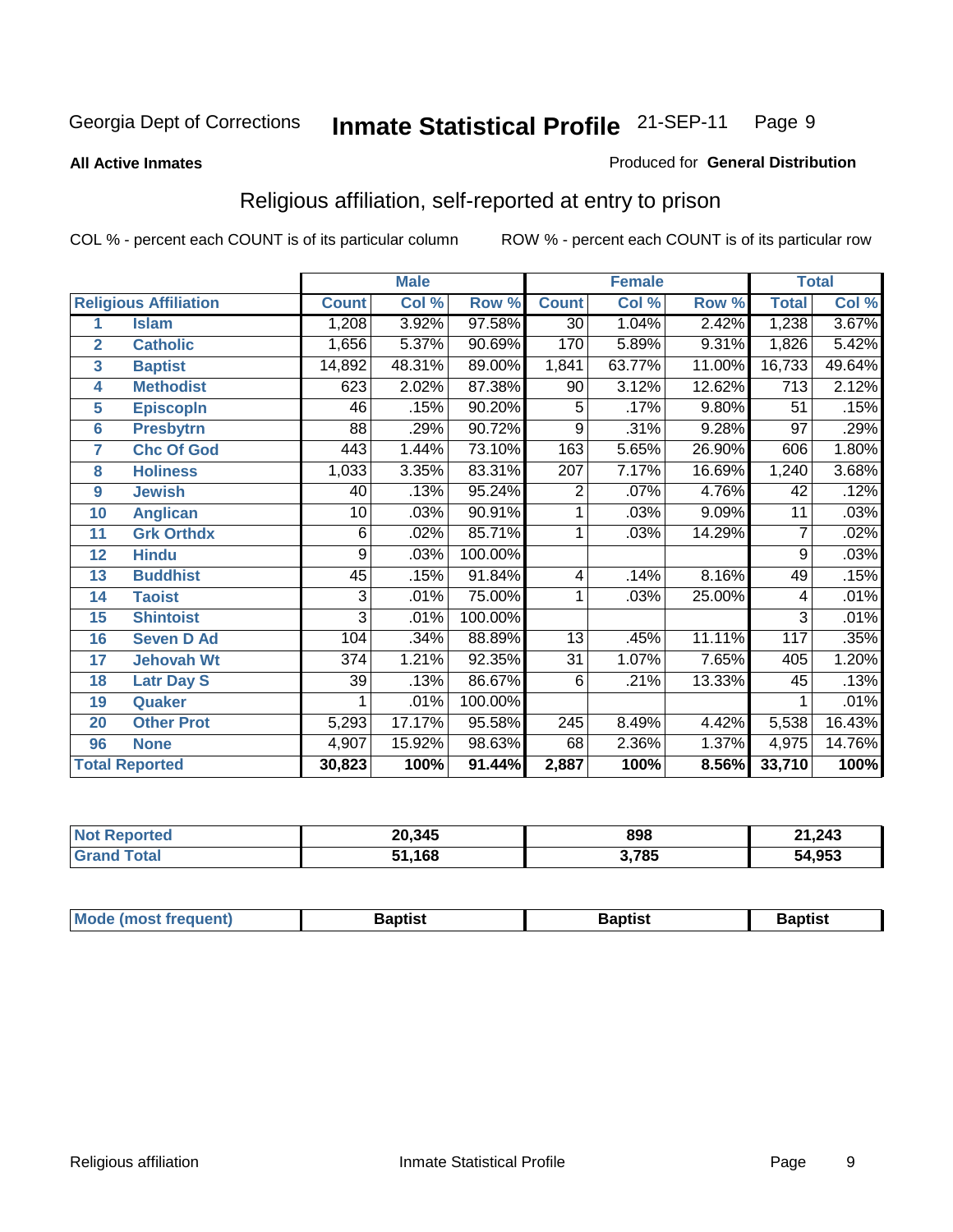**All Active Inmates**

#### Produced for **General Distribution**

## Home county, self-reported at entry to prison

|                 |                      |                  | <b>Male</b> |        |                 | <b>Female</b> |          | <b>Total</b>     |       |
|-----------------|----------------------|------------------|-------------|--------|-----------------|---------------|----------|------------------|-------|
|                 | <b>Home County</b>   | <b>Count</b>     | Col %       | Row %  | <b>Count</b>    | Col %         | Row %    | <b>Total</b>     | Col % |
| 1               | <b>Appling</b>       | 116              | .26%        | 95.87% | $\overline{5}$  | .15%          | 4.13%    | 121              | .25%  |
| $\overline{2}$  | <b>Atkinson</b>      | $\overline{39}$  | .09%        | 90.70% | $\overline{4}$  | .12%          | 9.30%    | $\overline{43}$  | .09%  |
| 3               | <b>Bacon</b>         | 62               | .14%        | 92.54% | $\overline{5}$  | .15%          | 7.46%    | $\overline{67}$  | .14%  |
| 4               | <b>Baker</b>         | $\overline{19}$  | .04%        | 95.00% | $\mathbf{1}$    | .03%          | 5.00%    | 20               | .04%  |
| 5               | <b>Baldwin</b>       | $\overline{242}$ | .54%        | 93.08% | $\overline{18}$ | .54%          | 6.92%    | 260              | .54%  |
| $6\phantom{1}6$ | <b>Banks</b>         | $\overline{47}$  | .11%        | 85.45% | $\overline{8}$  | .24%          | 14.55%   | $\overline{55}$  | .11%  |
| $\overline{7}$  | <b>Barrow</b>        | $\overline{264}$ | .59%        | 91.35% | $\overline{25}$ | .75%          | 8.65%    | 289              | .60%  |
| 8               | <b>Bartow</b>        | 502              | 1.12%       | 89.48% | $\overline{59}$ | 1.77%         | 10.52%   | 561              | 1.17% |
| 9               | <b>Ben Hill</b>      | 196              | .44%        | 93.78% | $\overline{13}$ | .39%          | 6.22%    | 209              | .44%  |
| 10              | <b>Berrien</b>       | $\overline{72}$  | .16%        | 92.31% | $\overline{6}$  | .18%          | 7.69%    | 78               | .16%  |
| 11              | <b>Bibb</b>          | 1,169            | 2.62%       | 95.04% | 61              | 1.83%         | 4.96%    | 1,230            | 2.56% |
| 12              | <b>Bleckley</b>      | 74               | .17%        | 96.10% | $\overline{3}$  | .09%          | 3.90%    | 77               | .16%  |
| 13              | <b>Brantley</b>      | 48               | .11%        | 88.89% | $\overline{6}$  | .18%          | 11.11%   | $\overline{54}$  | .11%  |
| 14              | <b>Brooks</b>        | 120              | .27%        | 96.00% | $\overline{5}$  | .15%          | 4.00%    | 125              | .26%  |
| 15              | <b>Bryan</b>         | $\overline{113}$ | .25%        | 94.96% | $\overline{6}$  | .18%          | 5.04%    | 119              | .25%  |
| 16              | <b>Bulloch</b>       | 339              | .76%        | 92.37% | $\overline{28}$ | .84%          | 7.63%    | $\overline{367}$ | .76%  |
| 17              | <b>Burke</b>         | $\overline{204}$ | .46%        | 98.08% | 4               | .12%          | 1.92%    | $\overline{208}$ | .43%  |
| 18              | <b>Butts</b>         | 135              | .30%        | 91.84% | $\overline{12}$ | .36%          | 8.16%    | $\overline{147}$ | .31%  |
| 19              | <b>Calhoun</b>       | $\overline{54}$  | .12%        | 94.74% | $\overline{3}$  | .09%          | 5.26%    | $\overline{57}$  | .12%  |
| 20              | <b>Camden</b>        | $\overline{112}$ | .25%        | 94.12% | $\overline{7}$  | .21%          | 5.88%    | 119              | .25%  |
| 21              | <b>Candler</b>       | $\overline{96}$  | .21%        | 92.31% | $\overline{8}$  | .24%          | 7.69%    | 104              | .22%  |
| 22              | <b>Carroll</b>       | $\overline{575}$ | 1.29%       | 90.98% | $\overline{57}$ | 1.71%         | 9.02%    | 632              | 1.32% |
| 23              | <b>Catoosa</b>       | $\overline{219}$ | .49%        | 88.31% | $\overline{29}$ | .87%          | 11.69%   | $\overline{248}$ | .52%  |
| 24              | <b>Charlton</b>      | $\overline{40}$  | .09%        | 95.24% | $\overline{2}$  | .06%          | 4.76%    | $\overline{42}$  | .09%  |
| 25              | <b>Chatham</b>       | 2,232            | 5.00%       | 95.75% | $\overline{99}$ | 2.97%         | 4.25%    | 2,331            | 4.86% |
| 26              | <b>Chattahoochee</b> | $\overline{21}$  | .05%        | 95.45% | 1               | .03%          | 4.55%    | $\overline{22}$  | .05%  |
| 27              | <b>Chattooga</b>     | 255              | .57%        | 91.07% | $\overline{25}$ | .75%          | 8.93%    | 280              | .58%  |
| 28              | <b>Cherokee</b>      | $\overline{379}$ | .85%        | 87.94% | $\overline{52}$ | 1.56%         | 12.06%   | 431              | .90%  |
| 29              | <b>Clarke</b>        | 495              | 1.11%       | 93.40% | $\overline{35}$ | 1.05%         | 6.60%    | 530              | 1.10% |
| 30              | <b>Clay</b>          | 47               | .11%        | 97.92% | 1               | .03%          | 2.08%    | 48               | .10%  |
| $\overline{31}$ | <b>Clayton</b>       | 1,385            | 3.10%       | 92.89% | 106             | 3.18%         | 7.11%    | 1,491            | 3.11% |
| 32              | <b>Clinch</b>        | 53               | .12%        | 94.64% | 3               | .09%          | $5.36\%$ | 56               | .12%  |
| 33              | <b>Cobb</b>          | 2,050            | 4.59%       | 91.60% | 188             | 5.63%         | 8.40%    | 2,238            | 4.66% |
| 34              | <b>Coffee</b>        | $\overline{212}$ | .47%        | 91.77% | 19              | .57%          | 8.23%    | 231              | .48%  |
| 35              | <b>Colquitt</b>      | 252              | .56%        | 96.55% | $\overline{9}$  | .27%          | 3.45%    | 261              | .54%  |
| 36              | <b>Columbia</b>      | 211              | .47%        | 92.95% | 16              | .48%          | 7.05%    | 227              | .47%  |
| 37              | <b>Cook</b>          | 114              | .26%        | 95.80% | 5               | .15%          | 4.20%    | 119              | .25%  |
| 38              | <b>Coweta</b>        | 431              | .96%        | 93.29% | $\overline{31}$ | .93%          | 6.71%    | 462              | .96%  |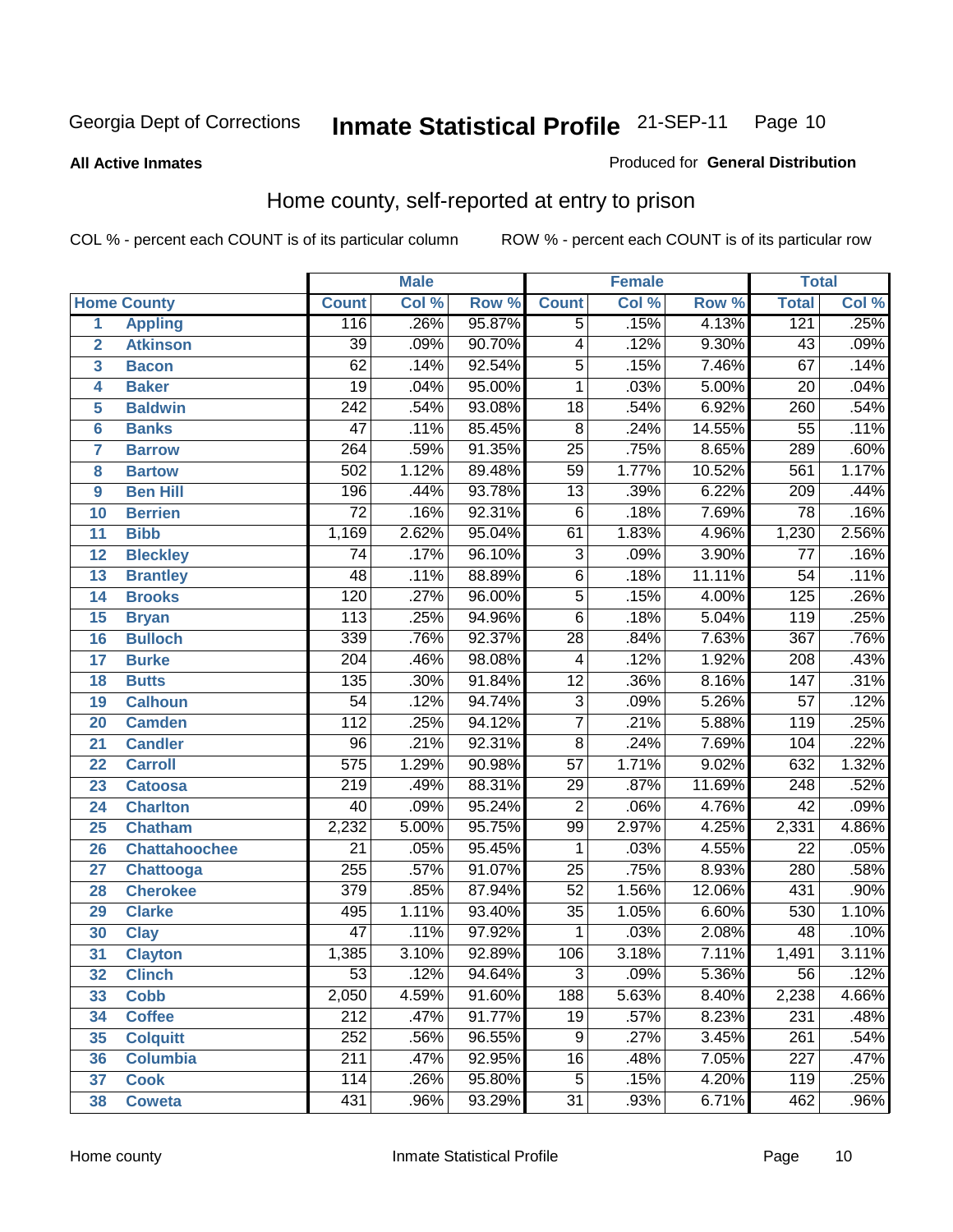**All Active Inmates**

#### Produced for **General Distribution**

## Home county, self-reported at entry to prison

|    |                    |                  | <b>Male</b> |         |                  | <b>Female</b> |        | <b>Total</b>     |        |
|----|--------------------|------------------|-------------|---------|------------------|---------------|--------|------------------|--------|
|    | <b>Home County</b> | <b>Count</b>     | Col %       | Row %   | <b>Count</b>     | Col %         | Row %  | <b>Total</b>     | Col %  |
| 39 | <b>Crawford</b>    | $\overline{30}$  | .07%        | 93.75%  | 2                | .06%          | 6.25%  | $\overline{32}$  | .07%   |
| 40 | <b>Crisp</b>       | $\overline{227}$ | .51%        | 93.42%  | $\overline{16}$  | .48%          | 6.58%  | 243              | .51%   |
| 41 | <b>Dade</b>        | 72               | .16%        | 94.74%  | 4                | .12%          | 5.26%  | 76               | .16%   |
| 42 | <b>Dawson</b>      | $\overline{78}$  | .17%        | 91.76%  | $\overline{7}$   | .21%          | 8.24%  | $\overline{85}$  | .18%   |
| 43 | <b>Decatur</b>     | $\overline{264}$ | .59%        | 92.31%  | $\overline{22}$  | .66%          | 7.69%  | 286              | .60%   |
| 44 | <b>Dekalb</b>      | 2,753            | 6.16%       | 93.61%  | 188              | 5.63%         | 6.39%  | 2,941            | 6.13%  |
| 45 | <b>Dodge</b>       | 154              | .34%        | 90.06%  | $\overline{17}$  | .51%          | 9.94%  | 171              | .36%   |
| 46 | <b>Dooly</b>       | $\overline{82}$  | .18%        | 94.25%  | 5                | .15%          | 5.75%  | 87               | .18%   |
| 47 | <b>Dougherty</b>   | 923              | 2.07%       | 94.38%  | $\overline{55}$  | 1.65%         | 5.62%  | $\overline{978}$ | 2.04%  |
| 48 | <b>Douglas</b>     | 618              | 1.38%       | 89.57%  | $\overline{72}$  | 2.16%         | 10.43% | 690              | 1.44%  |
| 49 | <b>Early</b>       | 79               | .18%        | 95.18%  | 4                | .12%          | 4.82%  | 83               | .17%   |
| 50 | <b>Echols</b>      | $\overline{12}$  | .03%        | 100.00% |                  |               |        | $\overline{12}$  | .02%   |
| 51 | <b>Effingham</b>   | 159              | .36%        | 92.98%  | $\overline{12}$  | .36%          | 7.02%  | 171              | .36%   |
| 52 | <b>Elbert</b>      | 150              | .34%        | 92.59%  | $\overline{12}$  | .36%          | 7.41%  | 162              | .34%   |
| 53 | <b>Emanuel</b>     | 159              | .36%        | 90.34%  | $\overline{17}$  | .51%          | 9.66%  | 176              | .37%   |
| 54 | <b>Evans</b>       | $\overline{79}$  | .18%        | 94.05%  | $\overline{5}$   | .15%          | 5.95%  | 84               | .17%   |
| 55 | <b>Fannin</b>      | $\overline{98}$  | .22%        | 85.22%  | $\overline{17}$  | .51%          | 14.78% | 115              | .24%   |
| 56 | <b>Fayette</b>     | 155              | .35%        | 89.60%  | $\overline{18}$  | .54%          | 10.40% | 173              | .36%   |
| 57 | <b>Floyd</b>       | 636              | 1.42%       | 88.83%  | $\overline{80}$  | 2.40%         | 11.17% | $\overline{716}$ | 1.49%  |
| 58 | <b>Forsyth</b>     | 187              | .42%        | 87.79%  | $\overline{26}$  | .78%          | 12.21% | 213              | .44%   |
| 59 | <b>Franklin</b>    | $\overline{121}$ | .27%        | 90.98%  | $\overline{12}$  | .36%          | 9.02%  | $\overline{133}$ | .28%   |
| 60 | <b>Fulton</b>      | 5,461            | 12.23%      | 95.26%  | $\overline{272}$ | 8.15%         | 4.74%  | 5,733            | 11.94% |
| 61 | <b>Gilmer</b>      | 114              | .26%        | 92.68%  | 9                | .27%          | 7.32%  | 123              | .26%   |
| 62 | <b>Glascock</b>    | $\overline{13}$  | .03%        | 100.00% |                  |               |        | $\overline{13}$  | .03%   |
| 63 | <b>Glynn</b>       | $\overline{342}$ | .77%        | 95.00%  | 18               | .54%          | 5.00%  | 360              | .75%   |
| 64 | <b>Gordon</b>      | 252              | .56%        | 88.42%  | $\overline{33}$  | .99%          | 11.58% | 285              | .59%   |
| 65 | <b>Grady</b>       | 167              | .37%        | 93.82%  | $\overline{11}$  | .33%          | 6.18%  | 178              | .37%   |
| 66 | <b>Greene</b>      | 104              | .23%        | 94.55%  | $\overline{6}$   | .18%          | 5.45%  | 110              | .23%   |
| 67 | <b>Gwinnett</b>    | 1,553            | 3.48%       | 92.50%  | $\overline{126}$ | 3.78%         | 7.50%  | 1,679            | 3.50%  |
| 68 | <b>Habersham</b>   | 104              | .23%        | 90.43%  | $\overline{11}$  | .33%          | 9.57%  | 115              | .24%   |
| 69 | <b>Hall</b>        | 594              | 1.33%       | 91.10%  | $\overline{58}$  | 1.74%         | 8.90%  | 652              | 1.36%  |
| 70 | <b>Hancock</b>     | $\overline{60}$  | .13%        | 95.24%  | 3                | .09%          | 4.76%  | $\overline{63}$  | .13%   |
| 71 | <b>Haralson</b>    | 131              | .29%        | 94.93%  | $\overline{7}$   | .21%          | 5.07%  | 138              | .29%   |
| 72 | <b>Harris</b>      | $\overline{98}$  | .22%        | 93.33%  | $\overline{7}$   | .21%          | 6.67%  | 105              | .22%   |
| 73 | <b>Hart</b>        | 104              | .23%        | 94.55%  | 6                | .18%          | 5.45%  | 110              | .23%   |
| 74 | <b>Heard</b>       | $\overline{68}$  | .15%        | 95.77%  | $\overline{3}$   | .09%          | 4.23%  | 71               | .15%   |
| 75 | <b>Henry</b>       | 528              | 1.18%       | 90.88%  | $\overline{53}$  | 1.59%         | 9.12%  | 581              | 1.21%  |
| 76 | <b>Houston</b>     | 527              | 1.18%       | 90.55%  | $\overline{55}$  | 1.65%         | 9.45%  | 582              | 1.21%  |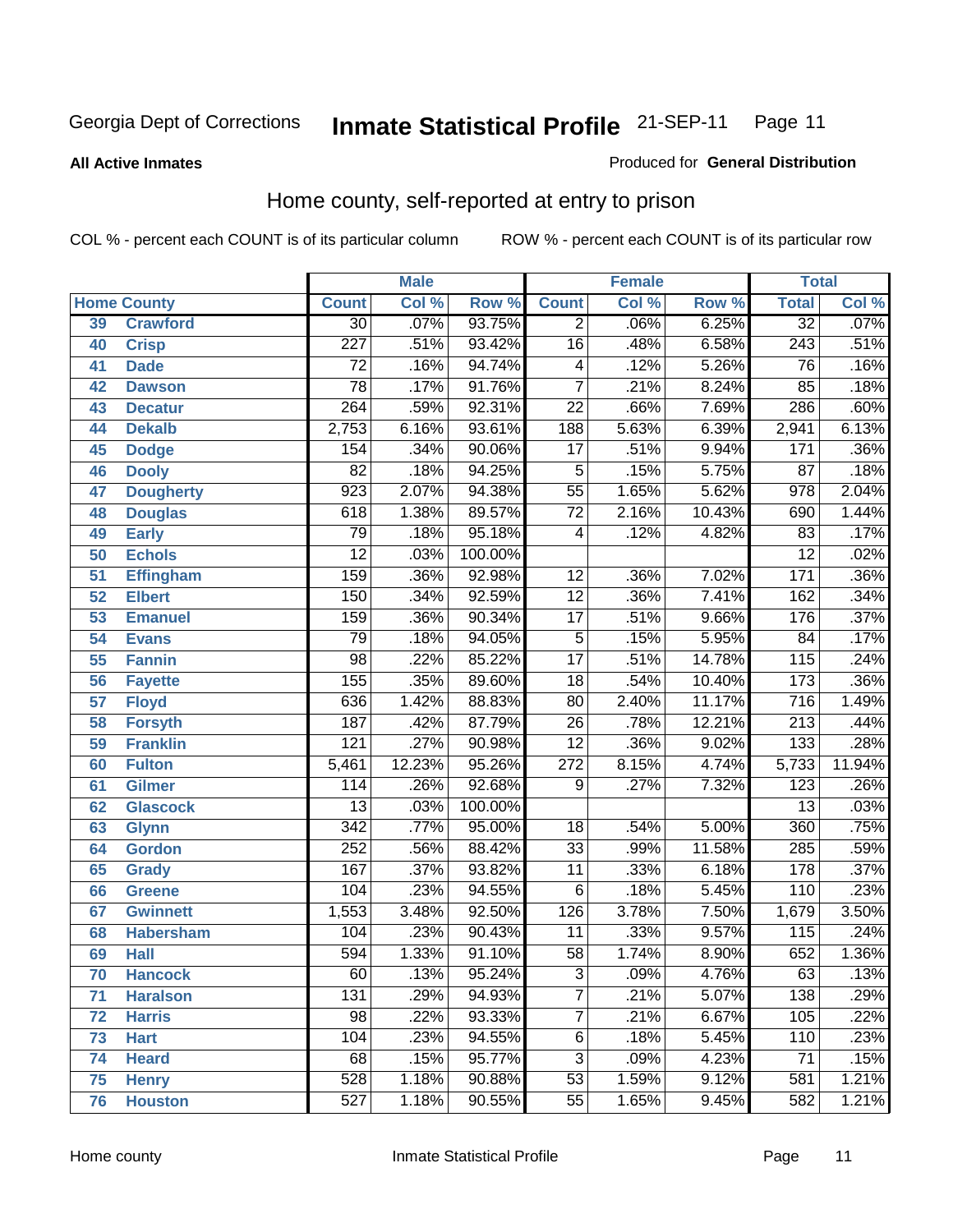#### **All Active Inmates**

#### Produced for **General Distribution**

## Home county, self-reported at entry to prison

|                 |                    |                  | <b>Male</b> |        |                 | <b>Female</b> |        | <b>Total</b>     |       |
|-----------------|--------------------|------------------|-------------|--------|-----------------|---------------|--------|------------------|-------|
|                 | <b>Home County</b> | <b>Count</b>     | Col %       | Row %  | <b>Count</b>    | Col %         | Row %  | <b>Total</b>     | Col % |
| $\overline{77}$ | <b>Irwin</b>       | $\overline{70}$  | .16%        | 95.89% | $\overline{3}$  | .09%          | 4.11%  | $\overline{73}$  | .15%  |
| 78              | <b>Jackson</b>     | 191              | .43%        | 92.27% | $\overline{16}$ | .48%          | 7.73%  | $\overline{207}$ | .43%  |
| 79              | <b>Jasper</b>      | $\overline{86}$  | .19%        | 92.47% | $\overline{7}$  | .21%          | 7.53%  | $\overline{93}$  | .19%  |
| 80              | <b>Jeff Davis</b>  | $\overline{70}$  | .16%        | 87.50% | $\overline{10}$ | .30%          | 12.50% | $\overline{80}$  | .17%  |
| 81              | <b>Jefferson</b>   | 167              | .37%        | 95.98% | $\overline{7}$  | .21%          | 4.02%  | 174              | .36%  |
| 82              | <b>Jenkins</b>     | 61               | .14%        | 95.31% | $\overline{3}$  | .09%          | 4.69%  | 64               | .13%  |
| 83              | <b>Johnson</b>     | 40               | .09%        | 85.11% | $\overline{7}$  | .21%          | 14.89% | $\overline{47}$  | .10%  |
| 84              | <b>Jones</b>       | $\overline{128}$ | .29%        | 93.43% | $\overline{9}$  | .27%          | 6.57%  | $\overline{137}$ | .29%  |
| 85              | <b>Lamar</b>       | $\overline{76}$  | .17%        | 90.48% | $\overline{8}$  | .24%          | 9.52%  | $\overline{84}$  | .17%  |
| 86              | <b>Lanier</b>      | $\overline{42}$  | .09%        | 97.67% | 1               | .03%          | 2.33%  | $\overline{43}$  | .09%  |
| 87              | <b>Laurens</b>     | 289              | .65%        | 93.23% | $\overline{21}$ | .63%          | 6.77%  | $\overline{310}$ | .65%  |
| 88              | Lee                | $\overline{81}$  | .18%        | 88.04% | $\overline{11}$ | .33%          | 11.96% | $\overline{92}$  | .19%  |
| 89              | <b>Liberty</b>     | 251              | .56%        | 95.44% | $\overline{12}$ | .36%          | 4.56%  | 263              | .55%  |
| 90              | <b>Lincoln</b>     | $\overline{21}$  | .05%        | 84.00% | 4               | .12%          | 16.00% | $\overline{25}$  | .05%  |
| 91              | Long               | $\overline{47}$  | .11%        | 88.68% | $\overline{6}$  | .18%          | 11.32% | $\overline{53}$  | .11%  |
| 92              | <b>Lowndes</b>     | 464              | 1.04%       | 93.93% | $\overline{30}$ | .90%          | 6.07%  | 494              | 1.03% |
| 93              | <b>Lumpkin</b>     | $\overline{80}$  | .18%        | 89.89% | $\overline{9}$  | .27%          | 10.11% | 89               | .19%  |
| 94              | <b>Macon</b>       | $\overline{94}$  | .21%        | 94.95% | $\overline{5}$  | .15%          | 5.05%  | 99               | .21%  |
| 95              | <b>Madison</b>     | $\overline{121}$ | .27%        | 90.98% | $\overline{12}$ | .36%          | 9.02%  | $\overline{133}$ | .28%  |
| 96              | <b>Marion</b>      | $\overline{47}$  | .11%        | 85.45% | $\overline{8}$  | .24%          | 14.55% | $\overline{55}$  | .11%  |
| 97              | <b>Mcduffie</b>    | 182              | .41%        | 92.86% | $\overline{14}$ | .42%          | 7.14%  | 196              | .41%  |
| 98              | <b>Mcintosh</b>    | $\overline{51}$  | .11%        | 96.23% | $\overline{2}$  | .06%          | 3.77%  | $\overline{53}$  | .11%  |
| 99              | <b>Meriwether</b>  | 179              | .40%        | 96.76% | $\overline{6}$  | .18%          | 3.24%  | 185              | .39%  |
| 100             | <b>Miller</b>      | $\overline{33}$  | .07%        | 91.67% | $\overline{3}$  | .09%          | 8.33%  | $\overline{36}$  | .07%  |
| 101             | <b>Mitchell</b>    | $\overline{203}$ | .45%        | 94.86% | $\overline{11}$ | .33%          | 5.14%  | $\overline{214}$ | .45%  |
| 102             | <b>Monroe</b>      | 139              | .31%        | 93.29% | $\overline{10}$ | .30%          | 6.71%  | 149              | .31%  |
| 103             | <b>Montgomery</b>  | 49               | .11%        | 94.23% | $\overline{3}$  | .09%          | 5.77%  | $\overline{52}$  | .11%  |
| 104             | <b>Morgan</b>      | 115              | .26%        | 89.84% | $\overline{13}$ | .39%          | 10.16% | 128              | .27%  |
| 105             | <b>Murray</b>      | 186              | .42%        | 89.42% | $\overline{22}$ | .66%          | 10.58% | $\overline{208}$ | .43%  |
| 106             | <b>Muscogee</b>    | 1,354            | 3.03%       | 95.62% | $\overline{62}$ | 1.86%         | 4.38%  | 1,416            | 2.95% |
| 107             | <b>Newton</b>      | 550              | 1.23%       | 90.76% | $\overline{56}$ | 1.68%         | 9.24%  | 606              | 1.26% |
| 108             | <b>Oconee</b>      | 46               | .10%        | 97.87% | 1               | .03%          | 2.13%  | 47               | .10%  |
| 109             | <b>Oglethorpe</b>  | $\overline{57}$  | .13%        | 96.61% | $\overline{2}$  | .06%          | 3.39%  | $\overline{59}$  | .12%  |
| 110             | <b>Paulding</b>    | 306              | .69%        | 89.47% | $\overline{36}$ | 1.08%         | 10.53% | $\overline{342}$ | .71%  |
| 111             | <b>Peach</b>       | 94               | .21%        | 94.95% | $\overline{5}$  | .15%          | 5.05%  | 99               | .21%  |
| 112             | <b>Pickens</b>     | 119              | .27%        | 88.81% | $\overline{15}$ | .45%          | 11.19% | 134              | .28%  |
| 113             | <b>Pierce</b>      | $\overline{58}$  | .13%        | 90.63% | $\overline{6}$  | .18%          | 9.38%  | 64               | .13%  |
| 114             | <b>Pike</b>        | $\overline{59}$  | .13%        | 92.19% | 5               | .15%          | 7.81%  | 64               | .13%  |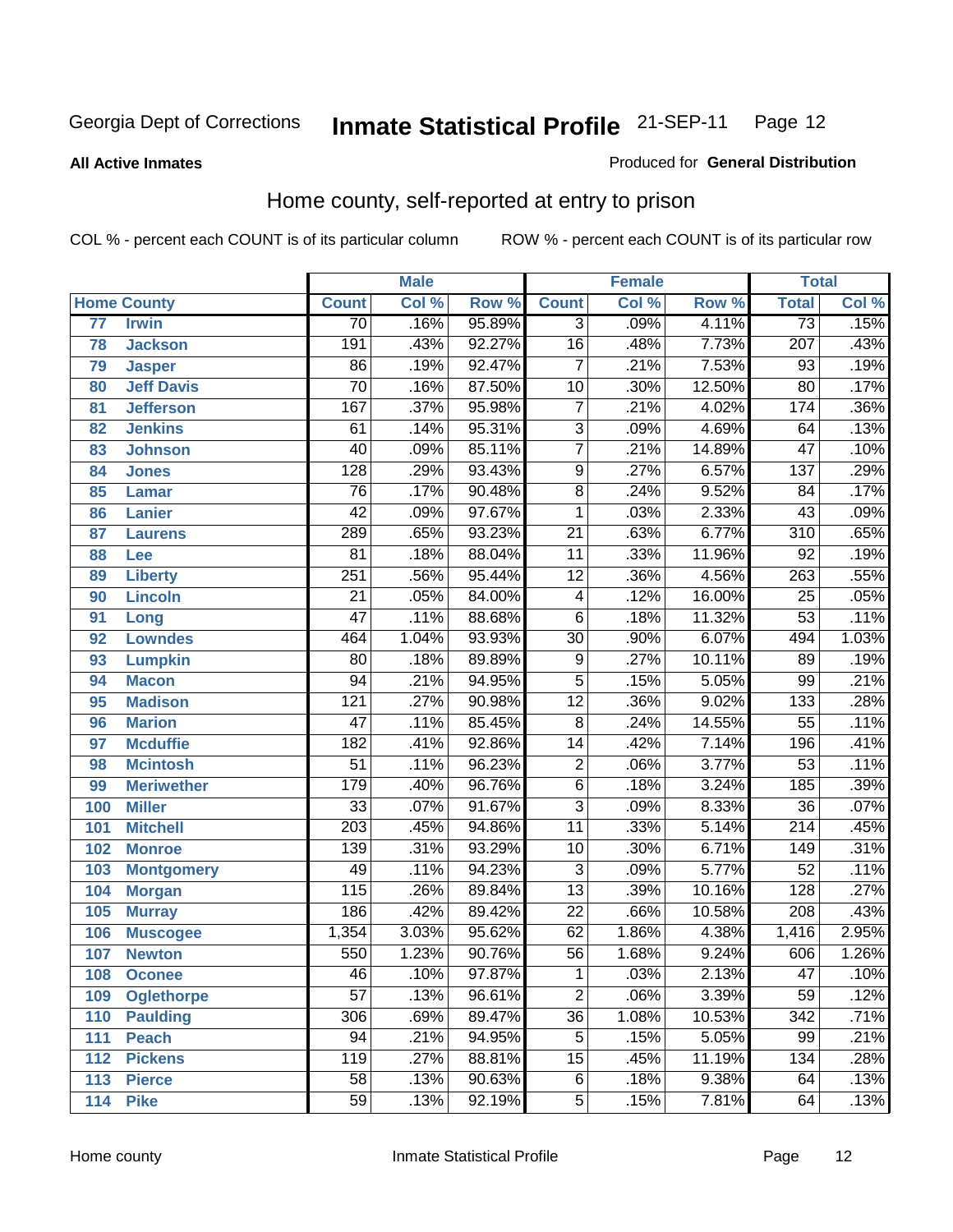**All Active Inmates**

#### Produced for **General Distribution**

## Home county, self-reported at entry to prison

|     |                    |                  | <b>Male</b> |         |                 | <b>Female</b> |        | <b>Total</b>     |                            |
|-----|--------------------|------------------|-------------|---------|-----------------|---------------|--------|------------------|----------------------------|
|     | <b>Home County</b> | <b>Count</b>     | Col %       | Row %   | <b>Count</b>    | Col %         | Row %  | <b>Total</b>     | $\overline{\text{Col }^9}$ |
| 115 | <b>Polk</b>        | 221              | .49%        | 89.84%  | $\overline{25}$ | .75%          | 10.16% | 246              | .51%                       |
| 116 | <b>Pulaski</b>     | $\overline{75}$  | .17%        | 90.36%  | 8               | .24%          | 9.64%  | 83               | .17%                       |
| 117 | <b>Putnam</b>      | 136              | .30%        | 94.44%  | $\overline{8}$  | .24%          | 5.56%  | 144              | .30%                       |
| 118 | Quitman            | $\overline{16}$  | .04%        | 88.89%  | $\overline{2}$  | .06%          | 11.11% | 18               | .04%                       |
| 119 | <b>Rabun</b>       | $\overline{44}$  | .10%        | 88.00%  | $\overline{6}$  | .18%          | 12.00% | $\overline{50}$  | .10%                       |
| 120 | <b>Randolph</b>    | $\overline{77}$  | .17%        | 98.72%  | 1               | .03%          | 1.28%  | 78               | .16%                       |
| 121 | <b>Richmond</b>    | 1,646            | 3.68%       | 95.37%  | $\overline{80}$ | 2.40%         | 4.63%  | 1,726            | 3.60%                      |
| 122 | <b>Rockdale</b>    | $\overline{342}$ | .77%        | 91.20%  | $\overline{33}$ | .99%          | 8.80%  | 375              | .78%                       |
| 123 | <b>Schley</b>      | $\overline{24}$  | .05%        | 96.00%  | 1               | .03%          | 4.00%  | $\overline{25}$  | .05%                       |
| 124 | <b>Screven</b>     | 131              | .29%        | 94.93%  | $\overline{7}$  | .21%          | 5.07%  | 138              | .29%                       |
| 125 | <b>Seminole</b>    | $\overline{56}$  | .13%        | 86.15%  | $\overline{9}$  | .27%          | 13.85% | 65               | .14%                       |
| 126 | <b>Spalding</b>    | 508              | 1.14%       | 91.53%  | $\overline{47}$ | 1.41%         | 8.47%  | 555              | 1.16%                      |
| 127 | <b>Stephens</b>    | 152              | .34%        | 91.02%  | $\overline{15}$ | .45%          | 8.98%  | 167              | .35%                       |
| 128 | <b>Stewart</b>     | $\overline{32}$  | .07%        | 94.12%  | $\overline{2}$  | .06%          | 5.88%  | $\overline{34}$  | .07%                       |
| 129 | <b>Sumter</b>      | $\overline{211}$ | .47%        | 96.35%  | $\overline{8}$  | .24%          | 3.65%  | $\overline{219}$ | .46%                       |
| 130 | <b>Talbot</b>      | 69               | .15%        | 100.00% |                 |               |        | 69               | .14%                       |
| 131 | <b>Taliaferro</b>  | $\overline{11}$  | .02%        | 100.00% |                 |               |        | $\overline{11}$  | .02%                       |
| 132 | <b>Tattnall</b>    | 156              | .35%        | 93.98%  | $\overline{10}$ | .30%          | 6.02%  | 166              | .35%                       |
| 133 | <b>Taylor</b>      | $\overline{73}$  | .16%        | 92.41%  | $\overline{6}$  | .18%          | 7.59%  | 79               | .16%                       |
| 134 | <b>Telfair</b>     | $\overline{98}$  | .22%        | 89.09%  | $\overline{12}$ | .36%          | 10.91% | 110              | .23%                       |
| 135 | <b>Terrell</b>     | $\overline{76}$  | .17%        | 96.20%  | $\overline{3}$  | .09%          | 3.80%  | 79               | .16%                       |
| 136 | <b>Thomas</b>      | 253              | .57%        | 96.56%  | $\overline{9}$  | .27%          | 3.44%  | $\overline{262}$ | .55%                       |
| 137 | <b>Tift</b>        | 255              | .57%        | 95.51%  | $\overline{12}$ | .36%          | 4.49%  | $\overline{267}$ | .56%                       |
| 138 | <b>Toombs</b>      | $\overline{312}$ | .70%        | 91.76%  | $\overline{28}$ | .84%          | 8.24%  | 340              | .71%                       |
| 139 | <b>Towns</b>       | $\overline{37}$  | .08%        | 84.09%  | $\overline{7}$  | .21%          | 15.91% | 44               | .09%                       |
| 140 | <b>Treutlen</b>    | 60               | .13%        | 93.75%  | 4               | .12%          | 6.25%  | 64               | .13%                       |
| 141 | <b>Troup</b>       | 506              | 1.13%       | 92.34%  | $\overline{42}$ | 1.26%         | 7.66%  | 548              | 1.14%                      |
| 142 | <b>Turner</b>      | $\overline{75}$  | .17%        | 92.59%  | $\overline{6}$  | .18%          | 7.41%  | 81               | .17%                       |
| 143 | <b>Twiggs</b>      | 67               | .15%        | 91.78%  | $\overline{6}$  | .18%          | 8.22%  | $\overline{73}$  | .15%                       |
| 144 | <b>Union</b>       | $\overline{58}$  | .13%        | 89.23%  | $\overline{7}$  | .21%          | 10.77% | 65               | .14%                       |
| 145 | <b>Upson</b>       | 168              | .38%        | 93.33%  | $\overline{12}$ | .36%          | 6.67%  | 180              | .37%                       |
| 146 | <b>Walker</b>      | 361              | .81%        | 92.33%  | $\overline{30}$ | .90%          | 7.67%  | 391              | .81%                       |
| 147 | <b>Walton</b>      | $\overline{365}$ | .82%        | 89.90%  | $\overline{41}$ | 1.23%         | 10.10% | 406              | .85%                       |
| 148 | <b>Ware</b>        | 259              | .58%        | 93.84%  | $\overline{17}$ | .51%          | 6.16%  | $\overline{276}$ | .57%                       |
| 149 | <b>Warren</b>      | $\overline{33}$  | .07%        | 94.29%  | $\overline{2}$  | .06%          | 5.71%  | $\overline{35}$  | .07%                       |
| 150 | <b>Washington</b>  | 164              | .37%        | 91.62%  | $\overline{15}$ | .45%          | 8.38%  | 179              | .37%                       |
| 151 | <b>Wayne</b>       | 157              | .35%        | 91.81%  | $\overline{14}$ | .42%          | 8.19%  | $\overline{171}$ | .36%                       |
|     | 152 Webster        | $\overline{7}$   | .02%        | 100.00% |                 |               |        | $\overline{7}$   | .01%                       |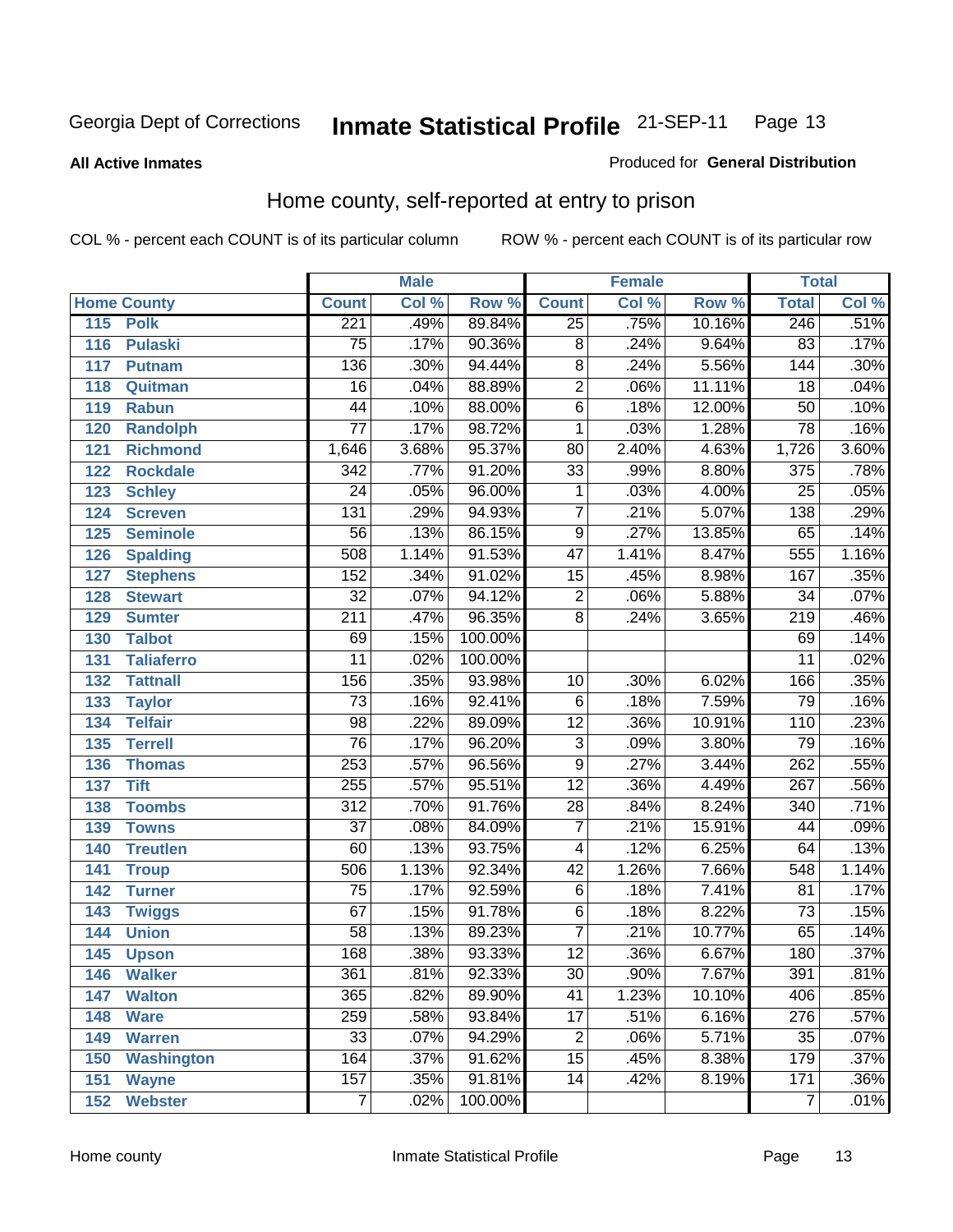**All Active Inmates**

#### Produced for **General Distribution**

## Home county, self-reported at entry to prison

|                         |              | <b>Male</b> |        |              | <b>Female</b> |        | <b>Total</b> |         |
|-------------------------|--------------|-------------|--------|--------------|---------------|--------|--------------|---------|
| <b>Home County</b>      | <b>Count</b> | Col %       | Row %  | <b>Count</b> | Col %         | Row %  | <b>Total</b> | Col %   |
| <b>Wheeler</b><br>153   | 27           | .06%        | 81.82% | 6            | .18%          | 18.18% | 33           | $.07\%$ |
| <b>White</b><br>154     | 88           | .20%        | 90.72% | 9            | .27%          | 9.28%  | 97           | .20%    |
| <b>Whitfield</b><br>155 | 521          | 1.17%       | 88.31% | 69           | 2.07%         | 11.69% | 590          | 1.23%   |
| <b>Wilcox</b><br>156    | 59           | .13%        | 85.51% | 10           | .30%          | 14.49% | 69           | .14%    |
| <b>Wilkes</b><br>157    | 59           | .13%        | 93.65% | 4            | .12%          | 6.35%  | 63           | .13%    |
| <b>Wilkinson</b><br>158 | 51           | .11%        | 92.73% | 4            | .12%          | 7.27%  | 55           | .11%    |
| <b>Worth</b><br>159     | 116          | .26%        | 95.87% | 5            | .15%          | 4.13%  | 121          | .25%    |
| <b>Total Rported</b>    | 44,668       | 100%        | 93.05% | 3,337        | 100%          | 6.95%  | 48,005       | 100%    |

| oorted<br><b>NO</b> | 5,500        | 448  | 6,948  |
|---------------------|--------------|------|--------|
| ™ota⊾<br>. Gr       | 1,168<br>E A | ,785 | 54,953 |

| Mode<br>ulton<br>ulton<br>ulton<br>.<br>(most frequent) |
|---------------------------------------------------------|
|---------------------------------------------------------|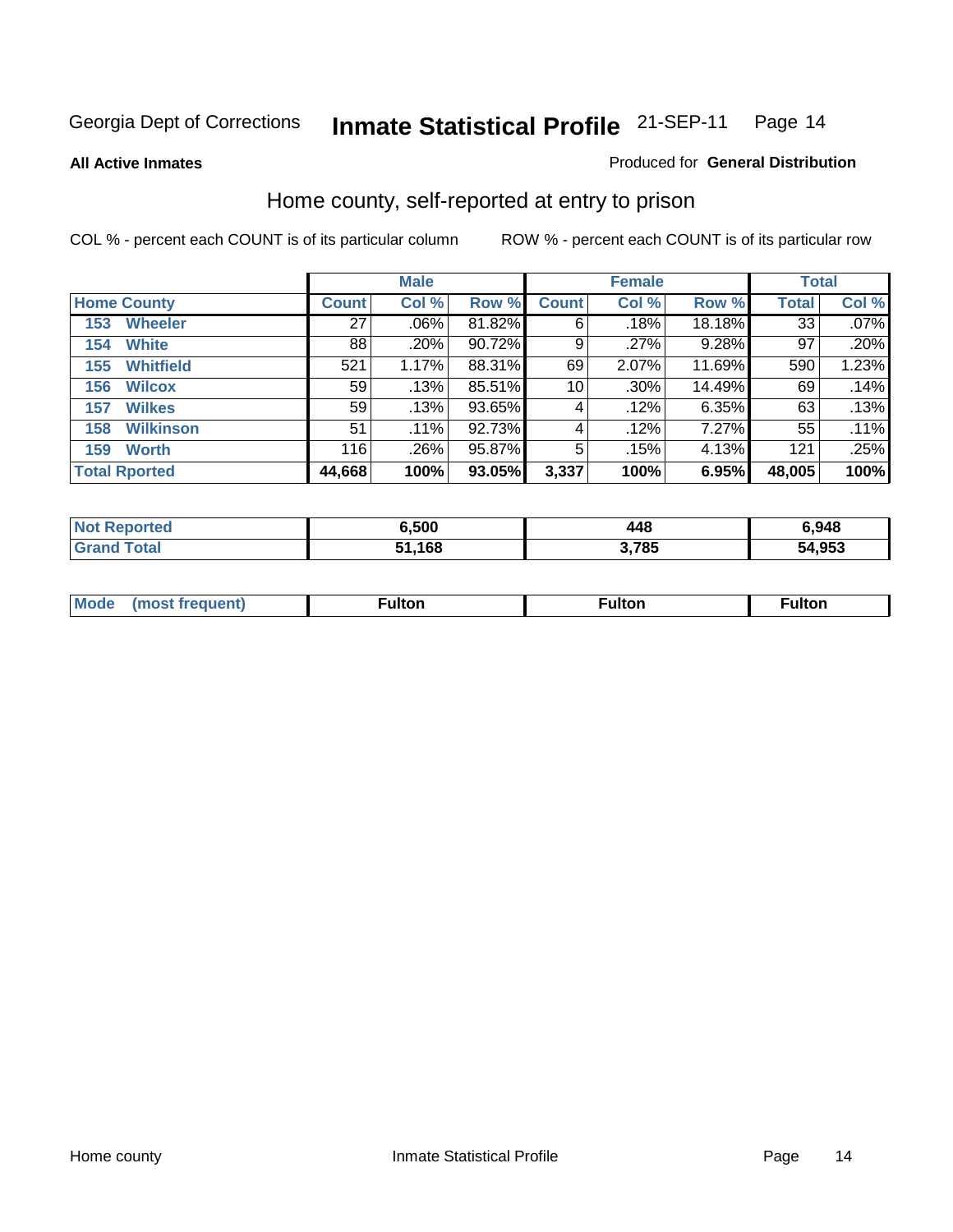#### **All Active Inmates**

#### Produced for **General Distribution**

## Socioeconomic class, self-reported at entry to prison

|                            |              | <b>Male</b> |           |                 | <b>Female</b> |       |        | <b>Total</b> |
|----------------------------|--------------|-------------|-----------|-----------------|---------------|-------|--------|--------------|
| <b>Socioeconomic Class</b> | <b>Count</b> | Col %       | Row %     | <b>Count</b> l  | Col %         | Row % | Total  | Col %        |
| <b>Welfare</b>             | 2,605        | 9.86%       | 95.25%    | 130             | 10.55%        | 4.75% | 2,735  | 9.89%        |
| <b>Occ Employ</b><br>2     | 1,033        | 3.91%       | 98.85%    | 12 <sup>°</sup> | .97%          | 1.15% | 1.045  | 3.78%        |
| <b>Minimum Std</b><br>3    | 10,812       | 40.90%      | 96.49%    | 393             | $31.90\%$     | 3.51% | 11,205 | 40.50%       |
| <b>Middle</b><br>4         | 11,983       | 45.33%      | $94.50\%$ | 697             | 56.57%        | 5.50% | 12,680 | 45.83%       |
| <b>Total Reported</b>      | 26,433       | 100%        | 95.55%    | 1,232           | 100%          | 4.45% | 27,665 | 100%         |

| <b>Not Reported</b> | 24,735 | 2,553 | 27,288 |
|---------------------|--------|-------|--------|
| Total               | 51,168 | 3,785 | 54,953 |

|  | w | - 11<br>.<br>Mı<br>זוה | ---<br>. .<br>. | Mi |
|--|---|------------------------|-----------------|----|
|--|---|------------------------|-----------------|----|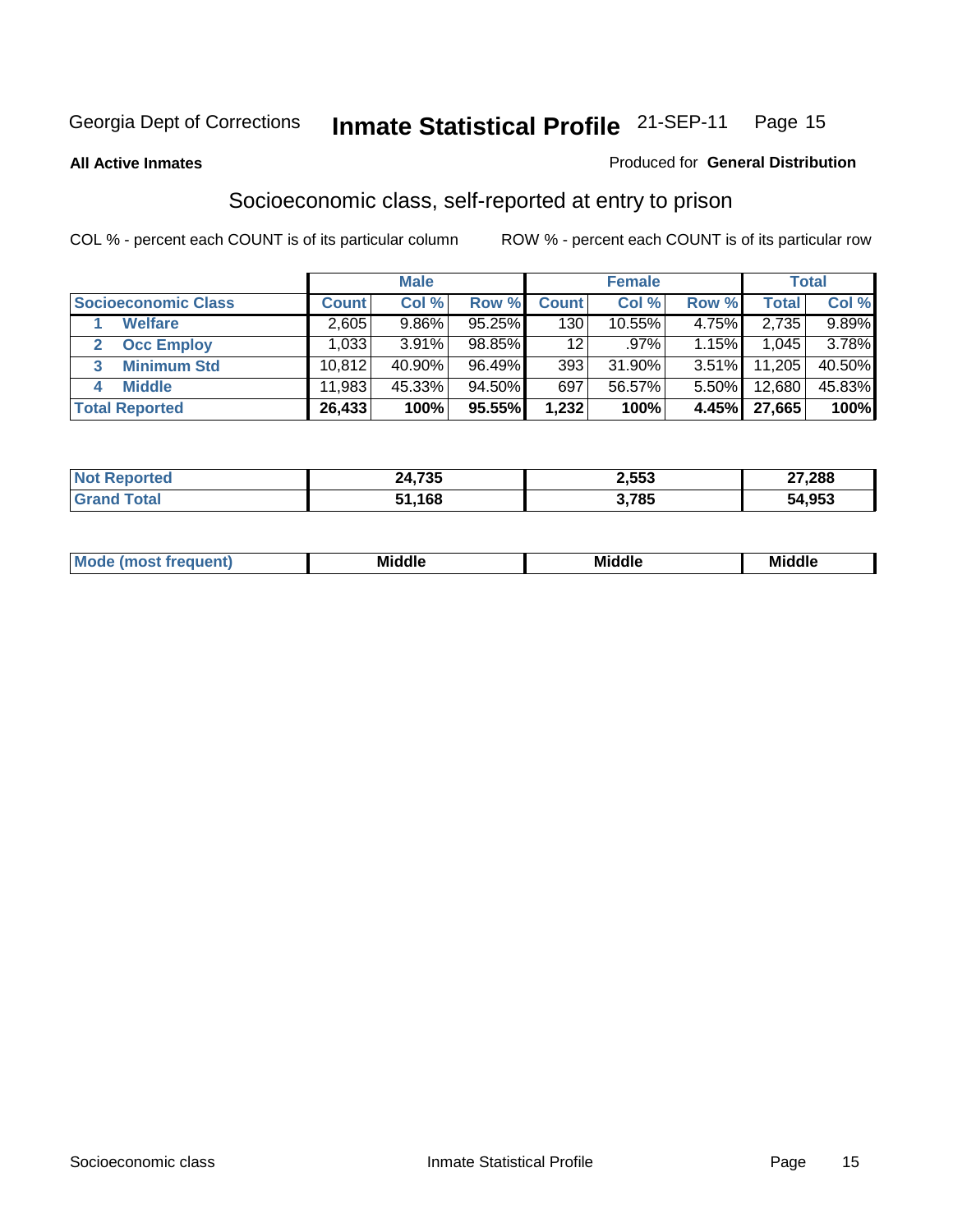#### **All Active Inmates**

#### Produced for **General Distribution**

## Environment to age 16, self-reported at entry to prison

|                              |              | <b>Male</b> |           |              | <b>Female</b> |          |              | <b>Total</b> |
|------------------------------|--------------|-------------|-----------|--------------|---------------|----------|--------------|--------------|
| <b>Environment to age 16</b> | <b>Count</b> | Col %       | Row %     | <b>Count</b> | Col %         | Row %    | <b>Total</b> | Col %        |
| <b>Rural/Farm</b>            | 1,003        | 3.77%       | 95.61%    | 46           | 3.73%         | 4.39%    | 1,049        | 3.76%        |
| <b>Rural/Nfarm</b>           | 1,431        | 5.37%       | $91.03\%$ | 141          | $11.44\%$     | 8.97%    | 1,572        | 5.64%        |
| <b>S.M.S.A</b><br>3          | 9,393        | 35.26%      | $97.59\%$ | 232          | 18.82%        | $2.41\%$ | 9,625        | 34.53%       |
| <b>Urban</b><br>4            | 5,908        | 22.18%      | 92.98%    | 446          | 36.17%        | 7.02%    | 6,354        | 22.80%       |
| <b>Small Town</b><br>5       | 8,905        | 33.43%      | 96.03%    | 368          | 29.85%        | $3.97\%$ | 9,273        | 33.27%       |
| <b>Total Reported</b>        | 26,640       | 100%        | 95.58%    | 1,233        | 100%          | 4.42%    | 27,873       | 100%         |

| <b>Not Reported</b> | 24,528 | 2,552 | 27,080 |
|---------------------|--------|-------|--------|
| Total<br>Grand      | 51,168 | 3,785 | 54,953 |

| M | .M | -----<br>rua<br>_____ | M |
|---|----|-----------------------|---|
|   |    |                       |   |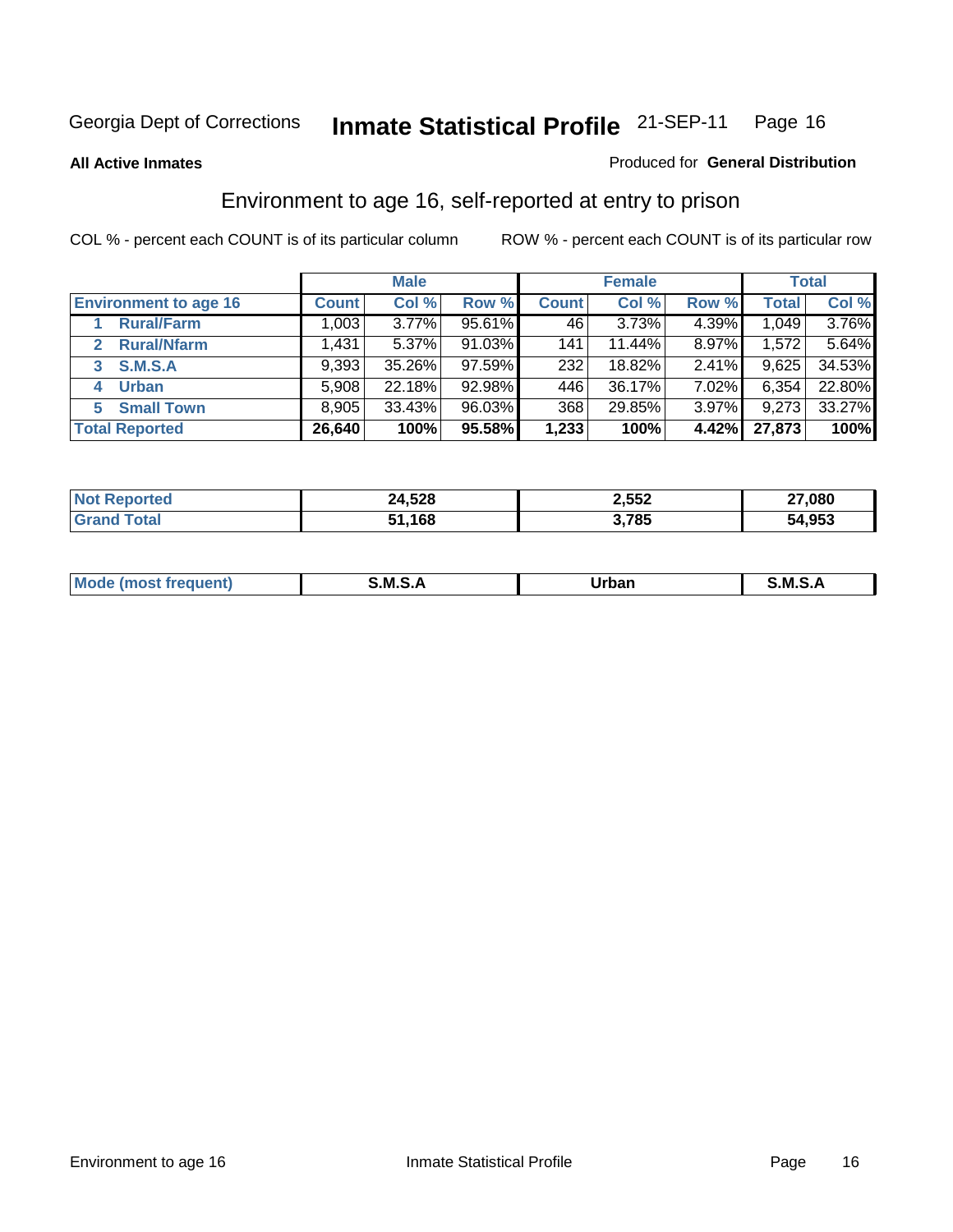#### **All Active Inmates**

#### Produced for **General Distribution**

## Guardian status to age 16, self-reported at entry to prison

|                                  |                 | <b>Male</b> |         |              | <b>Female</b> |          |              | <b>Total</b> |
|----------------------------------|-----------------|-------------|---------|--------------|---------------|----------|--------------|--------------|
| <b>Guardian Status To Age 16</b> | <b>Count</b>    | Col %       | Row %   | <b>Count</b> | Col %         | Row %    | <b>Total</b> | Col %        |
| 1 Orphanage                      | 22 <sub>1</sub> | .11%        | 100.00% |              |               |          | 22           | .11%         |
| 2 Father Only                    | 579             | 2.93%       | 97.80%  | 13           | 2.55%         | 2.20%    | 592          | 2.92%        |
| <b>3 Both Parents</b>            | 7,732           | 39.14%      | 97.17%  | 225          | 44.12%        | 2.83%    | 7,957        | 39.26%       |
| <b>4 Mother Only</b>             | 8,613           | 43.60%      | 97.95%  | 180          | 35.29%        | 2.05%    | 8,793        | 43.39%       |
| <b>6 Oth Female</b>              | 517             | 2.62%       | 98.10%  | 10           | 1.96%         | 1.90%    | 527          | 2.60%        |
| <b>7 Oth Male</b>                | 79              | .40%        | 97.53%  | 2            | $.39\%$       | 2.47%    | 81           | .40%         |
| 8 Step-Parents                   | 187             | .95%        | 99.47%  |              | $.20\%$       | .53%     | 188          | .93%         |
| 9 Foster Home                    | 335             | 1.70%       | 97.10%  | 10           | 1.96%         | $2.90\%$ | 345          | 1.70%        |
| <b>10 Grand Parents</b>          | 1,692           | 8.56%       | 96.08%  | 69           | 13.53%        | 3.92%    | 1,761        | 8.69%        |
| <b>Total Reported</b>            | 19,756          | 100%        | 97.48%  | 510          | 100%          | 2.52%    | 20,266       | 100%         |

| la telo<br>N | $.11^{\circ}$<br>ъ. | 2 クフド<br>U וגו | .,687<br>٤Д |
|--------------|---------------------|----------------|-------------|
|              | 168. ا              | 3,785          | 54,953      |

| Mode | Onlv<br>Mot | <b>Roth</b><br>Parents | <b>IMot</b><br>Onlv<br>∵hei |
|------|-------------|------------------------|-----------------------------|
|      |             |                        |                             |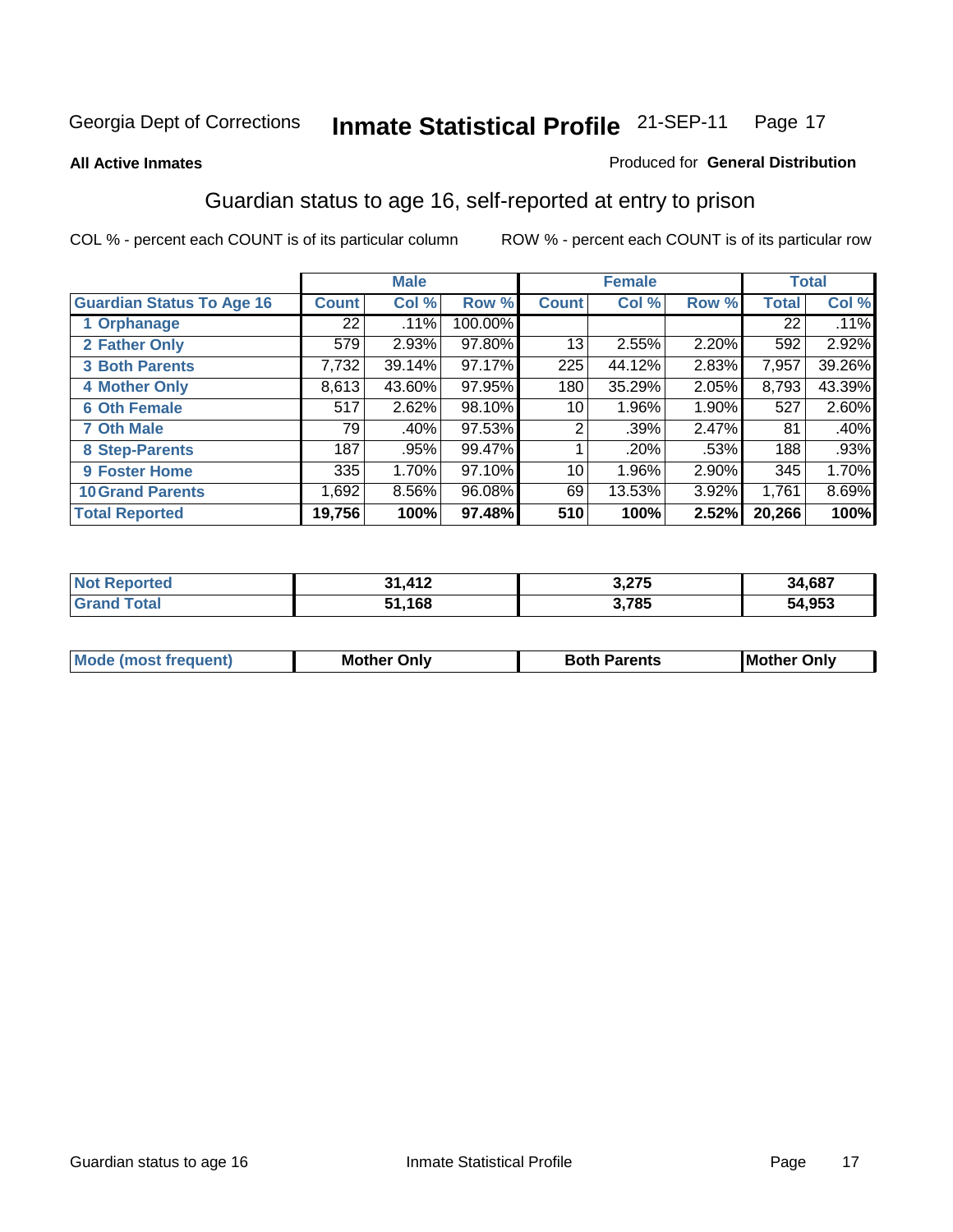#### **All Active Inmates**

#### Produced for **General Distribution**

## Employment status before prison, self-reported at entry to prison

|                                  |              | <b>Male</b> |        |              | <b>Female</b> |        |        | <b>Total</b> |
|----------------------------------|--------------|-------------|--------|--------------|---------------|--------|--------|--------------|
| <b>Employment Status</b>         | <b>Count</b> | Col %       | Row %  | <b>Count</b> | Col %         | Row %  | Total  | Col %        |
| <b>Full Time</b>                 | 20,650       | 49.16%      | 96.08% | 842          | 32.90%        | 3.92%  | 21,492 | 48.23%       |
| <b>Part Time</b><br>$\mathbf{2}$ | 3,787        | 9.02%       | 95.53% | 177          | 6.92%         | 4.47%  | 3,964  | 8.90%        |
| Unempl $<$ 6m<br>3               | 3,734        | 8.89%       | 96.11% | 151          | $5.90\%$      | 3.89%  | 3,885  | 8.72%        |
| Unempl > 6m<br>4                 | 7,300        | 17.38%      | 90.09% | 803          | 31.38%        | 9.91%  | 8,103  | 18.18%       |
| <b>Never Workd</b><br>5          | 4,049        | 9.64%       | 94.91% | 217          | 8.48%         | 5.09%  | 4,266  | 9.57%        |
| <b>Student</b><br>6              | 752          | 1.79%       | 88.89% | 94           | $3.67\%$      | 11.11% | 846    | 1.90%        |
| 7<br><b>Incapable</b>            | 1,733        | 4.13%       | 86.30% | 275          | 10.75%        | 13.70% | 2,008  | 4.51%        |
| <b>Total Reported</b>            | 42,005       | 100%        | 94.26% | 2,559        | 100%          | 5.74%  | 44,564 | 100%         |

| orted<br>Nt  | ,163 | ,226        | 10,389 |
|--------------|------|-------------|--------|
| $-1$<br>. Gr | .168 | 3,785<br>J. | 54,953 |

| <b>M</b> ດ | the contract of the contract of the contract of the contract of the contract of the contract of the contract of | the contract of the contract of the contract of the contract of the contract of the contract of the contract of | ----<br><b>Full Time</b> |
|------------|-----------------------------------------------------------------------------------------------------------------|-----------------------------------------------------------------------------------------------------------------|--------------------------|
|            |                                                                                                                 |                                                                                                                 |                          |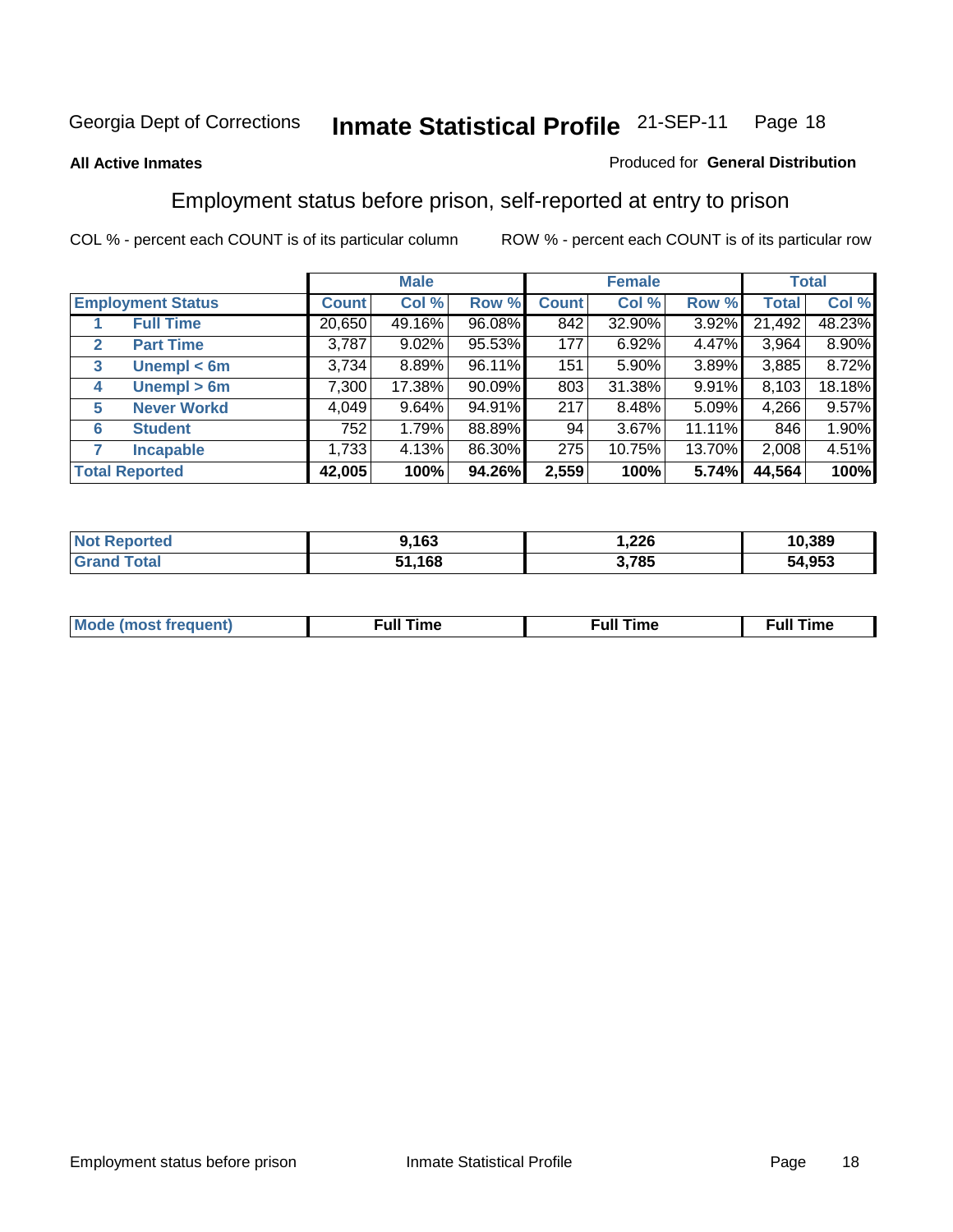#### **All Active Inmates**

Produced for **General Distribution**

#### Age at admission

|                         |              | <b>Male</b> |         |                  | <b>Female</b> |        |                 | <b>Total</b> |
|-------------------------|--------------|-------------|---------|------------------|---------------|--------|-----------------|--------------|
| <b>Age At Admission</b> | <b>Count</b> | Col %       | Row %   | <b>Count</b>     | Col %         | Row %  | <b>Total</b>    | Col %        |
| 13                      | 1            | 0.01%       | 100.00% |                  |               |        | 1               | 0.01%        |
| 14                      | 18           | 0.04%       | 94.74%  | 1                | 0.03%         | 5.26%  | $\overline{19}$ | 0.03%        |
| 15                      | 69           | 0.13%       | 98.57%  | 1                | 0.03%         | 1.43%  | $\overline{70}$ | 0.13%        |
| 16                      | 202          | 0.39%       | 95.73%  | 9                | 0.24%         | 4.27%  | 211             | 0.38%        |
| $\overline{17}$         | 791          | 1.55%       | 97.17%  | $\overline{23}$  | 0.61%         | 2.83%  | 814             | 1.48%        |
| 18                      | 1,617        | 3.16%       | 97.41%  | $\overline{43}$  | 1.14%         | 2.59%  | 1,660           | 3.02%        |
| 19                      | 2,279        | 4.45%       | 96.98%  | $\overline{71}$  | 1.88%         | 3.02%  | 2,350           | 4.28%        |
| 20                      | 2,310        | 4.51%       | 94.98%  | $\overline{122}$ | 3.22%         | 5.02%  | 2,432           | 4.43%        |
| 21                      | 2,313        | 4.52%       | 94.99%  | $\overline{122}$ | 3.22%         | 5.01%  | 2,435           | 4.43%        |
| 22                      | 2,291        | 4.48%       | 94.59%  | 131              | 3.46%         | 5.41%  | 2,422           | 4.41%        |
| 23                      | 2,098        | 4.10%       | 94.50%  | 122              | 3.22%         | 5.50%  | 2,220           | 4.04%        |
| 24                      | 2,037        | 3.98%       | 93.27%  | 147              | 3.88%         | 6.73%  | 2, 184          | 3.97%        |
| $\overline{25}$         | 1,967        | 3.84%       | 93.36%  | 140              | 3.70%         | 6.64%  | 2,107           | 3.83%        |
| 26                      | 1,861        | 3.64%       | 93.52%  | 129              | 3.41%         | 6.48%  | 1,990           | 3.62%        |
| 27                      | 1,837        | 3.59%       | 93.58%  | 126              | 3.33%         | 6.42%  | 1,963           | 3.57%        |
| 28                      | 1,808        | 3.53%       | 93.00%  | 136              | 3.59%         | 7.00%  | 1,944           | 3.54%        |
| 29                      | 1,726        | 3.37%       | 93.30%  | 124              | 3.28%         | 6.70%  | 1,850           | 3.37%        |
| 30                      | 1,671        | 3.27%       | 92.37%  | 138              | 3.65%         | 7.63%  | 1,809           | 3.29%        |
| 31                      | 1,619        | 3.16%       | 91.83%  | 144              | 3.81%         | 8.17%  | 1,763           | 3.21%        |
| 32                      | 1,476        | 2.88%       | 92.42%  | 121              | 3.20%         | 7.58%  | 1,597           | 2.91%        |
| 33                      | 1,396        | 2.73%       | 92.70%  | 110              | 2.91%         | 7.30%  | 1,506           | 2.74%        |
| 34                      | 1,285        | 2.51%       | 90.68%  | 132              | 3.49%         | 9.32%  | 1,417           | 2.58%        |
| 35                      | 1,260        | 2.46%       | 92.65%  | 100              | 2.64%         | 7.35%  | 1,360           | 2.47%        |
| 36                      | 1,232        | 2.41%       | 91.46%  | 115              | 3.04%         | 8.54%  | 1,347           | 2.45%        |
| $\overline{37}$         | 1,204        | 2.35%       | 92.83%  | 93               | 2.46%         | 7.17%  | 1,297           | 2.36%        |
| 38                      | 1,143        | 2.23%       | 91.81%  | 102              | 2.70%         | 8.19%  | 1,245           | 2.27%        |
| 39                      | 1,130        | 2.21%       | 90.33%  | 121              | 3.20%         | 9.67%  | 1,251           | 2.28%        |
| 40                      | 1,112        | 2.17%       | 91.00%  | 110              | 2.91%         | 9.00%  | 1,222           | 2.22%        |
| 41                      | 1,039        | 2.03%       | 90.19%  | $\overline{113}$ | 2.99%         | 9.81%  | 1,152           | 2.10%        |
| 42                      | 965          | 1.89%       | 90.36%  | 103              | 2.72%         | 9.64%  | 1,068           | 1.94%        |
| 43                      | 962          | 1.88%       | 91.10%  | 94               | 2.48%         | 8.90%  | 1,056           | 1.92%        |
| 44                      | 903          | 1.76%       | 91.30%  | 86               | 2.27%         | 8.70%  | 989             | 1.80%        |
| 45                      | 844          | 1.65%       | 89.69%  | 97               | 2.56%         | 10.31% | 941             | 1.71%        |
| 46                      | 803          | 1.57%       | 90.63%  | 83               | 2.19%         | 9.37%  | 886             | 1.61%        |
| 47                      | 735          | 1.44%       | 90.63%  | 76               | 2.01%         | 9.37%  | 811             | 1.48%        |
| 48                      | 686          | 1.34%       | 91.34%  | 65               | 1.72%         | 8.66%  | 751             | 1.37%        |
| 49                      | 624          | 1.22%       | 92.86%  | 48               | 1.27%         | 7.14%  | 672             | 1.22%        |
| 50                      | 590          | 1.15%       | 93.35%  | 42               | 1.11%         | 6.65%  | 632             | 1.15%        |
| 51                      | 499          | 0.98%       | 91.90%  | 44               | 1.16%         | 8.10%  | 543             | 0.99%        |
| 52                      | 439          | 0.86%       | 94.41%  | 26               | 0.69%         | 5.59%  | 465             | 0.85%        |
| 53                      | 396          | 0.77%       | 90.21%  | 43               | 1.14%         | 9.79%  | 439             | 0.80%        |
| 54                      | 293          | 0.57%       | 93.31%  | $\overline{21}$  | 0.55%         | 6.69%  | 314             | 0.57%        |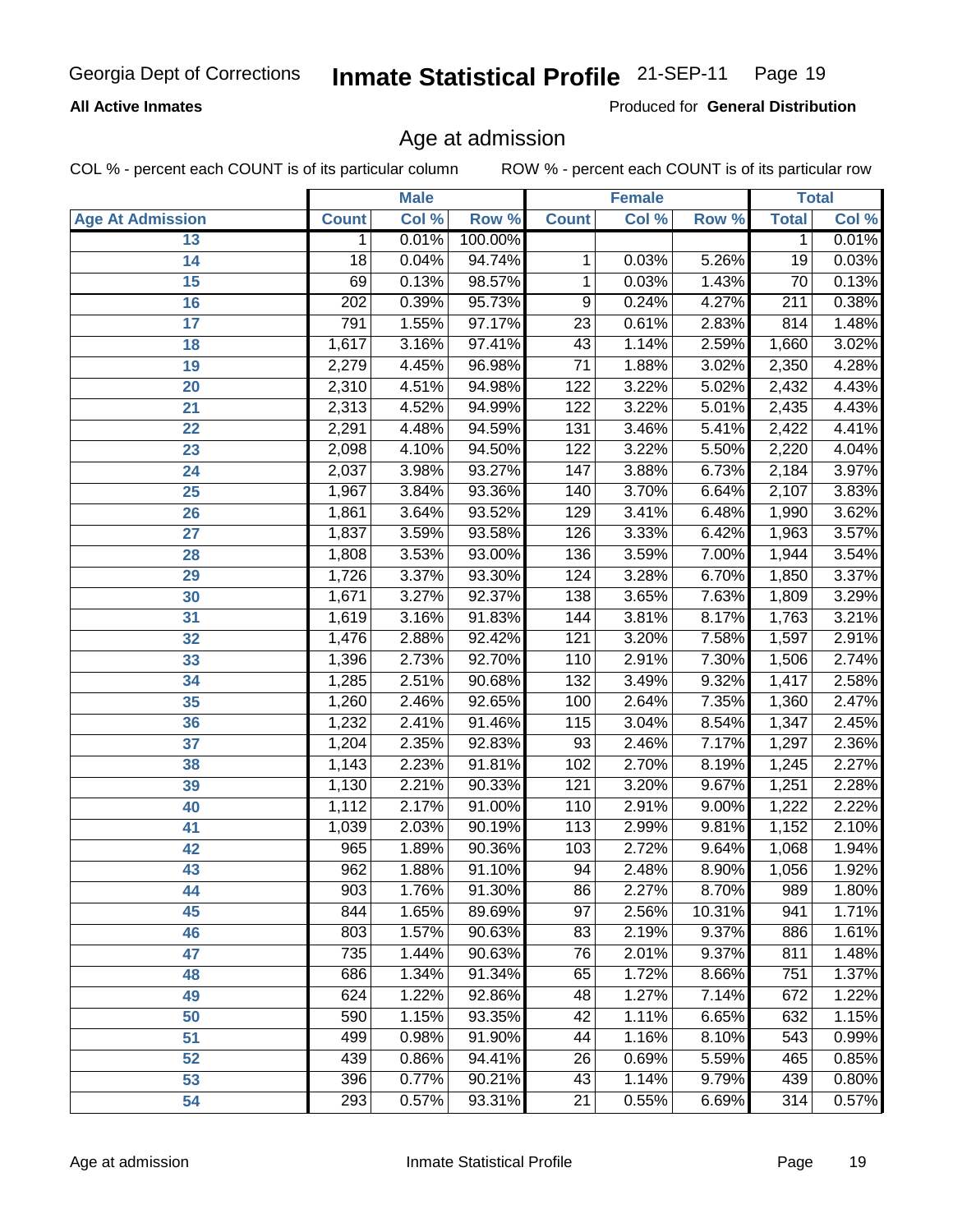#### **All Active Inmates**

Produced for **General Distribution**

#### Age at admission

COL % - percent each COUNT is of its particular column ROW % - percent each COUNT is of its particular row

|                          | <b>Male</b>               |        | <b>Female</b> |                         |       | <b>Total</b> |                  |       |
|--------------------------|---------------------------|--------|---------------|-------------------------|-------|--------------|------------------|-------|
| <b>Age At Admission</b>  | <b>Count</b>              | Col %  | Row %         | <b>Count</b>            | Col % | Row %        | <b>Total</b>     | Col % |
| 55                       | 277                       | 0.54%  | 92.03%        | $\overline{24}$         | 0.63% | 7.97%        | 301              | 0.55% |
| 56                       | $\overline{257}$          | 0.50%  | 94.14%        | $\overline{16}$         | 0.42% | 5.86%        | $\overline{273}$ | 0.50% |
| 57                       | 176                       | 0.34%  | 93.62%        | $\overline{12}$         | 0.32% | 6.38%        | 188              | 0.34% |
| 58                       | 150                       | 0.29%  | 92.02%        | $\overline{13}$         | 0.34% | 7.98%        | 163              | 0.30% |
| 59                       | 153                       | 0.30%  | 92.73%        | $\overline{12}$         | 0.32% | 7.27%        | 165              | 0.30% |
| 60                       | 110                       | 0.21%  | 94.02%        | $\overline{7}$          | 0.18% | 5.98%        | $\overline{117}$ | 0.21% |
| 61                       | $\overline{101}$          | 0.20%  | 94.39%        | $\overline{6}$          | 0.16% | 5.61%        | 107              | 0.19% |
| 62                       | $\overline{76}$           | 0.15%  | 98.70%        | 1                       | 0.03% | 1.30%        | $\overline{77}$  | 0.14% |
| 63                       | $\overline{65}$           | 0.13%  | 95.59%        | $\overline{\mathbf{3}}$ | 0.08% | 4.41%        | $\overline{68}$  | 0.12% |
| 64                       | 49                        | 0.10%  | 98.00%        | $\overline{1}$          | 0.03% | 2.00%        | $\overline{50}$  | 0.09% |
| 65                       | $\overline{37}$           | 0.07%  | 97.37%        | $\mathbf{1}$            | 0.03% | 2.63%        | $\overline{38}$  | 0.07% |
| 66                       | $\overline{27}$           | 0.05%  | 93.10%        | $\overline{2}$          | 0.05% | 6.90%        | $\overline{29}$  | 0.05% |
| 67                       | $\overline{29}$           | 0.06%  | 90.63%        | $\overline{3}$          | 0.08% | 9.38%        | $\overline{32}$  | 0.06% |
| 68                       | $\overline{20}$           | 0.04%  | 90.91%        | $\overline{2}$          | 0.05% | 9.09%        | 22               | 0.04% |
| 69                       | $\overline{30}$           | 0.06%  | 100.00%       |                         |       |              | $\overline{30}$  | 0.05% |
| 70                       | $\overline{17}$           | 0.03%  | 89.47%        | $\overline{2}$          | 0.05% | 10.53%       | $\overline{19}$  | 0.03% |
| $\overline{71}$          | $\overline{7}$            | 0.01%  | 100.00%       |                         |       |              | $\overline{7}$   | 0.01% |
| $\overline{72}$          | $\overline{9}$            | 0.02%  | 75.00%        | $\overline{3}$          | 0.08% | 25.00%       | $\overline{12}$  | 0.02% |
| $\overline{73}$          | $\overline{9}$            | 0.02%  | 100.00%       |                         |       |              | $\overline{9}$   | 0.02% |
| $\overline{74}$          | $\overline{8}$            | 0.02%  | 100.00%       |                         |       |              | $\overline{8}$   | 0.01% |
| $\overline{75}$          | $\overline{8}$            | 0.02%  | 100.00%       |                         |       |              | $\overline{8}$   | 0.01% |
| 76                       | $\overline{8}$            | 0.02%  | 100.00%       |                         |       |              | $\overline{8}$   | 0.01% |
| $\overline{77}$          | $\overline{\overline{3}}$ | 0.01%  | 75.00%        | $\overline{1}$          | 0.03% | 25.00%       | $\overline{4}$   | 0.01% |
| 78                       | $\overline{5}$            | 0.01%  | 100.00%       |                         |       |              | $\overline{5}$   | 0.01% |
| 79                       | 1                         | 0.01%  | 50.00%        | 1                       | 0.03% | 50.00%       | $\overline{2}$   | 0.01% |
| 82                       | $\overline{2}$            | 0.01%  | 100.00%       |                         |       |              | $\overline{2}$   | 0.01% |
| 84                       | 1                         | 0.01%  | 100.00%       |                         |       |              | 1                | 0.01% |
| <b>Total Reported</b>    | 51,166                    | 100%   | 93.11%        | 3,784                   | 100%  | 6.89%        | 54,950           | 100%  |
| <b>Not Reported</b>      | $\overline{2}$            |        |               | 1                       |       |              | $\mathbf{3}$     |       |
| <b>Grand Total</b>       |                           | 51,168 |               |                         | 3,785 | 54,953       |                  |       |
|                          |                           |        |               |                         |       |              |                  |       |
| <b>Mean</b><br>(average) |                           | 31.90  |               |                         | 34.06 |              |                  | 32.04 |
| <b>Median (middle)</b>   |                           | 30     |               |                         | 33    |              | 30               |       |

 **Mode (most frequent) 21**

**24**

**21**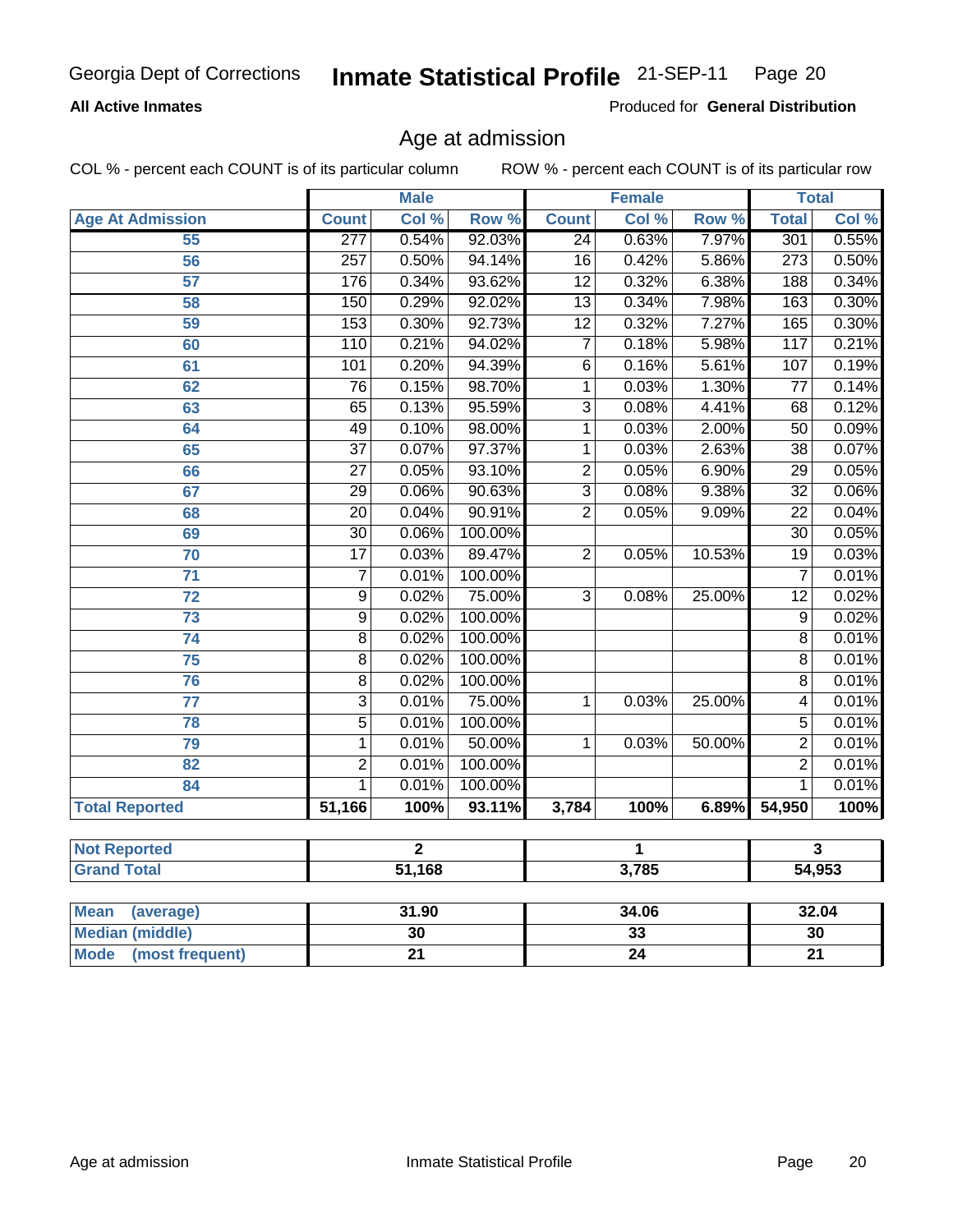#### **All Active Inmates**

#### Produced for **General Distribution**

## Height, measured at entry to prison

|                       |                | <b>Male</b> |         |              | <b>Female</b> |        | <b>Total</b>    |        |
|-----------------------|----------------|-------------|---------|--------------|---------------|--------|-----------------|--------|
| <b>Height</b>         | <b>Count</b>   | Col %       | Row %   | <b>Count</b> | Col %         | Row %  | <b>Total</b>    | Col %  |
| 4'10"                 | $\overline{2}$ | 0.02%       | 15.38%  | 11           | 4.93%         | 84.62% | $\overline{13}$ | 0.11%  |
| 4'11''                | 10             | 0.08%       | 12.99%  | 67           | 30.04%        | 87.01% | $\overline{77}$ | 0.63%  |
| 5'02"                 | 3              | 0.03%       | 75.00%  | 1            | 0.45%         | 25.00% | 4               | 0.03%  |
| 5'03''                | 2              | 0.02%       | 100.00% |              |               |        | $\overline{2}$  | 0.02%  |
| 5'05"                 | 9              | 0.08%       | 100.00% |              |               |        | 9               | 0.07%  |
| 5'06"                 | 15             | 0.13%       | 93.75%  | 1            | 0.45%         | 6.25%  | 16              | 0.13%  |
| 5'07''                | 22             | 0.18%       | 100.00% |              |               |        | $\overline{22}$ | 0.18%  |
| 5'08''                | 19             | 0.16%       | 100.00% |              |               |        | $\overline{19}$ | 0.16%  |
| 5'09''                | 19             | 0.16%       | 100.00% |              |               |        | 19              | 0.16%  |
| 5'10''                | 5,878          | 49.16%      | 98.54%  | 87           | 39.01%        | 1.46%  | 5,965           | 48.98% |
| 5'11''                | 5,912          | 49.45%      | 99.06%  | 56           | 25.11%        | 0.94%  | 5,968           | 49.00% |
| 6'00''                | 17             | 0.14%       | 100.00% |              |               |        | 17              | 0.14%  |
| 6'01''                | 13             | 0.11%       | 100.00% |              |               |        | 13              | 0.11%  |
| 6'02"                 | 11             | 0.09%       | 100.00% |              |               |        | 11              | 0.09%  |
| 6'03''                | 3              | 0.03%       | 100.00% |              |               |        | 3               | 0.02%  |
| 6'04"                 | 3              | 0.03%       | 100.00% |              |               |        | $\overline{3}$  | 0.02%  |
| 6'05''                | 3              | 0.03%       | 100.00% |              |               |        | 3               | 0.02%  |
| 6'06''                | 1              | 0.01%       | 100.00% |              |               |        | 1               | 0.01%  |
| 6'10''                | 4              | 0.03%       | 100.00% |              |               |        | 4               | 0.03%  |
| 6'11''                | 9              | 0.08%       | 100.00% |              |               |        | 9               | 0.07%  |
| Seven feet +          | 1              | 0.01%       | 100.00% |              |               |        | $\overline{1}$  | 0.01%  |
| <b>Total Reported</b> | 11,956         | 100%        | 98.17%  | 223          | 100%          | 1.83%  | 12,179          | 100%   |

| <b>Not</b><br><b>Reported</b> | 39,212 | 3,562 | $\sim -1$<br>- - - - - |
|-------------------------------|--------|-------|------------------------|
| ⊺otal                         | 51,168 | 3,785 | 54,953                 |

| <b>Mean</b><br>(average)       | 5'10" | 5'06" | 5'10''       |
|--------------------------------|-------|-------|--------------|
| Median (middle)                | 5'10" | 5'10" | 5'10"        |
| <b>Mode</b><br>(most frequent) | 5'11" | 5'10" | <b>K'11"</b> |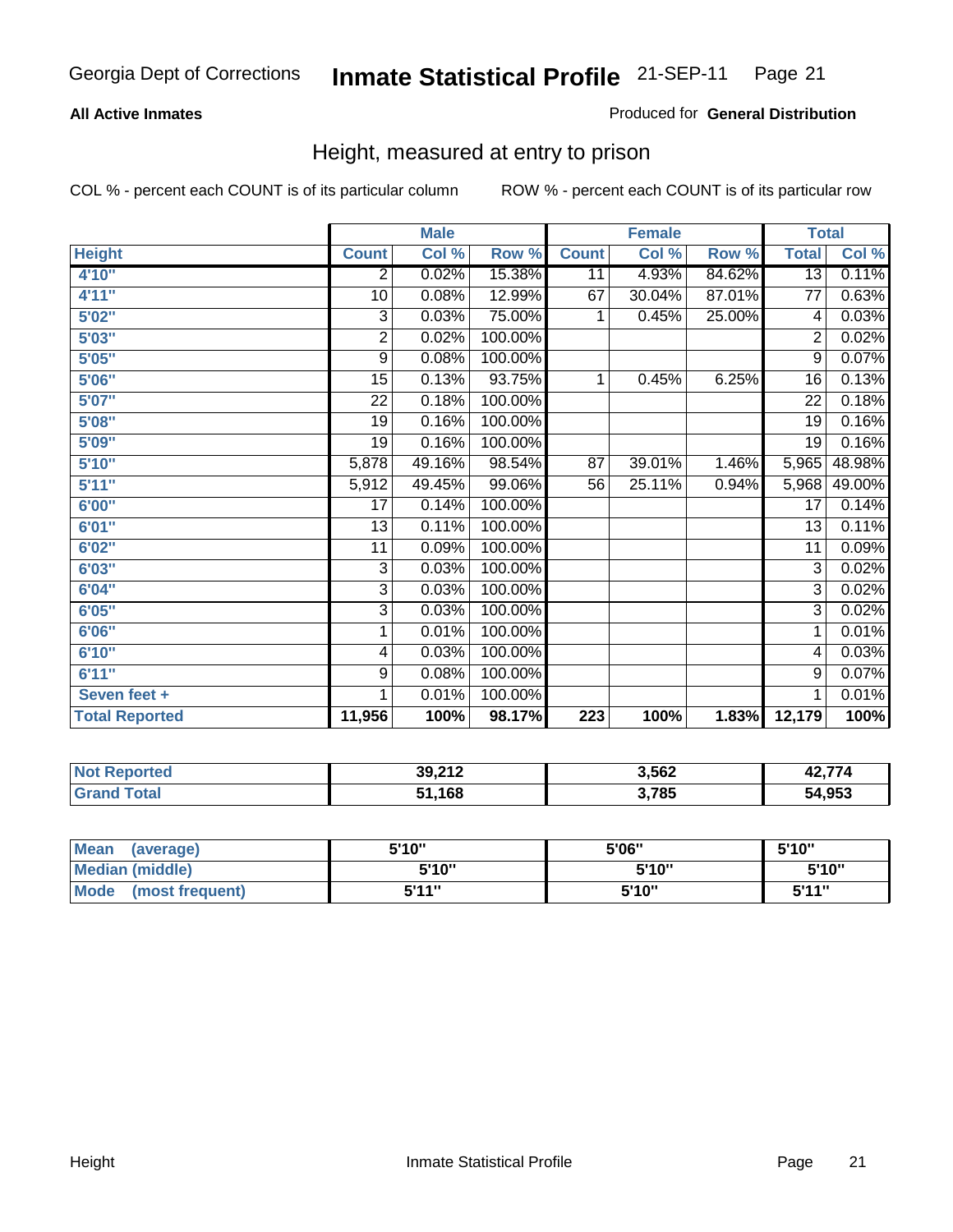#### **All Active Inmates**

Produced for **General Distribution**

#### Weight, measured at entry to prison

|                          | <b>Male</b>     |        | <b>Female</b> |                  |        | <b>Total</b> |                  |        |
|--------------------------|-----------------|--------|---------------|------------------|--------|--------------|------------------|--------|
| Weight                   | <b>Count</b>    | Col %  | Row %         | <b>Count</b>     | Col %  | Row %        | <b>Total</b>     | Col %  |
| <b>Under 80 pounds</b>   | $\overline{26}$ | 0.05%  | 100.00%       |                  |        |              | $\overline{26}$  | 0.05%  |
| 80 - 89 pounds           | 9               | 0.02%  | 81.82%        | 2                | 0.05%  | 18.18%       | $\overline{11}$  | 0.02%  |
| <b>90 - 99 pounds</b>    | 4               | 0.01%  | 33.33%        | $\overline{8}$   | 0.21%  | 66.67%       | $\overline{12}$  | 0.02%  |
| 100 - 109 pounds         | 18              | 0.04%  | 33.96%        | $\overline{35}$  | 0.93%  | 66.04%       | $\overline{53}$  | 0.10%  |
| 110 - 119 pounds         | $\overline{97}$ | 0.19%  | 40.93%        | 140              | 3.72%  | 59.07%       | $\overline{237}$ | 0.44%  |
| 120 - 129 pounds         | 423             | 0.85%  | 62.76%        | 251              | 6.66%  | 37.24%       | 674              | 1.26%  |
| 130 - 139 pounds         | 1,336           | 2.68%  | 77.18%        | 395              | 10.48% | 22.82%       | 1,731            | 3.22%  |
| 140 - 149 pounds         | 3,201           | 6.41%  | 87.34%        | 464              | 12.31% | 12.66%       | 3,665            | 6.83%  |
| 150 - 159 pounds         | 4,713           | 9.44%  | 92.58%        | $\overline{378}$ | 10.03% | 7.42%        | 5,091            | 9.48%  |
| 160 - 169 pounds         | 6,929           | 13.88% | 94.21%        | 426              | 11.31% | 5.79%        | 7,355            | 13.70% |
| 170 - 179 pounds         | 6,318           | 12.66% | 95.12%        | 324              | 8.60%  | 4.88%        | 6,642            | 12.37% |
| 180 - 189 pounds         | 6,839           | 13.70% | 95.00%        | 360              | 9.55%  | 5.00%        | 7,199            | 13.41% |
| 190 - 199 pounds         | 4,580           | 9.18%  | 95.66%        | $\overline{208}$ | 5.52%  | 4.34%        | 4,788            | 8.92%  |
| 200 - 209 pounds         | 4,167           | 8.35%  | 95.38%        | 202              | 5.36%  | 4.62%        | 4,369            | 8.14%  |
| 210 - 219 pounds         | 3,111           | 6.23%  | 96.29%        | 120              | 3.18%  | 3.71%        | 3,231            | 6.02%  |
| 220 - 229 pounds         | 2,469           | 4.95%  | 96.22%        | $\overline{97}$  | 2.57%  | 3.78%        | 2,566            | 4.78%  |
| 230 - 239 pounds         | 1,660           | 3.33%  | 95.07%        | 86               | 2.28%  | 4.93%        | 1,746            | 3.25%  |
| 240 - 249 pounds         | 1,307           | 2.62%  | 95.05%        | 68               | 1.80%  | 4.95%        | 1,375            | 2.56%  |
| 250 - 259 pounds         | 840             | 1.68%  | 92.11%        | $\overline{72}$  | 1.91%  | 7.89%        | 912              | 1.70%  |
| 260 - 269 pounds         | 628             | 1.26%  | 93.31%        | 45               | 1.19%  | 6.69%        | 673              | 1.25%  |
| 270 - 279 pounds         | 362             | 0.73%  | 94.76%        | $\overline{20}$  | 0.53%  | 5.24%        | 382              | 0.71%  |
| 280 - 289 pounds         | 272             | 0.54%  | 92.83%        | $\overline{21}$  | 0.56%  | 7.17%        | 293              | 0.55%  |
| 290 - 299 pounds         | 143             | 0.29%  | 91.67%        | $\overline{13}$  | 0.35%  | 8.33%        | 156              | 0.29%  |
| 300 - 309 pounds         | 154             | 0.31%  | 93.33%        | 11               | 0.29%  | 6.67%        | 165              | 0.31%  |
| 310 - 319 pounds         | $\overline{73}$ | 0.15%  | 97.33%        | 2                | 0.05%  | 2.67%        | $\overline{75}$  | 0.14%  |
| 320 - 329 pounds         | 86              | 0.17%  | 95.56%        | 4                | 0.11%  | 4.44%        | 90               | 0.17%  |
| 330 - 339 pounds         | $\overline{31}$ | 0.06%  | 96.88%        | 1                | 0.03%  | 3.13%        | $\overline{32}$  | 0.06%  |
| 340 - 349 pounds         | 20              | 0.04%  | 80.00%        | 5                | 0.13%  | 20.00%       | 25               | 0.05%  |
| 350 - 359 pounds         | 40              | 0.08%  | 85.11%        | $\overline{7}$   | 0.19%  | 14.89%       | $\overline{47}$  | 0.09%  |
| 360 - 369 pounds         | 11              | 0.02%  | 100.00%       |                  |        |              | 11               | 0.02%  |
| 370 - 379 pounds         | 14              | 0.03%  | 93.33%        | $\mathbf{1}$     | 0.03%  | 6.67%        | 15               | 0.03%  |
| 380 - 389 pounds         | 8               | 0.02%  | 100.00%       |                  |        |              | 8                | 0.01%  |
| 390 - 399 pounds         | 5               | 0.01%  | 100.00%       |                  |        |              | $\overline{5}$   | 0.01%  |
| 400 pounds and over      | $\overline{19}$ | 0.04%  | 90.48%        | $\overline{2}$   | 0.05%  | 9.52%        | $\overline{21}$  | 0.04%  |
| <b>Total Reported</b>    | 49,913          | 100%   | 92.98%        | 3,768            | 100%   | 7.02%        | 53,681           | 100%   |
|                          |                 |        |               |                  |        |              |                  |        |
| <b>Not Reported</b>      |                 | 1,255  |               |                  | 17     |              |                  | 1,272  |
| <b>Grand Total</b>       |                 | 51,168 |               |                  | 3,785  |              |                  | 54,953 |
| <b>Mean</b><br>(average) |                 | 186    |               |                  | 170    |              |                  | 185    |
|                          |                 |        |               |                  |        |              |                  |        |

| Mean<br>(average)              | 186 | 170 | 185 |
|--------------------------------|-----|-----|-----|
| Median (middle)                | 180 | 163 | 180 |
| <b>Mode</b><br>(most frequent) | 180 | 140 | 180 |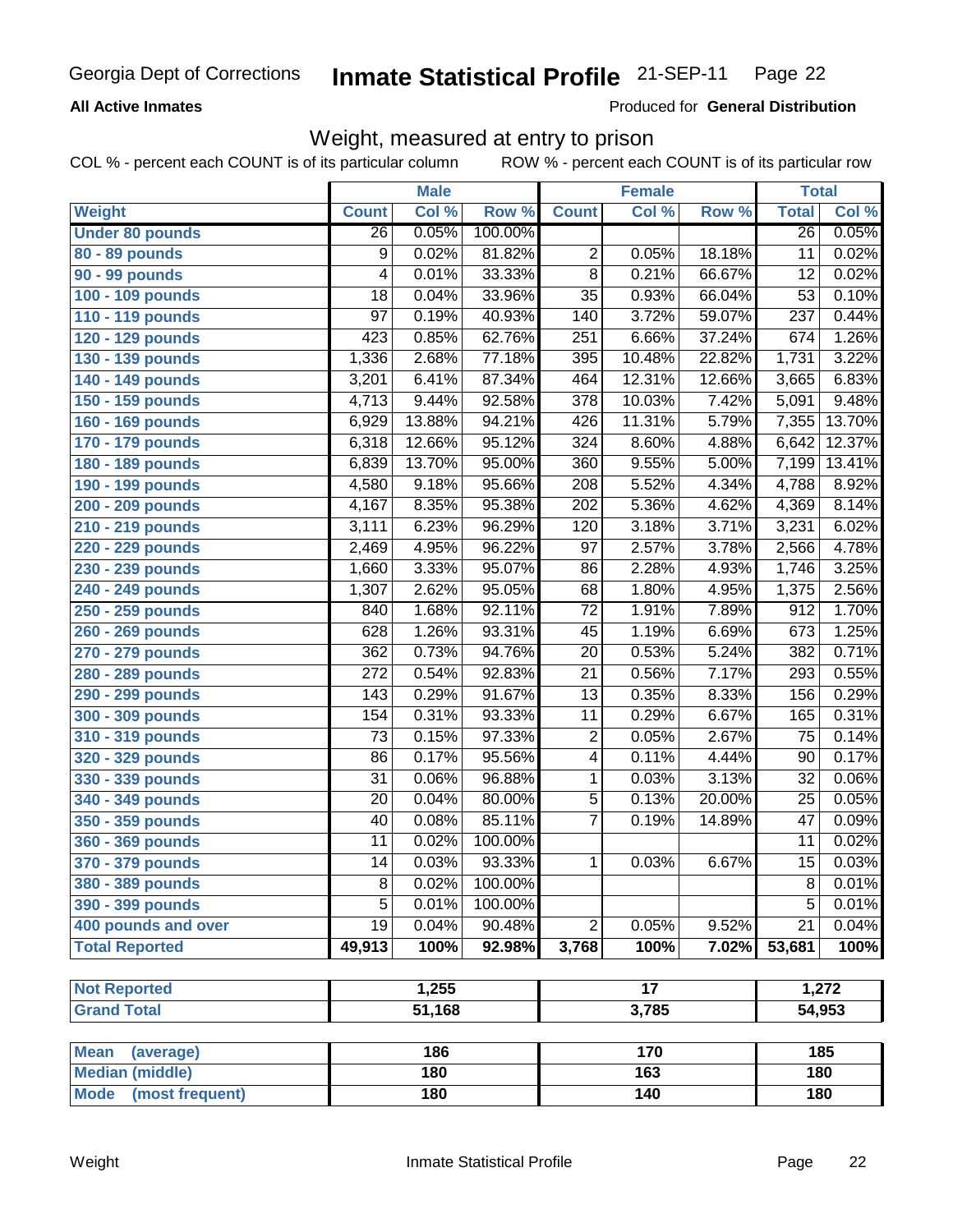**All Active Inmates**

#### Produced for **General Distribution**

## Military service

|                         |                    |              | <b>Male</b> |             |       | <b>Female</b> |          |              | <b>Total</b> |  |
|-------------------------|--------------------|--------------|-------------|-------------|-------|---------------|----------|--------------|--------------|--|
| <b>Military service</b> |                    | <b>Count</b> | Col %       | Row % Count |       | Col %         | Row %    | <b>Total</b> | Col %        |  |
|                         | <b>Air Force</b>   | 1,712        | $5.99\%$    | 98.33%      | 29    | 1.47%         | 1.67%    | 1,741        | 5.70%        |  |
| 2                       | <b>Army</b>        | 291          | 1.02%       | 97.00%      | 9     | .46%          | $3.00\%$ | 300          | .98%         |  |
| 3                       | <b>Navy</b>        | 581          | 2.03%       | 98.98%      | 6     | $.30\%$       | 1.02%    | 587          | 1.92%        |  |
| 4                       | <b>Marines</b>     | 35           | .12%        | 100.00%     |       |               |          | 35           | .11%         |  |
| 5                       | <b>Coast Guard</b> | 388          | 1.36%       | 99.74%      |       | .05%          | .26%     | 389          | 1.27%        |  |
| 96                      | <b>None</b>        | 25,568       | 89.48%      | 93.00%      | 1,924 | 97.71%        | 7.00%    | 27,492       | 90.01%       |  |
| <b>Total Reported</b>   |                    | 28,575       | 100%        | 93.55%      | 1,969 | 100%          | 6.45%    | 30,544       | 100%         |  |

| <b>Not</b><br>oorted<br>uar | 22,593 | .816  | ,409         |
|-----------------------------|--------|-------|--------------|
| ⊺otal                       | 51,168 | 3,785 | 64,953<br>54 |

|  | <b>Mode (most frequent)</b> | <b>Air Force</b> | <b>Air Force</b> | Force<br>Air |
|--|-----------------------------|------------------|------------------|--------------|
|--|-----------------------------|------------------|------------------|--------------|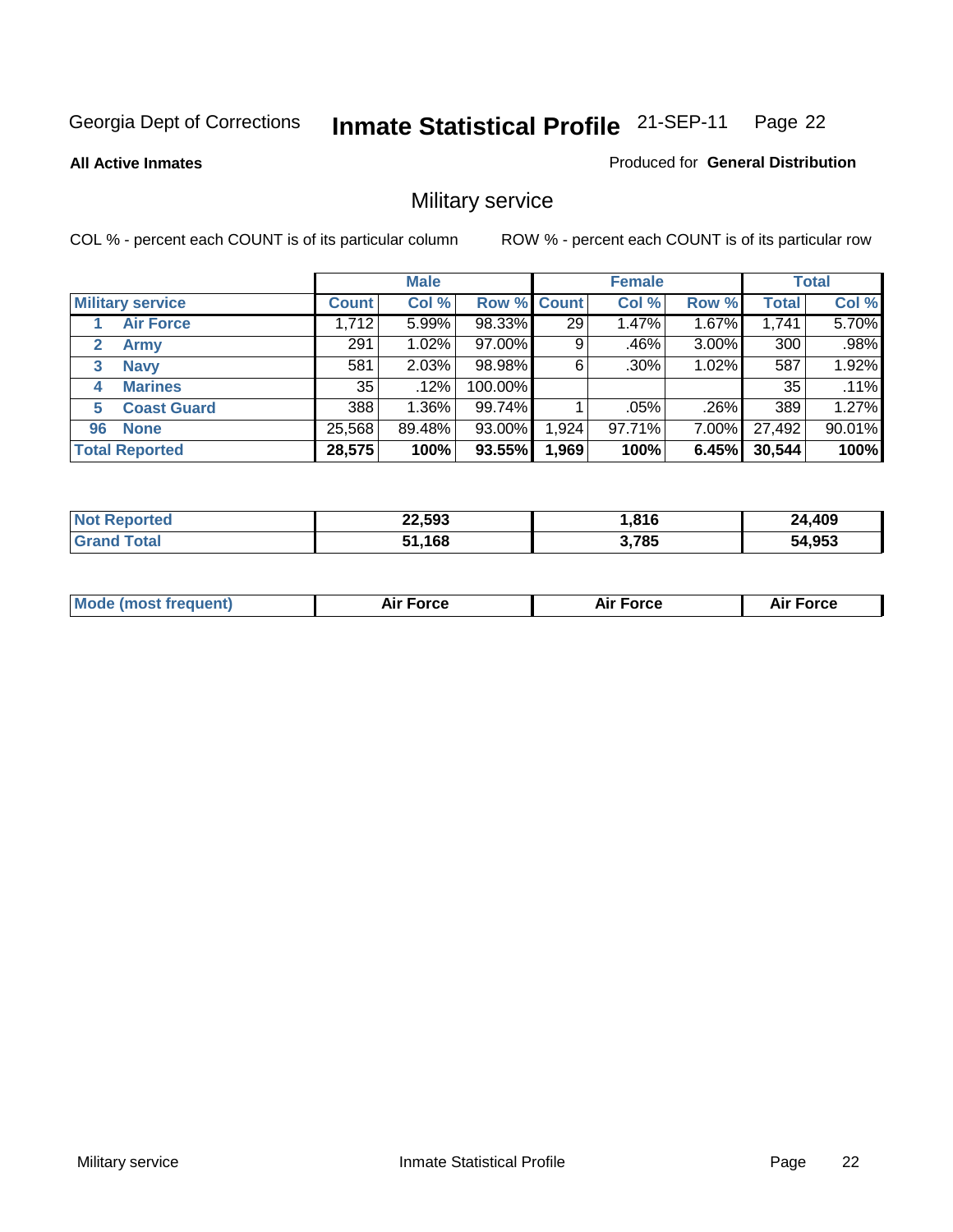#### **All Active Inmates**

#### Produced for **General Distribution**

## Type of admission to prison

|                         |                             |              | <b>Male</b> |              |                    | <b>Female</b> |        |                | <b>Total</b> |  |
|-------------------------|-----------------------------|--------------|-------------|--------------|--------------------|---------------|--------|----------------|--------------|--|
|                         | <b>Type of Admission</b>    | <b>Count</b> | Col %       |              | <b>Row % Count</b> | Col %         | Row %  | <b>Total</b>   | Col %        |  |
|                         | <b>Committed From Court</b> | 43,081       | 84.64%      | 93.36% 3,063 |                    | 81.18%        | 6.64%  | 46,144         | 84.40%       |  |
| $\mathbf{2}$            | <b>Return Appeal/Bond</b>   | 3            | .01%        | 100.00%      |                    |               |        | 3              | .01%         |  |
| $\overline{\mathbf{3}}$ | <b>Parole Rev/New Sent</b>  | 2,689        | 5.28%       | 95.46%       | 128                | 3.39%         | 4.54%  | 2,817          | 5.15%        |  |
| 4                       | <b>Par Rev/No New Sent</b>  | 1,112        | 2.18%       | 95.12%       | 57                 | 1.51%         | 4.88%  | 1,169          | 2.14%        |  |
| 5                       | <b>Prob Viol/Total Rev</b>  |              | .01%        | 100.00%      |                    |               |        |                | .01%         |  |
| 6                       | <b>Prob Viol/Partial</b>    | 1,643        | 3.23%       | 87.53%       | 234                | 6.20%         | 12.47% | 1,877          | 3.43%        |  |
| 7                       | <b>Admit Fm Other Cust</b>  | 8            | .02%        | 100.00%      |                    |               |        | 8              | .01%         |  |
| 9                       | <b>Prob Rev/Remainder</b>   | 2,262        | 4.44%       | 88.64%       | 290                | 7.69%         | 11.36% | 2,552          | 4.67%        |  |
| 10                      | <b>New Sent/Par Rev Pnd</b> | 9            | $.02\%$     | 100.00%      |                    |               |        | 9              | .02%         |  |
| 11                      | <b>Life W/O Parole</b>      | 15           | .03%        | 100.00%      |                    |               |        | 15             | .03%         |  |
| 30                      | <b>Par Rev/Rsn Unknown</b>  | 51           | .10%        | 100.00%      |                    |               |        | 51             | .09%         |  |
| 32                      | <b>Pb Parole Rescinded</b>  | 2            | .01%        | 100.00%      |                    |               |        | $\overline{2}$ | .01%         |  |
| 33                      | <b>Prob Revoc/Spec Cond</b> | 6            | .01%        | 100.00%      |                    |               |        | 6              | .01%         |  |
| 40                      | <b>Par Rev/Revoc Center</b> | 6            | .01%        | 100.00%      |                    |               |        | 6              | .01%         |  |
| 44                      | <b>Whitworth Detention</b>  |              | .01%        | 100.00%      |                    |               |        |                | .01%         |  |
| 50                      | <b>Dcys At Risk</b>         |              | .01%        | 100.00%      |                    |               |        |                | .01%         |  |
| 97                      | <b>Other</b>                | 9            | .02%        | 90.00%       |                    | .03%          | 10.00% | 10             | .02%         |  |
| 99                      | <b>Unknown</b>              |              | .01%        | 100.00%      |                    |               |        |                | .01%         |  |
|                         | <b>Total Reported</b>       | 50,900       | 100%        | 93.1% 3,773  |                    | 100%          | 6.9%   | 54,673         | 100%         |  |

| neo<br>200 | $\overline{\phantom{a}}$ | 280          |
|------------|--------------------------|--------------|
| .168       | 3.785                    | 34.953<br>ъл |

| <b>Mode (most frequent)</b><br><b>Court Cmmt</b><br><b>Court Cmmt</b><br><b>Court Cmmt</b> |  |  |
|--------------------------------------------------------------------------------------------|--|--|
|                                                                                            |  |  |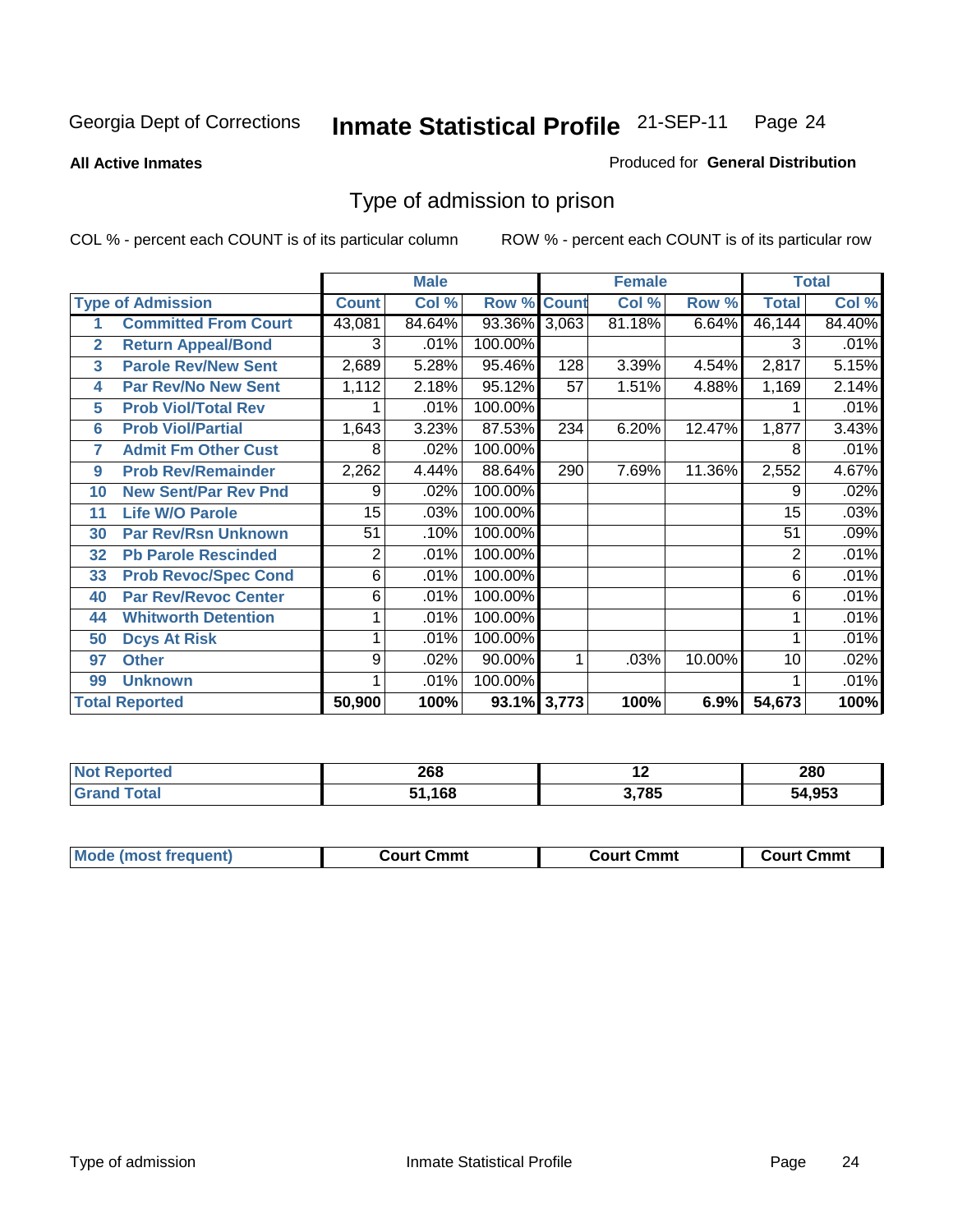**All Active Inmates**

#### Produced for **General Distribution**

## Current / last security status

|                        |              | <b>Male</b> |             |       | <b>Female</b> |        |              | <b>Total</b> |
|------------------------|--------------|-------------|-------------|-------|---------------|--------|--------------|--------------|
| <b>Security Status</b> | <b>Count</b> | Col %       | Row % Count |       | Col %         | Row %  | <b>Total</b> | Col %        |
| 1 Wrk Releas           | 2            | $.01\%$     | 66.67%      |       | .03%          | 33.33% | 3            | .01%         |
| 2 Trusty               | 8            | $.02\%$     | 100.00%     |       | $.00\%$       |        | 8            | .02%         |
| 3 Minimum              | 11,894       | 24.02%      | 85.67%      | 1,990 | 55.20%        | 14.33% | 13,884       | 26.14%       |
| 4 Medium               | 28,302       | 57.16%      | 95.38%      | 1,371 | 38.03%        | 4.62%  | 29,673       | 55.86%       |
| 5 Close                | 9,210        | 18.60%      | 97.44%      | 242   | 6.71%         | 2.56%  | 9,452        | 17.80%       |
| 6 Maximum              | 95           | .19%        | 98.96%      |       | $.03\%$       | 1.04%  | 96           | .18%         |
| <b>Total Reported</b>  | 49,511       | 100%        | 93.21%      | 3,605 | 100%          | 6.79%  | 53,116       | 100%         |

| <b>Still being diagnosed</b> |        |       |        |
|------------------------------|--------|-------|--------|
| <b>Not Reported</b>          | 1,657  | 180   | 1,837  |
| <b>Grand Total</b>           | 51,168 | 3,785 | 54,953 |

| M | <br><br>$  -$ | <br>- -<br>Me |
|---|---------------|---------------|
|   |               |               |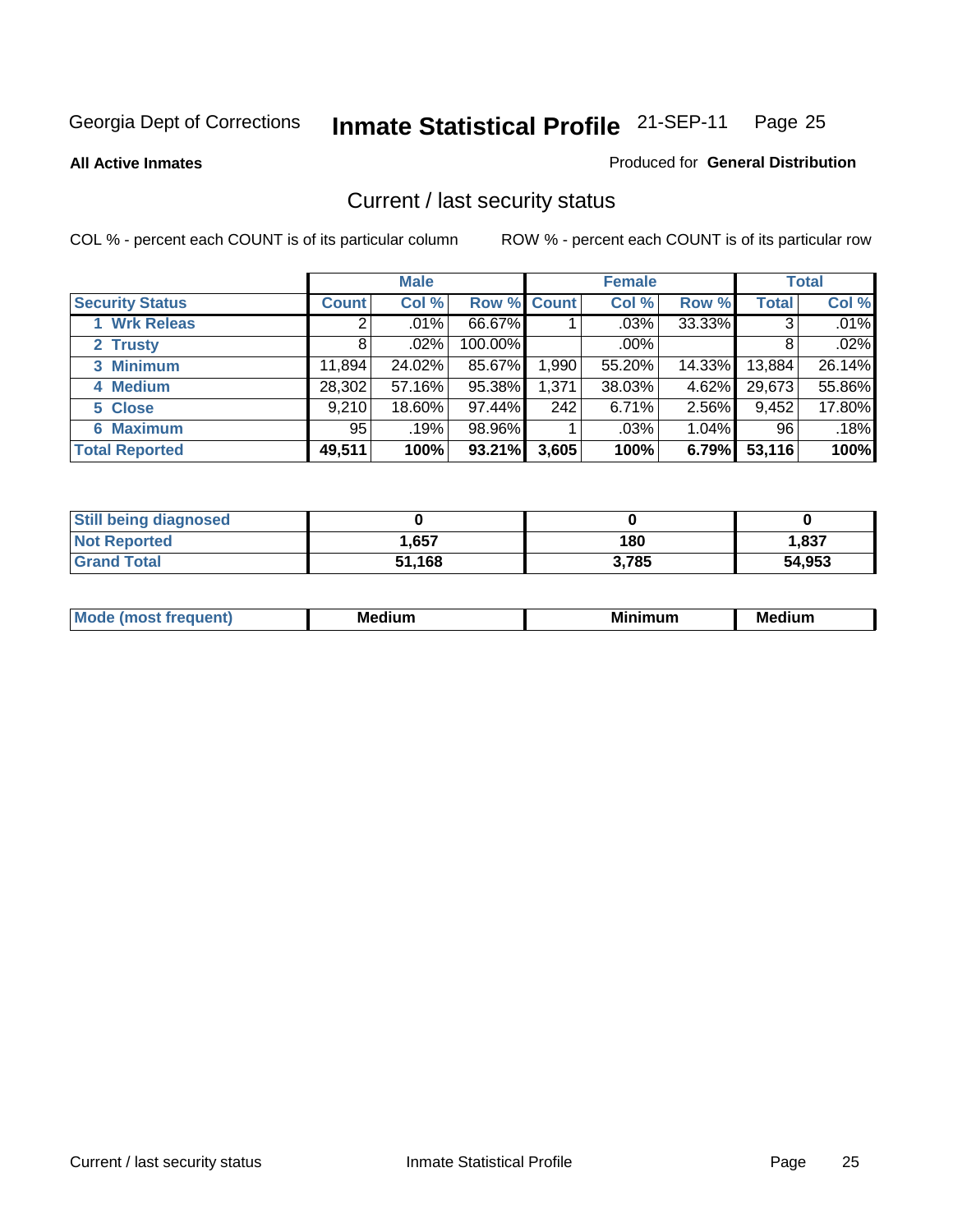#### **Inmates Released During Fy2011**

Produced for **General Distribution**

## Current / last type of institution

|                                 |                 | <b>Male</b> |             |       | <b>Female</b> |        |              | <b>Total</b> |
|---------------------------------|-----------------|-------------|-------------|-------|---------------|--------|--------------|--------------|
| <b>Type of Institution</b>      | <b>Count</b>    | Col %       | Row % Count |       | Col %         | Row %  | <b>Total</b> | Col %        |
| <b>County Ci</b>                | 5,099           | $10.31\%$   | 100.00%     |       |               |        | 5,099        | 9.58%        |
| <b>State Prison</b>             | 36,459          | 73.69%      | 91.72%      | 3,291 | 88.44%        | 8.28%  | 39,750       | 74.72%       |
| <b>Transitional Center</b>      | 2,015           | 4.07%       | 89.60%      | 234   | 6.29%         | 10.40% | 2,249        | 4.23%        |
| <b>Private Prison</b>           | 5,420           | 10.95%      | 100.00%     |       |               |        | 5,420        | 10.19%       |
| <b>Parole Revocation Center</b> | 15 <sup>1</sup> | .03%        | 100.00%     |       |               |        | 15           | .03%         |
| <b>Rsat - Probation</b>         |                 | $.01\%$     | 100.00%     |       |               |        |              | .01%         |
| <b>Pre Release Center</b>       | 470             | .95%        | 70.57%      | 196   | 5.27%         | 29.43% | 666          | 1.25%        |
| <b>Total Reported</b>           | 49,479          | 100%        | 93.01%      | 3,721 | 100%          | 6.99%  | 53,200       | 100%         |

| τeα         |                  |              |        |
|-------------|------------------|--------------|--------|
| <b>otal</b> | ,479<br>лч<br>-- | 2.724<br>. . | 53,200 |

| <b>Mode (most frequent)</b> | <b>State Prison</b> | <b>State Prison</b> | <b>State Prison</b> |
|-----------------------------|---------------------|---------------------|---------------------|
|                             |                     |                     |                     |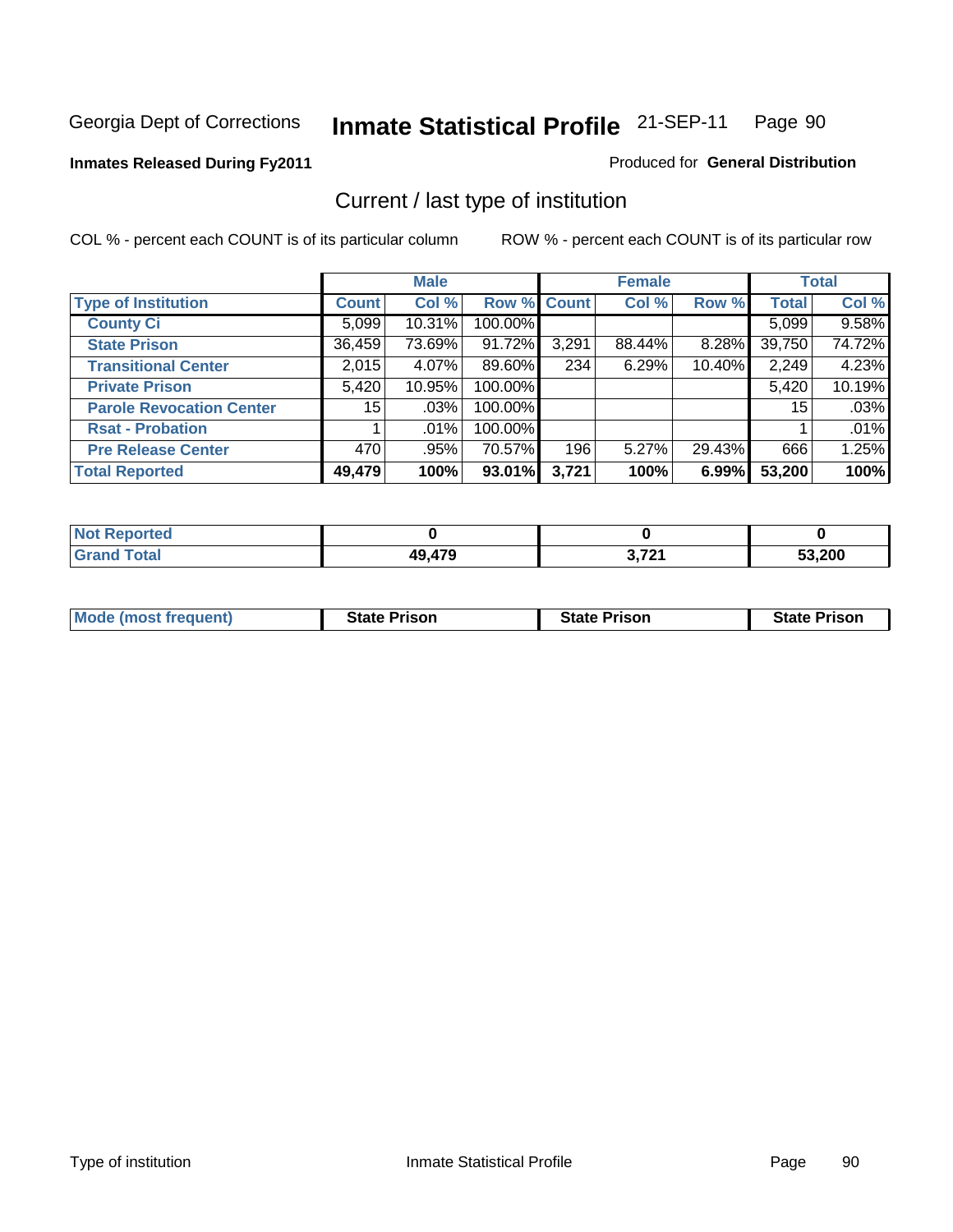**All Active Inmates**

#### Produced for **General Distribution**

## Institution type - transitional centers

|                                          |                                 |              | <b>Male</b> |         |              | <b>Female</b> |         |              | <b>Total</b> |
|------------------------------------------|---------------------------------|--------------|-------------|---------|--------------|---------------|---------|--------------|--------------|
| <b>Institution Type - Trans. Centers</b> |                                 | <b>Count</b> | Col %       | Row %   | <b>Count</b> | Col %         | Row %   | <b>Total</b> | Col %        |
| 220                                      | <b>Albany Trans-Ctr</b>         | 154          | 7.58%       | 100.00% |              |               |         | 154          | 6.76%        |
| 223                                      | <b>Atlanta Male Trans-Ctr</b>   | 256          | 12.60%      | 100.00% |              |               |         | 256          | 11.24%       |
| 246                                      | <b>Augusta Trans-Ctr</b>        | 203          | 9.99%       | 100.00% |              |               |         | 203          | 8.92%        |
| 249                                      | <b>Clayton Transitional Ctr</b> | 355          | 17.47%      | 100.00% |              |               |         | 355          | 15.59%       |
| 247                                      | <b>Coastal Transitional Ctr</b> | 253          | 12.45%      | 100.00% |              |               |         | 253          | 11.11%       |
| 225                                      | <b>Columbus Trans-Ctr</b>       | 184          | 9.06%       | 100.00% |              |               |         | 184          | 8.08%        |
| 250                                      | <b>Helms Trans-Ctr</b>          | 17           | .84%        | 60.71%  | 11           | 4.49%         | 39.29%  | 28           | 1.23%        |
| 248                                      | <b>Lagrange Trans Ctr</b>       | 153          | 7.53%       | 100.00% |              |               |         | 153          | 6.72%        |
| 231                                      | <b>Macon Male Trans-Ctr</b>     | 154          | 7.58%       | 100.00% |              |               |         | 154          | 6.76%        |
| 235                                      | <b>Metro Womens Trans-Ctr</b>   |              |             |         | 234          | 95.51%        | 100.00% | 234          | 10.28%       |
| 253                                      | <b>Smith Trans-Ctr</b>          | 198          | 9.74%       | 100.00% |              |               |         | 198          | 8.70%        |
| 230                                      | <b>Valdosta Trans-Ctr</b>       | 105          | 5.17%       | 100.00% |              |               |         | 105          | 4.61%        |
|                                          | <b>Total Reported</b>           | 2,032        | 100%        | 89.24%  | 245          | 100%          | 10.76%  | 2,277        | 100%         |

| wee<br>. |       |          |             |
|----------|-------|----------|-------------|
|          | 2,032 | クノド<br>⊷ | ^77<br>2,41 |

| Mode (most frequent) | [249 Clayton Transitional Ctr] 235 Metro Womens Trans- | 249 Clayton<br><b>Transitional Ctr</b> |
|----------------------|--------------------------------------------------------|----------------------------------------|
|                      |                                                        |                                        |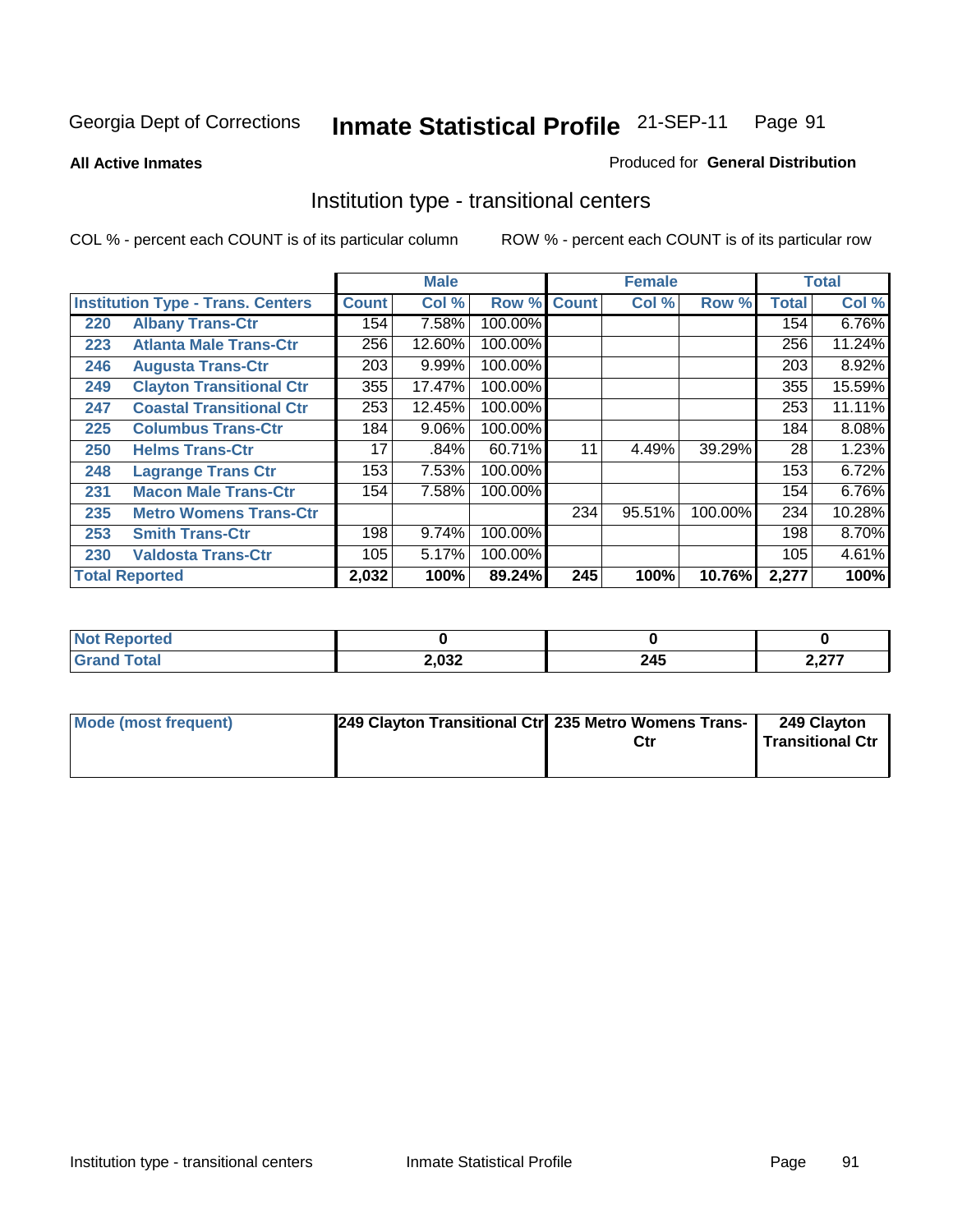#### **All Active Inmates**

#### Produced for **General Distribution**

## Institution type - county prisons

|                                          |                  | <b>Male</b> |         |              | <b>Female</b> |                          |                  | <b>Total</b> |
|------------------------------------------|------------------|-------------|---------|--------------|---------------|--------------------------|------------------|--------------|
| <b>Institution Type - County Prisons</b> | <b>Count</b>     | Col %       | Row %   | <b>Count</b> | Col %         | Row %                    | <b>Total</b>     | Col %        |
| <b>Bulloch County Ci</b><br>402          | 149              | 2.92%       | 100.00% |              |               |                          | 149              | 2.92%        |
| <b>Carroll County Ci</b><br>404          | $\overline{246}$ | 4.82%       | 100.00% |              |               |                          | $\overline{246}$ | 4.82%        |
| <b>Clarke County Ci</b><br>406           | 111              | 2.18%       | 100.00% |              |               |                          | 111              | 2.18%        |
| <b>Clayton County Ci</b><br>456          | 240              | 4.71%       | 100.00% |              |               |                          | 240              | 4.71%        |
| <b>Colquitt County Ci</b><br>407         | 193              | 3.79%       | 100.00% |              |               |                          | 193              | 3.79%        |
| <b>Coweta County Ci</b><br>409           | 211              | 4.14%       | 100.00% |              |               |                          | $\overline{211}$ | 4.14%        |
| <b>Decatur County Ci</b><br>411          | 227              | 4.45%       | 100.00% |              |               |                          | 227              | 4.45%        |
| <b>Effingham County Ci</b><br>413        | $\overline{225}$ | 4.41%       | 100.00% |              |               |                          | $\overline{225}$ | 4.41%        |
| <b>Floyd County Ci</b><br>415            | 350              | 6.86%       | 100.00% |              |               |                          | 350              | 6.86%        |
| <b>Gwinnett County Ci</b><br>419         | $\overline{128}$ | 2.51%       | 100.00% |              |               |                          | 128              | 2.51%        |
| <b>Hall County Ci</b><br>420             | 152              | 2.98%       | 100.00% |              |               |                          | 152              | 2.98%        |
| <b>Harris County Ci</b><br>422           | 109              | 2.14%       | 100.00% |              |               |                          | 109              | 2.14%        |
| <b>Jackson County Ci</b><br>426          | 191              | 3.75%       | 100.00% |              |               |                          | 191              | 3.75%        |
| <b>Jefferson County Ci</b><br>428        | 192              | 3.77%       | 100.00% |              |               |                          | 192              | 3.77%        |
| <b>Mitchell County Ci</b><br>433         | 131              | 2.57%       | 100.00% |              |               |                          | 131              | 2.57%        |
| <b>Muscogee County Ci</b><br>435         | 536              | 10.51%      | 100.00% |              |               |                          | 536              | 10.51%       |
| <b>Richmond County Ci</b><br>439         | $\overline{217}$ | 4.26%       | 100.00% |              |               |                          | 217              | 4.26%        |
| <b>Screven County Prison</b><br>440      | 149              | 2.92%       | 100.00% |              |               |                          | 149              | 2.92%        |
| <b>Spalding County Ci</b><br>441         | 393              | 7.71%       | 100.00% |              |               |                          | 393              | 7.71%        |
| <b>Sumter County Ci</b><br>443           | 350              | 6.86%       | 100.00% |              |               |                          | 350              | 6.86%        |
| <b>Terrell County Ci</b><br>444          | 140              | 2.75%       | 100.00% |              |               |                          | $\overline{1}40$ | 2.75%        |
| <b>Thomas County Ci</b><br>445           | 185              | 3.63%       | 100.00% |              |               |                          | 185              | 3.63%        |
| <b>Troup County Ci</b><br>447            | 274              | 5.37%       | 100.00% |              |               |                          | 274              | 5.37%        |
| <b>Total Reported</b>                    | 5,099            | 100%        | 100%    |              |               | $\overline{\frac{9}{6}}$ | 5,099            | 100%         |

| <b>Not Reported</b>          |       |       |
|------------------------------|-------|-------|
| <b>Total</b><br><b>Grand</b> | 5.099 | 5.099 |

| Mode (most frequent)<br>435 Muscogee County Ci | Null | 435 Muscogee<br><b>County Ci</b> |
|------------------------------------------------|------|----------------------------------|
|------------------------------------------------|------|----------------------------------|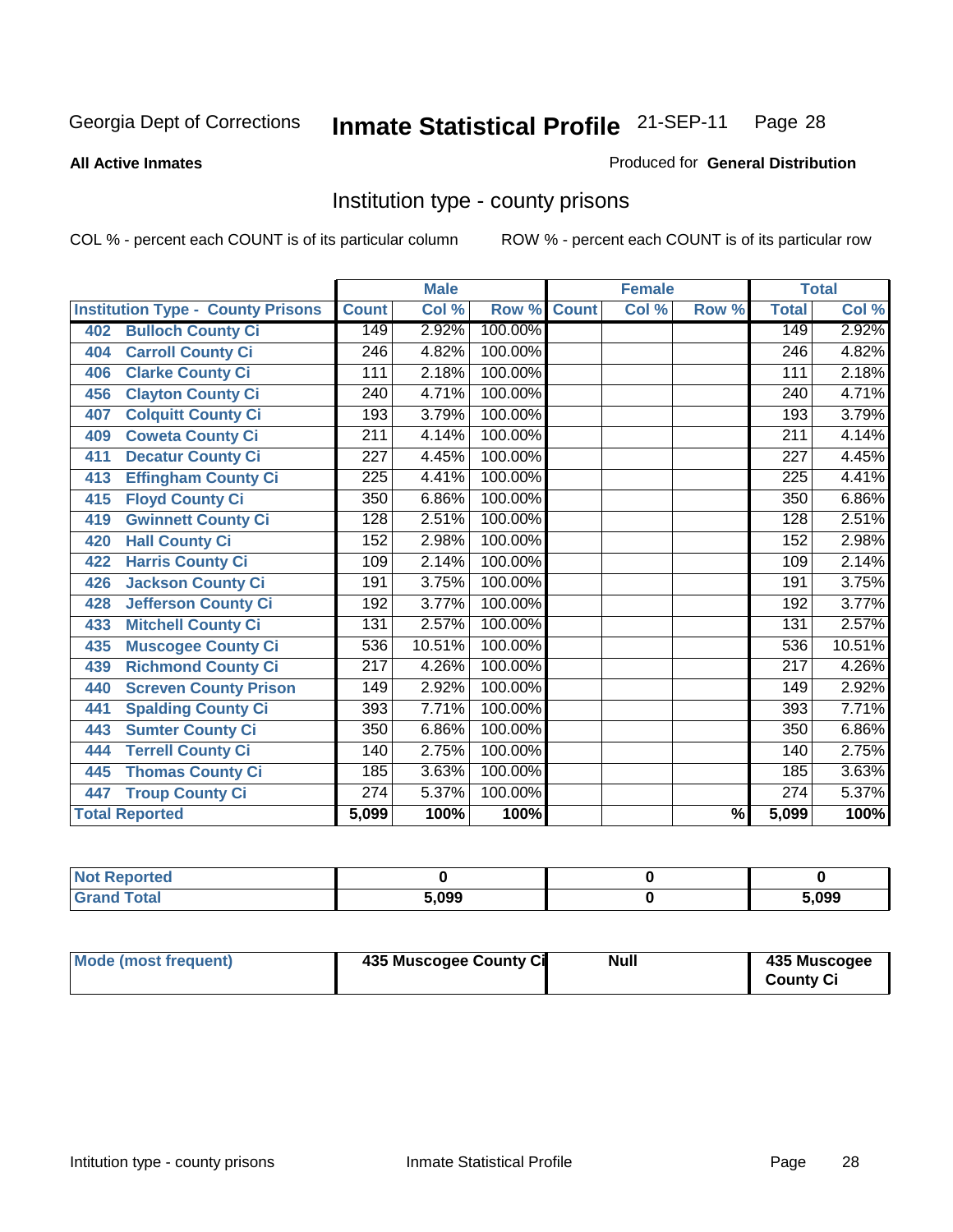**All Active Inmates**

#### Produced for **General Distribution**

## Institution type - state prisons

|                                         |              | <b>Male</b> |         |              | <b>Female</b> |         | <b>Total</b> |       |
|-----------------------------------------|--------------|-------------|---------|--------------|---------------|---------|--------------|-------|
| <b>Institution Type - State Prisons</b> | <b>Count</b> | Col %       | Row %   | <b>Count</b> | Col %         | Row %   | <b>Total</b> | Col % |
| <b>Arrendale State Prison</b><br>508    | 1.           | .01%        | .07%    | 1,519        | 46.31%        | 99.93%  | 1,520        | 3.83% |
| 532<br><b>Augusta State Med.</b>        | 1,310        | 3.59%       | 99.62%  | 5            | .15%          | .38%    | 1,315        | 3.31% |
| <b>Prison</b>                           |              |             |         |              |               |         |              |       |
| <b>Autry State Prison</b><br>543        | 1,699        | 4.66%       | 100.00% |              |               |         | 1,699        | 4.28% |
| <b>Baldwin State Prison</b><br>553      | 923          | 2.53%       | 100.00% |              |               |         | 923          | 2.32% |
| <b>Burrus Corr Trn Cntr</b><br>534      | 700          | 1.92%       | 100.00% |              |               |         | 700          | 1.76% |
| <b>Calhoun State Prison</b><br>547      | 1,674        | 4.59%       | 100.00% |              |               |         | 1,674        | 4.21% |
| <b>Central State Prison</b><br>531      | 1,133        | 3.11%       | 100.00% |              |               |         | 1,133        | 2.85% |
| <b>Coastal State Prison</b><br>523      | 1,172        | 3.22%       | 100.00% |              |               |         | 1,172        | 2.95% |
| <b>Dodge State Prison</b><br>503        | 1,232        | 3.38%       | 100.00% |              |               |         | 1,232        | 3.10% |
| 548<br><b>Dooly State Prison</b>        | 1,695        | 4.65%       | 100.00% |              |               |         | 1,695        | 4.27% |
| <b>Emanuel-Swainsboro Sp</b><br>252     |              |             |         | 570          | 17.38%        | 100.00% | 570          | 1.43% |
| <b>Ga Diag &amp; Class Pris</b><br>521  | 2,191        | 6.01%       | 100.00% |              |               |         | 2,191        | 5.52% |
| <b>Ga State Prison</b><br>517           | 1,525        | 4.18%       | 100.00% |              |               |         | 1,525        | 3.84% |
| <b>Hancock State Prison</b><br>541      | 1,471        | 4.04%       | 100.00% |              |               |         | 1,471        | 3.70% |
| 540<br><b>Hays State Prison</b>         | 1,703        | 4.67%       | 100.00% |              |               |         | 1,703        | 4.29% |
| 545<br><b>Johnson State Prison</b>      | 1,532        | 4.20%       | 100.00% |              |               |         | 1,532        | 3.86% |
| 510<br><b>Lee State Prison</b>          | 769          | 2.11%       | 100.00% |              |               |         | 769          | 1.94% |
| 564<br><b>Long State Prison</b>         | 229          | .63%        | 100.00% |              |               |         | 229          | .58%  |
| 549<br><b>Macon State Prison</b>        | 1,773        | 4.87%       | 100.00% |              |               |         | 1,773        | 4.46% |
| <b>Montgomery State Prison</b><br>509   | 422          | 1.16%       | 100.00% |              |               |         | 422          | 1.06% |
| <b>Phillips State Prison</b><br>505     | 1,163        | 3.19%       | 100.00% |              |               |         | 1,163        | 2.93% |
| <b>Pulaski State Prison (W)</b><br>557  |              |             |         | 1,186        | 36.16%        | 100.00% | 1,186        | 2.99% |
| 533<br><b>Rogers State Prison</b>       | 1,501        | 4.12%       | 100.00% |              |               |         | 1,501        | 3.78% |
| <b>Rutledge State Prison</b><br>530     | 630          | 1.73%       | 100.00% |              |               |         | 630          | 1.59% |
| <b>Smith State Prison</b><br>550        | 1,623        | 4.45%       | 100.00% |              |               |         | 1,623        | 4.09% |
| 542<br><b>Telfair State Prison</b>      | 1,464        | 4.02%       | 100.00% |              |               |         | 1,464        | 3.69% |
| 537<br><b>Valdosta State Prison</b>     | 1,416        | 3.89%       | 100.00% |              |               |         | 1,416        | 3.56% |
| <b>Walker State Prison</b><br>506       | 421          | 1.16%       | 100.00% |              |               |         | 421          | 1.06% |
| <b>Ware State Prison</b><br>501         | 1,622        | 4.45%       | 100.00% |              |               |         | 1,622        | 4.08% |
| 552<br><b>Washington Sp</b>             | 1,566        | 4.30%       | 100.00% |              |               |         | 1,566        | 3.94% |
| <b>Wilcox State Prison</b><br>546       | 1,882        | 5.16%       | 100.00% |              |               |         | 1,882        | 4.74% |
| <b>Total Reported</b>                   | 36,442       | 100%        | 91.74%  | 3,280        | 100%          | 8.26%   | 39,722       | 100%  |

| "Tet. |        |       |              |
|-------|--------|-------|--------------|
| Гоtа  | 36,442 | 3,280 | 20.722<br>LL |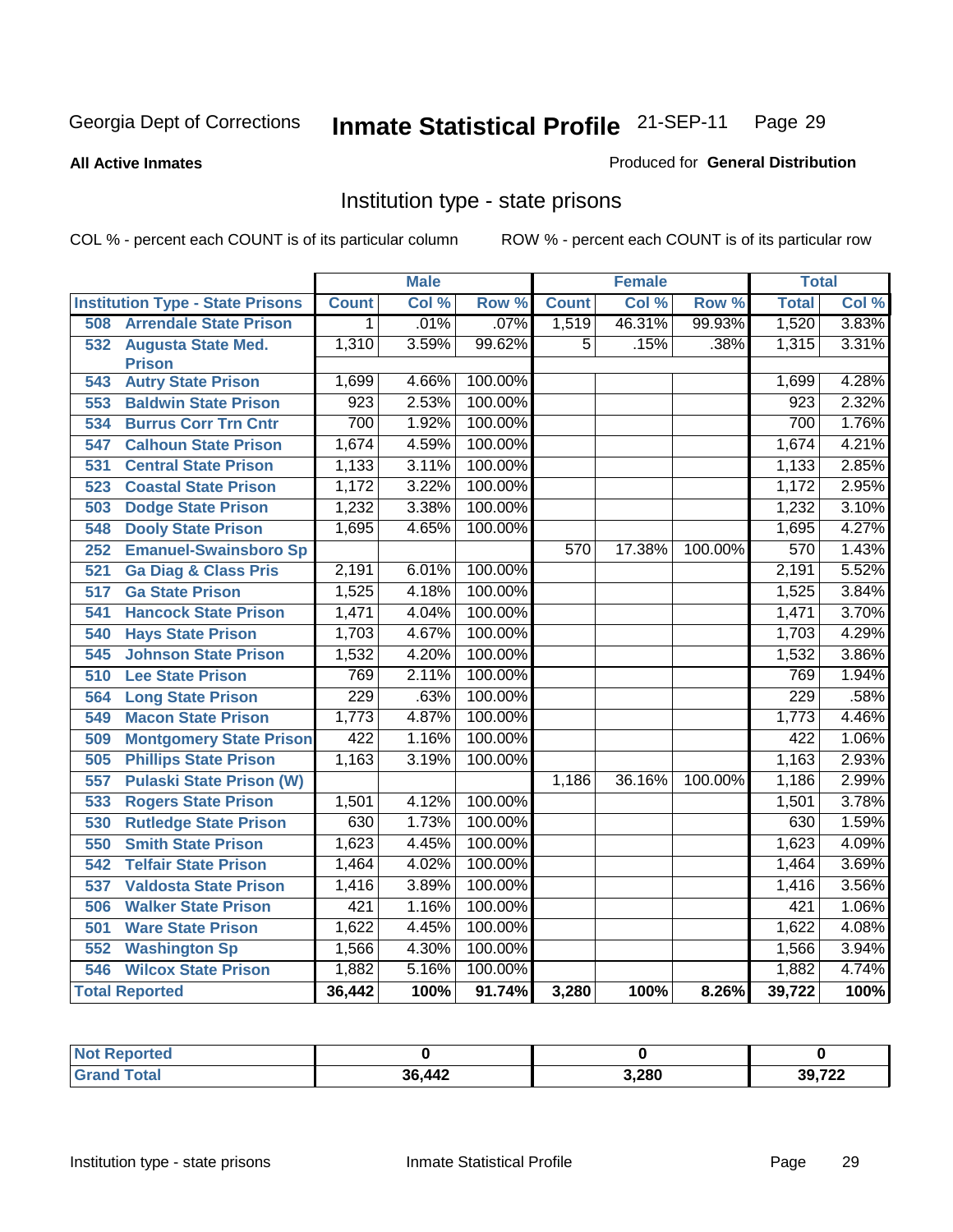#### **All Active Inmates**

Produced for **General Distribution**

## Institution type - state prisons

|                      | <b>Male</b>              | <b>Female</b>                     | Total                              |
|----------------------|--------------------------|-----------------------------------|------------------------------------|
| Mode (most frequent) | 521 Ga Diag & Class Pris | <b>508 Arrendale State Prison</b> | 521 Ga Diag &<br><b>Class Pris</b> |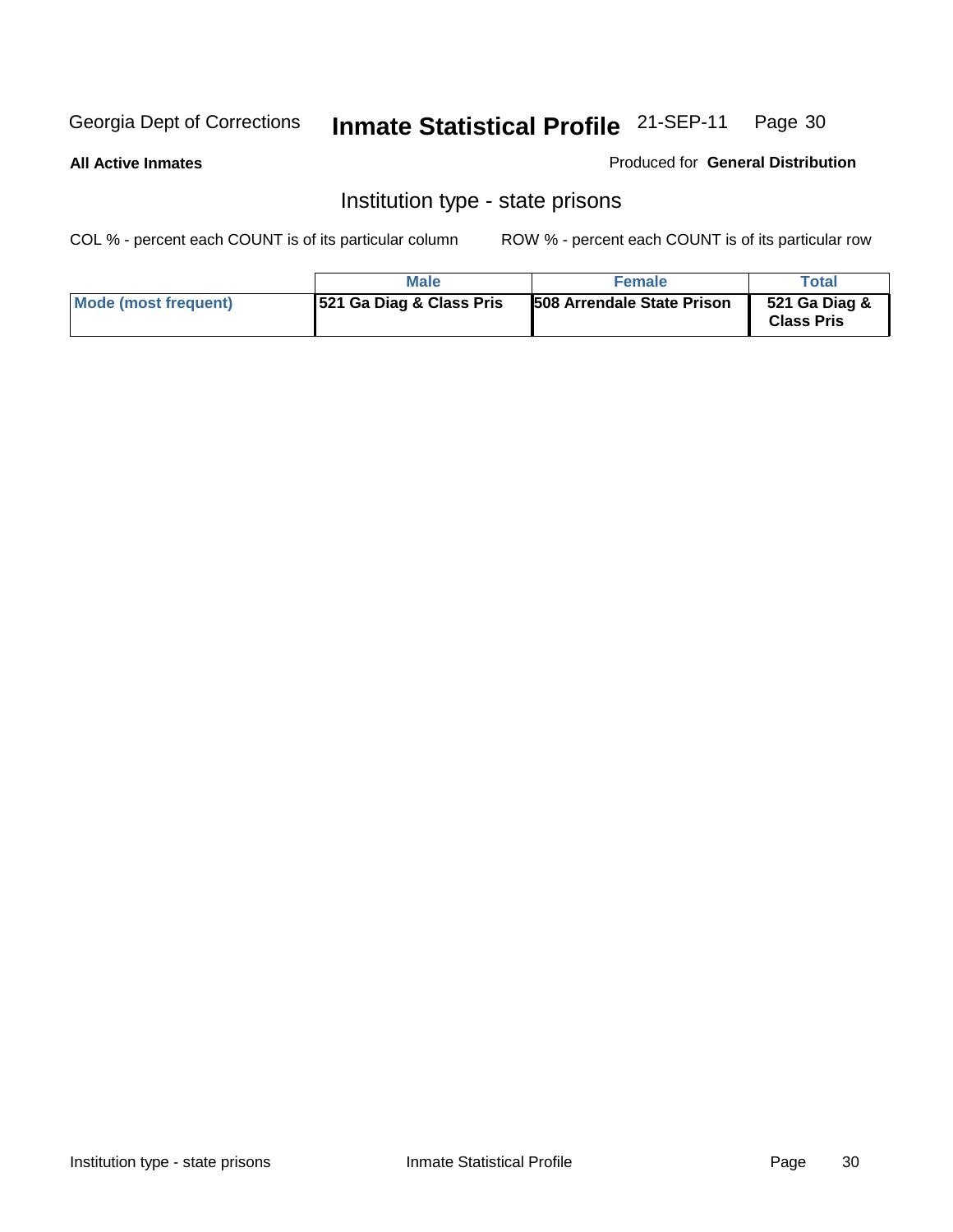**All Active Inmates**

#### Produced for **General Distribution**

## Institution type - private prisons

|                                           | <b>Male</b>  |        |             | <b>Female</b> |       |       | <b>Total</b> |        |
|-------------------------------------------|--------------|--------|-------------|---------------|-------|-------|--------------|--------|
| <b>Institution Type - Private Prisons</b> | <b>Count</b> | Col %  | Row % Count |               | Col % | Row % | Total        | Col %  |
| <b>Coffee Corr Facility</b><br>569        | 2.645        | 48.80% | 100.00% I   |               |       |       | 2.645        | 48.80% |
| <b>Wheeler Corr Facility</b><br>571       | 2.775        | 51.20% | 100.00%     |               |       |       | 2.775        | 51.20% |
| <b>Total Reported</b>                     | 5.420        | 100%   | 100%        |               |       | %Ⅰ    | 5,420        | 100%   |

| τeα               |      |     |
|-------------------|------|-----|
| <b>วtal</b><br>-- | .100 | 420 |

| <b>Mode (most frequent)</b> | <b>571 Wheeler Corr Facility</b> | <b>Null</b> | <b>571 Wheeler Corrl</b><br>Facility |
|-----------------------------|----------------------------------|-------------|--------------------------------------|
|-----------------------------|----------------------------------|-------------|--------------------------------------|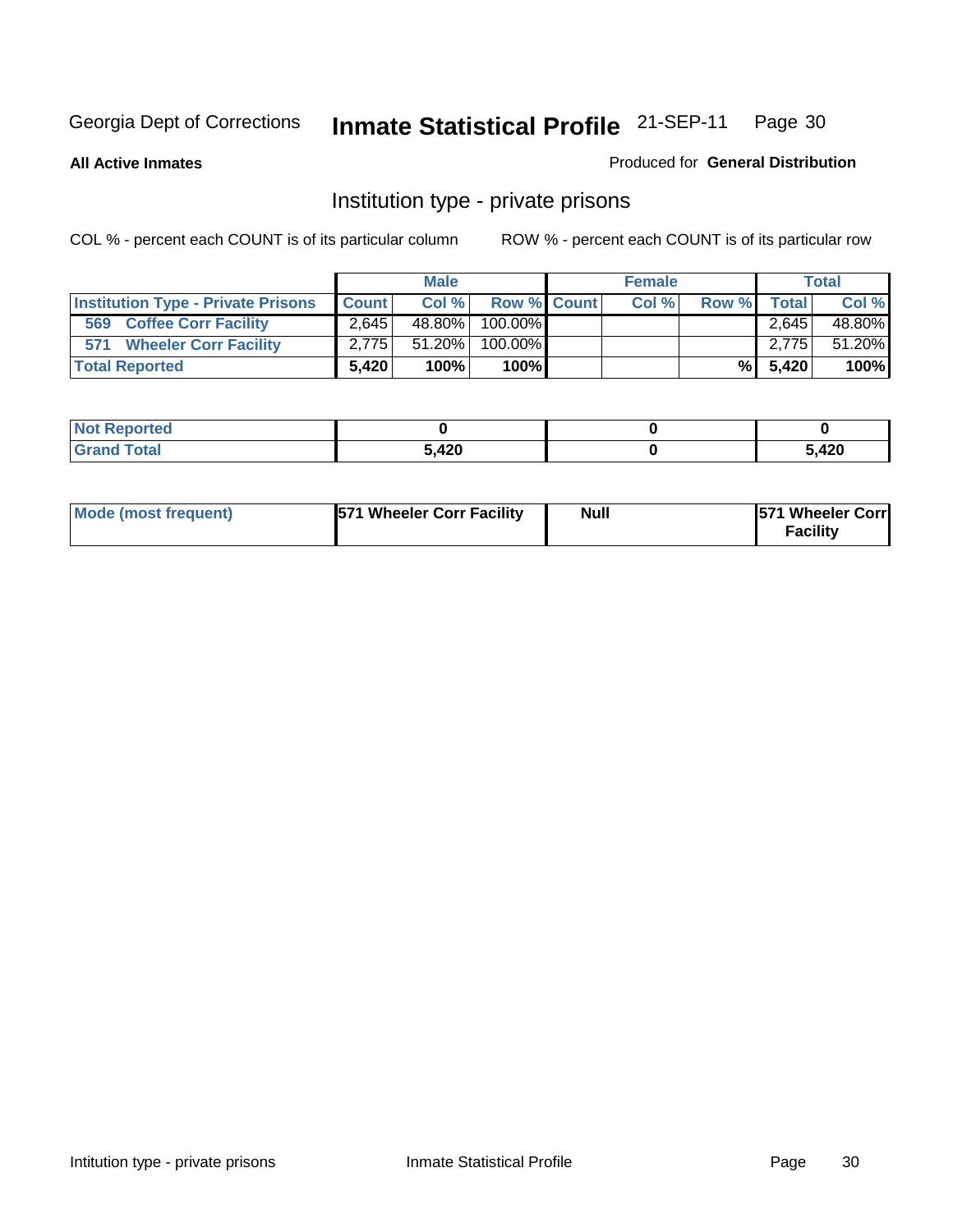**All Active Inmates**

#### Produced for **General Distribution**

#### Institution type - pre-release centers

|                                                | <b>Male</b> |           | <b>Female</b> |              |            | <b>Total</b>  |              |        |
|------------------------------------------------|-------------|-----------|---------------|--------------|------------|---------------|--------------|--------|
| <b>Institution Type - Prison Annexes Count</b> |             | Col %     | Row %         | <b>Count</b> | Col %      | Row %         | <b>Total</b> | Col %  |
| 7507 Appling Pre-Release Ctr                   | 235         | 50.00%    | $100.00\%$    |              |            |               | 235          | 35.29% |
| 7546 Turner Pre-Release Center                 | 235         | $50.00\%$ | $100.00\%$    |              |            |               | 235          | 35.29% |
| 7538 W Central Pre-Release Ctr                 |             |           |               | 196          | $100.00\%$ | 100.00%       | 196          | 29.43% |
| <b>Total Reported</b>                          | 470         | 100%      | 70.57%I       | 196          | 100%       | <b>29.43%</b> | 666          | 100%   |

| τeα   |                         |     |     |
|-------|-------------------------|-----|-----|
| _____ | $\rightarrow$<br>$\sim$ | 196 | 666 |

| Mode (most frequent) |  | 17507 Appling Pre-Release   7538 W Central Pre-Release   7507 Appling Pre-<br>Ctr | <b>Release Ctr</b> |
|----------------------|--|-----------------------------------------------------------------------------------|--------------------|
|----------------------|--|-----------------------------------------------------------------------------------|--------------------|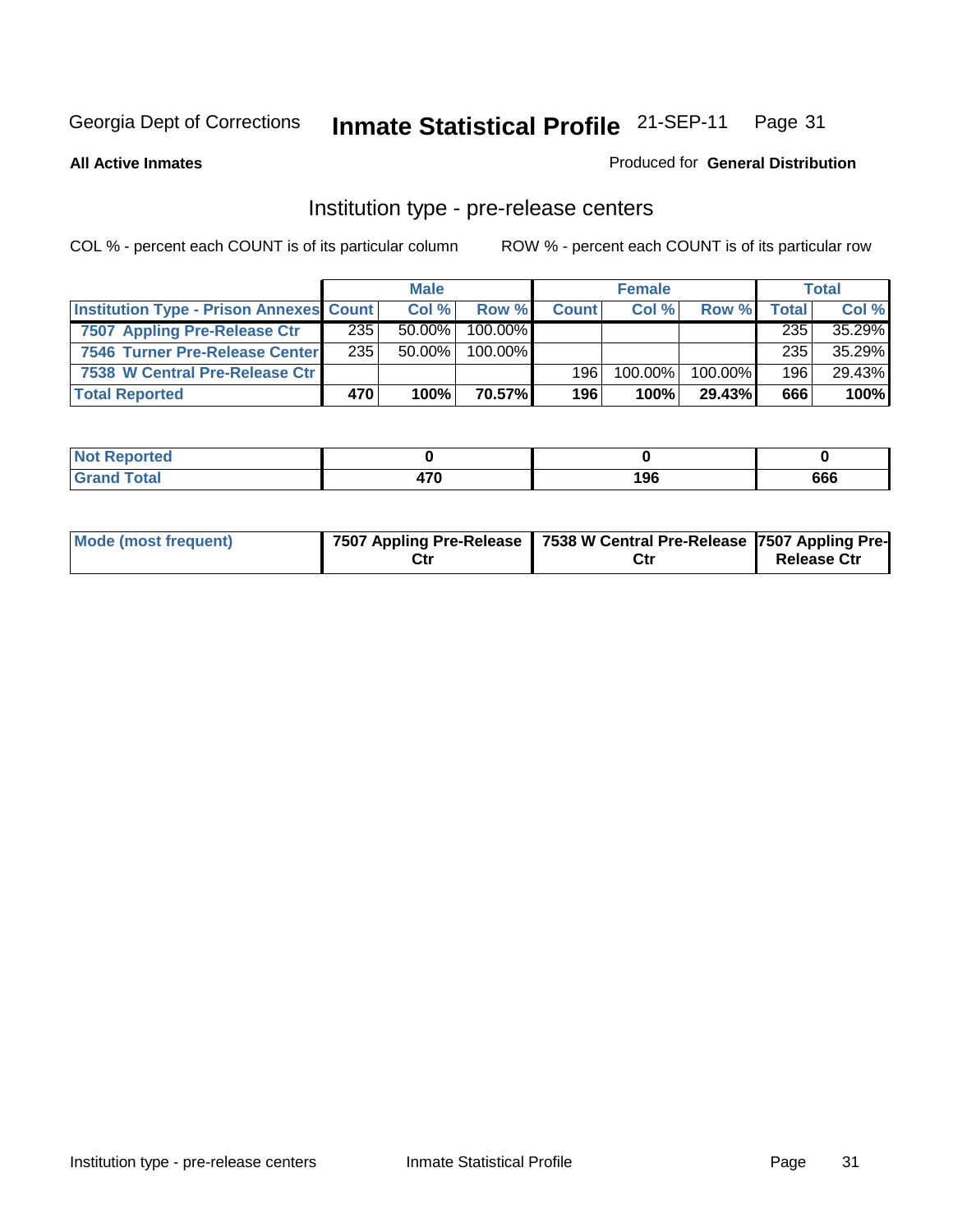**All Active Inmates**

#### Produced for **General Distribution**

## Number of disciplinary reports

|                                       |              | <b>Male</b> |        |              | <b>Female</b> |          |              | <b>Total</b> |
|---------------------------------------|--------------|-------------|--------|--------------|---------------|----------|--------------|--------------|
| <b>Number of Disciplinary Reports</b> | <b>Count</b> | Col %       | Row %  | <b>Count</b> | Col %         | Row %    | <b>Total</b> | Col %        |
|                                       | 23,023       | 44.99%      | 90.89% | 2,307        | 60.95%        | 9.11%    | 25,330       | 46.09%       |
|                                       | 5,224        | 10.21%      | 93.02% | 392          | 10.36%        | 6.98%    | 5,616        | 10.22%       |
| 2                                     | 4,018        | 7.85%       | 93.51% | 279          | 7.37%         | $6.49\%$ | 4,297        | 7.82%        |
| 3                                     | 2,257        | 4.41%       | 94.20% | 139          | $3.67\%$      | 5.80%    | 2,396        | 4.36%        |
|                                       | 2,082        | 4.07%       | 95.33% | 102          | 2.69%         | 4.67%    | 2,184        | 3.97%        |
| 5                                     | .514         | $2.96\%$    | 95.10% | 78           | 2.06%         | 4.90%    | 1,592        | 2.90%        |
| <b>More Than 5</b>                    | 13,050       | 25.50%      | 96.40% | 488          | 12.89%        | $3.60\%$ | 13,538       | 24.64%       |
| <b>Total Reported</b>                 | 51,168       | 100%        | 93.11% | 3,785        | 100%          | 6.89%    | 54,953       | 100%         |

| ortec<br>NO  |      |       |            |
|--------------|------|-------|------------|
| <b>Total</b> | .168 | 3.785 | .953<br>54 |

| Mean (average)       | 5.68 | 2.83 | 5.48 |
|----------------------|------|------|------|
| Median (middle)      |      |      |      |
| Mode (most frequent) |      |      |      |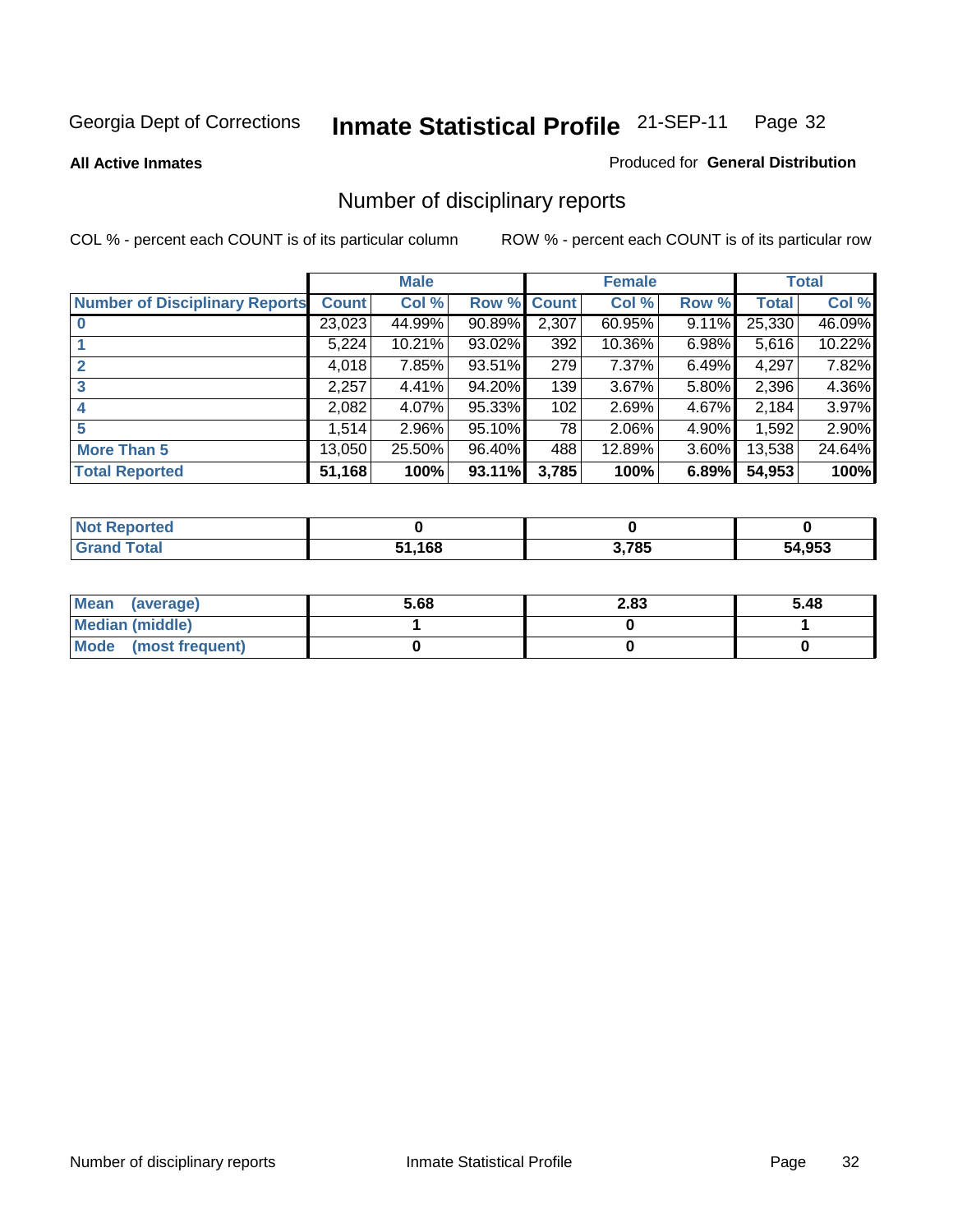**All Active Inmates**

#### Produced for **General Distribution**

#### Number of transfers

|                            |              | <b>Male</b> |        |              | <b>Female</b> |          |              | <b>Total</b> |
|----------------------------|--------------|-------------|--------|--------------|---------------|----------|--------------|--------------|
| <b>Number of Transfers</b> | <b>Count</b> | Col %       | Row %  | <b>Count</b> | Col %         | Row %    | <b>Total</b> | Col %        |
|                            | 4,189        | 8.19%       | 88.21% | 560          | 14.80%        | 11.79%   | 4,749        | 8.64%        |
|                            | 12,808       | 25.03%      | 91.75% | 1,152        | 30.44%        | $8.25\%$ | 13,960       | 25.40%       |
|                            | 9,536        | 18.64%      | 91.03% | 940          | 24.83%        | $8.97\%$ | 10,476       | 19.06%       |
| 3                          | 6,614        | 12.93%      | 92.87% | 508          | 13.42%        | 7.13%    | 7,122        | 12.96%       |
|                            | 4,632        | 9.05%       | 93.59% | 317          | 8.38%         | $6.41\%$ | 4,949        | 9.01%        |
| 5                          | 3,638        | $7.11\%$    | 95.86% | 157          | 4.15%         | 4.14%    | 3,795        | 6.91%        |
| <b>More Than 5</b>         | 9,751        | 19.06%      | 98.48% | 151          | 3.99%         | $1.52\%$ | 9,902        | 18.02%       |
| <b>Total Reported</b>      | 51,168       | 100%        | 93.11% | 3,785        | 100.0%        | 6.89%    | 54,953       | 100%         |

| N         |     |      |               |
|-----------|-----|------|---------------|
| $\sim$ 10 | 16S | .785 | 54.953<br>άΔ. |

| Mean (average)       | 3.42 | 2.04 | 3.33 |
|----------------------|------|------|------|
| Median (middle)      |      |      |      |
| Mode (most frequent) |      |      |      |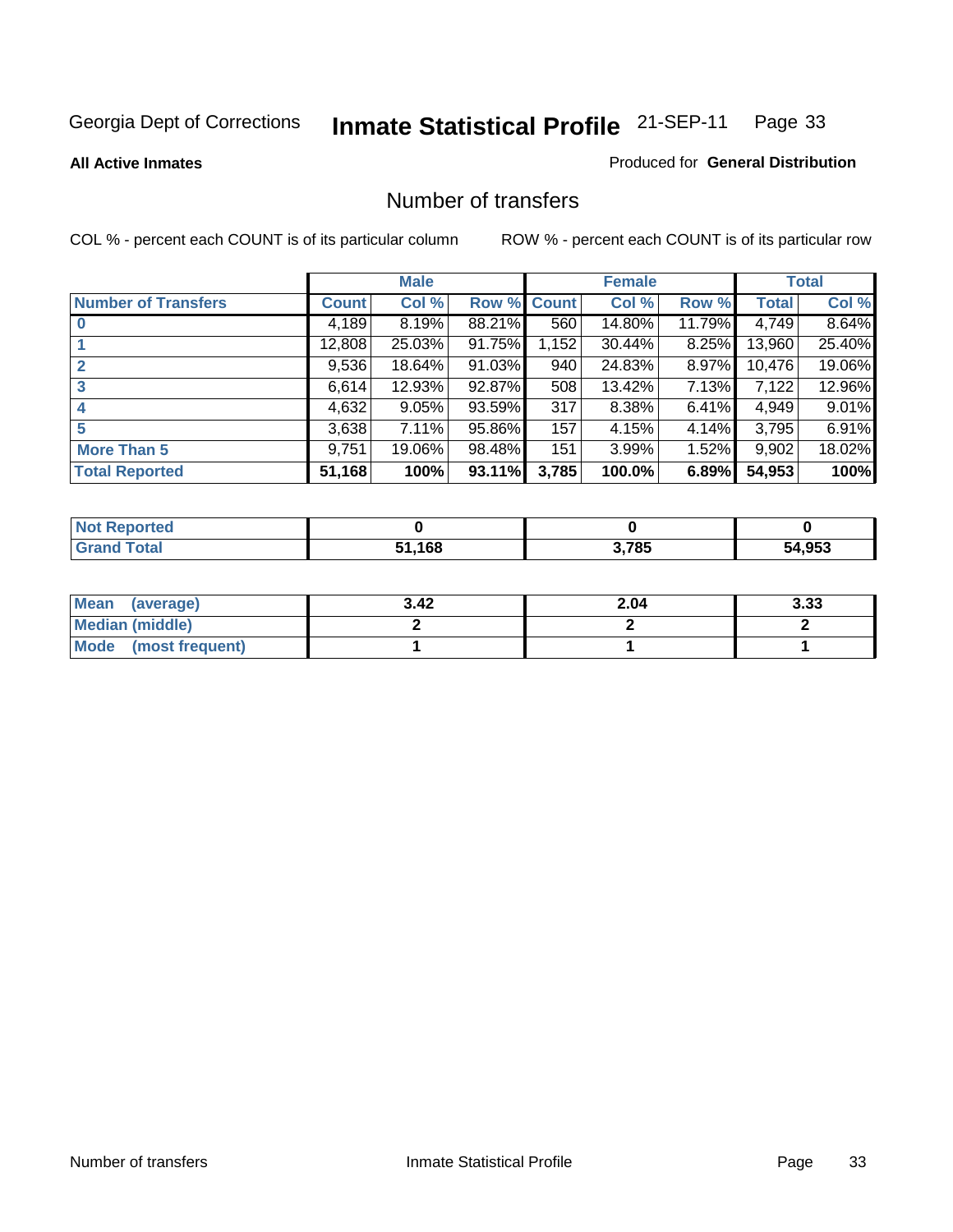**All Active Inmates**

#### Produced for **General Distribution**

## Number of escapes

|                          |                 | <b>Male</b> |                    |       | <b>Female</b> |          |        | <b>Total</b> |
|--------------------------|-----------------|-------------|--------------------|-------|---------------|----------|--------|--------------|
| <b>Number of Escapes</b> | <b>Count</b>    | Col %       | <b>Row % Count</b> |       | Col %         | Row %    | Total  | Col %        |
|                          | 49,916          | $97.55\%$   | 92.98%             | 3,767 | 99.52%        | 7.02%    | 53,683 | 97.69%       |
|                          | 1.114           | 2.18%       | 98.85%             | 13    | 0.34%         | $1.15\%$ | 1,127  | 2.05%        |
|                          | 126             | 0.25%       | 96.18%             | 5     | 0.13%         | 3.82%    | 131    | 0.24%        |
|                          | 10 <sup>1</sup> | 0.02%       | 100.00%            |       |               |          | 10     | 0.02%        |
|                          |                 | 0.01%       | $100.00\%$         |       |               |          |        | 0.01%        |
| <b>Total Reported</b>    | 51,168          | 100%        | 93.11%             | 3,785 | 100%          | 6.89%    | 54,953 | 100.0%       |

| N <sub>O1</sub><br>Teo |        |       |              |
|------------------------|--------|-------|--------------|
|                        | 51,168 | 3,785 | 54.953<br>54 |

| Mean (average)       | .∪ა | .03 |
|----------------------|-----|-----|
| Median (middle)      |     |     |
| Mode (most frequent) |     |     |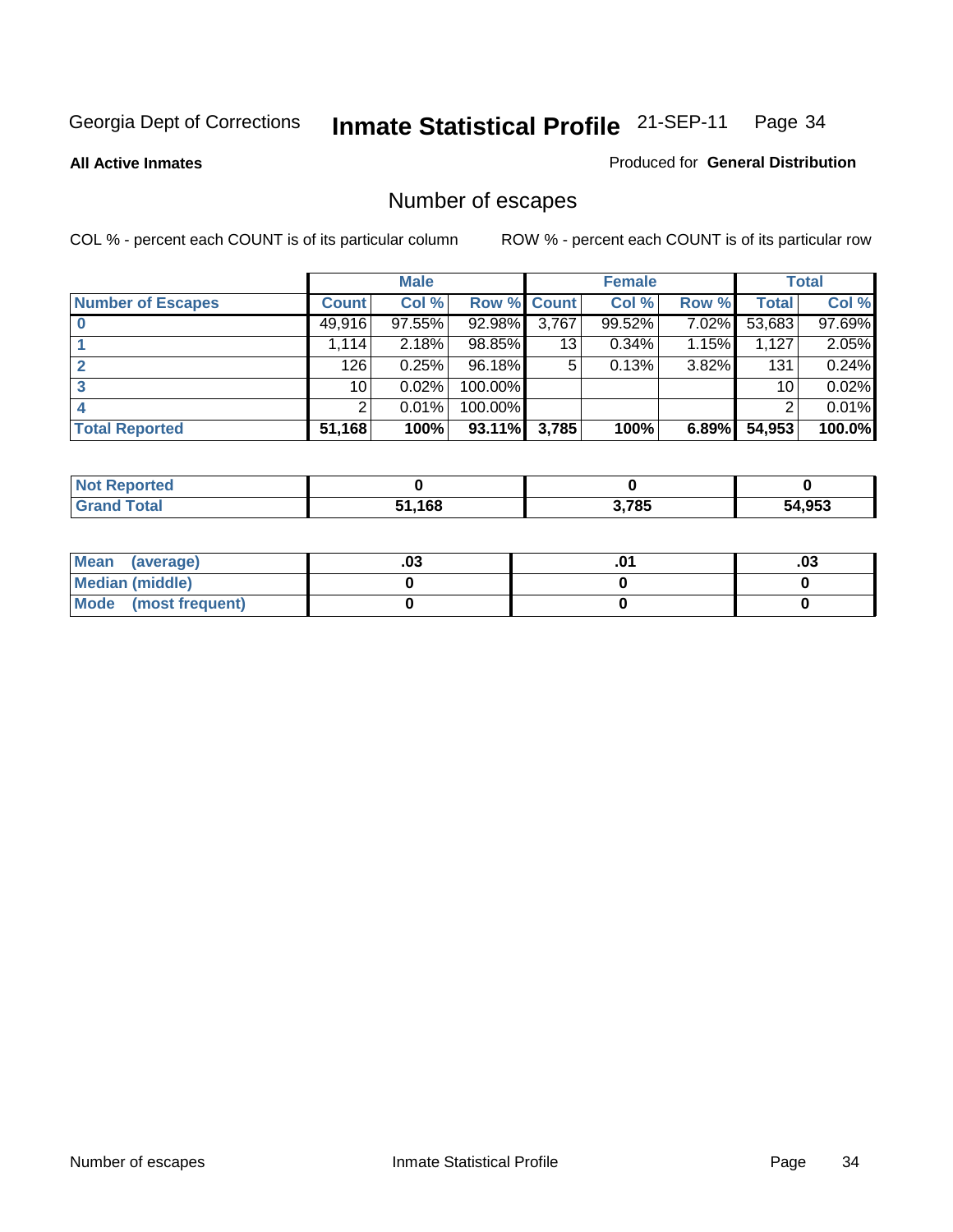**All Active Inmates**

#### Produced for **General Distribution**

## Probable future release type of still active inmates

|                                         |              | <b>Male</b> |                    |     | <b>Female</b> |          | <b>Total</b> |        |
|-----------------------------------------|--------------|-------------|--------------------|-----|---------------|----------|--------------|--------|
| <b>Probable Future Release Type</b>     | <b>Count</b> | Col %       | <b>Row % Count</b> |     | Col %         | Row %    | <b>Total</b> | Col %  |
| <b>Paroled with probation to follow</b> | 3,917        | $7.74\%$    | 94.93%             | 209 | 5.55%         | $5.07\%$ | 4,126        | 7.59%  |
| Paroled w/o probation to follow         | 2,800        | 5.53%       | $95.96\%$          | 118 | 3.13%         | $4.04\%$ | 2,918        | 5.37%  |
| <b>Maxout with probation to follow</b>  | 22,662       | 44.77%      | 91.86% 2.007       |     | 53.31%        | $8.14\%$ | 24,669       | 45.36% |
| <b>Maxout w/o probation to follow</b>   | 13,686       | 27.04%      | 92.55% 1.101       |     | 29.24%        | $7.45\%$ | 14,787       | 27.19% |
| Life, LWOP or death sentence            | 7,557        | 14.93%      | 95.82%             | 330 | 8.76%         | $4.18\%$ | 7,887        | 14.50% |
| <b>Total Reported</b>                   | 50,622       | 100%        | 93.08% 3,765       |     | 100%          | 6.92%    | 54,387       | 100%   |

| <b>ota</b> | 50,622 | ,765 | 54,387 |
|------------|--------|------|--------|

| Mode (most frequent) | Maxout with PROB follow Maxout with PROB follow Maxout with PROB |        |
|----------------------|------------------------------------------------------------------|--------|
|                      |                                                                  | follow |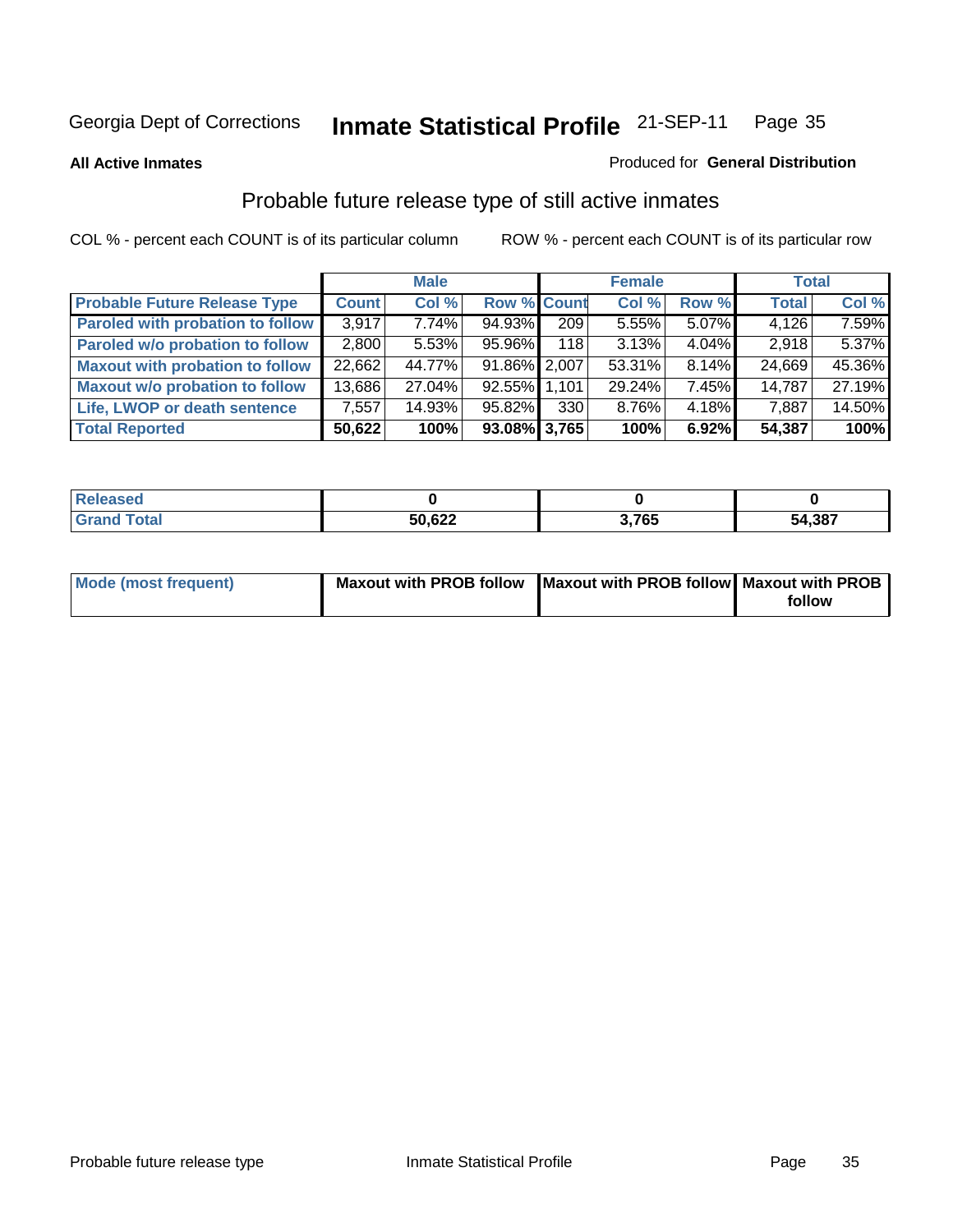### **All Active Inmates**

### Produced for **General Distribution**

# Time served in current (or last) institution

|                            |              | <b>Male</b> |        |              | <b>Female</b> |        |        | <b>Total</b> |
|----------------------------|--------------|-------------|--------|--------------|---------------|--------|--------|--------------|
| <b>Time In Institution</b> | <b>Count</b> | Col %       | Row %  | <b>Count</b> | Col %         | Row %  | Total  | Col %        |
| 0 to 3 months              | 12,956       | 25.32%      | 92.25% | 1,089        | 28.77%        | 7.75%  | 14,045 | 25.56%       |
| 3.01 to 6 months           | 8,795        | 17.19%      | 87.80% | 1,222        | 32.29%        | 12.20% | 10,017 | 18.23%       |
| 6.01 to 9 months           | 4,643        | 9.07%       | 93.85% | 304          | 8.03%         | 6.15%  | 4,947  | 9.00%        |
| 9.01 to 12 months          | 3,838        | 7.50%       | 93.98% | 246          | 6.50%         | 6.02%  | 4,084  | 7.43%        |
| 12.01 to 18 months         | 6,493        | 12.69%      | 95.15% | 331          | 8.75%         | 4.85%  | 6,824  | 12.42%       |
| <b>18.01 to 24 months</b>  | 3,338        | 6.52%       | 95.34% | 163          | 4.31%         | 4.66%  | 3,501  | 6.37%        |
| 2.01 to 3 years            | 4,293        | 8.39%       | 96.86% | 139          | 3.67%         | 3.14%  | 4,432  | 8.07%        |
| 3.01 to 4 years            | 2,210        | 4.32%       | 96.30% | 85           | 2.25%         | 3.70%  | 2,295  | 4.18%        |
| 4.01 to 5 years            | 936          | 1.83%       | 95.90% | 40           | 1.06%         | 4.10%  | 976    | 1.78%        |
| 5.01 to 6 years            | 735          | 1.44%       | 93.87% | 48           | 1.27%         | 6.13%  | 783    | 1.42%        |
| 6.01 to 7 years            | 476          | 0.93%       | 89.14% | 58           | 1.53%         | 10.86% | 534    | 0.97%        |
| 7.01 to 8 years            | 354          | 0.69%       | 96.72% | 12           | 0.32%         | 3.28%  | 366    | 0.67%        |
| 8.01 to 9 years            | 256          | 0.50%       | 98.08% | 5            | 0.13%         | 1.92%  | 261    | 0.47%        |
| 9.01 to 10 years           | 212          | 0.41%       | 97.25% | 6            | 0.16%         | 2.75%  | 218    | 0.40%        |
| Over 10 years              | 1,633        | 3.19%       | 97.78% | 37           | 0.98%         | 2.22%  | 1,670  | 3.04%        |
| <b>Total Reported</b>      | 51,168       | 100%        | 93.11% | 3,785        | 100%          | 6.89%  | 54,953 | 100.0%       |

| orteo<br>N    |      |      |            |
|---------------|------|------|------------|
| hta.<br>_____ | .168 | ,785 | .953<br>54 |

| <b>Mean</b><br>(average) | 33 months | 13 months | 32 months |
|--------------------------|-----------|-----------|-----------|
| Median (middle)          | 8 months  | 5 months  | 8 months  |
| Mode<br>(most frequent)  | 0 months  | 1 months  | months    |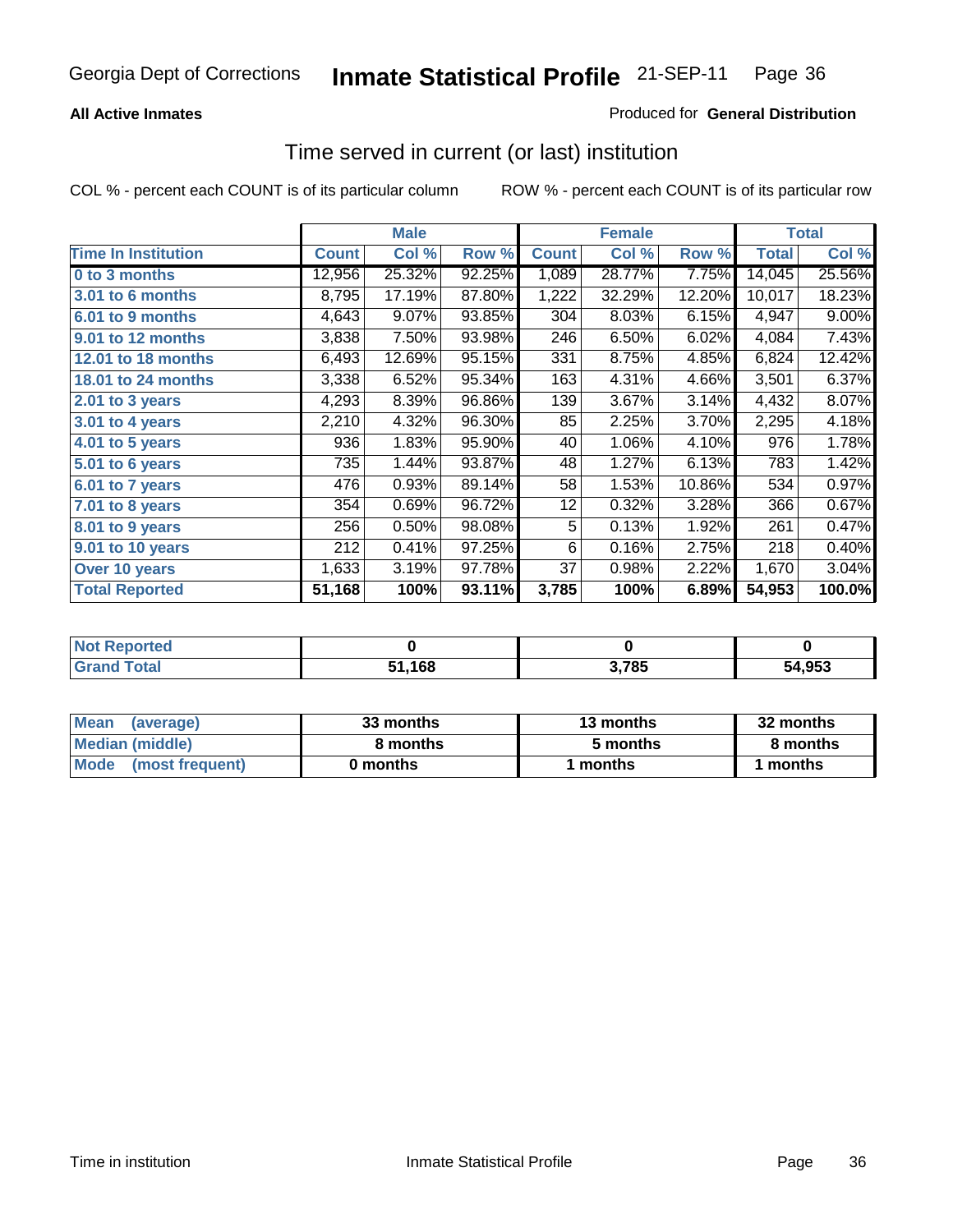**All Active Inmates**

### Produced for **General Distribution**

# Highest grade level attained

|                              |                  | <b>Male</b> |         |                  | <b>Female</b> |        |                  | <b>Total</b> |
|------------------------------|------------------|-------------|---------|------------------|---------------|--------|------------------|--------------|
| <b>Grade Level</b>           | <b>Count</b>     | Col %       | Row %   | <b>Count</b>     | Col %         | Row %  | <b>Total</b>     | Col %        |
| No school at all             | $\overline{31}$  | 0.06%       | 100.00% |                  |               |        | $\overline{31}$  | $0.06\%$     |
| <b>Grade 1</b>               | 43               | 0.09%       | 95.56%  | $\overline{2}$   | 0.05%         | 4.44%  | $\overline{45}$  | 0.09%        |
| <b>Grade 2</b>               | 90               | 0.19%       | 96.77%  | $\overline{3}$   | 0.08%         | 3.23%  | 93               | 0.18%        |
| <b>Grade 3</b>               | 122              | 0.25%       | 94.57%  | $\overline{7}$   | 0.19%         | 5.43%  | 129              | 0.25%        |
| <b>Grade 4</b>               | 143              | 0.30%       | 94.08%  | $\overline{9}$   | 0.25%         | 5.92%  | 152              | 0.29%        |
| Grade 5                      | 190              | 0.39%       | 93.60%  | $\overline{13}$  | 0.36%         | 6.40%  | $\overline{203}$ | 0.39%        |
| Grade 6                      | 736              | 1.52%       | 95.46%  | $\overline{35}$  | 0.96%         | 4.54%  | 771              | 1.48%        |
| <b>Grade 7</b>               | 996              | 2.06%       | 94.14%  | 62               | 1.69%         | 5.86%  | 1,058            | 2.04%        |
| <b>Grade 8</b>               | 3,484            | 7.21%       | 93.18%  | 255              | 6.97%         | 6.82%  | 3,739            | 7.20%        |
| <b>Grade 9</b>               | 6,158            | 12.75%      | 94.68%  | $\overline{346}$ | 9.45%         | 5.32%  | 6,504            | 12.52%       |
| Grade 10                     | 8,279            | 17.14%      | 94.96%  | 439              | 11.99%        | 5.04%  | 8,718            | 16.78%       |
| Grade 11                     | 8,087            | 16.74%      | 95.01%  | $\overline{425}$ | 11.61%        | 4.99%  | 8,512            | 16.38%       |
| <b>Grade 12 or GED</b>       | 14,896           | 30.84%      | 92.45%  | 1,216            | 33.21%        | 7.55%  | 16,112           | 31.01%       |
| <b>Some tech school</b>      | $\overline{312}$ | 0.65%       | 78.59%  | 85               | 2.32%         | 21.41% | 397              | 0.76%        |
| <b>Completed tech school</b> | $\overline{347}$ | 0.72%       | 85.47%  | 59               | 1.61%         | 14.53% | 406              | 0.78%        |
| College, 1 year              | 1,309            | 2.71%       | 85.50%  | 222              | 6.06%         | 14.50% | 1,531            | 2.95%        |
| College, 2 year              | 1,822            | 3.77%       | 86.19%  | 292              | 7.98%         | 13.81% | 2,114            | 4.07%        |
| College, 3 year              | 472              | 0.98%       | 88.72%  | 60               | 1.64%         | 11.28% | 532              | 1.02%        |
| <b>Bachelor's degree</b>     | 629              | 1.30%       | 85.69%  | 105              | 2.87%         | 14.31% | $\overline{734}$ | 1.41%        |
| <b>Master's degree</b>       | 115              | 0.24%       | 83.94%  | $\overline{22}$  | 0.60%         | 16.06% | $\overline{137}$ | 0.26%        |
| Ph.D. degree                 | $\overline{18}$  | 0.04%       | 94.74%  | 1                | 0.03%         | 5.26%  | 19               | 0.04%        |
| Law degree                   | $\overline{15}$  | 0.03%       | 88.24%  | $\overline{2}$   | 0.05%         | 11.76% | $\overline{17}$  | 0.03%        |
| <b>Some medical school</b>   | 1                | 0.01%       | 100.00% |                  |               |        | 1                | 0.01%        |
| <b>Medical degree</b>        | 8                | 0.02%       | 88.89%  | 1                | 0.03%         | 11.11% | 9                | 0.02%        |
| <b>Total Reported</b>        | 48,303           | 100%        | 92.95%  | 3,661            | 100%          | 7.05%  | 51,964           | 100.0%       |

| 2,865 | 12∧   | .989       |
|-------|-------|------------|
| .168  | ) 70E | 053<br>. . |

| <b>Mean</b><br>(average)       | 10.74           | 11.35           | 10.78             |
|--------------------------------|-----------------|-----------------|-------------------|
| Median (middle)                | Grade 11        | Grade 12 or GED | Grade 11          |
| <b>Mode</b><br>(most frequent) | Grade 12 or GED | Grade 12 or GED | I Grade 12 or GED |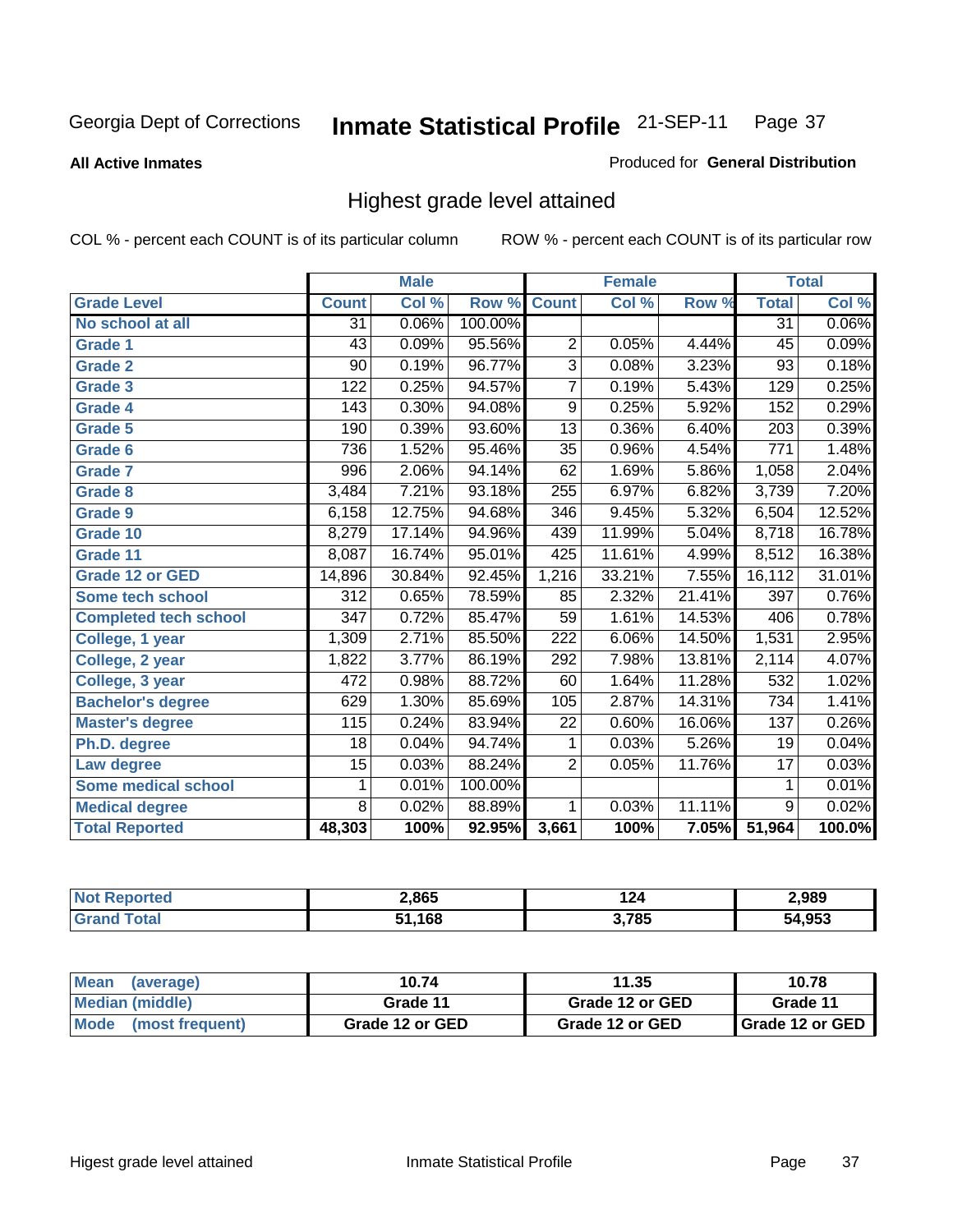**All Active Inmates**

### Produced for **General Distribution**

### Culture fair IQ scores

|                       |              | <b>Male</b> |        |              | <b>Female</b> |        |              | <b>Total</b> |
|-----------------------|--------------|-------------|--------|--------------|---------------|--------|--------------|--------------|
| <b>IQ Scores</b>      | <b>Count</b> | Col %       | Row %  | <b>Count</b> | Col %         | Row %  | <b>Total</b> | Col %        |
| $60 - 69$             | 1,142        | 3.22%       | 95.81% | 50           | 2.50%         | 4.19%  | 1,192        | 3.18%        |
| $70 - 79$             | 2,845        | 8.03%       | 94.39% | 169          | 8.44%         | 5.61%  | 3,014        | 8.05%        |
| $80 - 89$             | 5,374        | 15.16%      | 91.53% | 497          | 24.83%        | 8.47%  | 5,871        | 15.68%       |
| $90 - 99$             | 9,301        | 26.24%      | 93.28% | 670          | 33.47%        | 6.72%  | 9,971        | 26.62%       |
| $100 - 109$           | 9,515        | 26.84%      | 97.06% | 288          | 14.39%        | 2.94%  | 9,803        | 26.17%       |
| $110 - 119$           | 5,996        | 16.91%      | 97.62% | 146          | 7.29%         | 2.38%  | 6,142        | 16.40%       |
| $120 - 129$           | 1,213        | 3.42%       | 92.10% | 104          | 5.19%         | 7.90%  | 1,317        | 3.52%        |
| $130 - 139$           | 52           | 0.15%       | 48.15% | 56           | 2.80%         | 51.85% | 108          | 0.29%        |
| 140 & Up              | 13           | 0.04%       | 37.14% | 22           | 1.10%         | 62.86% | 35           | 0.09%        |
| <b>Total Reported</b> | 35,451       | 100%        | 94.65% | 2,002        | 100.0%        | 5.35%  | 37,453       | 100%         |

| <b>Not Reported</b>         | 15,067 | 1,614 | 16,681 |
|-----------------------------|--------|-------|--------|
| <b>Not Valid (under 60)</b> | 650    | 169   | 819    |
| <b>Grand Total</b>          | 51,168 | 3,785 | 54,953 |

| <b>Mean</b><br>(average) | 98  | 96 | 98 |
|--------------------------|-----|----|----|
| Median (middle)          | 99  | 94 | 99 |
| Mode (most frequent)     | 101 | 94 | 99 |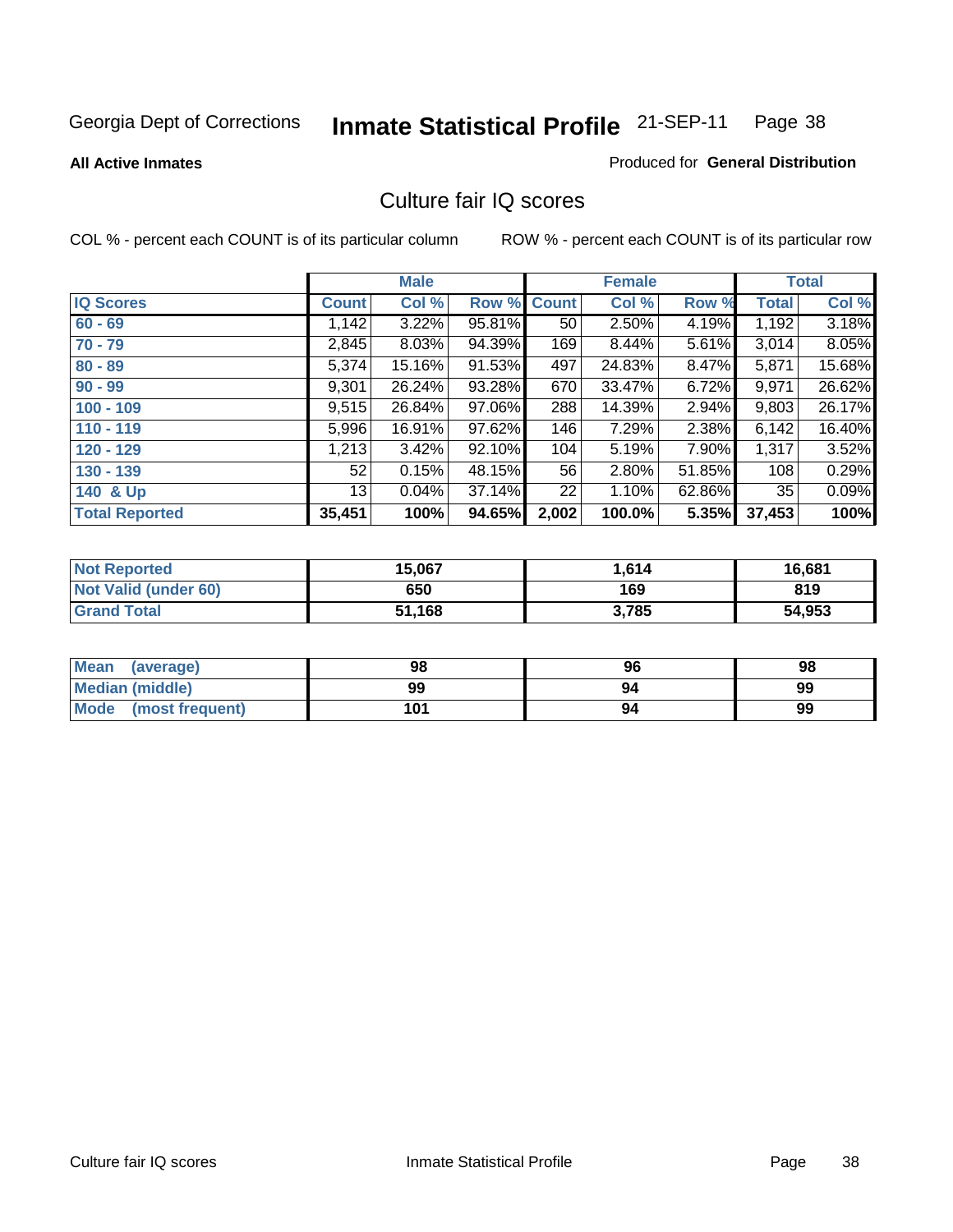#### **All Active Inmates**

### Produced for **General Distribution**

# Wide Range Achievement Test (WRAT) reading score

COL % - percent each COUNT is of its particular column ROW % - percent each COUNT is of its particular row

 **3,785**

|                           |                  | <b>Male</b> |        |                 | <b>Female</b> |        |                | <b>Total</b> |
|---------------------------|------------------|-------------|--------|-----------------|---------------|--------|----------------|--------------|
| <b>WRAT Reading Score</b> | <b>Count</b>     | Col %       | Row %  | <b>Count</b>    | Col %         | Row %  | <b>Total</b>   | Col %        |
| 0.1 to 0.9                | $\overline{774}$ | 2.15%       | 98.47% | $\overline{12}$ | 0.55%         | 1.53%  | 786            | 2.06%        |
| 1.0 to 1.9                | 896              | 2.49%       | 97.71% | 21              | 0.97%         | 2.29%  | 917            | 2.40%        |
| 2.0 to 2.9                | 1,581            | 4.39%       | 96.93% | 50              | 2.30%         | 3.07%  | 1,631          | 4.27%        |
| 3.0 to 3.9                | 2,972            | 8.25%       | 96.18% | 118             | 5.44%         | 3.82%  | 3,090          | 8.09%        |
| 4.0 to 4.9                | 3,443            | 9.56%       | 95.48% | 163             | 7.51%         | 4.52%  | 3,606          | 9.44%        |
| 5.0 to 5.9                | 3,011            | 8.36%       | 95.80% | 132             | 6.08%         | 4.20%  | 3,143          | 8.23%        |
| 6.0 to 6.9                | 3,124            | 8.67%       | 94.81% | 171             | 7.88%         | 5.19%  | 3,295          | 8.63%        |
| 7.0 to 7.9                | 1,450            | 4.03%       | 95.14% | 74              | 3.41%         | 4.86%  | 1,524          | 3.99%        |
| 8.0 to 8.9                | 2,860            | 7.94%       | 94.95% | 152             | 7.00%         | 5.05%  | 3,012          | 7.89%        |
| 9.0 to 9.9                | 2,169            | 6.02%       | 96.02% | 90              | 4.15%         | 3.98%  | 2,259          | 5.92%        |
| 10.0 to 10.9              | 2,050            | 5.69%       | 93.74% | 137             | 6.31%         | 6.26%  | 2,187          | 5.73%        |
| 11.0 to 11.9              | 2,601            | 7.22%       | 93.16% | 191             | 8.80%         | 6.84%  | 2,792          | 7.31%        |
| 12.0 to 12.9              | 7,609            | 21.13%      | 91.65% | 693             | 31.92%        | 8.35%  | $\sqrt{8,302}$ | 21.74%       |
| 13                        | 1,476            | 4.10%       | 89.84% | 167             | 7.69%         | 10.16% | 1,643          | 4.30%        |
| <b>Total Reported</b>     | 36,016           | 100%        | 94.31% | 2,171           | 100.0%        | 5.69%  | 38,187         | 100%         |
|                           |                  |             |        |                 |               |        |                |              |
| <b>Not Reported</b>       |                  | 15,152      |        |                 | 1,614         |        |                | 16,766       |

| Mean<br>(average)              | 8.06       | 9.42 | 8.14 |
|--------------------------------|------------|------|------|
| <b>Median (middle)</b>         | ר ס<br>o.z | 10.8 | 0.Z  |
| <b>Mode</b><br>(most frequent) | 12.9       | 12.9 | 12.9 |

 **51,168**

 **Grand Total**

 **54,953**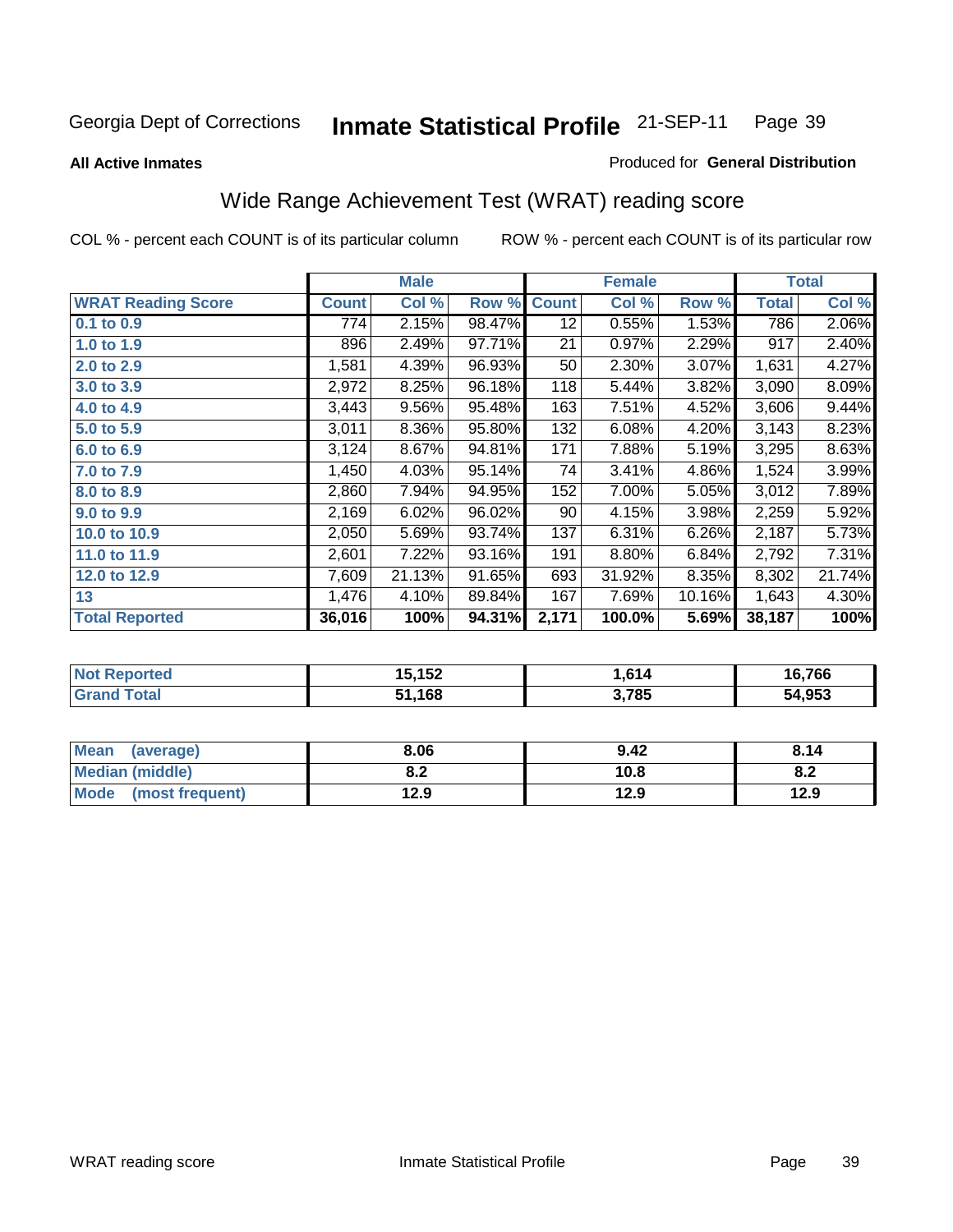**All Active Inmates**

### Produced for **General Distribution**

# Wide Range Achievement Test (WRAT) math score

|                              |              | <b>Male</b> |        |              | <b>Female</b> |        |                    | <b>Total</b> |
|------------------------------|--------------|-------------|--------|--------------|---------------|--------|--------------------|--------------|
| <b>WRAT Mathematic Score</b> | <b>Count</b> | Col %       | Row %  | <b>Count</b> | Col %         | Row %  | <b>Total</b>       | Col %        |
| 0.1 to 0.9                   | 119          | 0.33%       | 98.35% | 2            | 0.09%         | 1.65%  | 121                | 0.32%        |
| 1.0 to 1.9                   | 267          | 0.74%       | 97.09% | 8            | 0.37%         | 2.91%  | 275                | 0.72%        |
| 2.0 to 2.9                   | 895          | 2.48%       | 95.62% | 41           | 1.89%         | 4.38%  | 936                | 2.45%        |
| 3.0 to 3.9                   | 2,105        | 5.84%       | 96.43% | 78           | 3.59%         | 3.57%  | 2,183              | 5.72%        |
| 4.0 to 4.9                   | 4,371        | 12.13%      | 95.92% | 186          | 8.57%         | 4.08%  | 4,557              | 11.93%       |
| 5.0 to 5.9                   | 5,323        | 14.78%      | 95.27% | 264          | 12.17%        | 4.73%  | 5,587              | 14.63%       |
| 6.0 to 6.9                   | 7,915        | 21.97%      | 94.87% | 428          | 19.72%        | 5.13%  | 8,343              | 21.84%       |
| 7.0 to 7.9                   | 3,940        | 10.94%      | 95.31% | 194          | 8.94%         | 4.69%  | 4,134              | 10.82%       |
| 8.0 to 8.9                   | 3,169        | 8.80%       | 92.61% | 253          | 11.66%        | 7.39%  | $\overline{3,}422$ | 8.96%        |
| 9.0 to 9.9                   | 2,372        | 6.58%       | 93.64% | 161          | 7.42%         | 6.36%  | 2,533              | 6.63%        |
| 10.0 to 10.9                 | 1,051        | 2.92%       | 96.78% | 35           | 1.61%         | 3.22%  | 1,086              | 2.84%        |
| 11.0 to 11.9                 | 1,300        | 3.61%       | 91.29% | 124          | 5.71%         | 8.71%  | 1,424              | 3.73%        |
| 12.0 to 12.9                 | 3,013        | 8.36%       | 89.09% | 369          | 17.00%        | 10.91% | 3,382              | 8.86%        |
| 13                           | 183          | 0.51%       | 87.14% | 27           | 1.24%         | 12.86% | 210                | 0.55%        |
| <b>Total Reported</b>        | 36,023       | 100%        | 94.32% | 2,170        | 100%          | 5.68%  | 38,193             | 100%         |
|                              |              |             |        |              |               |        |                    |              |
| <b>Not Reported</b>          |              | 15,145      |        |              | 1,615         |        |                    | 16,760       |
| <b>Grand Total</b>           |              | 51,168      |        |              | 3,785         |        |                    | 54,953       |

| <b>Mean</b><br>(average)       | 711<br>. | 8.02 | 7.16 |
|--------------------------------|----------|------|------|
| <b>Median (middle)</b>         | 6.5      |      | 0.O  |
| <b>Mode</b><br>(most frequent) | 6.9      | 12.9 | 6.9  |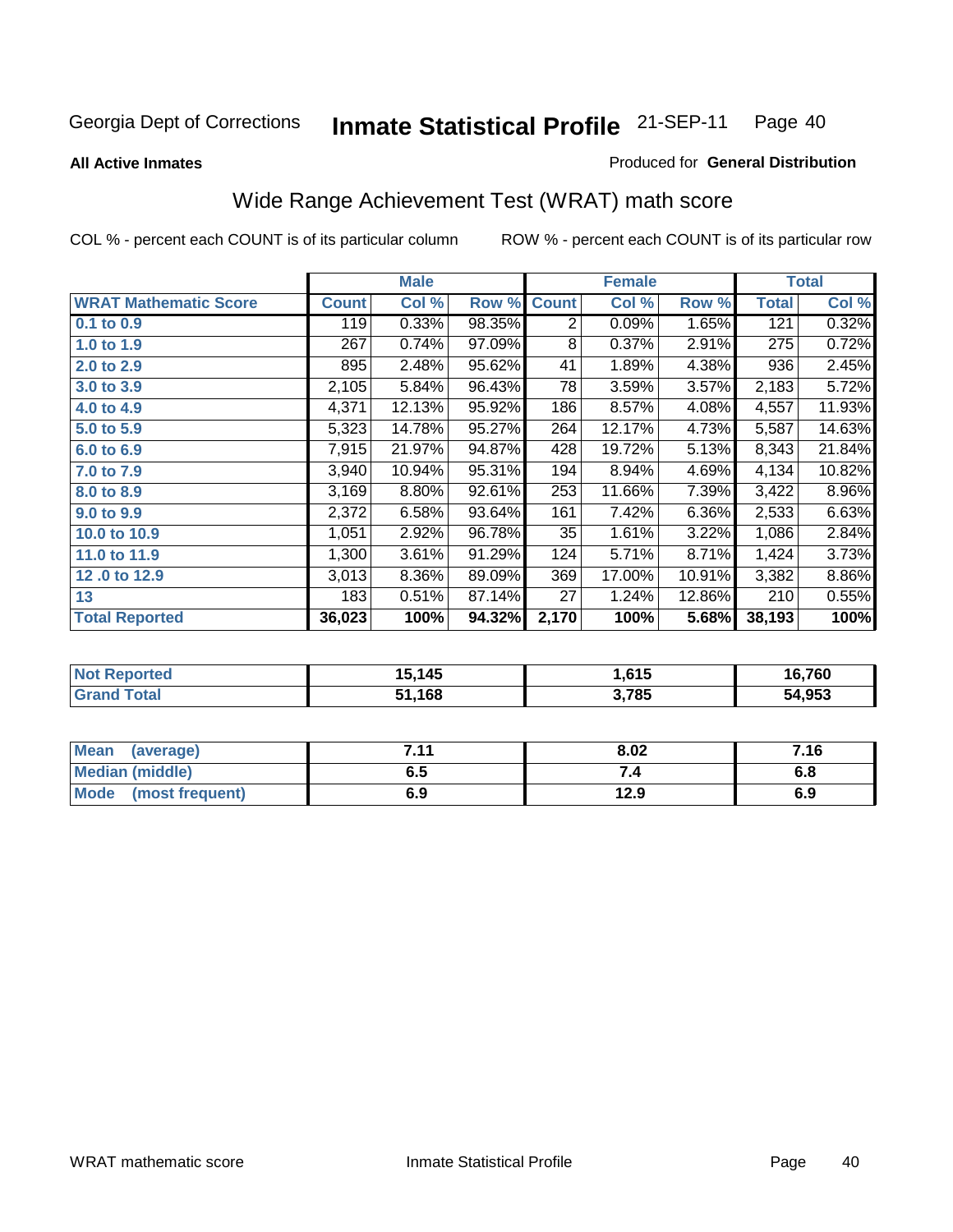#### **All Active Inmates**

### Produced for **General Distribution**

# Wide Range Achievement Test (WRAT) spelling score

|                             |              | <b>Male</b> |        |                 | <b>Female</b> |        |                    | <b>Total</b>                    |
|-----------------------------|--------------|-------------|--------|-----------------|---------------|--------|--------------------|---------------------------------|
| <b>WRAT Spelling Score</b>  | <b>Count</b> | Col %       | Row %  | <b>Count</b>    | Col %         | Row %  | <b>Total</b>       | Col %                           |
| 0.1 to 0.9                  | 889          | 2.47%       | 98.67% | $\overline{12}$ | 0.55%         | 1.33%  | 901                | 2.36%                           |
| 1.0 to 1.9                  | 1,380        | 3.83%       | 98.36% | 23              | 1.06%         | 1.64%  | 1,403              | 3.67%                           |
| 2.0 to 2.9                  | 2,323        | 6.45%       | 98.14% | 44              | 2.03%         | 1.86%  | 2,367              | 6.20%                           |
| 3.0 to 3.9                  | 2,936        | 8.15%       | 97.22% | 84              | 3.87%         | 2.78%  | 3,020              | 7.91%                           |
| 4.0 to 4.9                  | 2,969        | 8.24%       | 96.96% | 93              | 4.28%         | 3.04%  | 3,062              | 8.02%                           |
| 5.0 to 5.9                  | 4,205        | 11.67%      | 95.87% | 181             | 8.33%         | 4.13%  | 4,386              | 11.48%                          |
| 6.0 to 6.9                  | 3,763        | 10.45%      | 95.24% | 188             | 8.66%         | 4.76%  | $\overline{3,951}$ | 10.35%                          |
| 7.0 to 7.9                  | 3,088        | 8.57%       | 94.26% | 188             | 8.66%         | 5.74%  | 3,276              | 8.58%                           |
| 8.0 to 8.9                  | 2,855        | 7.93%       | 93.91% | 185             | 8.52%         | 6.09%  | 3,040              | 7.96%                           |
| 9.0 to 9.9                  | 2,119        | 5.88%       | 94.64% | 120             | 5.52%         | 5.36%  | 2,239              | 5.86%                           |
| 10.0 to 10.9                | 1,956        | 5.43%       | 94.81% | 107             | 4.93%         | 5.19%  | 2,063              | 5.40%                           |
| 11.0 to 11.9                | 2,034        | 5.65%       | 92.92% | 155             | 7.14%         | 7.08%  | 2,189              | 5.73%                           |
| 12.0 to 12.9                | 4,826        | 13.40%      | 87.49% | 690             | 31.77%        | 12.51% | 5,516              | 14.44%                          |
| 13                          | 677          | 1.88%       | 86.91% | 102             | 4.70%         | 13.09% | 779                | 2.04%                           |
| <b>Total Reported</b>       | 36,020       | 100%        | 94.31% | 2,172           | 100.0%        | 5.69%  | 38,192             | 100%                            |
|                             |              |             |        |                 |               |        |                    |                                 |
| <b>INTER PRESS STATE IT</b> |              | 17.10       |        |                 | 1.010         |        |                    | $\overline{10}$ $\overline{20}$ |

| <b>Not</b><br><b>Reported</b> | ,148 | .613، | 704<br><b>0,701</b> |
|-------------------------------|------|-------|---------------------|
|                               | ,168 | 3,785 | 54,953              |
|                               |      |       |                     |

| <b>Mean</b><br>(average)       | 7.23 | 9.30 | 7.35 |
|--------------------------------|------|------|------|
| <b>Median (middle)</b>         | υ.,  | .ง.ง |      |
| <b>Mode</b><br>(most frequent) | 12.9 | 12.9 | 12.9 |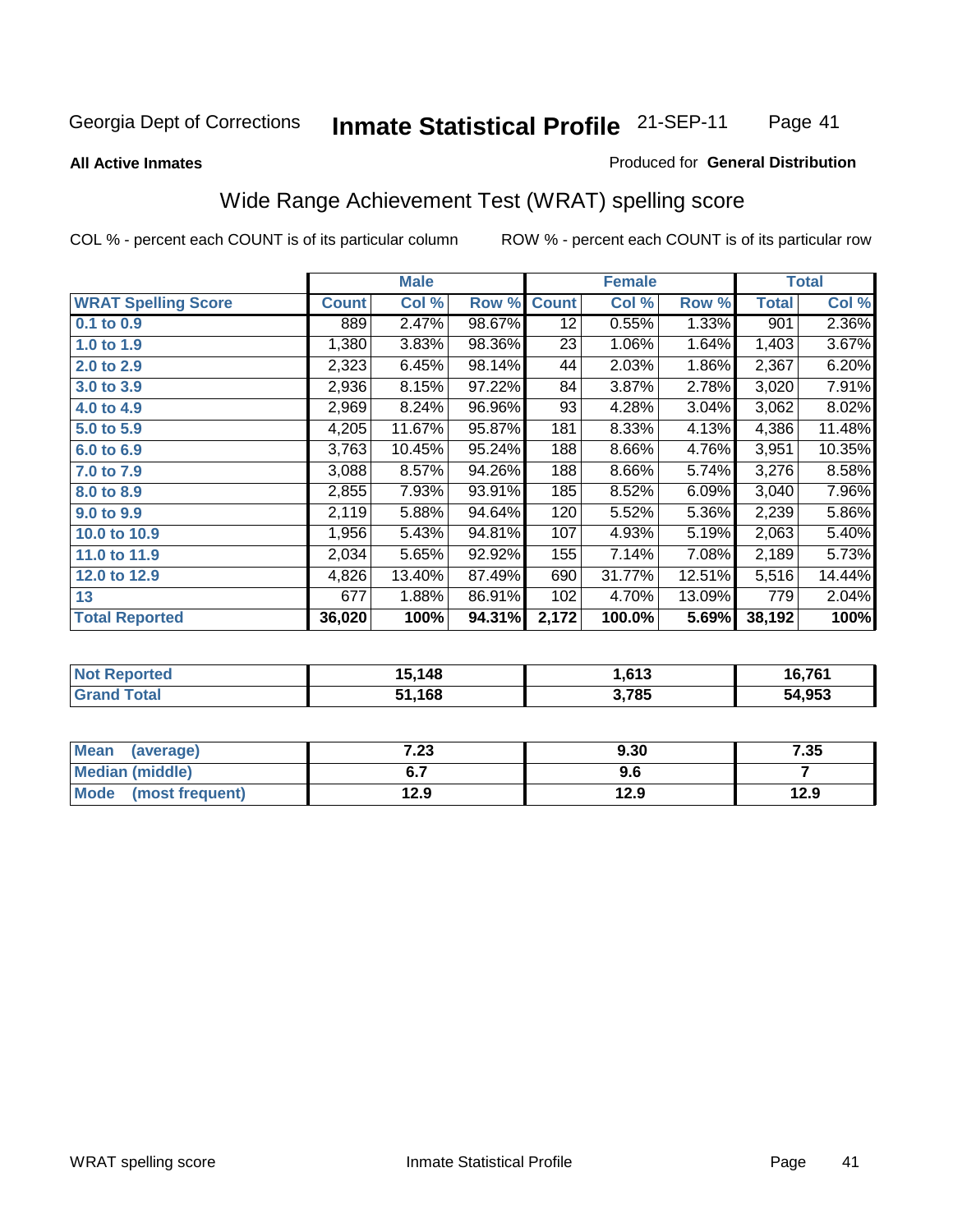### **All Active Inmates**

### Produced for **General Distribution**

### Scope of substance abuse - summary

|                        |              | <b>Male</b> |        |              | <b>Female</b> |          |              | Total  |
|------------------------|--------------|-------------|--------|--------------|---------------|----------|--------------|--------|
| <b>Substance Abuse</b> | <b>Count</b> | Col %       | Row %  | <b>Count</b> | Col %         | Row %    | <b>Total</b> | Col %  |
| <b>None</b>            | 33,424       | 65.32%      | 91.77% | 2,997        | 79.18%        | 8.23%    | 36,421       | 66.28% |
| <b>Drugs only</b>      | 9,611        | 18.78%      | 94.01% | 612          | 16.17%        | $5.99\%$ | 10,223       | 18.60% |
| <b>Alcohol only</b>    | 2.034        | $3.98\%$    | 98.12% | 39           | 1.03%         | $1.88\%$ | 2,073        | 3.77%  |
| Drugs and alcohol      | 6,099        | 11.92%      | 97.80% | 137          | $3.62\%$      | $2.20\%$ | 6,236        | 11.35% |
| <b>Total Reported</b>  | 51,168       | 100%        | 93.11% | 3,785        | 100%          | 6.89%    | 54,953       | 100%   |

| <b>Not Reported</b> |      |       |        |
|---------------------|------|-------|--------|
| <b>Grand Total</b>  | ,168 | 3,785 | 54,953 |

|  | Mode<br><b>requent</b><br>most | None | <b>None</b> | None |
|--|--------------------------------|------|-------------|------|
|--|--------------------------------|------|-------------|------|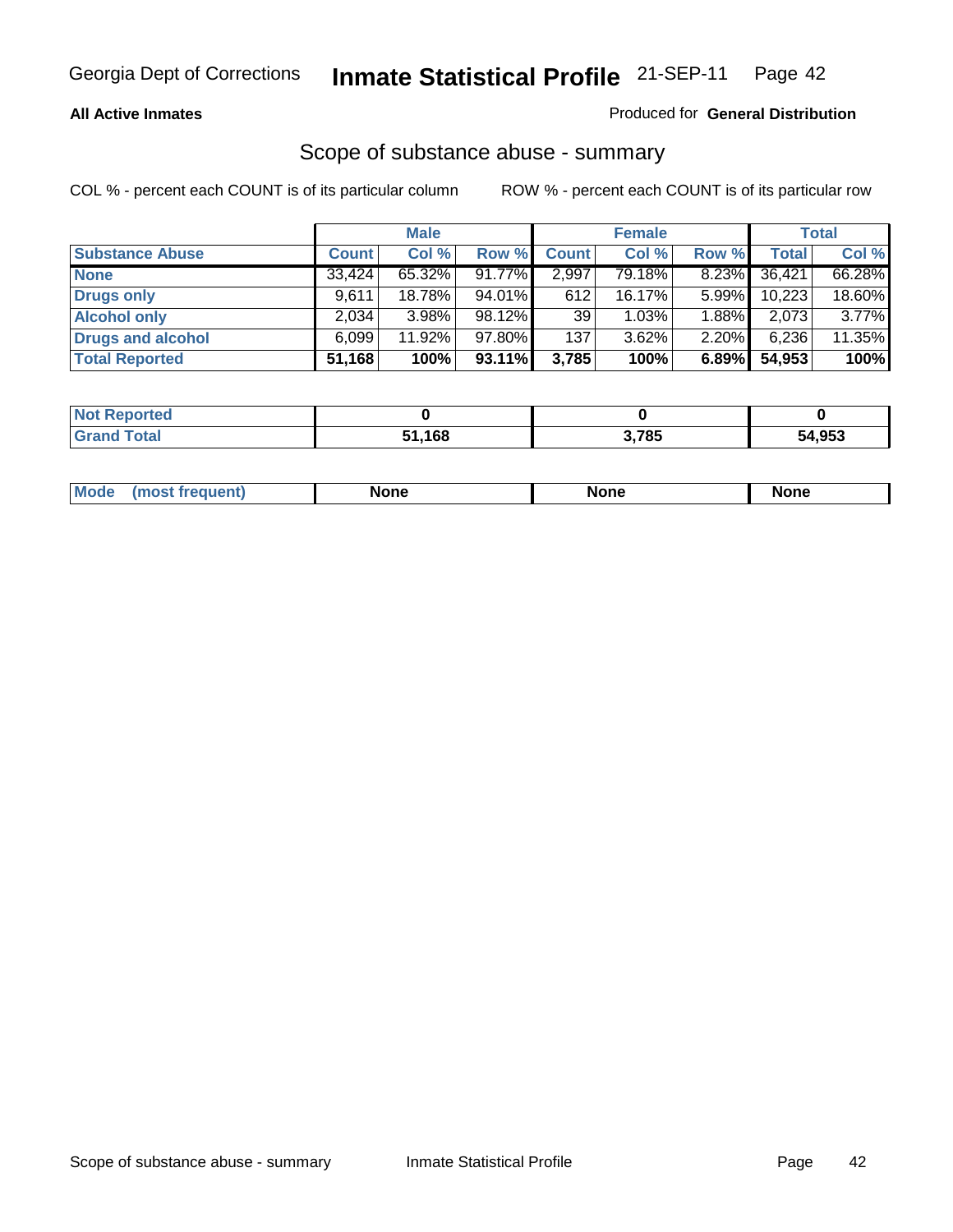### **All Active Inmates**

### Produced for **General Distribution**

### Scope of substance abuse - detail

|                                      |              | <b>Male</b> |        |              | <b>Female</b> |       |              | Total  |
|--------------------------------------|--------------|-------------|--------|--------------|---------------|-------|--------------|--------|
| <b>Substance Abuse</b>               | <b>Count</b> | Col %       | Row %  | <b>Count</b> | Col %         | Row % | <b>Total</b> | Col %  |
| No drug or alcohol problems          | 33,424       | 65.32%      | 91.77% | 2,997        | 79.18%        | 8.23% | 36,421       | 66.28% |
| Drug addiction but no alcohol        | 171          | 0.33%       | 91.44% | 16           | 0.42%         | 8.56% | 187          | 0.34%  |
| <b>Drug addiction and alcohol</b>    | 76           | 0.15%       | 98.70% |              | 0.03%         | 1.30% | 77           | 0.14%  |
| <b>labuse</b>                        |              |             |        |              |               |       |              |        |
| <b>Drug addiction and alcoholism</b> | 57           | 0.11%       | 96.61% | 2            | 0.05%         | 3.39% | 59           | 0.11%  |
| No drug problem but alcohol          | 1,681        | 3.29%       | 99.12% | 15           | 0.40%         | 0.88% | 1,696        | 3.09%  |
| <b>labuse</b>                        |              |             |        |              |               |       |              |        |
| No drug problem but alcoholism       | 353          | 0.69%       | 93.63% | 24           | 0.63%         | 6.37% | 377          | 0.69%  |
| Drug experiment but no alcohol       | 4,746        | 9.28%       | 96.98% | 148          | 3.91%         | 3.02% | 4,894        | 8.91%  |
| <b>Drug experiment &amp; alcohol</b> | 941          | 1.84%       | 98.64% | 13           | 0.34%         | 1.36% | 954          | 1.74%  |
| <b>labuse</b>                        |              |             |        |              |               |       |              |        |
| Drug experiment & alcoholism         | 302          | 0.59%       | 95.87% | 13           | 0.34%         | 4.13% | 315          | 0.57%  |
| Drug abuse but no alcohol            | 4,694        | 9.17%       | 91.29% | 448          | 11.84%        | 8.71% | 5,142        | 9.36%  |
| Drug abuse and alcohol abuse         | 4,019        | 7.85%       | 98.70% | 53           | 1.40%         | 1.30% | 4,072        | 7.41%  |
| <b>Drug abuse and alcoholism</b>     | 704          | 1.38%       | 92.75% | 55           | 1.45%         | 7.25% | 759          | 1.38%  |
| <b>Total Reported</b>                | 51,168       | 100%        | 93.11% | 3,785        | 100%          | 6.89% | 54,953       | 100.0% |

| <b>Not Reported</b> |      |       |        |
|---------------------|------|-------|--------|
| <b>otal</b>         | .168 | 3.785 | 54,953 |

| Mode (most frequent) | No drug or alcohol problems No drug or alcohol problems No drug or alcohol |          |
|----------------------|----------------------------------------------------------------------------|----------|
|                      |                                                                            | problems |
|                      |                                                                            |          |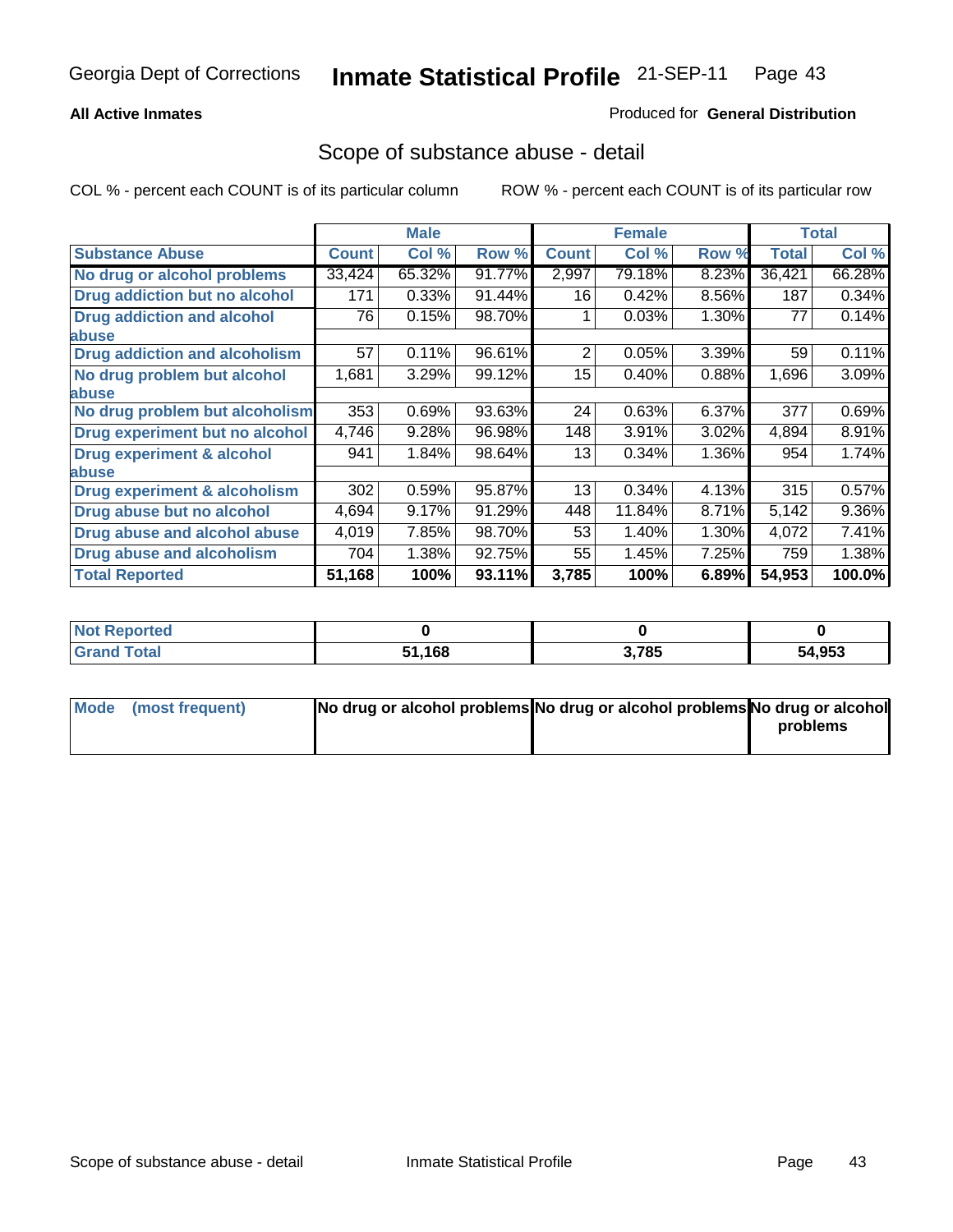#### **All Active Inmates**

#### Produced for **General Distribution**

## Current / last mental health treatment level

|                                    |              | <b>Male</b> |         |                 | <b>Female</b> |          |              | <b>Total</b> |
|------------------------------------|--------------|-------------|---------|-----------------|---------------|----------|--------------|--------------|
| <b>Mental Health Treatment Lev</b> | <b>Count</b> | Col%        | Row %   | <b>Count</b>    | Col %         | Row %    | <b>Total</b> | Col %        |
| 1 No problem at current time       | 1,558        | 12.64%      | 97.68%  | 37              | 1.67%         | $2.32\%$ | 1,595        | 10.97%       |
| <b>2 Receiving outpatient</b>      | 8,704        | 70.61%      | 80.35%  | 2,128           | 95.90%        | 19.65%   | 10,832       | 74.47%       |
| treatment                          |              |             |         |                 |               |          |              |              |
| 3 Inpatient, moderate              | 1,620        | 13.14%      | 97.47%  | 42              | 1.89%         | 2.53%    | 1,662        | 11.43%       |
| treatment                          |              |             |         |                 |               |          |              |              |
| 4 Inpatient, intensive             | 408          | 3.31%       | 97.14%  | 12 <sup>°</sup> | 0.54%         | 2.86%    | 420          | 2.89%        |
| treatment                          |              |             |         |                 |               |          |              |              |
| <b>5 Undergoing crisis</b>         | 32           | 0.26%       | 100.00% |                 |               |          | 32           | 0.22%        |
| stabilization                      |              |             |         |                 |               |          |              |              |
| <b>6 Hospital for criminally</b>   | 5            | 0.04%       | 100.00% |                 |               |          | 5            | 0.03%        |
| insane                             |              |             |         |                 |               |          |              |              |
| <b>Total Evaluated</b>             | 12,327       | 100%        | 84.74%  | 2,219           | 100%          | 15.26%   | 14,546       | 100.0%       |

| Never had MH evaluation | 38,841 | ,566  | 40,407 |
|-------------------------|--------|-------|--------|
| <b>Grand Total</b>      | 51.168 | 3,785 | 54,953 |

| Median (middle)         | <b>Receiving outpatient</b><br>treatment | <b>Receiving outpatient</b><br>treatment | <b>Receiving</b><br>outpatient<br>treatment |
|-------------------------|------------------------------------------|------------------------------------------|---------------------------------------------|
| Mode<br>(most frequent) | <b>Receiving outpatient</b><br>treatment | <b>Receiving outpatient</b><br>treatment | <b>Receiving</b><br>outpatient<br>treatment |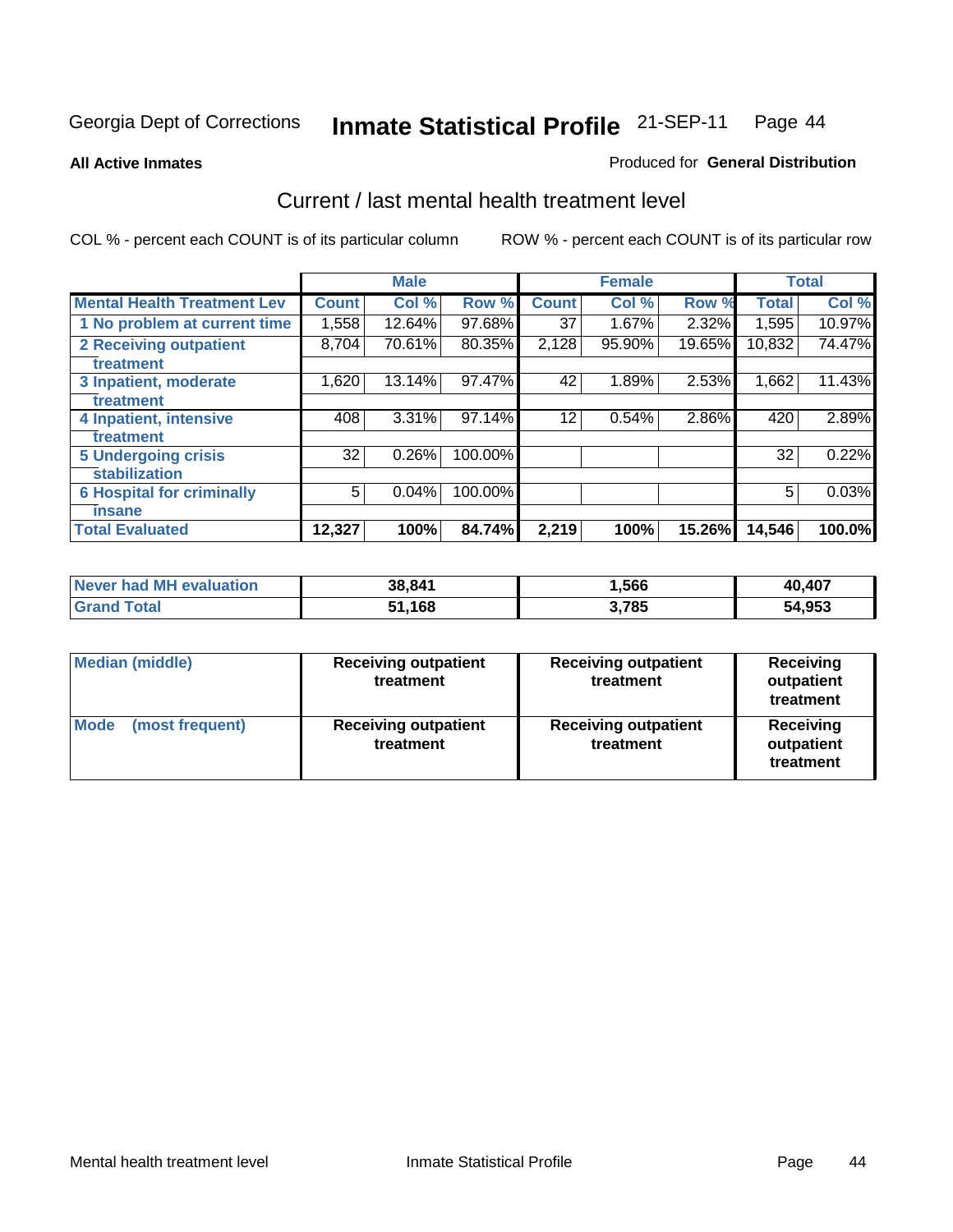### **All Active Inmates**

### Produced for **General Distribution**

# PULHESDWIT medical scale - 'P' overall condition ('P'hysical)

|                                   |              | <b>Male</b> |        |              | <b>Female</b> |         |              | <b>Total</b> |
|-----------------------------------|--------------|-------------|--------|--------------|---------------|---------|--------------|--------------|
| 'P' Overall Condition             | <b>Count</b> | Col %       | Row %  | <b>Count</b> | Col %         | Row %   | <b>Total</b> | Col %        |
| 1 No medical illness              | 34,781       | 74.85%      | 94.53% | 2,013        | 55.65%        | 5.47%   | 36,794       | 73.47%       |
| 2 Well-controlled chronic illness | 10,314       | 22.20%      | 87.41% | 1,486        | 41.08%        | 12.59%  | 11,800       | 23.56%       |
| 3 Poorly-controlled chronic       | 1,260        | 2.71%       | 95.31% | 62           | 1.71%         | 4.69%   | 1,322        | 2.64%        |
| <b>illness</b>                    |              |             |        |              |               |         |              |              |
| 4 Significant problems requiring  | 101          | 0.22%       | 90.18% |              | 0.30%         | 9.82%   | 112          | 0.22%        |
| special housing                   |              |             |        |              |               |         |              |              |
| 5 Terminal illness, < 6 months    | 9            | 0.02%       | 90.00% |              | 0.03%         | 10.00%  | 10           | 0.02%        |
| to live                           |              |             |        |              |               |         |              |              |
| Inmate is pregnant<br>6           |              |             |        | 44           | 1.22%         | 100.00% | 44           | 0.09%        |
| <b>Total Reported</b>             | 46,465       | 100%        | 92.78% | 3,617        | 100%          | 7.22%   | 50,082       | 100%         |

| Not F<br><b>Reported</b> | 4,703  | 168   | 074<br>4.OL |
|--------------------------|--------|-------|-------------|
| <b>Grand Total</b>       | 51,168 | 3,785 | 54,953      |

| Mode (most frequent) | 1 No medical illness | 1 No medical illness | 1 No medical |
|----------------------|----------------------|----------------------|--------------|
|                      |                      |                      | illness      |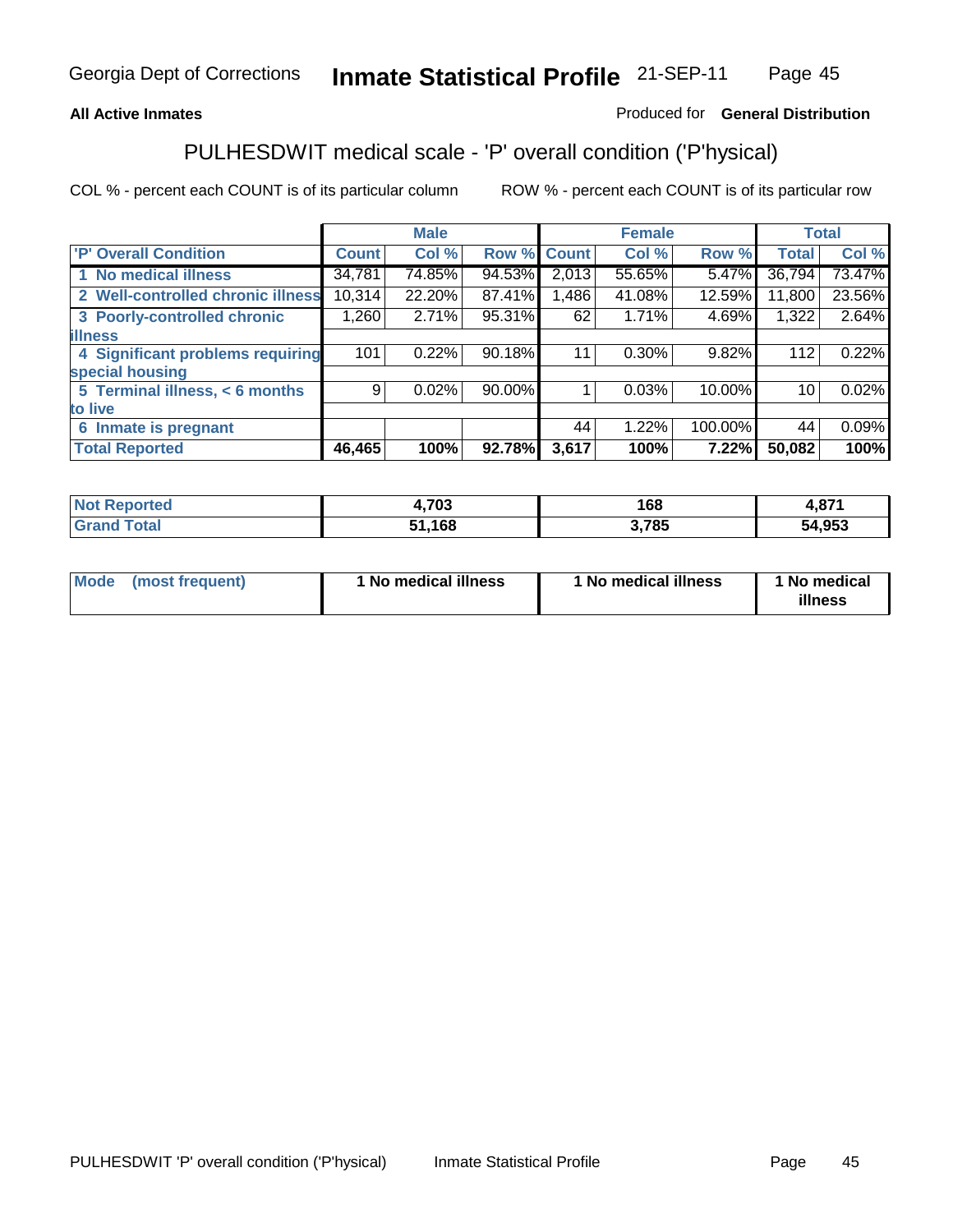### **All Active Inmates**

### Produced for **General Distribution**

## PULHESDWIT medical scale - 'U' upper body

|                              |              | <b>Male</b> |         |              | <b>Female</b> |        |              | <b>Total</b> |
|------------------------------|--------------|-------------|---------|--------------|---------------|--------|--------------|--------------|
| <b>U' Upper Body</b>         | <b>Count</b> | Col %       | Row %   | <b>Count</b> | Col %         | Row %  | <b>Total</b> | Col %        |
| 1 Upper bones, joints,       | 44,369       | 95.67%      | 92.89%  | 3,394        | 93.78%        | 7.11%  | 47,763       | 95.54%       |
| muscles all OK               |              |             |         |              |               |        |              |              |
| 2 One or both arms minimally | 1,678        | 3.62%       | 89.11%  | 205          | 5.66%         | 10.89% | 1,883        | 3.77%        |
| limited                      |              |             |         |              |               |        |              |              |
| 3 One or both arms           | 286          | 0.62%       | 94.70%  | 16           | 0.44%         | 5.30%  | 302          | 0.60%        |
| moderately limited           |              |             |         |              |               |        |              |              |
| 4 One arm disabled,          | 38           | 0.08%       | 90.48%  | 4            | 0.11%         | 9.52%  | 42           | 0.08%        |
| paralyzed, or amputated      |              |             |         |              |               |        |              |              |
| 5 Both arms disabled,        | 4            | 0.01%       | 100.00% |              |               |        | 4            | 0.01%        |
| paralyzed, or amputated      |              |             |         |              |               |        |              |              |
| <b>Total Reported</b>        | 46,375       | 100%        | 92.76%  | 3,619        | 100%          | 7.24%  | 49,994       | 100%         |

| N <sub>of</sub><br><b>orted</b><br>кемо | +,793       | 166  | 4,959        |
|-----------------------------------------|-------------|------|--------------|
| $T$ otol $-$                            | 1,168<br>51 | ,785 | 4,953<br>54. |

| Mode | (most frequent) | 1 Upper bones, joints,<br>muscles all OK | 1 Upper bones, joints,<br>muscles all OK | 1 Upper bones,<br>joints, muscles all<br>ОK |
|------|-----------------|------------------------------------------|------------------------------------------|---------------------------------------------|
|------|-----------------|------------------------------------------|------------------------------------------|---------------------------------------------|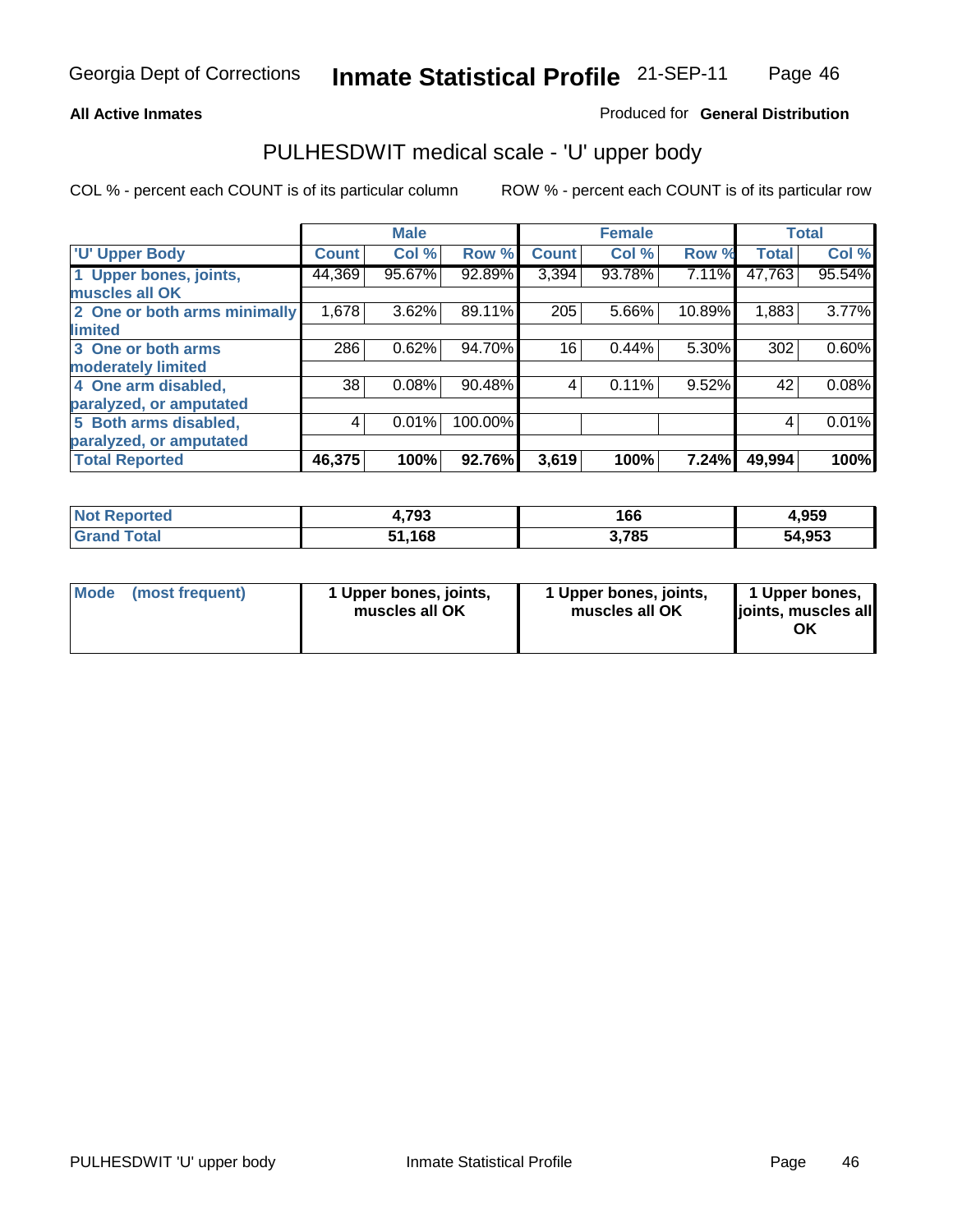### **All Active Inmates**

### Produced for **General Distribution**

### PULHESDWIT medical scale - 'L' lower body

|                                |                 | <b>Male</b> |        |                | <b>Female</b> |        |              | <b>Total</b> |
|--------------------------------|-----------------|-------------|--------|----------------|---------------|--------|--------------|--------------|
| <b>L' Lower Body</b>           | <b>Count</b>    | Col %       | Row %  | <b>Count</b>   | Col %         | Row %  | <b>Total</b> | Col %        |
| 1 Lower bones, joints,         | 41,191          | 88.81%      | 93.48% | 2,875          | 79.44%        | 6.52%  | 44,066       | 88.14%       |
| muscles all OK                 |                 |             |        |                |               |        |              |              |
| 2 One or both legs minimally   | 4,388           | 9.46%       | 86.14% | 706            | 19.51%        | 13.86% | 5,094        | 10.19%       |
| limited                        |                 |             |        |                |               |        |              |              |
| 3 One or both legs             | 691             | 1.49%       | 96.11% | 28             | 0.77%         | 3.89%  | 719          | 1.44%        |
| moderately limited             |                 |             |        |                |               |        |              |              |
| 4 One leg disabled, paralyzed, | 98 <sup>°</sup> | 0.21%       | 92.45% | 8              | 0.22%         | 7.55%  | 106          | 0.21%        |
| or amputated                   |                 |             |        |                |               |        |              |              |
| 5 Both legs disabled,          | 11              | 0.02%       | 84.62% | $\overline{2}$ | 0.06%         | 15.38% | 13           | 0.03%        |
| paralyzed, or amputated        |                 |             |        |                |               |        |              |              |
| <b>Total Reported</b>          | 46,379          | 100%        | 92.76% | 3,619          | 100%          | 7.24%  | 49,998       | 100.0%       |

| <b>Not Reported</b>    | 4,789  | 166   | 4,955  |
|------------------------|--------|-------|--------|
| $\tau$ otal<br>' Grand | 51,168 | 3.785 | 54,953 |

|  | Mode (most frequent) | 1 Lower bones, joints,<br>muscles all OK | 1 Lower bones, joints,<br>muscles all OK | 1 Lower bones,<br>joints, muscles all<br>OK |
|--|----------------------|------------------------------------------|------------------------------------------|---------------------------------------------|
|--|----------------------|------------------------------------------|------------------------------------------|---------------------------------------------|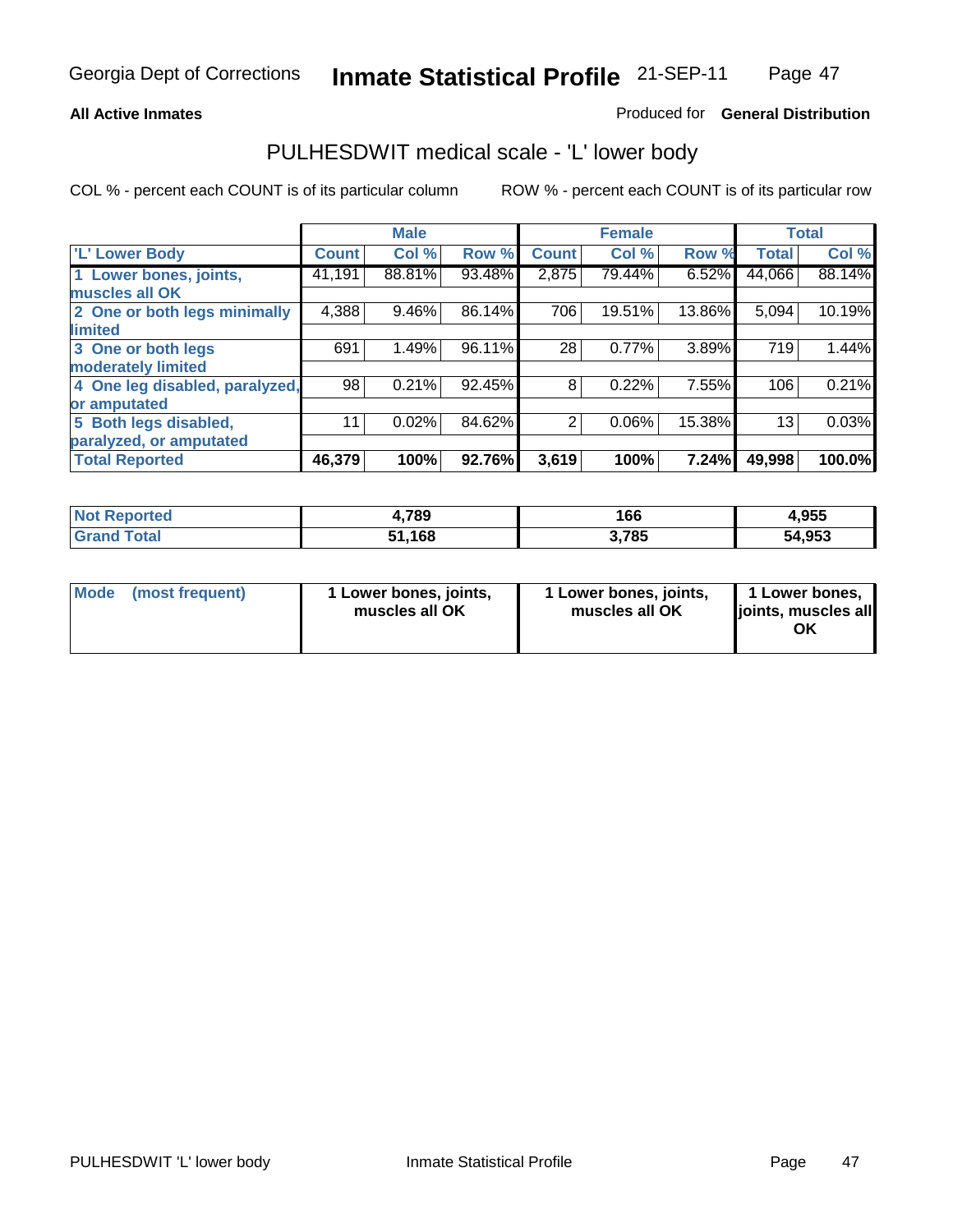### **All Active Inmates**

### Produced for **General Distribution**

### PULHESDWIT medical scale - 'H' hearing

|                                |                 | <b>Male</b> |             |       | <b>Female</b> |       | <b>Total</b> |        |
|--------------------------------|-----------------|-------------|-------------|-------|---------------|-------|--------------|--------|
| <b>H'</b> Hearing              | <b>Count</b>    | Col %       | Row % Count |       | Col %         | Row % | <b>Total</b> | Col %  |
| 1 Normal hearing both ears     | 45,817          | 98.81%      | 92.75%      | 3,582 | 99.03%        | 7.25% | 49,399       | 98.83% |
| 2 Some loss in one ear with    | 441             | 0.95%       | 93.04%      | 33    | 0.91%         | 6.96% | 474          | 0.95%  |
| other OK, or mild loss in both |                 |             |             |       |               |       |              |        |
| 3 Total loss in one ear with   | 83              | 0.18%       | $97.65\%$   | 2     | $0.06\%$      | 2.35% | 85           | 0.17%  |
| mild loss in other             |                 |             |             |       |               |       |              |        |
| 4 Severe loss in both ears     | 14              | 0.03%       | 100.00%     |       |               |       | 14           | 0.03%  |
| 5 Total loss in both ears,     | 12 <sub>2</sub> | 0.03%       | 100.00%     |       |               |       | 12           | 0.02%  |
| requiring special housing      |                 |             |             |       |               |       |              |        |
| <b>Total Reported</b>          | 46,367          | 100%        | 92.76%      | 3,617 | 100%          | 7.24% | 49,984       | 100%   |

| วrted  | . on/<br>⊦.o∪ ∣ | 168  | .969       |
|--------|-----------------|------|------------|
| $\sim$ | 51.168          | ,785 | ,953<br>5Δ |

| Mode (most frequent) | 1 Normal hearing both ears 11 Normal hearing both ears 1 Normal hearing |           |
|----------------------|-------------------------------------------------------------------------|-----------|
|                      |                                                                         | both ears |
|                      |                                                                         |           |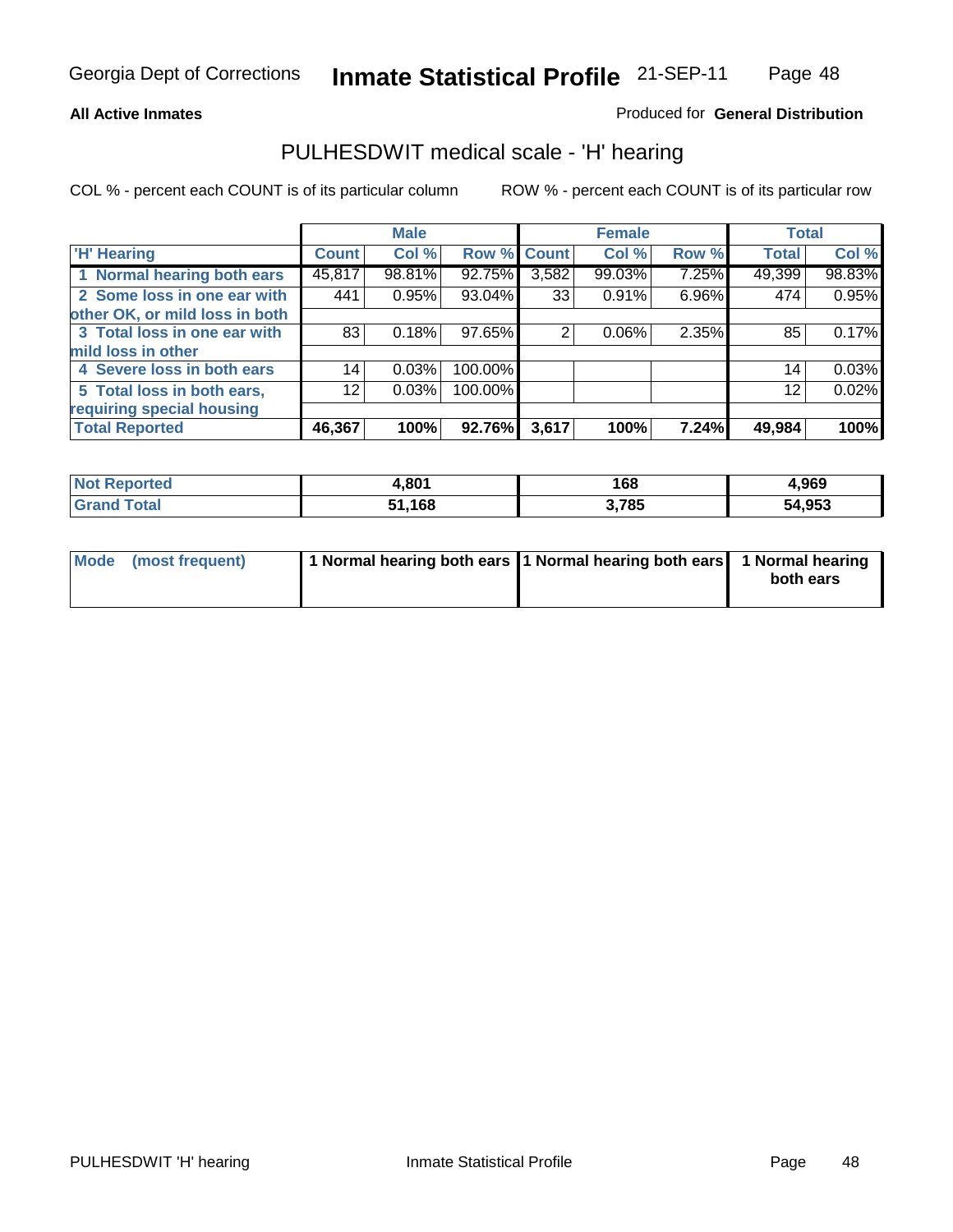### **All Active Inmates**

### Produced for **General Distribution**

### PULHESDWIT medical scale - 'E' vision

|                                 |              | <b>Male</b> |             |       | <b>Female</b> |        |              | <b>Total</b> |
|---------------------------------|--------------|-------------|-------------|-------|---------------|--------|--------------|--------------|
| 'E' Vision                      | <b>Count</b> | Col %       | Row % Count |       | Col %         | Row %  | <b>Total</b> | Col %        |
| 1 Correctable to 20/40 in both  | 37,618       | 82.62%      | 94.80%      | 2,063 | 57.05%        | 5.20%  | 39,681       | 80.74%       |
| eyes                            |              |             |             |       |               |        |              |              |
| 2 Correctable to 20/70 in one   | 6,984        | 15.34%      | 83.18%      | 1,412 | 39.05%        | 16.82% | 8,396        | 17.08%       |
| eye, may be blind in other      |              |             |             |       |               |        |              |              |
| 3 Correctable to 20/200 in one  | 798          | 1.75%       | 86.08%      | 129   | 3.57%         | 13.92% | 927          | 1.89%        |
| eye, may be blind in other      |              |             |             |       |               |        |              |              |
| 4 One eye not correctable to    | 118          | 0.26%       | 91.47%      | 11    | 0.30%         | 8.53%  | 129          | 0.26%        |
| 20/200, other may be blind      |              |             |             |       |               |        |              |              |
| 5 Blind in both eyes, requiring | 15           | 0.03%       | 93.75%      |       | 0.03%         | 6.25%  | 16           | 0.03%        |
| special housing                 |              |             |             |       |               |        |              |              |
| <b>Total Reported</b>           | 45,533       | 100%        | 92.64%      | 3,616 | 100%          | 7.36%  | 49,149       | 100%         |

| <b>Not Reported</b>   | 5.635       | 169   | 5,804  |
|-----------------------|-------------|-------|--------|
| <b>Total</b><br>Grand | ,168<br>64. | 3,785 | 54,953 |

|  | Mode (most frequent) | 1 Correctable to 20/40 in<br>both eves | 1 Correctable to 20/40 in   1 Correctable to  <br>both eves | 20/40 in both eyes |
|--|----------------------|----------------------------------------|-------------------------------------------------------------|--------------------|
|--|----------------------|----------------------------------------|-------------------------------------------------------------|--------------------|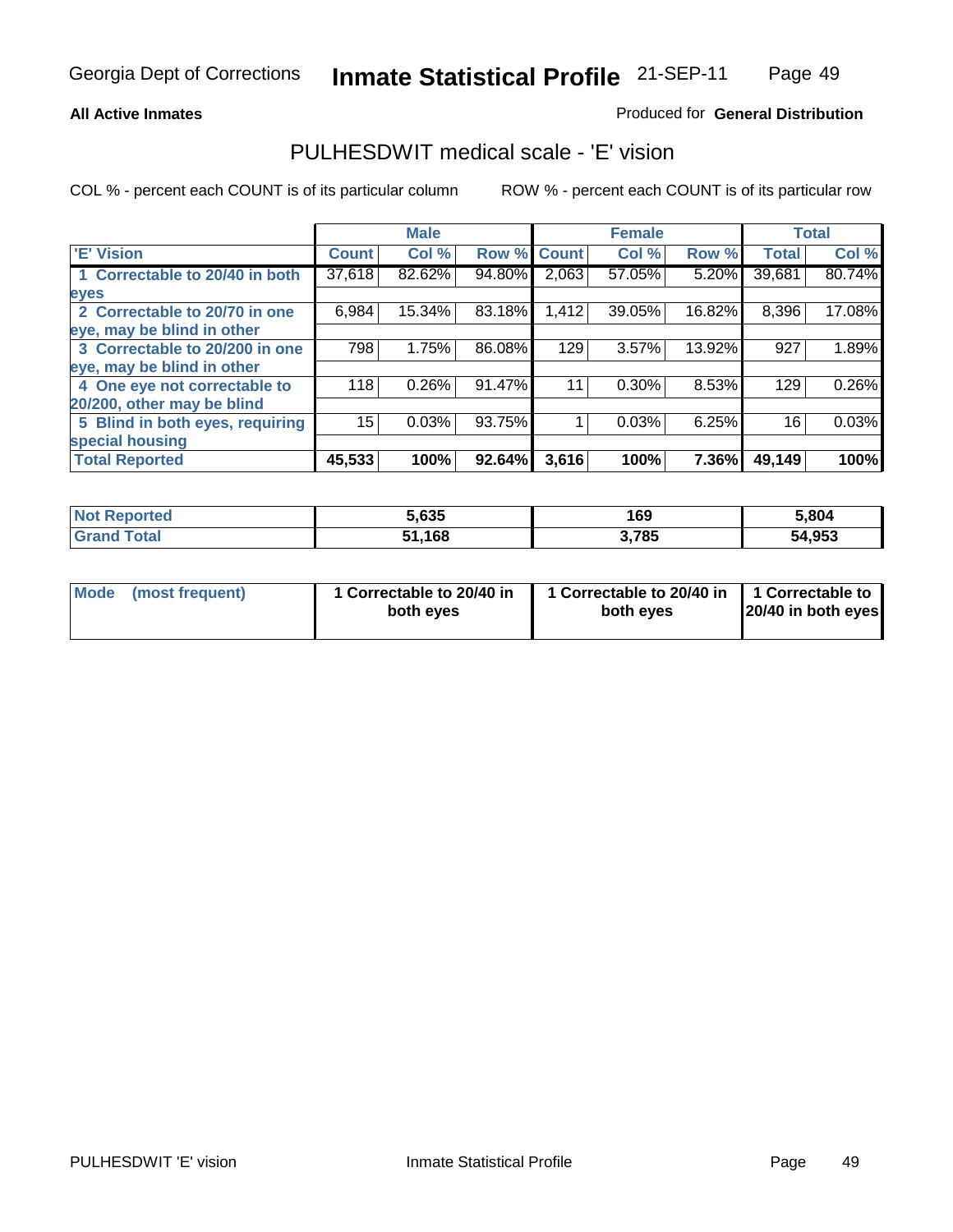### **All Active Inmates**

### Produced for **General Distribution**

# PULHESDWIT medical scale - 'S' pSychiatric

|                                        |        | <b>Male</b> |         |              | <b>Female</b> |        |              | <b>Total</b> |
|----------------------------------------|--------|-------------|---------|--------------|---------------|--------|--------------|--------------|
| 'S' pSychiatric                        | Count  | Col %       | Row %   | <b>Count</b> | Col %         | Row %  | <b>Total</b> | Col %        |
| 1 No impairment or disorders           | 39,821 | 86.11%      | 95.04%  | 2,080        | 58.17%        | 4.96%  | 41,901       | 84.10%       |
| 2 Stable, or in remission, or          | 4,913  | 10.62%      | 76.93%  | 1,473        | 41.19%        | 23.07% | 6,386        | 12.82%       |
| mild impairment or retardation         |        |             |         |              |               |        |              |              |
| 3 Requires moderate inpatient          | 1,247  | 2.70%       | 98.73%  | 16           | 0.45%         | 1.27%  | 1,263        | 2.54%        |
| treatment                              |        |             |         |              |               |        |              |              |
| 4 Requires intensive inpatient         | 242    | 0.52%       | 97.19%  |              | 0.20%         | 2.81%  | 249          | 0.50%        |
| treatment                              |        |             |         |              |               |        |              |              |
| <b>5 Requires Crisis Stabilization</b> | 21     | 0.05%       | 100.00% |              |               |        | 21           | 0.04%        |
| Unit (CSU) inpatient care              |        |             |         |              |               |        |              |              |
| <b>Total Reported</b>                  | 46,244 | 100%        | 92.82%  | 3,576        | 100%          | 7.18%  | 49,820       | <b>100%</b>  |

| <b>Not Reported</b><br>4,924    |        | 209   | 5,133  |
|---------------------------------|--------|-------|--------|
| $\tau$ otal<br>' Grand <b>ì</b> | 51,168 | 3,785 | 54,953 |

| Mode (most frequent) | <b>1 No impairment or disorders</b> | 1 No impairment or<br>disorders | 1 No impairment or<br>disorders |
|----------------------|-------------------------------------|---------------------------------|---------------------------------|
|                      |                                     |                                 |                                 |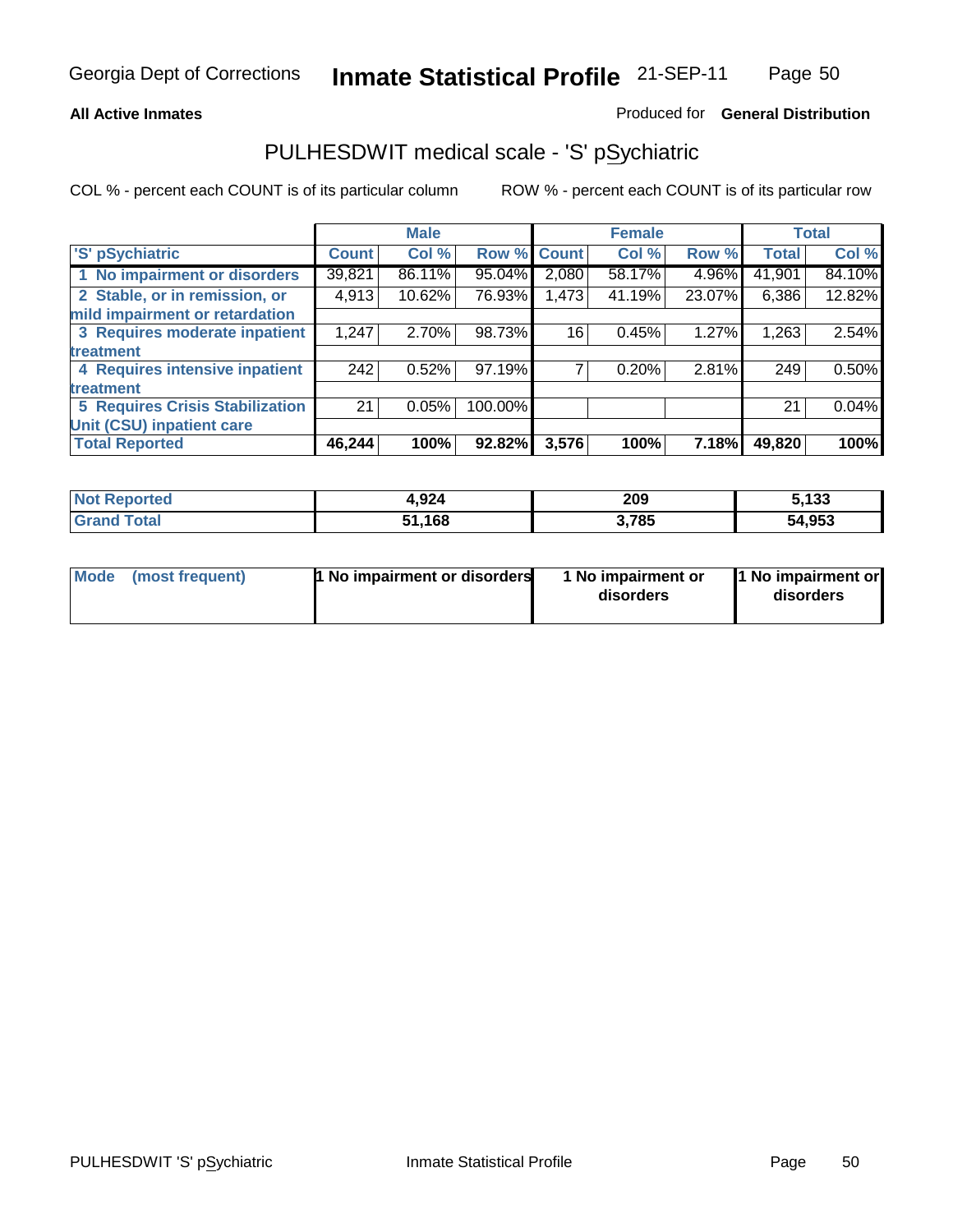### **All Active Inmates**

### Produced for **General Distribution**

### PULHESDWIT medical scale - 'D' dental

|                                 |              | <b>Male</b> |             |       | <b>Female</b> |       |              | <b>Total</b> |
|---------------------------------|--------------|-------------|-------------|-------|---------------|-------|--------------|--------------|
| 'D' Dental                      | <b>Count</b> | Col %       | Row % Count |       | Col %         | Row % | <b>Total</b> | Col %        |
| 1 Minimal routine dental health | 21,725       | 49.57%      | 90.88%      | 2,179 | 60.95%        | 9.12% | 23,904       | 50.43%       |
| <b>needs</b>                    |              |             |             |       |               |       |              |              |
| 2 Moderate cavities and/or      | 15,556       | 35.50%      | 93.05%      | 1,162 | 32.50%        | 6.95% | 16,718       | 35.27%       |
| gum disease                     |              |             |             |       |               |       |              |              |
| 3 Extensive gum disease         | 6,527        | 14.89%      | 96.55%      | 233   | 6.52%         | 3.45% | 6,760        | 14.26%       |
| and/or widespread decay         |              |             |             |       |               |       |              |              |
| 4 Urgent need for dental        | 16           | $0.04\%$    | 94.12%      |       | 0.03%         | 5.88% | 17           | 0.04%        |
| <b>services</b>                 |              |             |             |       |               |       |              |              |
| 5 Life-threatening disease or   |              | 0.01%       | 100.00%     |       |               |       |              | 0.01%        |
| extreme pain or infection       |              |             |             |       |               |       |              |              |
| <b>Total Reported</b>           | 43,825       | 100%        | 92.46%      | 3,575 | 100%          | 7.54% | 47,400       | 100.0%       |

| <b>Not Reported</b>         | 7,343        | 210   | 7,553  |
|-----------------------------|--------------|-------|--------|
| Total<br>⊪Gran <sup>∤</sup> | 1,168<br>EA. | 3,785 | 54,953 |

| <b>Mode</b><br>(most frequent) | Minimal routine dental<br>health needs | health needs | 1 Minimal routine dental 1 Minimal routine<br>dental health<br>needs |
|--------------------------------|----------------------------------------|--------------|----------------------------------------------------------------------|
|--------------------------------|----------------------------------------|--------------|----------------------------------------------------------------------|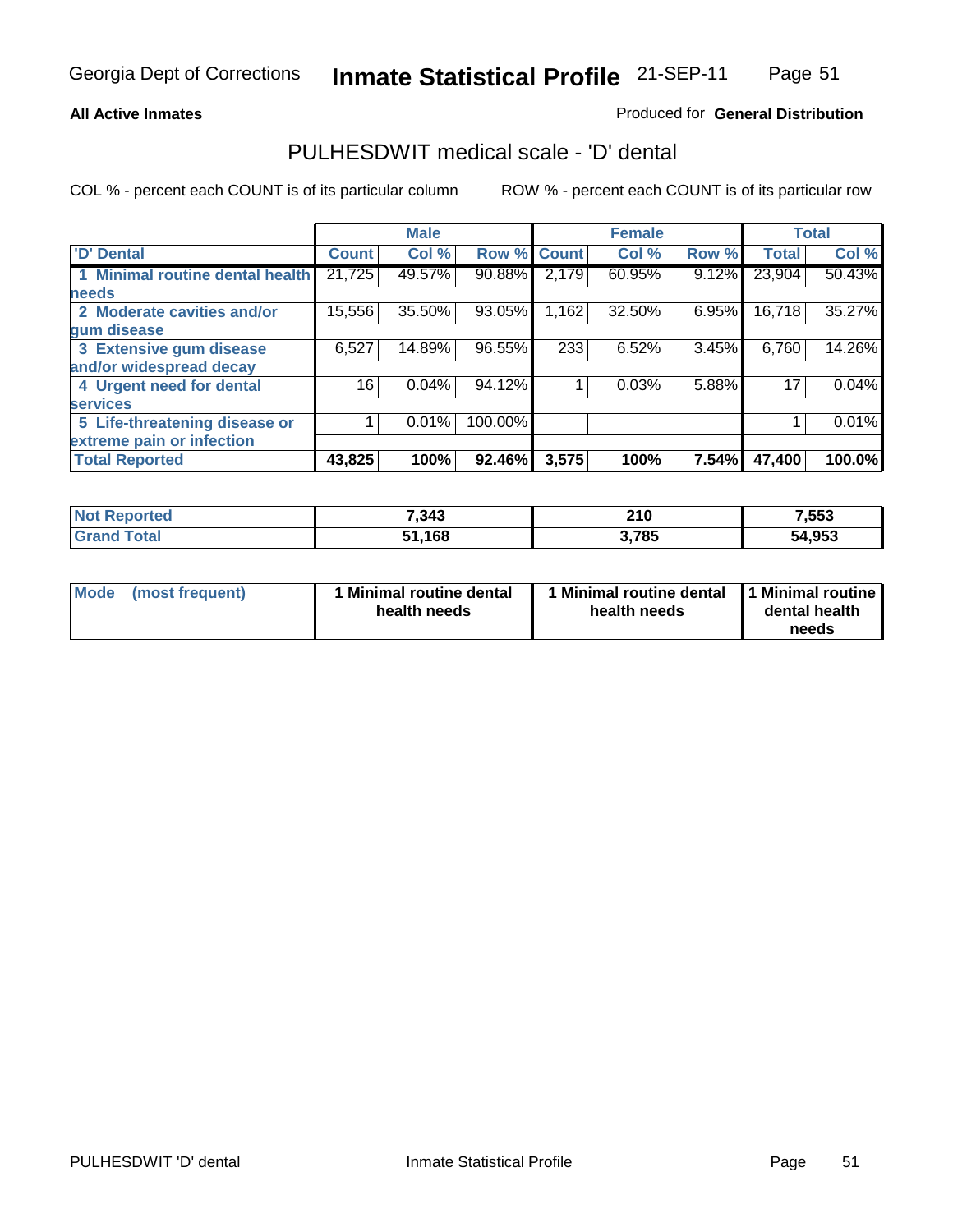### **All Active Inmates**

### Produced for **General Distribution**

### PULHESDWIT medical scale - 'W' work ability

|                                 |              | <b>Male</b> |        |             | <b>Female</b> |        |              | <b>Total</b> |
|---------------------------------|--------------|-------------|--------|-------------|---------------|--------|--------------|--------------|
| W' work ability                 | <b>Count</b> | Col %       |        | Row % Count | Col %         | Row %  | <b>Total</b> | Col %        |
| 1 Unrestricted work or activity | 38,612       | 83.27%      | 93.16% | 2,836       | 78.34%        | 6.84%  | 41,448       | 82.91%       |
| 2 Minor restrictions on type of | 6,121        | 13.20%      | 90.23% | 663         | 18.31%        | 9.77%  | 6,784        | 13.57%       |
| <b>work</b>                     |              |             |        |             |               |        |              |              |
| 3 Moderate restrictions on type | 1,110        | 2.39%       | 94.79% | 61          | 1.69%         | 5.21%  | 1,171        | 2.34%        |
| of work                         |              |             |        |             |               |        |              |              |
| 4 Major restrictions on type of | 359          | 0.77%       | 87.78% | 50          | 1.38%         | 12.22% | 409          | 0.82%        |
| <b>work</b>                     |              |             |        |             |               |        |              |              |
| 5 Cannot work under any         | 167          | $0.36\%$    | 94.35% | 10          | 0.28%         | 5.65%  | 177          | 0.35%        |
| <b>circumstances</b>            |              |             |        |             |               |        |              |              |
| <b>Total Reported</b>           | 46,369       | 100%        | 92.76% | 3,620       | 100%          | 7.24%  | 49,989       | 100%         |

| <b>Not Reported</b> | 4,799  | 165   | 4,964  |
|---------------------|--------|-------|--------|
| <b>Grand Total</b>  | 51,168 | 3,785 | 54,953 |

| Mode            | 1 Unrestricted work or | 1 Unrestricted work or | 1 Unrestricted   |
|-----------------|------------------------|------------------------|------------------|
| (most frequent) | activity               | activity               | work or activity |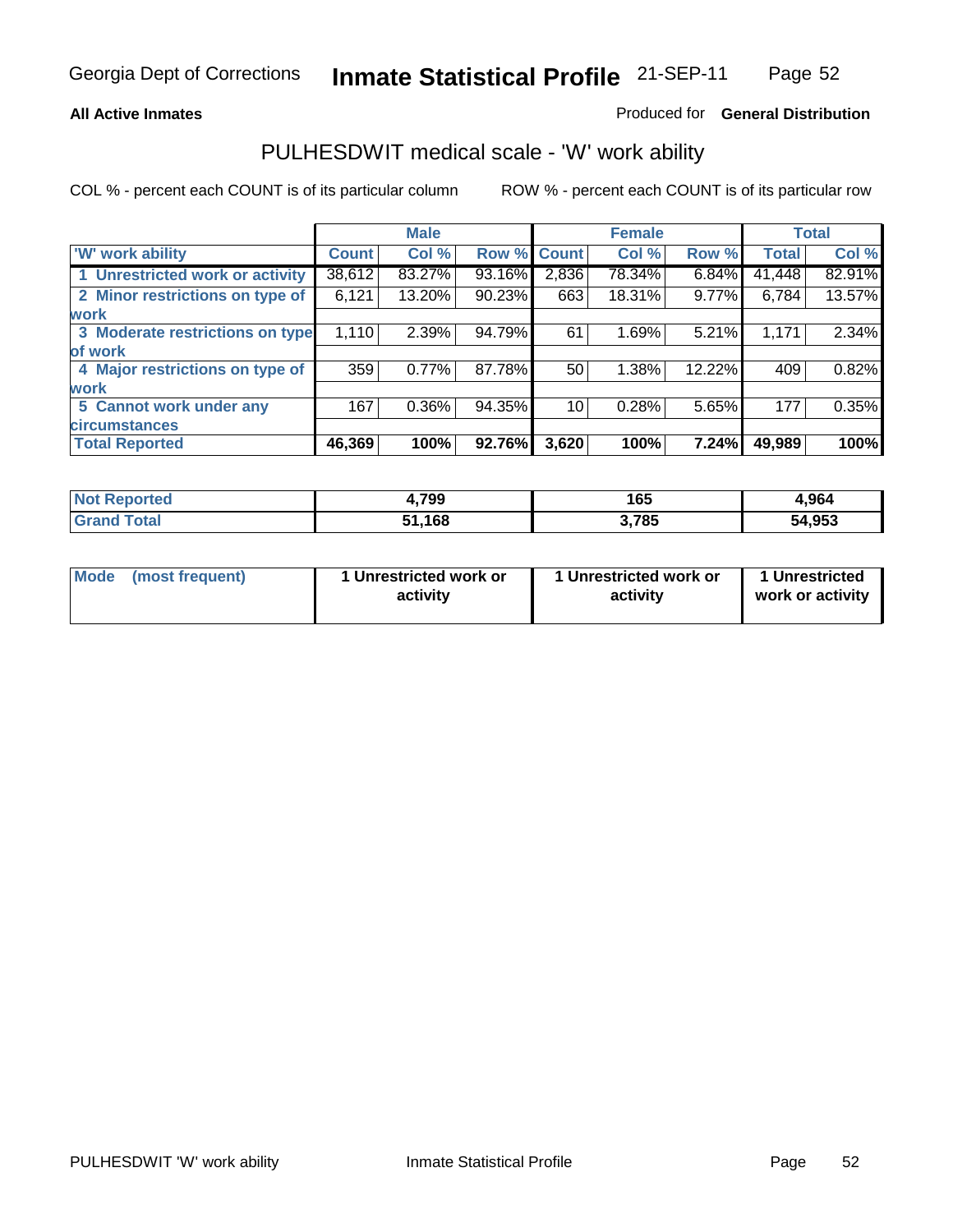### **All Active Inmates**

### Produced for **General Distribution**

# PULHESDWIT medical scale - 'I' impairment

|                                   |              | <b>Male</b> |             |       | <b>Female</b> |        |              | <b>Total</b> |
|-----------------------------------|--------------|-------------|-------------|-------|---------------|--------|--------------|--------------|
| <b>T' Impairment</b>              | <b>Count</b> | Col %       | Row % Count |       | Col %         | Row %  | <b>Total</b> | Col %        |
| 1 No impairments or               | 46,070       | 99.42%      | 92.79%      | 3,580 | 99.00%        | 7.21%  | 49,650       | 99.39%       |
| <b>disabilities</b>               |              |             |             |       |               |        |              |              |
| 2 Wheelchair-bound but            | 181          | 0.39%       | 86.60%      | 28    | 0.77%         | 13.40% | 209          | 0.42%        |
| otherwise OK                      |              |             |             |       |               |        |              |              |
| <b>3 Needs low-level Assisted</b> | 38           | 0.08%       | 90.48%      | 4     | 0.11%         | 9.52%  | 42           | 0.08%        |
| Living (level I)                  |              |             |             |       |               |        |              |              |
| 4 Needs moderate Assisted         | 5            | 0.01%       | 100.00%     |       |               |        | 5            | 0.01%        |
| <b>Living (level II)</b>          |              |             |             |       |               |        |              |              |
| <b>5 Needs maximal Assisted</b>   | 46           | 0.10%       | 92.00%      | 4     | 0.11%         | 8.00%  | 50           | 0.10%        |
| <b>Living (level III)</b>         |              |             |             |       |               |        |              |              |
| <b>Total Reported</b>             | 46,340       | 100%        | 92.76%      | 3,616 | 100%          | 7.24%  | 49,956       | 100%         |

| <b>Not</b><br>Reported | 4,828  | 169   | 4,997  |
|------------------------|--------|-------|--------|
| Total<br><b>Grand</b>  | 51,168 | 3,785 | 54,953 |

| <b>Mode</b> | (most frequent) | 1 No impairments or<br>disabilities | 1 No impairments or<br>disabilities | 1 1 No impairments<br>or disabilities |
|-------------|-----------------|-------------------------------------|-------------------------------------|---------------------------------------|
|-------------|-----------------|-------------------------------------|-------------------------------------|---------------------------------------|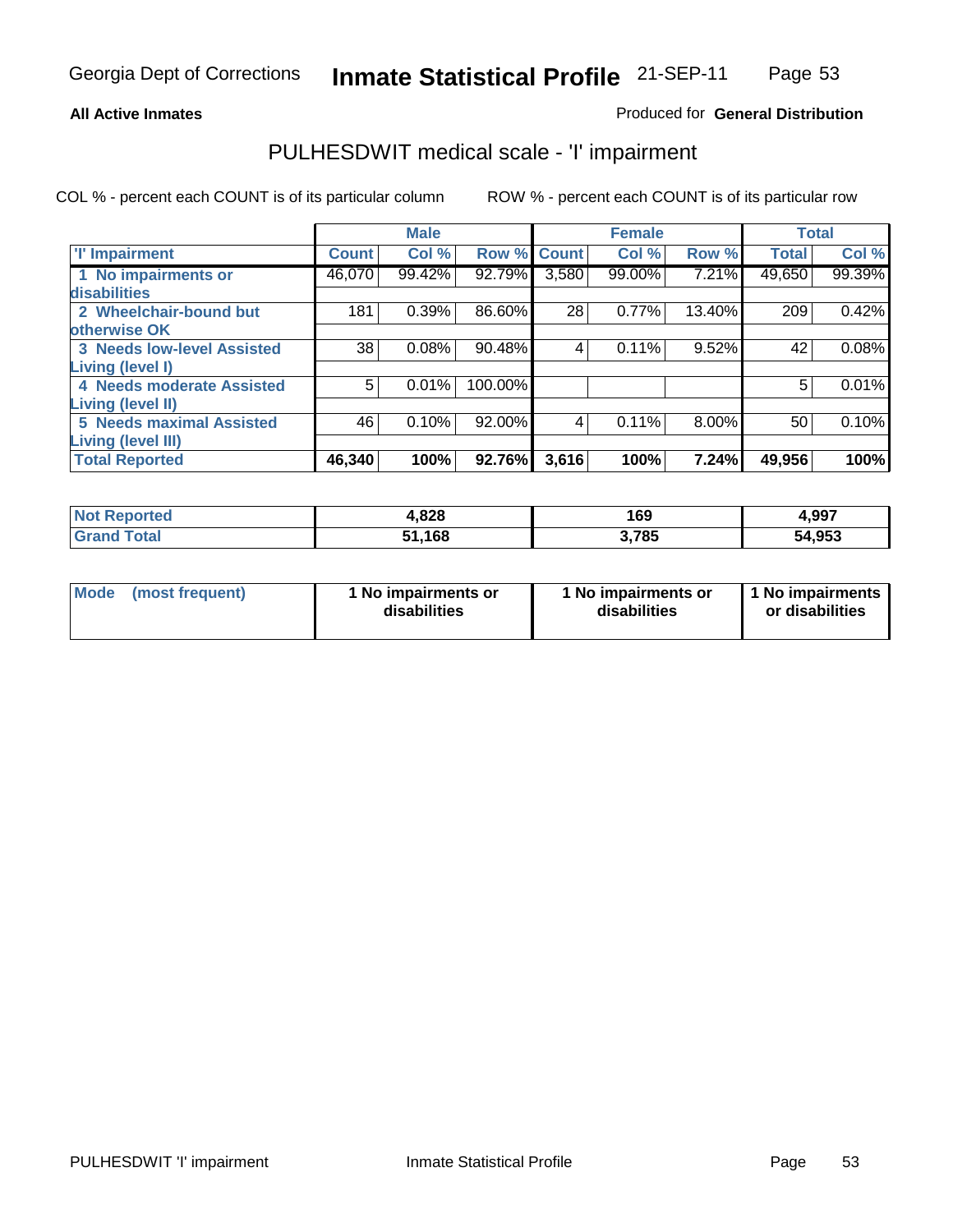#### **Inmate Statistical Profile** 21-SEP-11 Page Page 54

### All Active Inmates **All Active Inmates All Active Inmates Produced fo General Distribution**

## PULHESDWIT medical scale - 'T' transportability

|                              |              | <b>Male</b> |         |              | <b>Female</b> |        | <b>Total</b> |        |
|------------------------------|--------------|-------------|---------|--------------|---------------|--------|--------------|--------|
| <b>T' Transportability</b>   | <b>Count</b> | Col %       | Row %   | <b>Count</b> | Col %         | Row %  | <b>Total</b> | Col %  |
| 1 Can be transported in any  | 46,175       | 99.61%      | 92.78%  | 3,593        | 99.61%        | 7.22%  | 49,768       | 99.61% |
| ordinary approved vehicle    |              |             |         |              |               |        |              |        |
| 2 Wheelchair-bound, not      | 63           | 0.14%       | 87.50%  | 9            | 0.25%         | 12.50% | 72           | 0.14%  |
| needing special vehicle      |              |             |         |              |               |        |              |        |
| 3 Wheelchair-bound, requires | 13           | 0.03%       | 100.00% |              |               |        | 13           | 0.03%  |
| special vehicle              |              |             |         |              |               |        |              |        |
| 4 Needs specially-equipped   | 4            | 0.01%       | 100.00% |              |               |        | 4            | 0.01%  |
| medical vehicle              |              |             |         |              |               |        |              |        |
| <b>5 Requires ambulance</b>  | 101          | 0.22%       | 95.28%  | 5            | 0.14%         | 4.72%  | 106          | 0.21%  |
| transport                    |              |             |         |              |               |        |              |        |
| <b>Total Reported</b>        | 46,356       | 100%        | 92.78%  | 3,607        | 100%          | 7.22%  | 49,963       | 100%   |

| <b>Not</b><br>Reported         | 1,812  | 178  | 4,990  |
|--------------------------------|--------|------|--------|
| <b>Total</b><br><b>'</b> Granu | 51,168 | ,785 | 54,953 |

| Mode (most frequent) | 1 Can be transported in any 1 Can be transported in any | ordinary approved vehicle   ordinary approved vehicle   transported in any | 1 Can be<br>  ordinary approved  <br>vehicle |
|----------------------|---------------------------------------------------------|----------------------------------------------------------------------------|----------------------------------------------|
|                      |                                                         |                                                                            |                                              |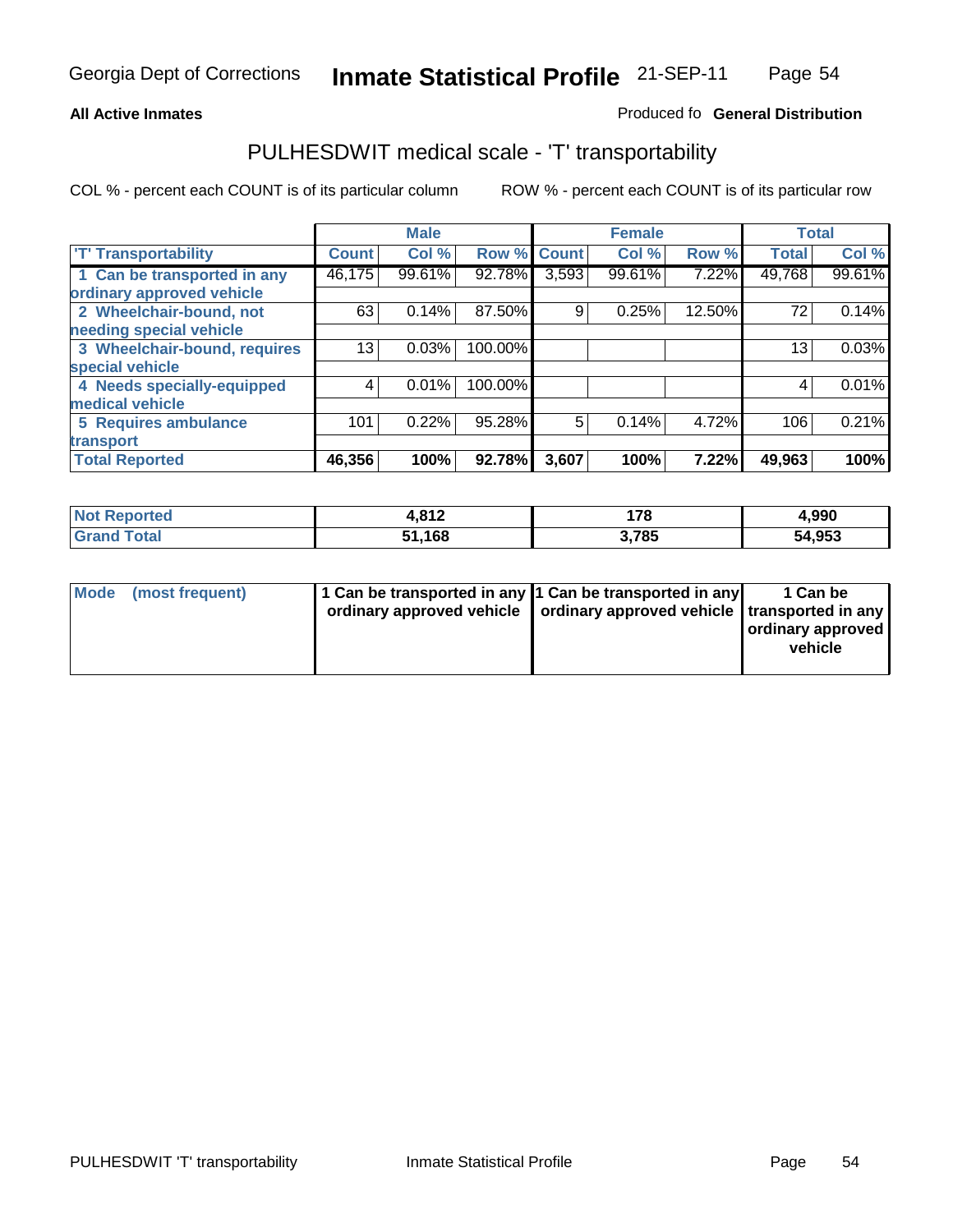### **All Active Inmates**

### Produced for **General Distribution**

# Criminality in family, self-reported

|                              |              | <b>Male</b> |           |              | <b>Female</b> |          |                 | <b>Total</b> |
|------------------------------|--------------|-------------|-----------|--------------|---------------|----------|-----------------|--------------|
| <b>Criminality In Family</b> | <b>Count</b> | Col %       | Row %     | <b>Count</b> | Col %         | Row %    | <b>Total</b>    | Col %        |
| Yes, criminality in family   | 6.447        | 22.22%      | $92.74\%$ | 505          | 40.08%        | $7.26\%$ | 6,952           | 22.97%       |
| No criminality in family     | 22.561       | 77.78%      | 96.76%    | 755 l        | 59.92%        |          | $3.24\%$ 23,316 | 77.03%       |
| <b>Total Reported</b>        | 29,008       | 100%        | $95.84\%$ | 1,260        | 100%          |          | 4.16% 30,268    | 100%         |

| <b>Not Reported</b> | 22,160 | 2,525 | 24,685 |
|---------------------|--------|-------|--------|
| <b>Grand Total</b>  | 51,168 | 3,785 | 54,953 |

|  | Mode (most frequent) | No criminality in family | No criminality in family | No criminality in<br>familv |
|--|----------------------|--------------------------|--------------------------|-----------------------------|
|--|----------------------|--------------------------|--------------------------|-----------------------------|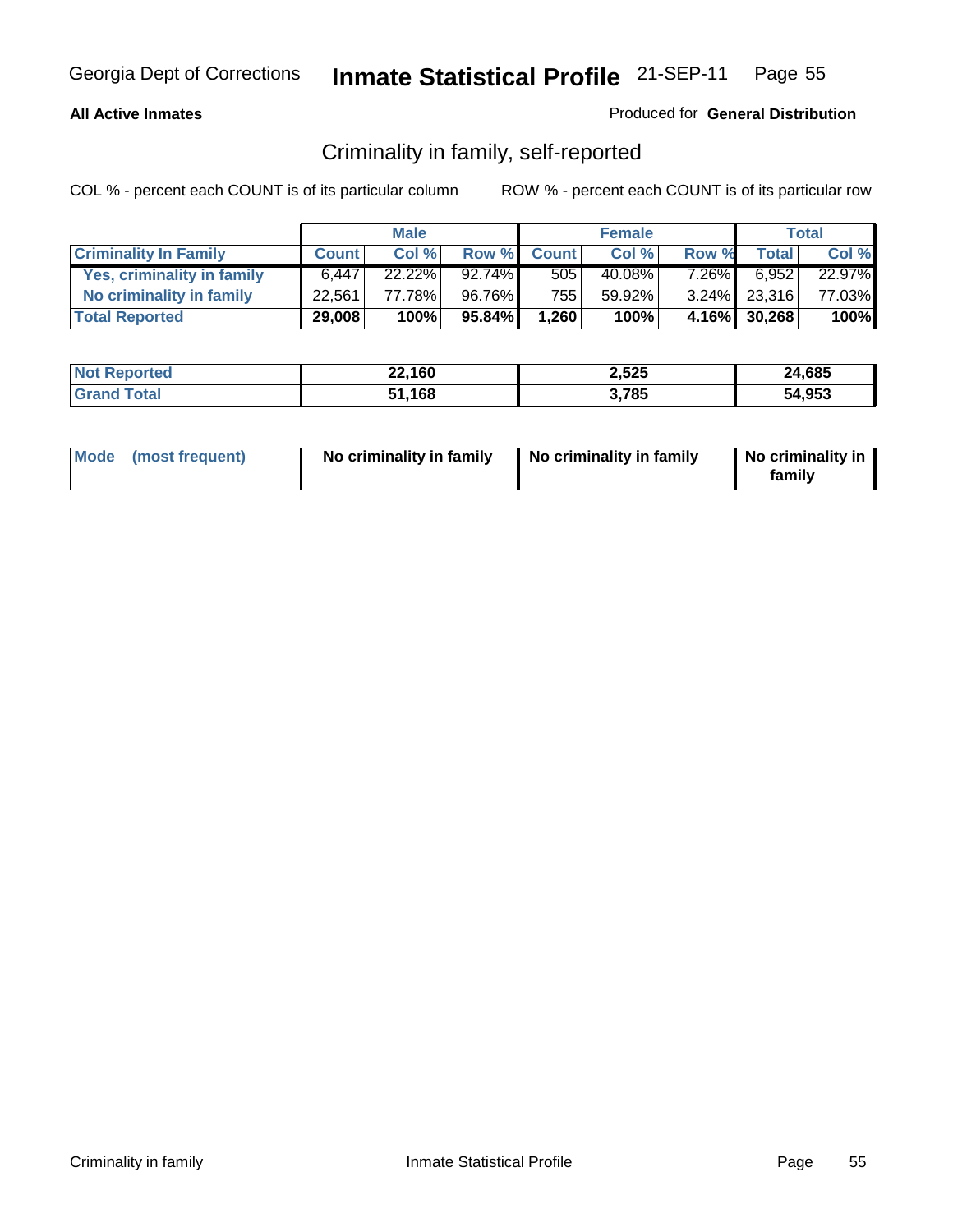### **All Active Inmates**

### Produced for **General Distribution**

# Alcoholism in family, self-reported

|                             |              | <b>Male</b> |        |              | <b>Female</b> |          |              | <b>Total</b> |
|-----------------------------|--------------|-------------|--------|--------------|---------------|----------|--------------|--------------|
| <b>Alcoholism In Family</b> | <b>Count</b> | Col %       | Row %  | <b>Count</b> | Col %         | Row %    | Total        | Col %        |
| Yes, alcoholism in family   | 4.054        | 13.98%      | 92.75% | 317          | 25.16%        | $7.25\%$ | 4.371        | 14.44%       |
| No alcoholism in family     | 24,954       | 86.02%      | 96.36% | 943          | 74.84%        |          | 3.64% 25,897 | 85.56%       |
| <b>Total Reported</b>       | 29,008       | 100%        | 95.84% | 1,260        | 100%          |          | 4.16% 30,268 | 100%         |

| <b>Not Reported</b> | 22,160 | 2,525 | 24,685 |
|---------------------|--------|-------|--------|
| <b>Srand Total</b>  | 51,168 | ,785  | 54,953 |

|  | Mode (most frequent) | No alcoholism in family | No alcoholism in family | No alcoholism in<br>family |
|--|----------------------|-------------------------|-------------------------|----------------------------|
|--|----------------------|-------------------------|-------------------------|----------------------------|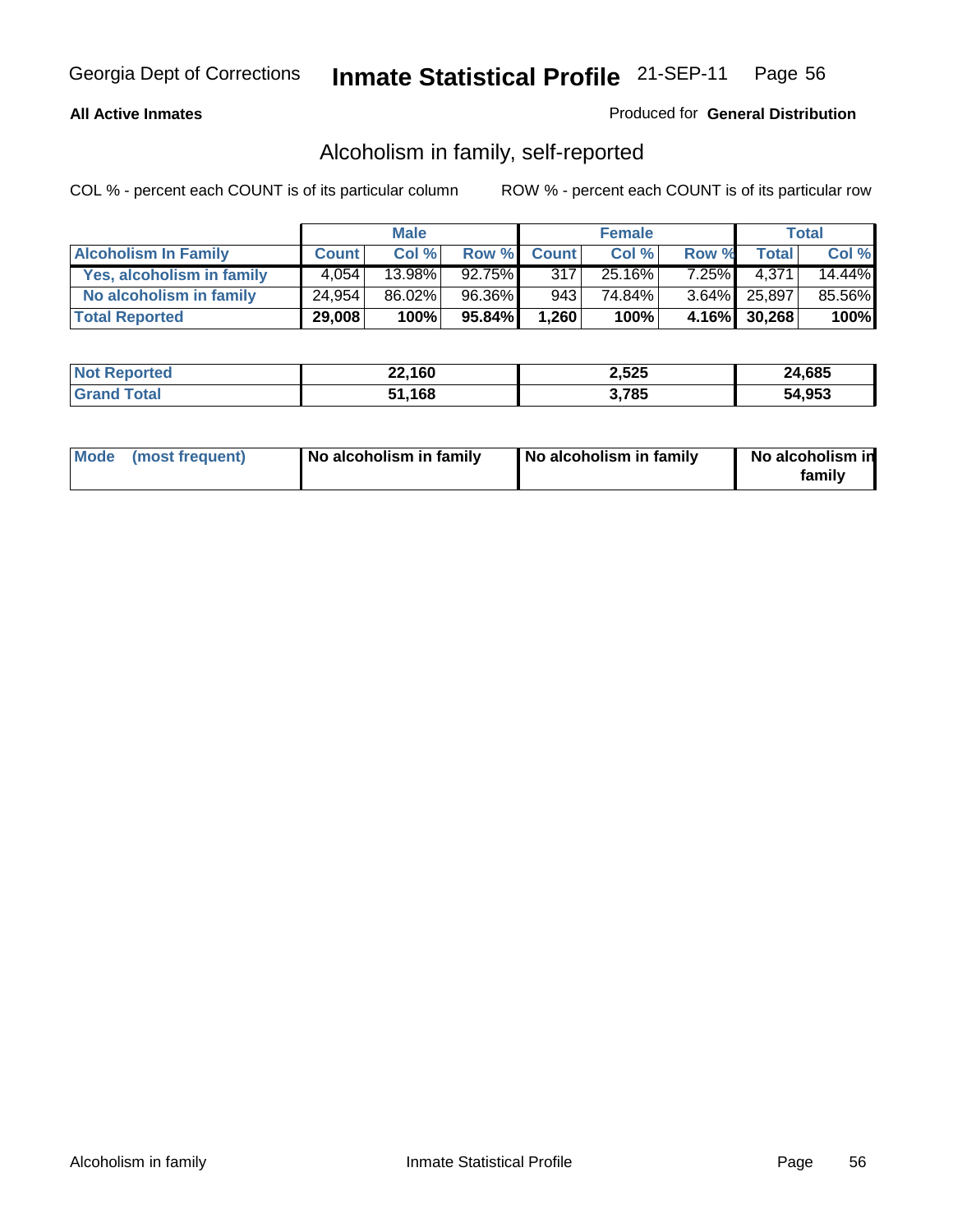### **All Active Inmates**

Produced for **General Distribution**

# Drug abuse in family, self-reported

|                           |              | <b>Male</b> |        |                  | <b>Female</b> |           |              | <b>Total</b> |
|---------------------------|--------------|-------------|--------|------------------|---------------|-----------|--------------|--------------|
| Drug Abuse In Family      | <b>Count</b> | Col %       | Row %  | <b>Count</b>     | Col %         | Row %     | <b>Total</b> | Col %        |
| Yes, drug abuse in family | 2,287        | 7.88%       | 89.06% | 281              | 22.30%        | $10.94\%$ | 2,568        | $8.48\%$     |
| No drug abuse in family   | 26.721       | 92.12%      | 96.47% | 979 <sub>1</sub> | 77.70%        |           | 3.53% 27,700 | 91.52%       |
| <b>Total Reported</b>     | 29,008       | 100%        | 95.84% | 1,260            | 100%          |           | 4.16% 30,268 | 100%         |

| <b>Not Reported</b> | 22,160 | 2,525 | 24,685 |
|---------------------|--------|-------|--------|
| <b>Srand Total</b>  | 51,168 | ,785  | 54,953 |

|  | Mode (most frequent) | No drug abuse in family | No drug abuse in family | No drug abuse in<br>family |
|--|----------------------|-------------------------|-------------------------|----------------------------|
|--|----------------------|-------------------------|-------------------------|----------------------------|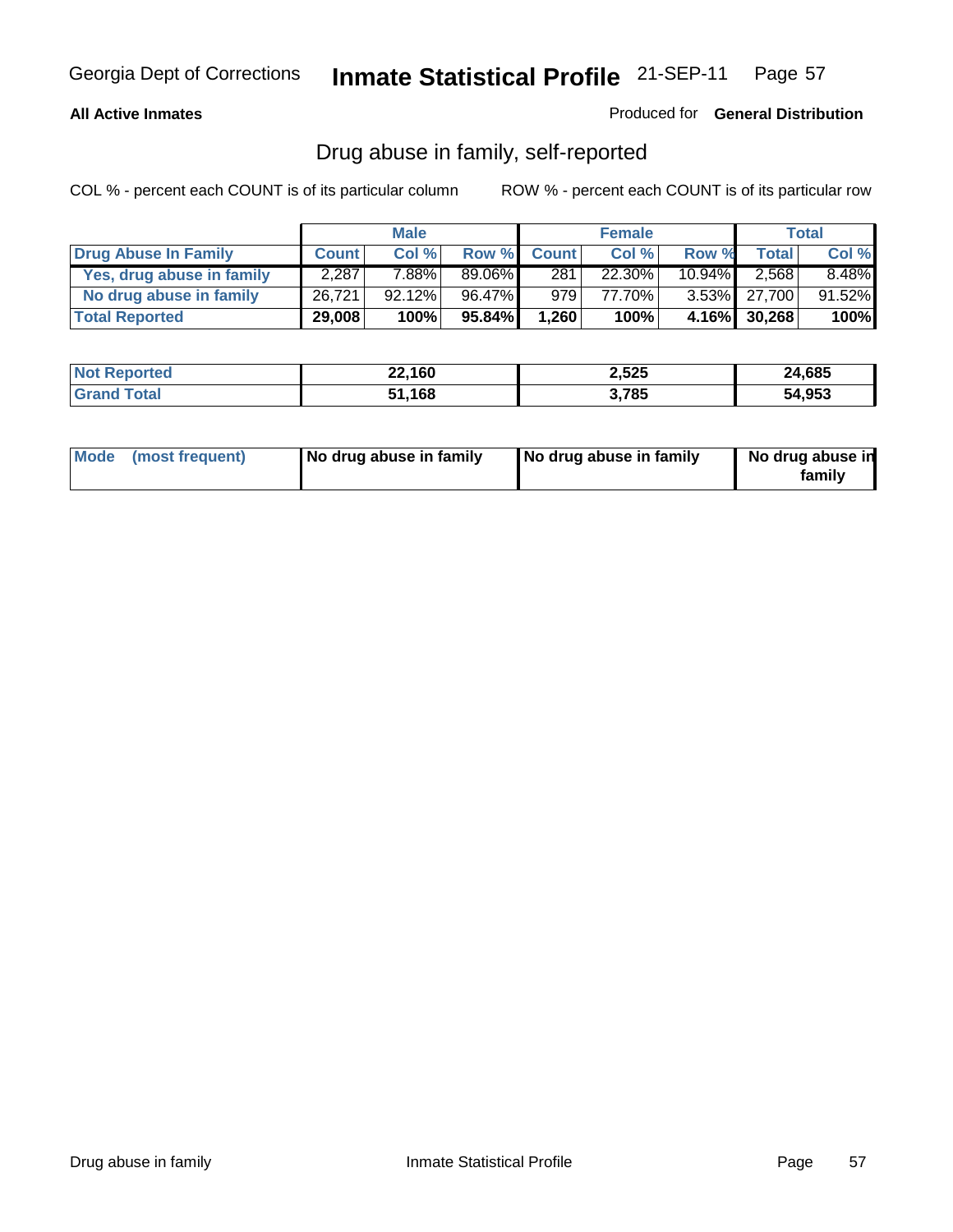### **All Active Inmates**

### Produced for **General Distribution**

### Subjected to frequent beatings, self-reported

|                                   |              | <b>Male</b> |        |              | <b>Female</b> |          |        | <b>Total</b> |
|-----------------------------------|--------------|-------------|--------|--------------|---------------|----------|--------|--------------|
| <b>Frequent beatings</b>          | <b>Count</b> | Col%        | Row %  | <b>Count</b> | Col%          | Row %    | Total  | Col %        |
| <b>Yes, subjected to frequent</b> | 1,252        | 4.32%       | 85.93% | 205          | $16.27\%$     | 14.07%   | 1,457  | 4.81%        |
| beatings                          |              |             |        |              |               |          |        |              |
| Not subjected to frequent         | 27,756       | $95.68\%$   | 96.34% | 1.055        | 83.73%        | $3.66\%$ | 28,811 | 95.19%       |
| beatings                          |              |             |        |              |               |          |        |              |
| <b>Total Reported</b>             | 29,008       | 100%        | 95.84% | 1,260        | 100%          | 4.16%    | 30,268 | 100%         |

| <b>Not Reported</b>    | 22,160     | 2,525 | 24,685 |
|------------------------|------------|-------|--------|
| <b>f</b> otal<br>⊪Grar | .168<br>51 | 3,785 | 54,953 |

| <b>Mode</b> | (most frequent) | Not subjected to frequent<br>beatings | Not subjected to frequent<br>beatings | Not subjected to<br>frequent beatings |
|-------------|-----------------|---------------------------------------|---------------------------------------|---------------------------------------|
|             |                 |                                       |                                       |                                       |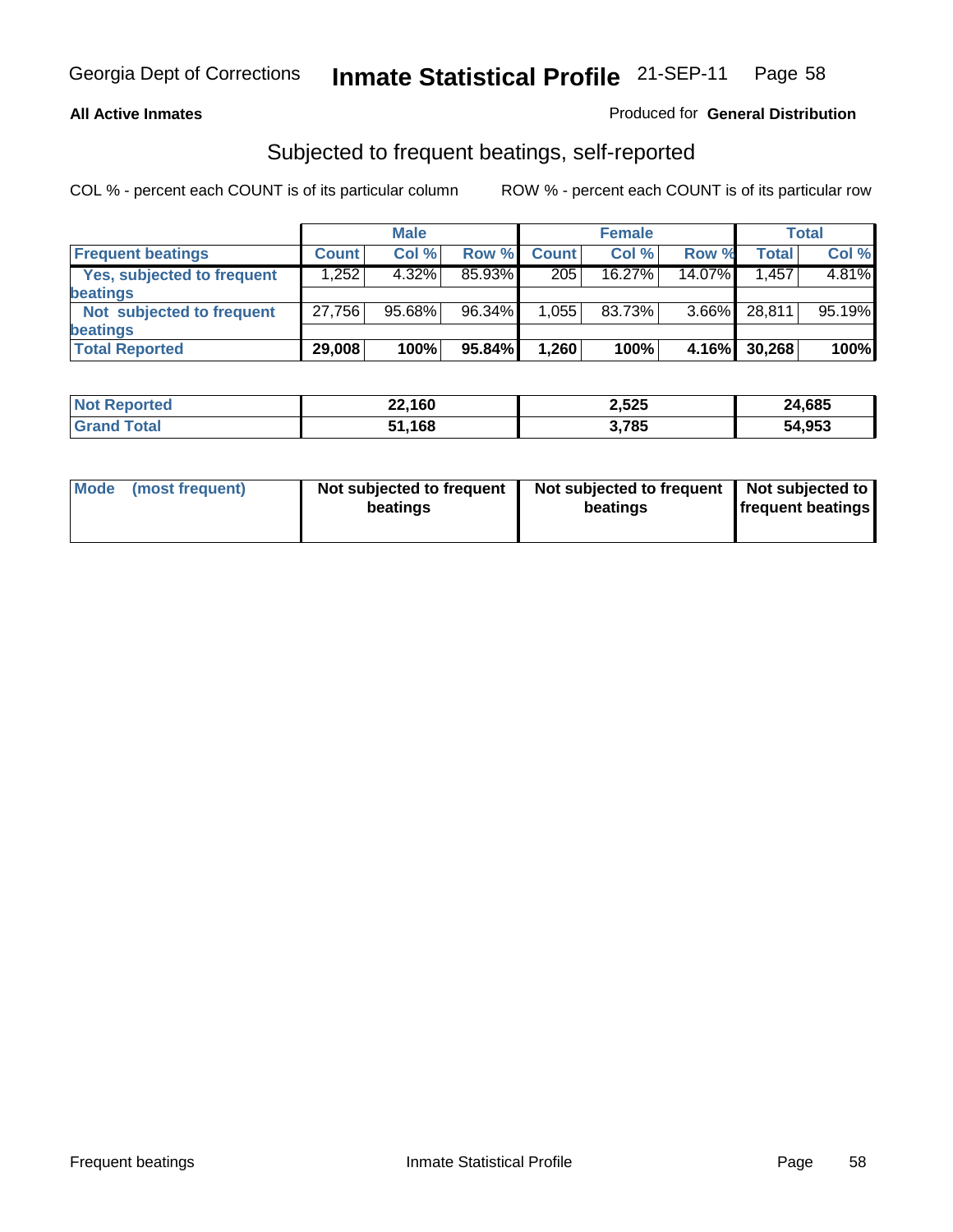### **All Active Inmates**

### Produced for **General Distribution**

# Father absent during inmate's childhood

|                           |              | <b>Male</b> |        |              | <b>Female</b> |          |              | Total  |
|---------------------------|--------------|-------------|--------|--------------|---------------|----------|--------------|--------|
| <b>Father Absent</b>      | <b>Count</b> | Col %       | Row %  | <b>Count</b> | Col %         | Row %    | Total        | Col %  |
| Yes, father was absent    | 13.644       | 47.04%      | 96.66% | 471          | 37.38%        | $3.34\%$ | 14.115       | 46.63% |
| No, father was not absent | 15.364       | 52.96%      | 95.12% | 7891         | 62.62%        | $4.88\%$ | 16,153       | 53.37% |
| <b>Total Reported</b>     | 29,008       | 100%        | 95.84% | 1,260        | 100%          |          | 4.16% 30,268 | 100%   |

| <b>Not Reported</b> | 22,160 | 2,525 | 24,685 |
|---------------------|--------|-------|--------|
| <b>Srand Total</b>  | 51,168 | 3,785 | 54,953 |

| Mode (most frequent) |  | 「No, father was not absent ┃No, father was not absent ┃No, father was not | absent |
|----------------------|--|---------------------------------------------------------------------------|--------|
|----------------------|--|---------------------------------------------------------------------------|--------|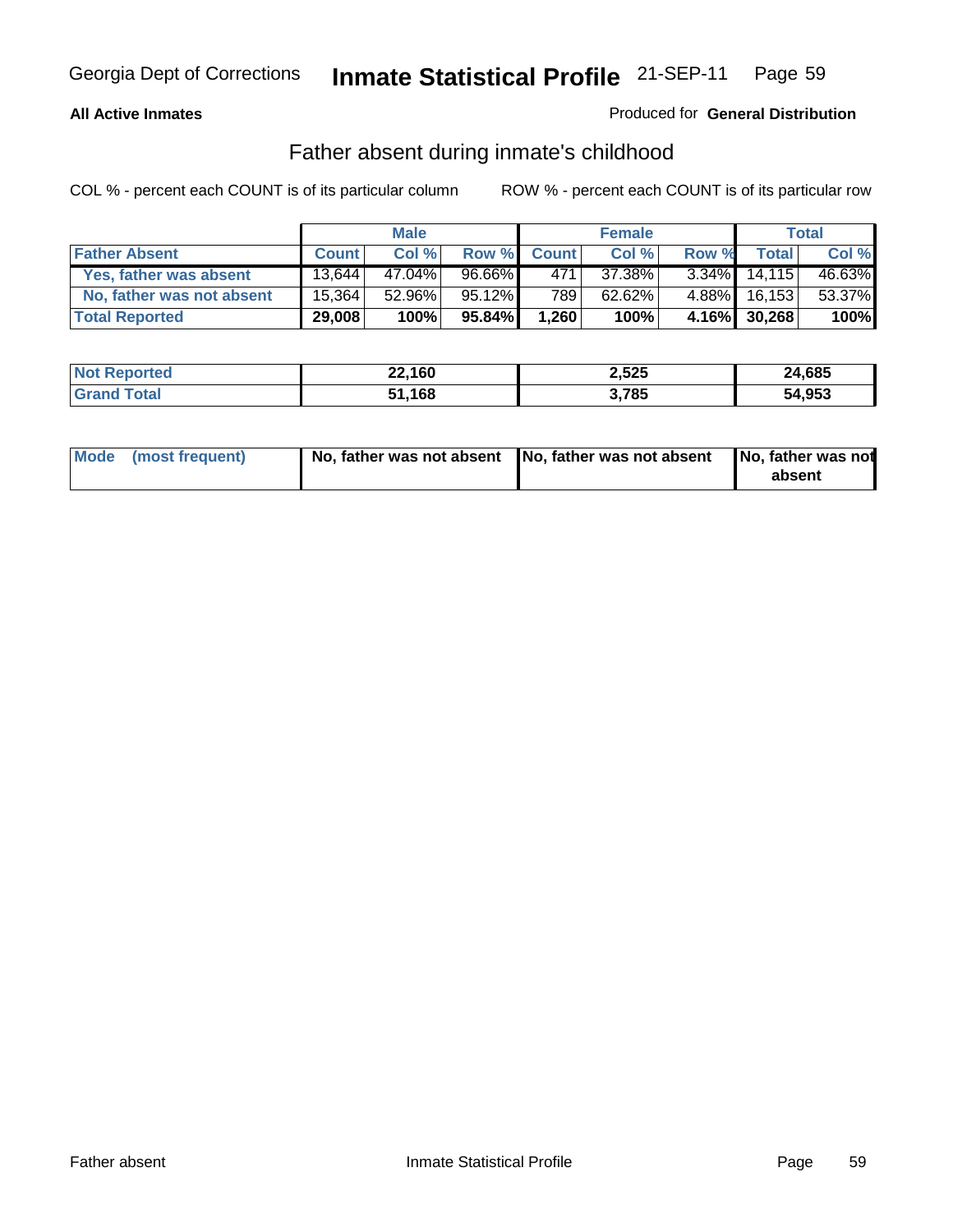### **All Active Inmates**

### Produced for **General Distribution**

# Mother absent during inmate's childhood

|                           |              | <b>Male</b> |           |              | <b>Female</b> |        |              | Total  |
|---------------------------|--------------|-------------|-----------|--------------|---------------|--------|--------------|--------|
| <b>Mother Absent</b>      | <b>Count</b> | Col %       | Row %     | <b>Count</b> | Col %         | Row %  | Total.       | Col %  |
| Yes, mother was absent    | 3.604        | $12.42\%$   | 95.62%    | 165          | 13.10%        | 4.38%I | 3,769        | 12.45% |
| No, mother was not absent | 25,404       | 87.58%      | 95.87%    | 1,095        | 86.90%        |        | 4.13% 26,499 | 87.55% |
| <b>Total Reported</b>     | 29,008       | 100%        | $95.84\%$ | 1,260        | 100%          |        | 4.16% 30,268 | 100%   |

| <b>Not Reported</b> | 22,160 | 2,525 | 24,685 |
|---------------------|--------|-------|--------|
| <b>Grand Total</b>  | 51,168 | ,785  | 54,953 |

| Mode (most frequent) | No, mother was not absent   No, mother was not absent   No, mother was | not absent |
|----------------------|------------------------------------------------------------------------|------------|
|----------------------|------------------------------------------------------------------------|------------|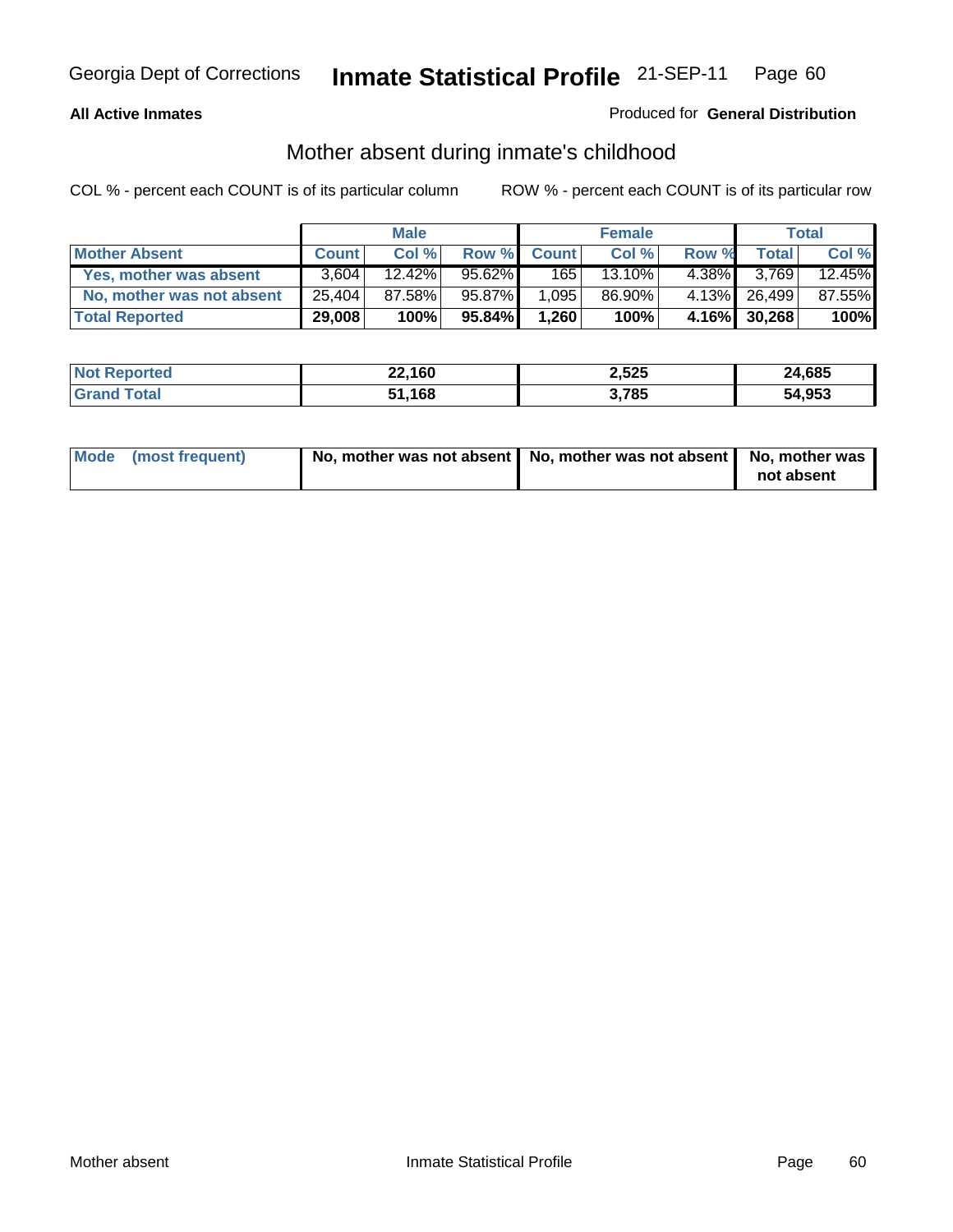#### **All Active Inmates**

### Produced for **General Distribution**

# Number of prior Georgia incarcerations

|                                       | <b>Male</b>  |        |                    |       | <b>Female</b> | <b>Total</b> |        |        |
|---------------------------------------|--------------|--------|--------------------|-------|---------------|--------------|--------|--------|
| <b>Num of Prior GA Incarcerations</b> | <b>Count</b> | Col %  | <b>Row % Count</b> |       | Col %         | Row %        | Total  | Col %  |
| $\bf{0}$                              | 30,261       | 59.14% | 91.80%             | 2,702 | 71.39%        | 8.20%        | 32,963 | 59.98% |
|                                       | 8,744        | 17.09% | 94.70%             | 489   | 12.92%        | 5.30%        | 9,233  | 16.80% |
|                                       | 4,846        | 9.47%  | 94.83%             | 264   | 6.97%         | 5.17%        | 5,110  | 9.30%  |
| 3                                     | 2,940        | 5.75%  | 95.83%             | 128   | 3.38%         | 4.17%        | 3,068  | 5.58%  |
|                                       | 1,800        | 3.52%  | 95.19%             | 91    | 2.40%         | 4.81%        | 1,891  | 3.44%  |
| 5                                     | 1,108        | 2.17%  | 96.10%             | 45    | 1.19%         | $3.90\%$     | 1,153  | 2.10%  |
| <b>More Than 5</b>                    | 1,469        | 2.87%  | 95.70%             | 66    | 1.74%         | 4.30%        | 1,535  | 2.79%  |
| <b>Total Reported</b>                 | 51,168       | 100%   | 93.11%             | 3,785 | 100%          | 6.89%        | 54,953 | 100%   |

| <b>Not</b><br>orted |        |       |        |
|---------------------|--------|-------|--------|
| <b>cotal</b>        | 51,168 | 3,785 | 54,953 |

| Mean (average)       | .98 | .o. | .96 |
|----------------------|-----|-----|-----|
| Median (middle)      |     |     |     |
| Mode (most frequent) |     |     |     |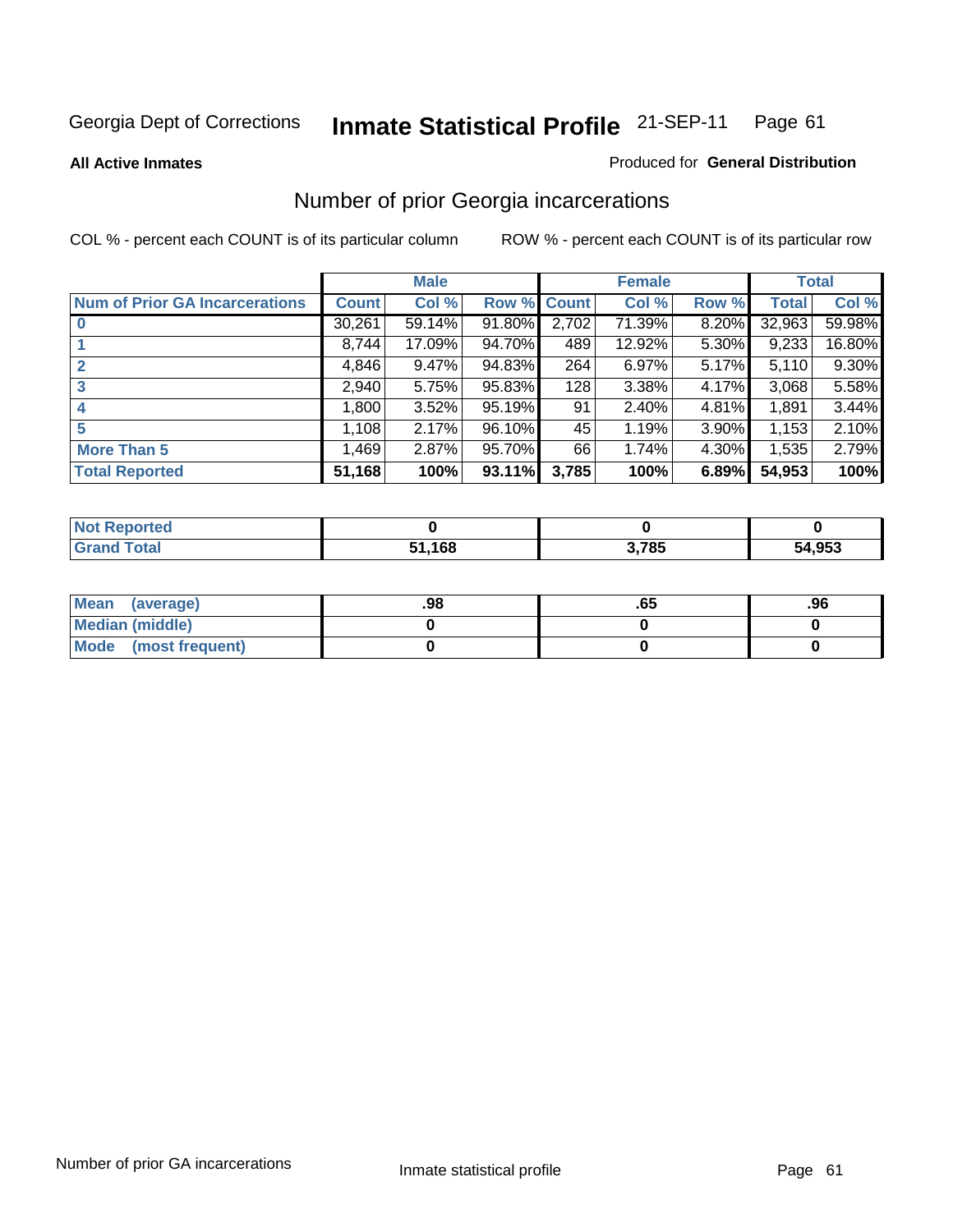**All Active Inmates**

### Produced for **General Distribution**

# Prison sentence in years

COL % - percent each COUNT is of its particular column ROW % - percent each COUNT is of its particular row

|                                 | <b>Male</b>  |        |         |              | <b>Female</b> | <b>Total</b> |              |        |
|---------------------------------|--------------|--------|---------|--------------|---------------|--------------|--------------|--------|
| <b>Prison Sentence In Years</b> | <b>Count</b> | Col %  | Row %   | <b>Count</b> | Col %         | Row %        | <b>Total</b> | Col %  |
| $0 - 1$                         | 2,124        | 4.15%  | 90.38%  | 226          | 5.97%         | 9.62%        | 2,350        | 4.28%  |
| $1.1 - 2$                       | 3,571        | 6.98%  | 87.29%  | 520          | 13.74%        | 12.71%       | 4,091        | 7.44%  |
| $2.1 - 3$                       | 4,035        | 7.89%  | 87.45%  | 579          | 15.30%        | 12.55%       | 4,614        | 8.40%  |
| $3.1 - 4$                       | 2,909        | 5.69%  | 90.06%  | 321          | 8.48%         | 9.94%        | 3,230        | 5.88%  |
| $4.1 - 5$                       | 5,120        | 10.01% | 91.15%  | 497          | 13.13%        | 8.85%        | 5,617        | 10.22% |
| $5.1 - 6$                       | 2,044        | 3.99%  | 91.70%  | 185          | 4.89%         | 8.30%        | 2,229        | 4.06%  |
| $6.1 - 7$                       | 1,972        | 3.85%  | 93.24%  | 143          | 3.78%         | 6.76%        | 2,115        | 3.85%  |
| $7.1 - 8$                       | 1,822        | 3.56%  | 94.01%  | 116          | 3.06%         | 5.99%        | 1,938        | 3.53%  |
| $8.1 - 9$                       | 957          | 1.87%  | 94.75%  | 53           | 1.40%         | 5.25%        | 1,010        | 1.84%  |
| $9.1 - 10$                      | 5,805        | 11.34% | 94.62%  | 330          | 8.72%         | 5.38%        | 6,135        | 11.16% |
| $10.1 - 12$                     | 2,418        | 4.73%  | 95.46%  | 115          | 3.04%         | 4.54%        | 2,533        | 4.61%  |
| $12.1 - 15$                     | 3,820        | 7.47%  | 96.56%  | 136          | 3.59%         | 3.44%        | 3,956        | 7.20%  |
| $15.1 - 20$                     | 3,821        | 7.47%  | 96.37%  | 144          | 3.80%         | 3.63%        | 3,965        | 7.22%  |
| 20.1 - Over                     | 3,186        | 6.23%  | 97.25%  | 90           | 2.38%         | 2.75%        | 3,276        | 5.96%  |
| <b>Life</b>                     | 6,802        | 13.29% | 95.56%  | 316          | 8.35%         | 4.44%        | 7,118        | 12.95% |
| <b>Life Without Parole</b>      | 661          | 1.29%  | 98.07%  | 13           | 0.34%         | 1.93%        | 674          | 1.23%  |
| <b>Death</b>                    | 97           | 0.19%  | 98.98%  |              | 0.03%         | 1.02%        | 98           | 0.18%  |
| <b>Youthful Offenders</b>       | 4            | 0.01%  | 100.00% |              |               |              | 4            | 0.01%  |
| <b>Total Reported</b>           | 51,168       | 100%   | 93.11%  | 3,785        | 100%          | 6.89%        | 54,953       | 100.0% |

| <b>Not Reported</b>  |     |      |        |
|----------------------|-----|------|--------|
| <b>otal</b><br>. Gro | 168 | .785 | 54,953 |

#### **Determinate (numeric) sentences only**

| Mean<br>$\cdots$ | ממו | 70 ج<br>17.IJ | 1.04<br>______ | $\sim$ $\sim$<br>10.II |
|------------------|-----|---------------|----------------|------------------------|
|                  |     |               |                |                        |

**All sentences (including determinate), with life, life without parole, and death sentences figured at 45 years**

| М<br>24.72<br>470<br>AC<br>ንበ<br>п.<br>____<br>_______ |  |  |  |
|--------------------------------------------------------|--|--|--|
|                                                        |  |  |  |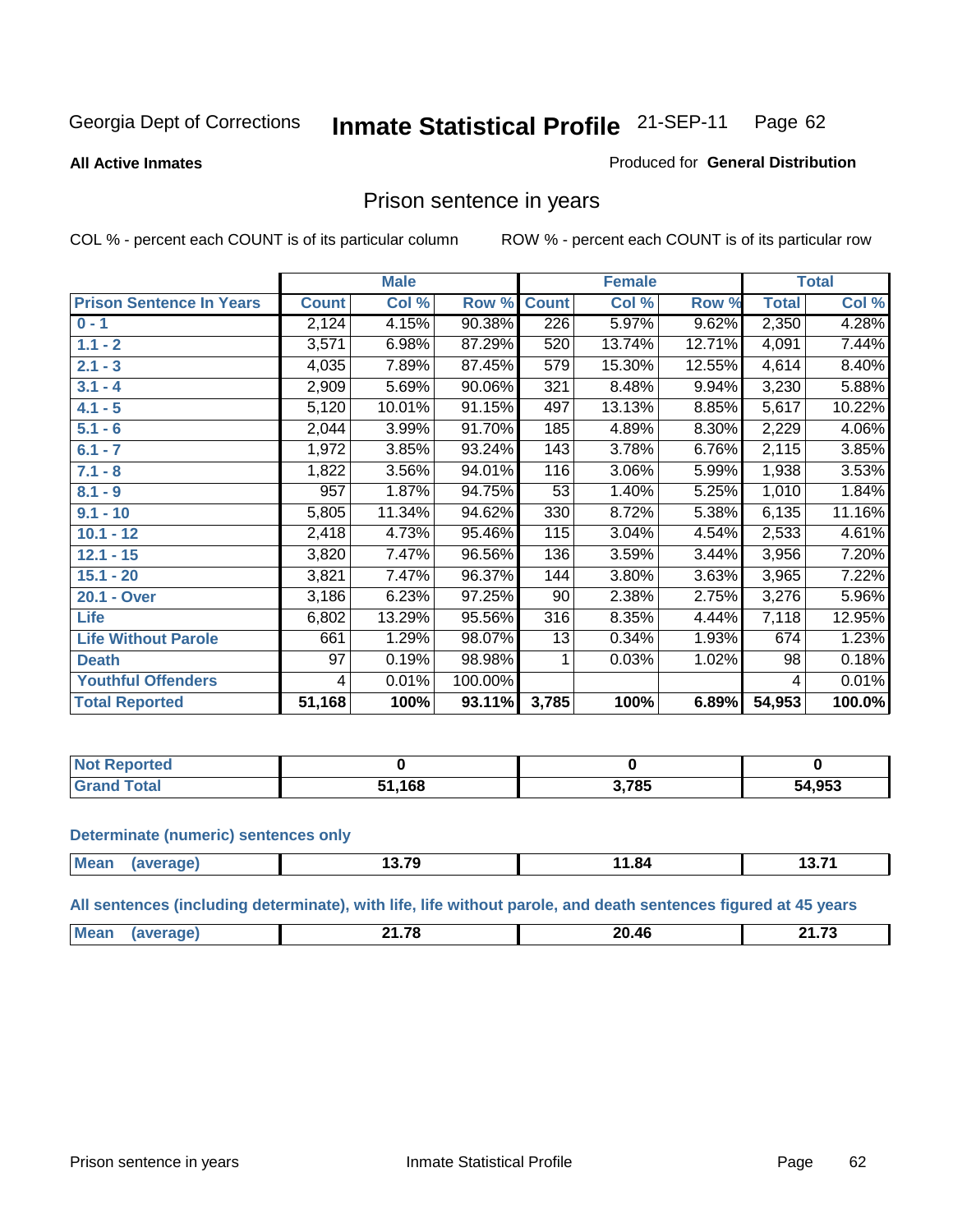### **All Active Inmates**

### Produced for **General Distribution**

# Primary offense, broken out into felonies vs misdemeanors

|                                  | <b>Male</b>  |           |             | <b>Female</b> |        |       | Total        |        |
|----------------------------------|--------------|-----------|-------------|---------------|--------|-------|--------------|--------|
| <b>Felonies and Misdemeanors</b> | <b>Count</b> | Col%      | Row % Count |               | Col %  | Row % | <b>Total</b> | Col %  |
| <b>Felonies</b>                  | 49,585       | $99.52\%$ | 93.28%      | 3.574         | 99.80% | 6.72% | 53,159       | 99.54% |
| <b>Misdemeanors</b>              | 239          | .48%      | 97.15%      |               | .20% ' | 2.85% | 246          | 46%    |
| <b>Total Reported</b>            | 49,824       | 100%      | 93.29%      | 3,581         | 100%   | 6.71% | 53,405       | 100%   |

| <b>Not</b><br>eported | 1344  | 204    | 1548   |
|-----------------------|-------|--------|--------|
| Gran<br><b>otal</b>   | 1.168 | 50,028 | 54.953 |

| Mode (most frequent) | elonies | elonies | onies<br>-е к |
|----------------------|---------|---------|---------------|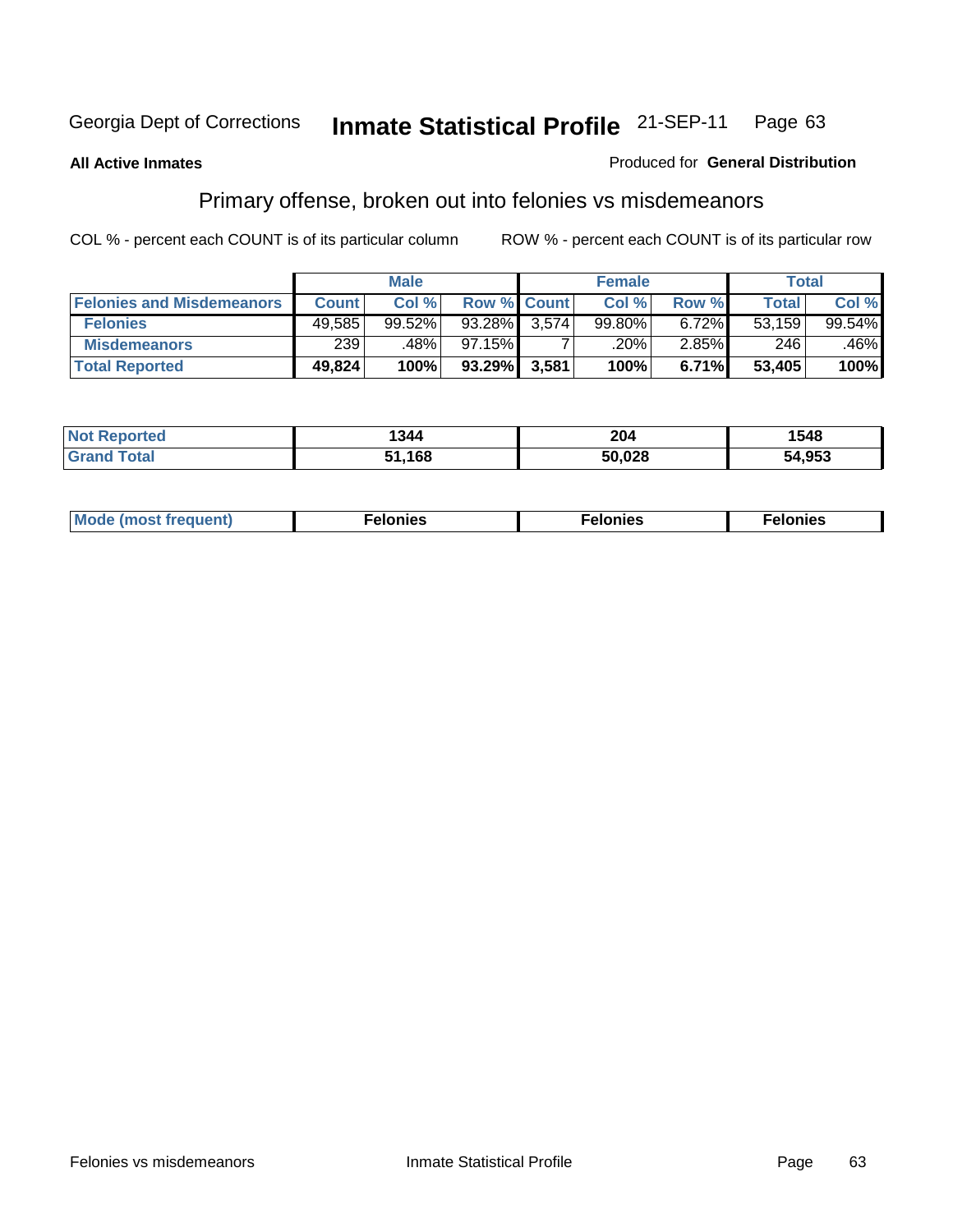### **All Active Inmates**

### Produced for **General Distribution**

# Primary offense, broken out into six broad crime categories

|                         |                       |              | <b>Male</b> |        |                    | <b>Female</b> |          |              | <b>Total</b> |  |
|-------------------------|-----------------------|--------------|-------------|--------|--------------------|---------------|----------|--------------|--------------|--|
| <b>Crime Categories</b> |                       | <b>Count</b> | Col %       |        | <b>Row % Count</b> | Col %         | Row %    | <b>Total</b> | Col %        |  |
|                         | <b>Violent</b>        | 23,617       | 47.40%      | 94.41% | 1,399              | 39.07%        | $5.59\%$ | 25,016       | 46.84%       |  |
| $\mathbf{2}$            | <b>Sex Crime</b>      | 7,707        | 15.47%      | 98.66% | 105                | 2.93%         | $1.34\%$ | 7,812        | 14.63%       |  |
| 3                       | <b>Property</b>       | 9,551        | 19.17%      | 88.98% | 1,183              | 33.04%        | 11.02%   | 10,734       | 20.10%       |  |
| 4                       | <b>Drug</b>           | 6,789        | 13.63%      | 89.88% | 764                | 21.33%        | 10.12%   | 7,553        | 14.14%       |  |
| 5                       | <b>Habit/DUI</b>      | 129          | .26%        | 95.56% | 6                  | $.17\%$       | $4.44\%$ | 135          | .25%         |  |
| 6                       | <b>Other</b>          | 2,031        | 4.08%       | 94.25% | 124                | $3.46\%$      | 5.75%    | 2,155        | 4.04%        |  |
|                         | <b>Total Reported</b> | 49,824       | 100%        | 93.29% | 3,581              | 100%          | 6.71%    | 53,405       | 100%         |  |

| orted<br>N | 1344 | 204<br>$\sim$ $\sim$ $\sim$ | 1548       |
|------------|------|-----------------------------|------------|
| <b>ota</b> | .168 | <b>705</b><br>o.            | .953<br>54 |

| IМ                  | .        | $-$      | -------- |
|---------------------|----------|----------|----------|
| $\cdots$ . $\cdots$ | -------- | -------- |          |
|                     |          |          |          |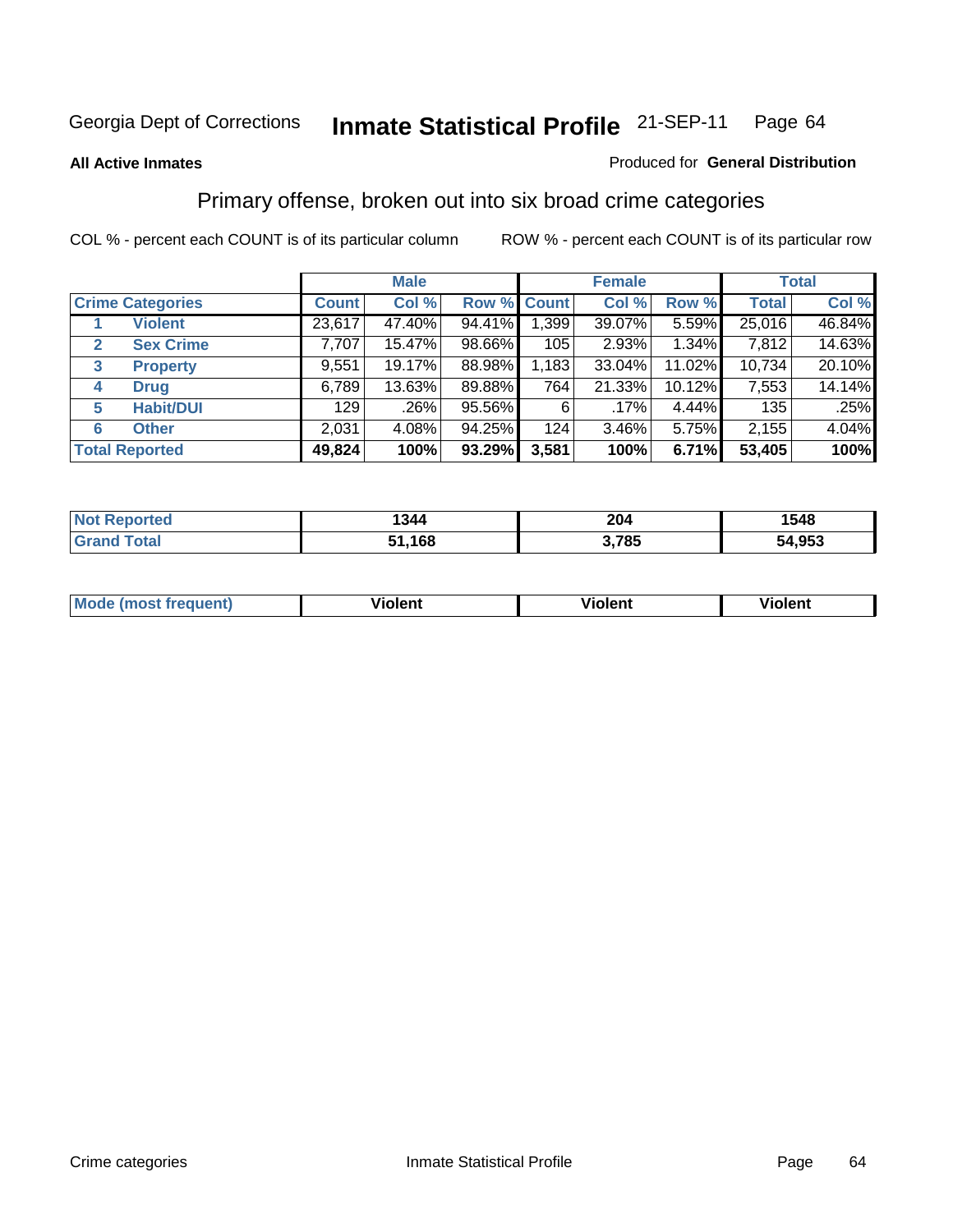**All Active Inmates**

### Produced for **General Distribution**

# Primary offense, detailed offense code

| Col %<br>Col %<br><b>Primary Offense</b><br>Row %<br><b>Count</b><br>Col %<br>Row %<br><b>Total</b><br><b>Count</b><br><b>Abandonment Of Dep</b><br>100.00%<br>.01%<br>11<br>.01%<br>7<br>7<br><b>Child</b><br>$\overline{15}$<br>93.75%<br>6.25%<br>.03%<br><b>Assault &amp; Battery</b><br>.03%<br>1<br>.03%<br>16<br>21<br>100.00%<br>.01%<br>.01%<br><b>Simple Assault</b><br>1<br>24<br>1<br>$\overline{2}$<br>100.00%<br>$\overline{2}$<br>.01%<br>.01%<br>25<br><b>Simple Battery</b><br>100.00%<br><b>Agg Assault With Knife</b><br>.01%<br>.01%<br>1<br>26<br>1<br><b>Agg Assault With Firearm</b><br>.01%<br>100.00%<br>.01%<br>1<br>1<br>27<br><b>Wife Beating</b><br>$\overline{3}$<br>100.00%<br>$\overline{3}$<br>.01%<br>.01%<br>28<br><b>Cruelty To Children</b><br>.01%<br>37<br>1<br>1<br>.03%<br>100.00%<br><b>Theft By Taking -</b><br>.15%<br>100.00%<br>41<br>81<br>.16%<br>81<br>Larceny<br>.01%<br><b>Theft By Taking</b><br>100.00%<br>.01%<br>43<br>1<br>1<br>.03%<br>100.00%<br>.03%<br>$\overline{15}$<br><b>Burglary</b><br>15<br>45<br><b>Car Breaking</b><br>100.00%<br>.01%<br>.01%<br>46<br>1<br>1<br>100.00%<br><b>Cheating &amp; Swindling</b><br>5<br>.01%<br>.01%<br>51<br>$\overline{5}$<br>$\overline{2}$<br>.01%<br>66.67%<br>.01%<br><b>Bad Checks</b><br>$\overline{3}$<br>52<br>.03%<br>33.33%<br>1<br>.01%<br>100.00%<br>.01%<br>$\overline{1}$<br>$\mathbf{1}$<br>54<br><b>Lottery</b><br>$\overline{5}$<br>.01%<br>100.00%<br>.01%<br>$\overline{5}$<br>55<br><b>Forgery</b><br>$\overline{3}$<br>.01%<br>100.00%<br><b>Worthless Checks</b><br>$\overline{3}$<br>.01%<br>56<br>88.89%<br>.02%<br>$\overline{8}$<br>.02%<br><b>Public Drunkenness</b><br>.03%<br>11.11%<br>$\overline{9}$<br>61<br>$\mathbf 1$<br>$\overline{2}$<br>.01%<br>100.00%<br>.01%<br>$\overline{2}$<br>63<br><b>Abusive Language</b><br>100.00%<br><b>Poss Ntp Whiskey</b><br>$\overline{3}$<br>.01%<br>.01%<br>$\overline{3}$<br>64<br>100.00%<br><b>Viol Motor Veh Law</b><br>$\overline{3}$<br>.01%<br>$\overline{3}$<br>.01%<br>$\overline{71}$<br>$\overline{17}$<br>.03%<br>.03%<br>94.44%<br>72<br><b>Dui</b><br>.03%<br>5.56%<br>18<br>$\mathbf{1}$<br>.01%<br>100.00%<br>.01%<br><b>Obstr Of Law Enf Officer</b><br>$\mathbf{1}$<br>73<br>1<br>100.00%<br>.01%<br>.01%<br>75<br><b>Crmnl Trespassing</b><br>1<br>1 |  | <b>Male</b> |  | <b>Female</b> |  |  | <b>Total</b> |  |  |
|-----------------------------------------------------------------------------------------------------------------------------------------------------------------------------------------------------------------------------------------------------------------------------------------------------------------------------------------------------------------------------------------------------------------------------------------------------------------------------------------------------------------------------------------------------------------------------------------------------------------------------------------------------------------------------------------------------------------------------------------------------------------------------------------------------------------------------------------------------------------------------------------------------------------------------------------------------------------------------------------------------------------------------------------------------------------------------------------------------------------------------------------------------------------------------------------------------------------------------------------------------------------------------------------------------------------------------------------------------------------------------------------------------------------------------------------------------------------------------------------------------------------------------------------------------------------------------------------------------------------------------------------------------------------------------------------------------------------------------------------------------------------------------------------------------------------------------------------------------------------------------------------------------------------------------------------------------------------------------------------------------------------------------------------------------------------------------------------------------------------------------------------------------------------------------------------------------------------------------------------------------------------------------------------------------------------------------------------------------|--|-------------|--|---------------|--|--|--------------|--|--|
|                                                                                                                                                                                                                                                                                                                                                                                                                                                                                                                                                                                                                                                                                                                                                                                                                                                                                                                                                                                                                                                                                                                                                                                                                                                                                                                                                                                                                                                                                                                                                                                                                                                                                                                                                                                                                                                                                                                                                                                                                                                                                                                                                                                                                                                                                                                                                     |  |             |  |               |  |  |              |  |  |
|                                                                                                                                                                                                                                                                                                                                                                                                                                                                                                                                                                                                                                                                                                                                                                                                                                                                                                                                                                                                                                                                                                                                                                                                                                                                                                                                                                                                                                                                                                                                                                                                                                                                                                                                                                                                                                                                                                                                                                                                                                                                                                                                                                                                                                                                                                                                                     |  |             |  |               |  |  |              |  |  |
|                                                                                                                                                                                                                                                                                                                                                                                                                                                                                                                                                                                                                                                                                                                                                                                                                                                                                                                                                                                                                                                                                                                                                                                                                                                                                                                                                                                                                                                                                                                                                                                                                                                                                                                                                                                                                                                                                                                                                                                                                                                                                                                                                                                                                                                                                                                                                     |  |             |  |               |  |  |              |  |  |
|                                                                                                                                                                                                                                                                                                                                                                                                                                                                                                                                                                                                                                                                                                                                                                                                                                                                                                                                                                                                                                                                                                                                                                                                                                                                                                                                                                                                                                                                                                                                                                                                                                                                                                                                                                                                                                                                                                                                                                                                                                                                                                                                                                                                                                                                                                                                                     |  |             |  |               |  |  |              |  |  |
|                                                                                                                                                                                                                                                                                                                                                                                                                                                                                                                                                                                                                                                                                                                                                                                                                                                                                                                                                                                                                                                                                                                                                                                                                                                                                                                                                                                                                                                                                                                                                                                                                                                                                                                                                                                                                                                                                                                                                                                                                                                                                                                                                                                                                                                                                                                                                     |  |             |  |               |  |  |              |  |  |
|                                                                                                                                                                                                                                                                                                                                                                                                                                                                                                                                                                                                                                                                                                                                                                                                                                                                                                                                                                                                                                                                                                                                                                                                                                                                                                                                                                                                                                                                                                                                                                                                                                                                                                                                                                                                                                                                                                                                                                                                                                                                                                                                                                                                                                                                                                                                                     |  |             |  |               |  |  |              |  |  |
|                                                                                                                                                                                                                                                                                                                                                                                                                                                                                                                                                                                                                                                                                                                                                                                                                                                                                                                                                                                                                                                                                                                                                                                                                                                                                                                                                                                                                                                                                                                                                                                                                                                                                                                                                                                                                                                                                                                                                                                                                                                                                                                                                                                                                                                                                                                                                     |  |             |  |               |  |  |              |  |  |
|                                                                                                                                                                                                                                                                                                                                                                                                                                                                                                                                                                                                                                                                                                                                                                                                                                                                                                                                                                                                                                                                                                                                                                                                                                                                                                                                                                                                                                                                                                                                                                                                                                                                                                                                                                                                                                                                                                                                                                                                                                                                                                                                                                                                                                                                                                                                                     |  |             |  |               |  |  |              |  |  |
|                                                                                                                                                                                                                                                                                                                                                                                                                                                                                                                                                                                                                                                                                                                                                                                                                                                                                                                                                                                                                                                                                                                                                                                                                                                                                                                                                                                                                                                                                                                                                                                                                                                                                                                                                                                                                                                                                                                                                                                                                                                                                                                                                                                                                                                                                                                                                     |  |             |  |               |  |  |              |  |  |
|                                                                                                                                                                                                                                                                                                                                                                                                                                                                                                                                                                                                                                                                                                                                                                                                                                                                                                                                                                                                                                                                                                                                                                                                                                                                                                                                                                                                                                                                                                                                                                                                                                                                                                                                                                                                                                                                                                                                                                                                                                                                                                                                                                                                                                                                                                                                                     |  |             |  |               |  |  |              |  |  |
|                                                                                                                                                                                                                                                                                                                                                                                                                                                                                                                                                                                                                                                                                                                                                                                                                                                                                                                                                                                                                                                                                                                                                                                                                                                                                                                                                                                                                                                                                                                                                                                                                                                                                                                                                                                                                                                                                                                                                                                                                                                                                                                                                                                                                                                                                                                                                     |  |             |  |               |  |  |              |  |  |
|                                                                                                                                                                                                                                                                                                                                                                                                                                                                                                                                                                                                                                                                                                                                                                                                                                                                                                                                                                                                                                                                                                                                                                                                                                                                                                                                                                                                                                                                                                                                                                                                                                                                                                                                                                                                                                                                                                                                                                                                                                                                                                                                                                                                                                                                                                                                                     |  |             |  |               |  |  |              |  |  |
|                                                                                                                                                                                                                                                                                                                                                                                                                                                                                                                                                                                                                                                                                                                                                                                                                                                                                                                                                                                                                                                                                                                                                                                                                                                                                                                                                                                                                                                                                                                                                                                                                                                                                                                                                                                                                                                                                                                                                                                                                                                                                                                                                                                                                                                                                                                                                     |  |             |  |               |  |  |              |  |  |
|                                                                                                                                                                                                                                                                                                                                                                                                                                                                                                                                                                                                                                                                                                                                                                                                                                                                                                                                                                                                                                                                                                                                                                                                                                                                                                                                                                                                                                                                                                                                                                                                                                                                                                                                                                                                                                                                                                                                                                                                                                                                                                                                                                                                                                                                                                                                                     |  |             |  |               |  |  |              |  |  |
|                                                                                                                                                                                                                                                                                                                                                                                                                                                                                                                                                                                                                                                                                                                                                                                                                                                                                                                                                                                                                                                                                                                                                                                                                                                                                                                                                                                                                                                                                                                                                                                                                                                                                                                                                                                                                                                                                                                                                                                                                                                                                                                                                                                                                                                                                                                                                     |  |             |  |               |  |  |              |  |  |
|                                                                                                                                                                                                                                                                                                                                                                                                                                                                                                                                                                                                                                                                                                                                                                                                                                                                                                                                                                                                                                                                                                                                                                                                                                                                                                                                                                                                                                                                                                                                                                                                                                                                                                                                                                                                                                                                                                                                                                                                                                                                                                                                                                                                                                                                                                                                                     |  |             |  |               |  |  |              |  |  |
|                                                                                                                                                                                                                                                                                                                                                                                                                                                                                                                                                                                                                                                                                                                                                                                                                                                                                                                                                                                                                                                                                                                                                                                                                                                                                                                                                                                                                                                                                                                                                                                                                                                                                                                                                                                                                                                                                                                                                                                                                                                                                                                                                                                                                                                                                                                                                     |  |             |  |               |  |  |              |  |  |
|                                                                                                                                                                                                                                                                                                                                                                                                                                                                                                                                                                                                                                                                                                                                                                                                                                                                                                                                                                                                                                                                                                                                                                                                                                                                                                                                                                                                                                                                                                                                                                                                                                                                                                                                                                                                                                                                                                                                                                                                                                                                                                                                                                                                                                                                                                                                                     |  |             |  |               |  |  |              |  |  |
|                                                                                                                                                                                                                                                                                                                                                                                                                                                                                                                                                                                                                                                                                                                                                                                                                                                                                                                                                                                                                                                                                                                                                                                                                                                                                                                                                                                                                                                                                                                                                                                                                                                                                                                                                                                                                                                                                                                                                                                                                                                                                                                                                                                                                                                                                                                                                     |  |             |  |               |  |  |              |  |  |
|                                                                                                                                                                                                                                                                                                                                                                                                                                                                                                                                                                                                                                                                                                                                                                                                                                                                                                                                                                                                                                                                                                                                                                                                                                                                                                                                                                                                                                                                                                                                                                                                                                                                                                                                                                                                                                                                                                                                                                                                                                                                                                                                                                                                                                                                                                                                                     |  |             |  |               |  |  |              |  |  |
|                                                                                                                                                                                                                                                                                                                                                                                                                                                                                                                                                                                                                                                                                                                                                                                                                                                                                                                                                                                                                                                                                                                                                                                                                                                                                                                                                                                                                                                                                                                                                                                                                                                                                                                                                                                                                                                                                                                                                                                                                                                                                                                                                                                                                                                                                                                                                     |  |             |  |               |  |  |              |  |  |
|                                                                                                                                                                                                                                                                                                                                                                                                                                                                                                                                                                                                                                                                                                                                                                                                                                                                                                                                                                                                                                                                                                                                                                                                                                                                                                                                                                                                                                                                                                                                                                                                                                                                                                                                                                                                                                                                                                                                                                                                                                                                                                                                                                                                                                                                                                                                                     |  |             |  |               |  |  |              |  |  |
|                                                                                                                                                                                                                                                                                                                                                                                                                                                                                                                                                                                                                                                                                                                                                                                                                                                                                                                                                                                                                                                                                                                                                                                                                                                                                                                                                                                                                                                                                                                                                                                                                                                                                                                                                                                                                                                                                                                                                                                                                                                                                                                                                                                                                                                                                                                                                     |  |             |  |               |  |  |              |  |  |
|                                                                                                                                                                                                                                                                                                                                                                                                                                                                                                                                                                                                                                                                                                                                                                                                                                                                                                                                                                                                                                                                                                                                                                                                                                                                                                                                                                                                                                                                                                                                                                                                                                                                                                                                                                                                                                                                                                                                                                                                                                                                                                                                                                                                                                                                                                                                                     |  |             |  |               |  |  |              |  |  |
|                                                                                                                                                                                                                                                                                                                                                                                                                                                                                                                                                                                                                                                                                                                                                                                                                                                                                                                                                                                                                                                                                                                                                                                                                                                                                                                                                                                                                                                                                                                                                                                                                                                                                                                                                                                                                                                                                                                                                                                                                                                                                                                                                                                                                                                                                                                                                     |  |             |  |               |  |  |              |  |  |
|                                                                                                                                                                                                                                                                                                                                                                                                                                                                                                                                                                                                                                                                                                                                                                                                                                                                                                                                                                                                                                                                                                                                                                                                                                                                                                                                                                                                                                                                                                                                                                                                                                                                                                                                                                                                                                                                                                                                                                                                                                                                                                                                                                                                                                                                                                                                                     |  |             |  |               |  |  |              |  |  |
| <b>Prostitution</b><br>.01%<br>81<br>1<br>.03%<br>100.00%<br>1                                                                                                                                                                                                                                                                                                                                                                                                                                                                                                                                                                                                                                                                                                                                                                                                                                                                                                                                                                                                                                                                                                                                                                                                                                                                                                                                                                                                                                                                                                                                                                                                                                                                                                                                                                                                                                                                                                                                                                                                                                                                                                                                                                                                                                                                                      |  |             |  |               |  |  |              |  |  |
| .01%<br>100.00%<br><b>Public Indecency</b><br>.01%<br>83<br>1<br>1                                                                                                                                                                                                                                                                                                                                                                                                                                                                                                                                                                                                                                                                                                                                                                                                                                                                                                                                                                                                                                                                                                                                                                                                                                                                                                                                                                                                                                                                                                                                                                                                                                                                                                                                                                                                                                                                                                                                                                                                                                                                                                                                                                                                                                                                                  |  |             |  |               |  |  |              |  |  |
| .01%<br>100.00%<br>.01%<br><b>Peeping Tom</b><br>1<br>1                                                                                                                                                                                                                                                                                                                                                                                                                                                                                                                                                                                                                                                                                                                                                                                                                                                                                                                                                                                                                                                                                                                                                                                                                                                                                                                                                                                                                                                                                                                                                                                                                                                                                                                                                                                                                                                                                                                                                                                                                                                                                                                                                                                                                                                                                             |  |             |  |               |  |  |              |  |  |
| 84<br>100.00%<br>.01%<br>.01%                                                                                                                                                                                                                                                                                                                                                                                                                                                                                                                                                                                                                                                                                                                                                                                                                                                                                                                                                                                                                                                                                                                                                                                                                                                                                                                                                                                                                                                                                                                                                                                                                                                                                                                                                                                                                                                                                                                                                                                                                                                                                                                                                                                                                                                                                                                       |  |             |  |               |  |  |              |  |  |
| <b>Fornication &amp; Adultery</b><br>1<br>1<br>86<br>$\overline{3}$<br>.01%<br>100.00%<br>.01%<br>$\overline{3}$                                                                                                                                                                                                                                                                                                                                                                                                                                                                                                                                                                                                                                                                                                                                                                                                                                                                                                                                                                                                                                                                                                                                                                                                                                                                                                                                                                                                                                                                                                                                                                                                                                                                                                                                                                                                                                                                                                                                                                                                                                                                                                                                                                                                                                    |  |             |  |               |  |  |              |  |  |
| 91<br><b>Vagrancy</b><br>$\overline{7}$<br>$\overline{7}$<br>.01%<br>$.01\%$<br>100.00%                                                                                                                                                                                                                                                                                                                                                                                                                                                                                                                                                                                                                                                                                                                                                                                                                                                                                                                                                                                                                                                                                                                                                                                                                                                                                                                                                                                                                                                                                                                                                                                                                                                                                                                                                                                                                                                                                                                                                                                                                                                                                                                                                                                                                                                             |  |             |  |               |  |  |              |  |  |
| 92<br><b>Escape</b>                                                                                                                                                                                                                                                                                                                                                                                                                                                                                                                                                                                                                                                                                                                                                                                                                                                                                                                                                                                                                                                                                                                                                                                                                                                                                                                                                                                                                                                                                                                                                                                                                                                                                                                                                                                                                                                                                                                                                                                                                                                                                                                                                                                                                                                                                                                                 |  |             |  |               |  |  |              |  |  |
| 100.00%<br>.01%<br>$\overline{6}$<br>.01%<br>$\overline{6}$<br><b>Cpwl &amp; Concealed</b><br>93<br><b>Weapon</b>                                                                                                                                                                                                                                                                                                                                                                                                                                                                                                                                                                                                                                                                                                                                                                                                                                                                                                                                                                                                                                                                                                                                                                                                                                                                                                                                                                                                                                                                                                                                                                                                                                                                                                                                                                                                                                                                                                                                                                                                                                                                                                                                                                                                                                   |  |             |  |               |  |  |              |  |  |
| <b>Pointing Gun At Another</b><br>.01%<br>$\overline{3}$<br>100.00%<br>$\overline{3}$<br>.01%<br>96                                                                                                                                                                                                                                                                                                                                                                                                                                                                                                                                                                                                                                                                                                                                                                                                                                                                                                                                                                                                                                                                                                                                                                                                                                                                                                                                                                                                                                                                                                                                                                                                                                                                                                                                                                                                                                                                                                                                                                                                                                                                                                                                                                                                                                                 |  |             |  |               |  |  |              |  |  |
| $\overline{2}$<br>.01%<br>100.00%<br>$\overline{2}$<br>.01%<br><b>Crmnl Attempt</b><br>98                                                                                                                                                                                                                                                                                                                                                                                                                                                                                                                                                                                                                                                                                                                                                                                                                                                                                                                                                                                                                                                                                                                                                                                                                                                                                                                                                                                                                                                                                                                                                                                                                                                                                                                                                                                                                                                                                                                                                                                                                                                                                                                                                                                                                                                           |  |             |  |               |  |  |              |  |  |
| $\overline{32}$<br>96.97%<br>$.06\%$<br>.03%<br>3.03%<br>$\overline{33}$<br>.06%<br><b>Other Misdemeanor</b><br>99<br>1                                                                                                                                                                                                                                                                                                                                                                                                                                                                                                                                                                                                                                                                                                                                                                                                                                                                                                                                                                                                                                                                                                                                                                                                                                                                                                                                                                                                                                                                                                                                                                                                                                                                                                                                                                                                                                                                                                                                                                                                                                                                                                                                                                                                                             |  |             |  |               |  |  |              |  |  |
| $\overline{2}$<br>.01%<br>100.00%<br>.01%<br><b>Family Violence Battery</b><br>$\overline{c}$<br>105                                                                                                                                                                                                                                                                                                                                                                                                                                                                                                                                                                                                                                                                                                                                                                                                                                                                                                                                                                                                                                                                                                                                                                                                                                                                                                                                                                                                                                                                                                                                                                                                                                                                                                                                                                                                                                                                                                                                                                                                                                                                                                                                                                                                                                                |  |             |  |               |  |  |              |  |  |
| 100.00%<br><b>Reckless Driving</b><br>$\overline{1}$<br>.01%<br>.01%<br>341<br>1                                                                                                                                                                                                                                                                                                                                                                                                                                                                                                                                                                                                                                                                                                                                                                                                                                                                                                                                                                                                                                                                                                                                                                                                                                                                                                                                                                                                                                                                                                                                                                                                                                                                                                                                                                                                                                                                                                                                                                                                                                                                                                                                                                                                                                                                    |  |             |  |               |  |  |              |  |  |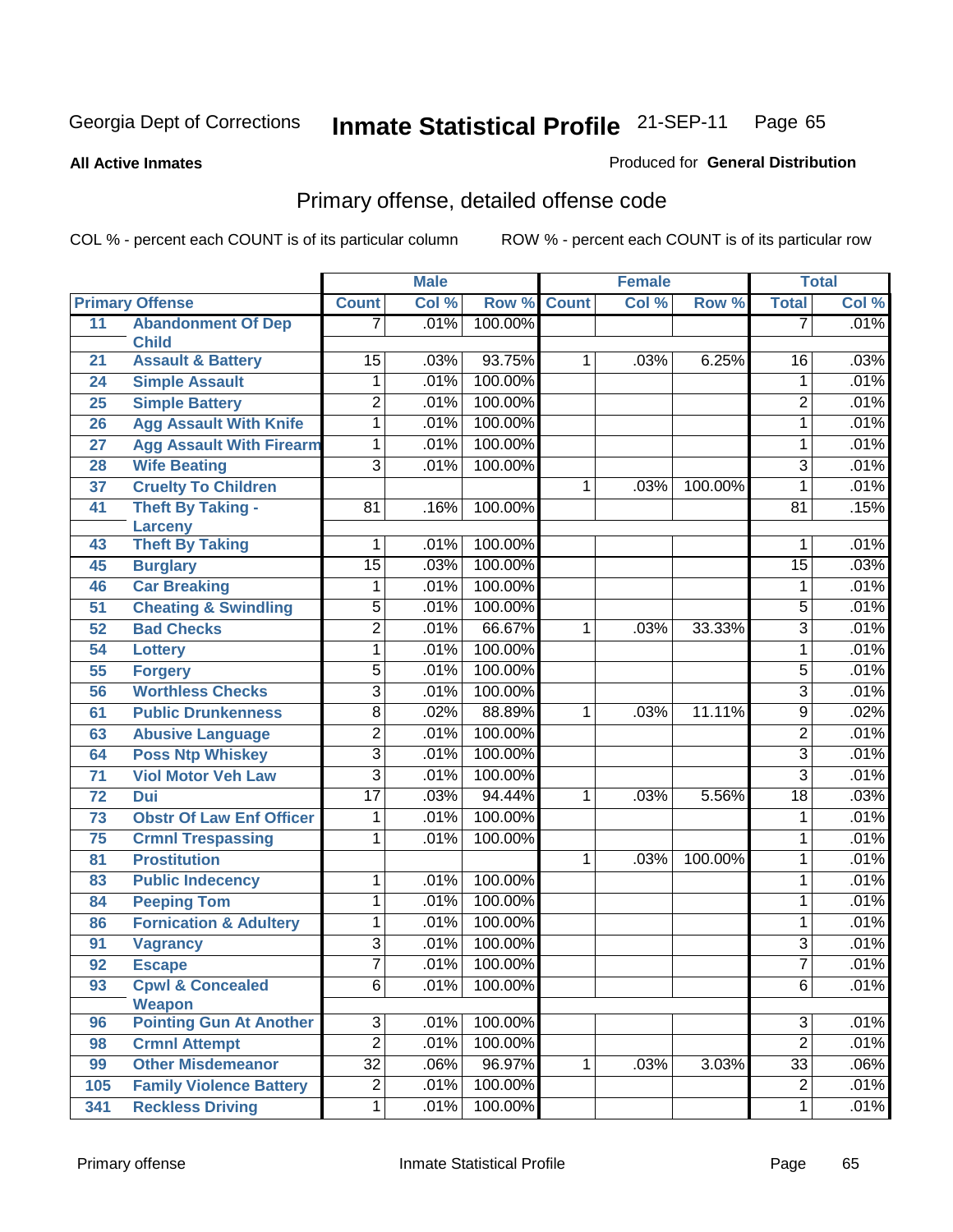**All Active Inmates**

### Produced for **General Distribution**

# Primary offense, detailed offense code

| Col %<br>Col %<br>Row %<br><b>Total</b><br>Col %<br><b>Primary Offense</b><br>Row %<br><b>Count</b><br><b>Count</b><br><b>Misc Misdemeanor</b><br>.01%<br>100.00%<br>.01%<br>500<br>1<br>1  <br>85.71%<br><b>Misc Homicide Offense</b><br>$\overline{12}$<br>.02%<br>$\overline{2}$<br>14.29%<br>$\overline{14}$<br>.03%<br>1100<br>.06%<br>5,140<br>10.32%<br>94.43%<br>8.46%<br>5.57%<br>5,443<br>10.19%<br>1101<br>303<br><b>Murder</b><br>2.21%<br>1,059<br>2.13%<br>89.82%<br>1102<br><b>Voluntary Manslaughter</b><br>120<br>3.35%<br>10.18%<br>1,179<br>84.35%<br>1103<br>124<br>.25%<br>$\overline{23}$<br>.64%<br>15.65%<br>147<br>.28%<br><b>Involuntary</b><br><b>Manslaughter</b><br><b>Feticide By Vehicle</b><br>$\overline{2}$<br>.01%<br>40.00%<br>$\overline{3}$<br>.01%<br>1118<br>.08%<br>60.00%<br>5<br>$\overline{2}$<br>$\overline{2}$<br>.01%<br><b>Vol Manslaughter Of</b><br>.01%<br>100.00%<br>1119<br><b>Fetus</b><br>$\overline{2}$<br>100.00%<br>.01%<br><b>Reckless Abandonment</b><br>.01%<br>$\overline{2}$<br>1120<br>$\overline{2}$<br>$\overline{2}$<br>.01%<br>100.00%<br>.01%<br>1121<br><b>Feticide</b><br>330<br>.66%<br>88.71%<br>.70%<br>1.17%<br>11.29%<br>$\overline{372}$<br>1123<br><b>Vehicular Homicide</b><br>42<br>77.27%<br>.04%<br>1124<br><b>Homicide By Vessel</b><br>$\overline{17}$<br>.03%<br>$\overline{5}$<br>.14%<br>22.73%<br>$\overline{22}$<br>$\overline{2}$<br>.02%<br>.01%<br>77.78%<br>.06%<br>22.22%<br>$\overline{9}$<br>1125<br><b>Conceal Death Of</b><br>$\overline{7}$<br><b>Another</b><br><b>Atmpt Murder</b><br>96.67%<br>.06%<br>$\overline{29}$<br>.06%<br>.03%<br>3.33%<br>1190<br>$\mathbf 1$<br>30<br><b>Murder, Conspire To</b><br>77.78%<br>$\overline{2}$<br>$\overline{7}$<br>.01%<br>.06%<br>22.22%<br>$\overline{9}$<br>.02%<br>1191<br><b>Commit</b><br>100.00%<br>.03%<br><b>Misc Assault/Battery</b><br>$\overline{16}$<br>.03%<br>1300<br>16<br>$\overline{108}$<br>.22%<br>96.43%<br>.21%<br>.11%<br>3.57%<br>112<br><b>Family Violence Battery</b><br>1301<br>4<br><b>Aggrav Assault</b><br>8.97%<br>9.12%<br>94.82%<br>6.93%<br>5.18%<br>1302<br>4,543<br>248<br>4,791<br>.01%<br>71.43%<br>28.57%<br>.01%<br><b>Atmpt Aggrav Assault</b><br>$\overline{5}$<br>$\overline{2}$<br>.06%<br>$\overline{7}$<br>1303<br>100.00%<br>.01%<br><b>Aggravated Assault On</b><br>4<br>1304<br>.01%<br>4<br>$65+$<br>92.99%<br>1.82%<br>1.81%<br>1.90%<br>7.01%<br>1305<br><b>Aggrav Battery</b><br>902<br>68<br>970<br>$\overline{2}$<br>100.00%<br>$\overline{2}$<br><b>Misc Family Violence</b><br>.01%<br>.01%<br>1306<br><b>Terrorist Threats &amp; Acts</b><br>382<br>.77%<br>96.46%<br>.39%<br>3.54%<br>396<br>.74%<br>1307<br>14<br>98.43%<br>$\overline{3}$<br>.36%<br>188<br>.38%<br>.08%<br>1.57%<br>191<br>1308<br><b>False Imprisonment</b><br>100.00%<br>.01%<br>.01%<br>1309<br><b>False Impris Color Legal</b><br>1<br>1<br>96.91%<br>3.03%<br>3.14%<br>50<br>1.40%<br>3.09%<br>1311<br><b>Kidnapping</b><br>1,566<br>1,616<br>1312<br><b>Interference With</b><br>78.57%<br>$\overline{3}$<br>.08%<br>.03%<br>11<br>.02%<br>21.43%<br>14<br><b>Custody</b><br>.57%<br><b>Aggrav Assault Peace</b><br>289<br>58%<br>94.75%<br>16<br>45%<br>5.25%<br>305<br>1314<br><b>Ofcr</b><br>18<br>$\overline{2}$<br>$.06\%$<br>.04%<br>.04%<br>90.00%<br>10.00%<br>20<br><b>Aggrav Battery Peace</b><br>1315<br><b>Ofcr</b><br><b>Simple Battery</b><br>.04%<br>20 <sup>2</sup><br>.04%<br>100.00%<br>20<br>1316<br>$\overline{12}$<br>92.31%<br>.02%<br>.03%<br>$\overline{13}$<br>.02%<br><b>Reck Cond Infected</b><br>1<br>7.69%<br>1317<br><b>Person</b><br><b>Injury By Vehicle</b><br>103<br>92.79%<br>.21%<br>.21%<br>8 <sup>1</sup><br>.22%<br>7.21%<br>111<br>1318 |  | <b>Male</b> |  | <b>Female</b> |  | <b>Total</b> |
|--------------------------------------------------------------------------------------------------------------------------------------------------------------------------------------------------------------------------------------------------------------------------------------------------------------------------------------------------------------------------------------------------------------------------------------------------------------------------------------------------------------------------------------------------------------------------------------------------------------------------------------------------------------------------------------------------------------------------------------------------------------------------------------------------------------------------------------------------------------------------------------------------------------------------------------------------------------------------------------------------------------------------------------------------------------------------------------------------------------------------------------------------------------------------------------------------------------------------------------------------------------------------------------------------------------------------------------------------------------------------------------------------------------------------------------------------------------------------------------------------------------------------------------------------------------------------------------------------------------------------------------------------------------------------------------------------------------------------------------------------------------------------------------------------------------------------------------------------------------------------------------------------------------------------------------------------------------------------------------------------------------------------------------------------------------------------------------------------------------------------------------------------------------------------------------------------------------------------------------------------------------------------------------------------------------------------------------------------------------------------------------------------------------------------------------------------------------------------------------------------------------------------------------------------------------------------------------------------------------------------------------------------------------------------------------------------------------------------------------------------------------------------------------------------------------------------------------------------------------------------------------------------------------------------------------------------------------------------------------------------------------------------------------------------------------------------------------------------------------------------------------------------------------------------------------------------------------------------------------------------------------------------------------------------------------------------------------------------------------------------------------------------------------------------------------------------------------------------------------------------------------------------------------------------------------------------------------------------------------------------------------------------------------------------------------------------------------------------------------------------------------------|--|-------------|--|---------------|--|--------------|
|                                                                                                                                                                                                                                                                                                                                                                                                                                                                                                                                                                                                                                                                                                                                                                                                                                                                                                                                                                                                                                                                                                                                                                                                                                                                                                                                                                                                                                                                                                                                                                                                                                                                                                                                                                                                                                                                                                                                                                                                                                                                                                                                                                                                                                                                                                                                                                                                                                                                                                                                                                                                                                                                                                                                                                                                                                                                                                                                                                                                                                                                                                                                                                                                                                                                                                                                                                                                                                                                                                                                                                                                                                                                                                                                                                    |  |             |  |               |  |              |
|                                                                                                                                                                                                                                                                                                                                                                                                                                                                                                                                                                                                                                                                                                                                                                                                                                                                                                                                                                                                                                                                                                                                                                                                                                                                                                                                                                                                                                                                                                                                                                                                                                                                                                                                                                                                                                                                                                                                                                                                                                                                                                                                                                                                                                                                                                                                                                                                                                                                                                                                                                                                                                                                                                                                                                                                                                                                                                                                                                                                                                                                                                                                                                                                                                                                                                                                                                                                                                                                                                                                                                                                                                                                                                                                                                    |  |             |  |               |  |              |
|                                                                                                                                                                                                                                                                                                                                                                                                                                                                                                                                                                                                                                                                                                                                                                                                                                                                                                                                                                                                                                                                                                                                                                                                                                                                                                                                                                                                                                                                                                                                                                                                                                                                                                                                                                                                                                                                                                                                                                                                                                                                                                                                                                                                                                                                                                                                                                                                                                                                                                                                                                                                                                                                                                                                                                                                                                                                                                                                                                                                                                                                                                                                                                                                                                                                                                                                                                                                                                                                                                                                                                                                                                                                                                                                                                    |  |             |  |               |  |              |
|                                                                                                                                                                                                                                                                                                                                                                                                                                                                                                                                                                                                                                                                                                                                                                                                                                                                                                                                                                                                                                                                                                                                                                                                                                                                                                                                                                                                                                                                                                                                                                                                                                                                                                                                                                                                                                                                                                                                                                                                                                                                                                                                                                                                                                                                                                                                                                                                                                                                                                                                                                                                                                                                                                                                                                                                                                                                                                                                                                                                                                                                                                                                                                                                                                                                                                                                                                                                                                                                                                                                                                                                                                                                                                                                                                    |  |             |  |               |  |              |
|                                                                                                                                                                                                                                                                                                                                                                                                                                                                                                                                                                                                                                                                                                                                                                                                                                                                                                                                                                                                                                                                                                                                                                                                                                                                                                                                                                                                                                                                                                                                                                                                                                                                                                                                                                                                                                                                                                                                                                                                                                                                                                                                                                                                                                                                                                                                                                                                                                                                                                                                                                                                                                                                                                                                                                                                                                                                                                                                                                                                                                                                                                                                                                                                                                                                                                                                                                                                                                                                                                                                                                                                                                                                                                                                                                    |  |             |  |               |  |              |
|                                                                                                                                                                                                                                                                                                                                                                                                                                                                                                                                                                                                                                                                                                                                                                                                                                                                                                                                                                                                                                                                                                                                                                                                                                                                                                                                                                                                                                                                                                                                                                                                                                                                                                                                                                                                                                                                                                                                                                                                                                                                                                                                                                                                                                                                                                                                                                                                                                                                                                                                                                                                                                                                                                                                                                                                                                                                                                                                                                                                                                                                                                                                                                                                                                                                                                                                                                                                                                                                                                                                                                                                                                                                                                                                                                    |  |             |  |               |  |              |
|                                                                                                                                                                                                                                                                                                                                                                                                                                                                                                                                                                                                                                                                                                                                                                                                                                                                                                                                                                                                                                                                                                                                                                                                                                                                                                                                                                                                                                                                                                                                                                                                                                                                                                                                                                                                                                                                                                                                                                                                                                                                                                                                                                                                                                                                                                                                                                                                                                                                                                                                                                                                                                                                                                                                                                                                                                                                                                                                                                                                                                                                                                                                                                                                                                                                                                                                                                                                                                                                                                                                                                                                                                                                                                                                                                    |  |             |  |               |  |              |
|                                                                                                                                                                                                                                                                                                                                                                                                                                                                                                                                                                                                                                                                                                                                                                                                                                                                                                                                                                                                                                                                                                                                                                                                                                                                                                                                                                                                                                                                                                                                                                                                                                                                                                                                                                                                                                                                                                                                                                                                                                                                                                                                                                                                                                                                                                                                                                                                                                                                                                                                                                                                                                                                                                                                                                                                                                                                                                                                                                                                                                                                                                                                                                                                                                                                                                                                                                                                                                                                                                                                                                                                                                                                                                                                                                    |  |             |  |               |  |              |
|                                                                                                                                                                                                                                                                                                                                                                                                                                                                                                                                                                                                                                                                                                                                                                                                                                                                                                                                                                                                                                                                                                                                                                                                                                                                                                                                                                                                                                                                                                                                                                                                                                                                                                                                                                                                                                                                                                                                                                                                                                                                                                                                                                                                                                                                                                                                                                                                                                                                                                                                                                                                                                                                                                                                                                                                                                                                                                                                                                                                                                                                                                                                                                                                                                                                                                                                                                                                                                                                                                                                                                                                                                                                                                                                                                    |  |             |  |               |  |              |
|                                                                                                                                                                                                                                                                                                                                                                                                                                                                                                                                                                                                                                                                                                                                                                                                                                                                                                                                                                                                                                                                                                                                                                                                                                                                                                                                                                                                                                                                                                                                                                                                                                                                                                                                                                                                                                                                                                                                                                                                                                                                                                                                                                                                                                                                                                                                                                                                                                                                                                                                                                                                                                                                                                                                                                                                                                                                                                                                                                                                                                                                                                                                                                                                                                                                                                                                                                                                                                                                                                                                                                                                                                                                                                                                                                    |  |             |  |               |  |              |
|                                                                                                                                                                                                                                                                                                                                                                                                                                                                                                                                                                                                                                                                                                                                                                                                                                                                                                                                                                                                                                                                                                                                                                                                                                                                                                                                                                                                                                                                                                                                                                                                                                                                                                                                                                                                                                                                                                                                                                                                                                                                                                                                                                                                                                                                                                                                                                                                                                                                                                                                                                                                                                                                                                                                                                                                                                                                                                                                                                                                                                                                                                                                                                                                                                                                                                                                                                                                                                                                                                                                                                                                                                                                                                                                                                    |  |             |  |               |  |              |
|                                                                                                                                                                                                                                                                                                                                                                                                                                                                                                                                                                                                                                                                                                                                                                                                                                                                                                                                                                                                                                                                                                                                                                                                                                                                                                                                                                                                                                                                                                                                                                                                                                                                                                                                                                                                                                                                                                                                                                                                                                                                                                                                                                                                                                                                                                                                                                                                                                                                                                                                                                                                                                                                                                                                                                                                                                                                                                                                                                                                                                                                                                                                                                                                                                                                                                                                                                                                                                                                                                                                                                                                                                                                                                                                                                    |  |             |  |               |  |              |
|                                                                                                                                                                                                                                                                                                                                                                                                                                                                                                                                                                                                                                                                                                                                                                                                                                                                                                                                                                                                                                                                                                                                                                                                                                                                                                                                                                                                                                                                                                                                                                                                                                                                                                                                                                                                                                                                                                                                                                                                                                                                                                                                                                                                                                                                                                                                                                                                                                                                                                                                                                                                                                                                                                                                                                                                                                                                                                                                                                                                                                                                                                                                                                                                                                                                                                                                                                                                                                                                                                                                                                                                                                                                                                                                                                    |  |             |  |               |  |              |
|                                                                                                                                                                                                                                                                                                                                                                                                                                                                                                                                                                                                                                                                                                                                                                                                                                                                                                                                                                                                                                                                                                                                                                                                                                                                                                                                                                                                                                                                                                                                                                                                                                                                                                                                                                                                                                                                                                                                                                                                                                                                                                                                                                                                                                                                                                                                                                                                                                                                                                                                                                                                                                                                                                                                                                                                                                                                                                                                                                                                                                                                                                                                                                                                                                                                                                                                                                                                                                                                                                                                                                                                                                                                                                                                                                    |  |             |  |               |  |              |
|                                                                                                                                                                                                                                                                                                                                                                                                                                                                                                                                                                                                                                                                                                                                                                                                                                                                                                                                                                                                                                                                                                                                                                                                                                                                                                                                                                                                                                                                                                                                                                                                                                                                                                                                                                                                                                                                                                                                                                                                                                                                                                                                                                                                                                                                                                                                                                                                                                                                                                                                                                                                                                                                                                                                                                                                                                                                                                                                                                                                                                                                                                                                                                                                                                                                                                                                                                                                                                                                                                                                                                                                                                                                                                                                                                    |  |             |  |               |  |              |
|                                                                                                                                                                                                                                                                                                                                                                                                                                                                                                                                                                                                                                                                                                                                                                                                                                                                                                                                                                                                                                                                                                                                                                                                                                                                                                                                                                                                                                                                                                                                                                                                                                                                                                                                                                                                                                                                                                                                                                                                                                                                                                                                                                                                                                                                                                                                                                                                                                                                                                                                                                                                                                                                                                                                                                                                                                                                                                                                                                                                                                                                                                                                                                                                                                                                                                                                                                                                                                                                                                                                                                                                                                                                                                                                                                    |  |             |  |               |  |              |
|                                                                                                                                                                                                                                                                                                                                                                                                                                                                                                                                                                                                                                                                                                                                                                                                                                                                                                                                                                                                                                                                                                                                                                                                                                                                                                                                                                                                                                                                                                                                                                                                                                                                                                                                                                                                                                                                                                                                                                                                                                                                                                                                                                                                                                                                                                                                                                                                                                                                                                                                                                                                                                                                                                                                                                                                                                                                                                                                                                                                                                                                                                                                                                                                                                                                                                                                                                                                                                                                                                                                                                                                                                                                                                                                                                    |  |             |  |               |  |              |
|                                                                                                                                                                                                                                                                                                                                                                                                                                                                                                                                                                                                                                                                                                                                                                                                                                                                                                                                                                                                                                                                                                                                                                                                                                                                                                                                                                                                                                                                                                                                                                                                                                                                                                                                                                                                                                                                                                                                                                                                                                                                                                                                                                                                                                                                                                                                                                                                                                                                                                                                                                                                                                                                                                                                                                                                                                                                                                                                                                                                                                                                                                                                                                                                                                                                                                                                                                                                                                                                                                                                                                                                                                                                                                                                                                    |  |             |  |               |  |              |
|                                                                                                                                                                                                                                                                                                                                                                                                                                                                                                                                                                                                                                                                                                                                                                                                                                                                                                                                                                                                                                                                                                                                                                                                                                                                                                                                                                                                                                                                                                                                                                                                                                                                                                                                                                                                                                                                                                                                                                                                                                                                                                                                                                                                                                                                                                                                                                                                                                                                                                                                                                                                                                                                                                                                                                                                                                                                                                                                                                                                                                                                                                                                                                                                                                                                                                                                                                                                                                                                                                                                                                                                                                                                                                                                                                    |  |             |  |               |  |              |
|                                                                                                                                                                                                                                                                                                                                                                                                                                                                                                                                                                                                                                                                                                                                                                                                                                                                                                                                                                                                                                                                                                                                                                                                                                                                                                                                                                                                                                                                                                                                                                                                                                                                                                                                                                                                                                                                                                                                                                                                                                                                                                                                                                                                                                                                                                                                                                                                                                                                                                                                                                                                                                                                                                                                                                                                                                                                                                                                                                                                                                                                                                                                                                                                                                                                                                                                                                                                                                                                                                                                                                                                                                                                                                                                                                    |  |             |  |               |  |              |
|                                                                                                                                                                                                                                                                                                                                                                                                                                                                                                                                                                                                                                                                                                                                                                                                                                                                                                                                                                                                                                                                                                                                                                                                                                                                                                                                                                                                                                                                                                                                                                                                                                                                                                                                                                                                                                                                                                                                                                                                                                                                                                                                                                                                                                                                                                                                                                                                                                                                                                                                                                                                                                                                                                                                                                                                                                                                                                                                                                                                                                                                                                                                                                                                                                                                                                                                                                                                                                                                                                                                                                                                                                                                                                                                                                    |  |             |  |               |  |              |
|                                                                                                                                                                                                                                                                                                                                                                                                                                                                                                                                                                                                                                                                                                                                                                                                                                                                                                                                                                                                                                                                                                                                                                                                                                                                                                                                                                                                                                                                                                                                                                                                                                                                                                                                                                                                                                                                                                                                                                                                                                                                                                                                                                                                                                                                                                                                                                                                                                                                                                                                                                                                                                                                                                                                                                                                                                                                                                                                                                                                                                                                                                                                                                                                                                                                                                                                                                                                                                                                                                                                                                                                                                                                                                                                                                    |  |             |  |               |  |              |
|                                                                                                                                                                                                                                                                                                                                                                                                                                                                                                                                                                                                                                                                                                                                                                                                                                                                                                                                                                                                                                                                                                                                                                                                                                                                                                                                                                                                                                                                                                                                                                                                                                                                                                                                                                                                                                                                                                                                                                                                                                                                                                                                                                                                                                                                                                                                                                                                                                                                                                                                                                                                                                                                                                                                                                                                                                                                                                                                                                                                                                                                                                                                                                                                                                                                                                                                                                                                                                                                                                                                                                                                                                                                                                                                                                    |  |             |  |               |  |              |
|                                                                                                                                                                                                                                                                                                                                                                                                                                                                                                                                                                                                                                                                                                                                                                                                                                                                                                                                                                                                                                                                                                                                                                                                                                                                                                                                                                                                                                                                                                                                                                                                                                                                                                                                                                                                                                                                                                                                                                                                                                                                                                                                                                                                                                                                                                                                                                                                                                                                                                                                                                                                                                                                                                                                                                                                                                                                                                                                                                                                                                                                                                                                                                                                                                                                                                                                                                                                                                                                                                                                                                                                                                                                                                                                                                    |  |             |  |               |  |              |
|                                                                                                                                                                                                                                                                                                                                                                                                                                                                                                                                                                                                                                                                                                                                                                                                                                                                                                                                                                                                                                                                                                                                                                                                                                                                                                                                                                                                                                                                                                                                                                                                                                                                                                                                                                                                                                                                                                                                                                                                                                                                                                                                                                                                                                                                                                                                                                                                                                                                                                                                                                                                                                                                                                                                                                                                                                                                                                                                                                                                                                                                                                                                                                                                                                                                                                                                                                                                                                                                                                                                                                                                                                                                                                                                                                    |  |             |  |               |  |              |
|                                                                                                                                                                                                                                                                                                                                                                                                                                                                                                                                                                                                                                                                                                                                                                                                                                                                                                                                                                                                                                                                                                                                                                                                                                                                                                                                                                                                                                                                                                                                                                                                                                                                                                                                                                                                                                                                                                                                                                                                                                                                                                                                                                                                                                                                                                                                                                                                                                                                                                                                                                                                                                                                                                                                                                                                                                                                                                                                                                                                                                                                                                                                                                                                                                                                                                                                                                                                                                                                                                                                                                                                                                                                                                                                                                    |  |             |  |               |  |              |
|                                                                                                                                                                                                                                                                                                                                                                                                                                                                                                                                                                                                                                                                                                                                                                                                                                                                                                                                                                                                                                                                                                                                                                                                                                                                                                                                                                                                                                                                                                                                                                                                                                                                                                                                                                                                                                                                                                                                                                                                                                                                                                                                                                                                                                                                                                                                                                                                                                                                                                                                                                                                                                                                                                                                                                                                                                                                                                                                                                                                                                                                                                                                                                                                                                                                                                                                                                                                                                                                                                                                                                                                                                                                                                                                                                    |  |             |  |               |  |              |
|                                                                                                                                                                                                                                                                                                                                                                                                                                                                                                                                                                                                                                                                                                                                                                                                                                                                                                                                                                                                                                                                                                                                                                                                                                                                                                                                                                                                                                                                                                                                                                                                                                                                                                                                                                                                                                                                                                                                                                                                                                                                                                                                                                                                                                                                                                                                                                                                                                                                                                                                                                                                                                                                                                                                                                                                                                                                                                                                                                                                                                                                                                                                                                                                                                                                                                                                                                                                                                                                                                                                                                                                                                                                                                                                                                    |  |             |  |               |  |              |
|                                                                                                                                                                                                                                                                                                                                                                                                                                                                                                                                                                                                                                                                                                                                                                                                                                                                                                                                                                                                                                                                                                                                                                                                                                                                                                                                                                                                                                                                                                                                                                                                                                                                                                                                                                                                                                                                                                                                                                                                                                                                                                                                                                                                                                                                                                                                                                                                                                                                                                                                                                                                                                                                                                                                                                                                                                                                                                                                                                                                                                                                                                                                                                                                                                                                                                                                                                                                                                                                                                                                                                                                                                                                                                                                                                    |  |             |  |               |  |              |
|                                                                                                                                                                                                                                                                                                                                                                                                                                                                                                                                                                                                                                                                                                                                                                                                                                                                                                                                                                                                                                                                                                                                                                                                                                                                                                                                                                                                                                                                                                                                                                                                                                                                                                                                                                                                                                                                                                                                                                                                                                                                                                                                                                                                                                                                                                                                                                                                                                                                                                                                                                                                                                                                                                                                                                                                                                                                                                                                                                                                                                                                                                                                                                                                                                                                                                                                                                                                                                                                                                                                                                                                                                                                                                                                                                    |  |             |  |               |  |              |
|                                                                                                                                                                                                                                                                                                                                                                                                                                                                                                                                                                                                                                                                                                                                                                                                                                                                                                                                                                                                                                                                                                                                                                                                                                                                                                                                                                                                                                                                                                                                                                                                                                                                                                                                                                                                                                                                                                                                                                                                                                                                                                                                                                                                                                                                                                                                                                                                                                                                                                                                                                                                                                                                                                                                                                                                                                                                                                                                                                                                                                                                                                                                                                                                                                                                                                                                                                                                                                                                                                                                                                                                                                                                                                                                                                    |  |             |  |               |  |              |
|                                                                                                                                                                                                                                                                                                                                                                                                                                                                                                                                                                                                                                                                                                                                                                                                                                                                                                                                                                                                                                                                                                                                                                                                                                                                                                                                                                                                                                                                                                                                                                                                                                                                                                                                                                                                                                                                                                                                                                                                                                                                                                                                                                                                                                                                                                                                                                                                                                                                                                                                                                                                                                                                                                                                                                                                                                                                                                                                                                                                                                                                                                                                                                                                                                                                                                                                                                                                                                                                                                                                                                                                                                                                                                                                                                    |  |             |  |               |  |              |
|                                                                                                                                                                                                                                                                                                                                                                                                                                                                                                                                                                                                                                                                                                                                                                                                                                                                                                                                                                                                                                                                                                                                                                                                                                                                                                                                                                                                                                                                                                                                                                                                                                                                                                                                                                                                                                                                                                                                                                                                                                                                                                                                                                                                                                                                                                                                                                                                                                                                                                                                                                                                                                                                                                                                                                                                                                                                                                                                                                                                                                                                                                                                                                                                                                                                                                                                                                                                                                                                                                                                                                                                                                                                                                                                                                    |  |             |  |               |  |              |
|                                                                                                                                                                                                                                                                                                                                                                                                                                                                                                                                                                                                                                                                                                                                                                                                                                                                                                                                                                                                                                                                                                                                                                                                                                                                                                                                                                                                                                                                                                                                                                                                                                                                                                                                                                                                                                                                                                                                                                                                                                                                                                                                                                                                                                                                                                                                                                                                                                                                                                                                                                                                                                                                                                                                                                                                                                                                                                                                                                                                                                                                                                                                                                                                                                                                                                                                                                                                                                                                                                                                                                                                                                                                                                                                                                    |  |             |  |               |  |              |
|                                                                                                                                                                                                                                                                                                                                                                                                                                                                                                                                                                                                                                                                                                                                                                                                                                                                                                                                                                                                                                                                                                                                                                                                                                                                                                                                                                                                                                                                                                                                                                                                                                                                                                                                                                                                                                                                                                                                                                                                                                                                                                                                                                                                                                                                                                                                                                                                                                                                                                                                                                                                                                                                                                                                                                                                                                                                                                                                                                                                                                                                                                                                                                                                                                                                                                                                                                                                                                                                                                                                                                                                                                                                                                                                                                    |  |             |  |               |  |              |
|                                                                                                                                                                                                                                                                                                                                                                                                                                                                                                                                                                                                                                                                                                                                                                                                                                                                                                                                                                                                                                                                                                                                                                                                                                                                                                                                                                                                                                                                                                                                                                                                                                                                                                                                                                                                                                                                                                                                                                                                                                                                                                                                                                                                                                                                                                                                                                                                                                                                                                                                                                                                                                                                                                                                                                                                                                                                                                                                                                                                                                                                                                                                                                                                                                                                                                                                                                                                                                                                                                                                                                                                                                                                                                                                                                    |  |             |  |               |  |              |
|                                                                                                                                                                                                                                                                                                                                                                                                                                                                                                                                                                                                                                                                                                                                                                                                                                                                                                                                                                                                                                                                                                                                                                                                                                                                                                                                                                                                                                                                                                                                                                                                                                                                                                                                                                                                                                                                                                                                                                                                                                                                                                                                                                                                                                                                                                                                                                                                                                                                                                                                                                                                                                                                                                                                                                                                                                                                                                                                                                                                                                                                                                                                                                                                                                                                                                                                                                                                                                                                                                                                                                                                                                                                                                                                                                    |  |             |  |               |  |              |
|                                                                                                                                                                                                                                                                                                                                                                                                                                                                                                                                                                                                                                                                                                                                                                                                                                                                                                                                                                                                                                                                                                                                                                                                                                                                                                                                                                                                                                                                                                                                                                                                                                                                                                                                                                                                                                                                                                                                                                                                                                                                                                                                                                                                                                                                                                                                                                                                                                                                                                                                                                                                                                                                                                                                                                                                                                                                                                                                                                                                                                                                                                                                                                                                                                                                                                                                                                                                                                                                                                                                                                                                                                                                                                                                                                    |  |             |  |               |  |              |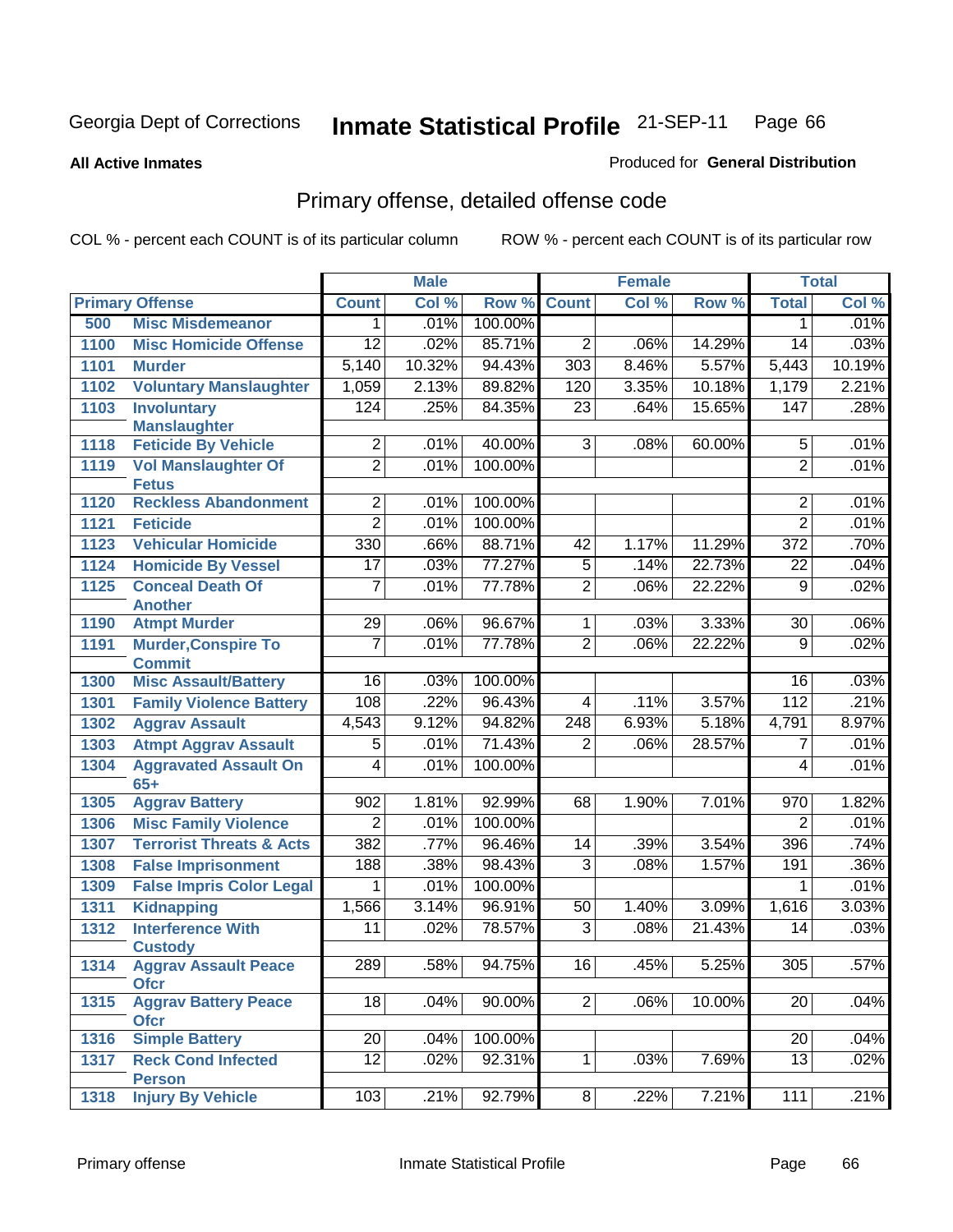#### **All Active Inmates**

### Produced for **General Distribution**

# Primary offense, detailed offense code

|      |                                                              |                  | <b>Male</b>  |                   |                  | <b>Female</b> |         |                 | <b>Total</b> |
|------|--------------------------------------------------------------|------------------|--------------|-------------------|------------------|---------------|---------|-----------------|--------------|
|      | <b>Primary Offense</b>                                       | <b>Count</b>     | Col %        | Row %             | <b>Count</b>     | Col %         | Row %   | <b>Total</b>    | Col %        |
| 1320 | <b>Stalking</b>                                              | 4                | .01%         | 100.00%           |                  |               |         | 4               | .01%         |
| 1321 | <b>Aggrav Stalking</b>                                       | $\overline{248}$ | .50%         | 96.88%            | 8                | .22%          | 3.13%   | 256             | .48%         |
| 1390 | <b>Atmpt Kidnap</b>                                          | 4                | .01%         | 100.00%           |                  |               |         | 4               | .01%         |
| 1400 | <b>Arson Misc</b>                                            | 1                | .01%         | 100.00%           |                  |               |         | 1               | .01%         |
| 1401 | <b>Arson 1st Degree</b>                                      | $\overline{92}$  | .18%         | 83.64%            | $\overline{18}$  | .50%          | 16.36%  | 110             | .21%         |
| 1402 | <b>Arson 2nd Degree</b>                                      | $\overline{13}$  | .03%         | 100.00%           |                  |               |         | 13              | .02%         |
| 1403 | <b>Arson 3rd Degree</b>                                      | $\overline{2}$   | .01%         | 100.00%           |                  |               |         | $\overline{2}$  | .01%         |
| 1404 | <b>Crmnl Poss Explosives</b>                                 | 1                | .01%         | 100.00%           |                  |               |         | 1               | .01%         |
| 1501 | <b>Crmnl Damage 1st</b><br><b>Degree</b>                     | $\overline{27}$  | .05%         | 90.00%            | $\overline{3}$   | .08%          | 10.00%  | $\overline{30}$ | .06%         |
| 1502 | <b>Crmnl Damage 2nd</b><br><b>Degree</b>                     | $\overline{96}$  | .19%         | 96.00%            | $\vert$          | .11%          | 4.00%   | 100             | .19%         |
| 1504 | <b>Damage, Destroy Secr</b><br><b>Prop</b>                   | 1                | .01%         | 100.00%           |                  |               |         | 1               | .01%         |
| 1506 | <b>Alter Id</b>                                              | 1                | .01%         | 100.00%           |                  |               |         | 1               | .01%         |
| 1601 | <b>Burglary</b>                                              | 5,436            | 10.91%       | 96.33%            | $\overline{207}$ | 5.78%         | 3.67%   | 5,643           | 10.57%       |
| 1602 | <b>Poss Tools Commit</b><br><b>Crime</b>                     | 47               | .09%         | 97.92%            | 1                | .03%          | 2.08%   | 48              | .09%         |
| 1690 | <b>Atmpt Burglary</b>                                        | 37               | .07%         | 97.37%            | 1                | .03%          | 2.63%   | 38              | .07%         |
| 1700 | <b>Misc Forgery</b>                                          | 4                | .01%         | 100.00%           |                  |               |         | 4               | .01%         |
| 1701 | <b>Forgery 1st Degree</b>                                    | 1,056            | 2.12%        | 73.13%            | 388              | 10.83%        | 26.87%  | 1,444           | 2.70%        |
| 1702 | <b>Forgery 2nd Degree</b>                                    | $\overline{30}$  | .06%         | 83.33%            | 6                | .17%          | 16.67%  | 36              | .07%         |
| 1704 | <b>Bad Checks</b>                                            | $\overline{8}$   | .02%         | 61.54%            | 5                | .14%          | 38.46%  | 13              | .02%         |
| 1750 | <b>Fraudulent Checks</b>                                     | $\overline{5}$   | .01%         | 100.00%           |                  |               |         | 5               | .01%         |
| 1751 | <b>Theft Credit Card</b>                                     | $\overline{17}$  | .03%         | 77.27%            | $\overline{5}$   | .14%          | 22.73%  | $\overline{22}$ | .04%         |
| 1752 | <b>Forgery Credit Card</b>                                   |                  |              |                   | $\overline{1}$   | .03%          | 100.00% | $\mathbf{1}$    | .01%         |
| 1753 | <b>Fraudulent Credit Card</b>                                | 60               | .12%         | 63.16%            | $\overline{35}$  | .98%          | 36.84%  | 95              | .18%         |
| 1755 | <b>Recv Gds, Srvs Fraud</b>                                  | 1                | .01%         | 50.00%            | 1                | .03%          | 50.00%  | $\overline{2}$  | .01%         |
|      | <b>Obtnd</b>                                                 |                  |              |                   |                  |               |         |                 |              |
| 1756 | <b>Financial Identity Fraud</b><br><b>Telecommunications</b> | 46               | .09%<br>.01% | 57.50%<br>100.00% | $\overline{34}$  | .95%          | 42.50%  | 80              | .15%<br>.01% |
| 1759 | <b>Fraud</b>                                                 | 1                |              |                   |                  |               |         | 1               |              |
| 1760 | <b>Computer Pornography</b>                                  | 40               | $.08\%$      | 100.00%           |                  |               |         | 40              | $ 07\% $     |
| 1761 | <b>Computer Theft</b>                                        | $\overline{4}$   | .01%         | 25.00%            | $\overline{12}$  | .34%          | 75.00%  | 16              | .03%         |
| 1762 | <b>Computer Trespass</b>                                     | $\overline{1}$   | .01%         | 100.00%           |                  |               |         | 1               | .01%         |
| 1796 | <b>Fraudulent Access</b>                                     | 1                | .01%         | 100.00%           |                  |               |         | 1               | .01%         |
|      | <b>Compute</b>                                               |                  |              |                   |                  |               |         |                 |              |
| 1799 | <b>Misc Fraud</b>                                            | $\overline{7}$   | .01%         | 58.33%            | 5 <sup>1</sup>   | .14%          | 41.67%  | 12              | .02%         |
| 1802 | <b>Theft By Taking</b>                                       | 881              | 1.77%        | 83.51%            | 174              | 4.86%         | 16.49%  | 1,055           | 1.98%        |
| 1803 | <b>Theft By Deception</b>                                    | 43               | .09%         | 79.63%            | 11               | .31%          | 20.37%  | $\overline{54}$ | .10%         |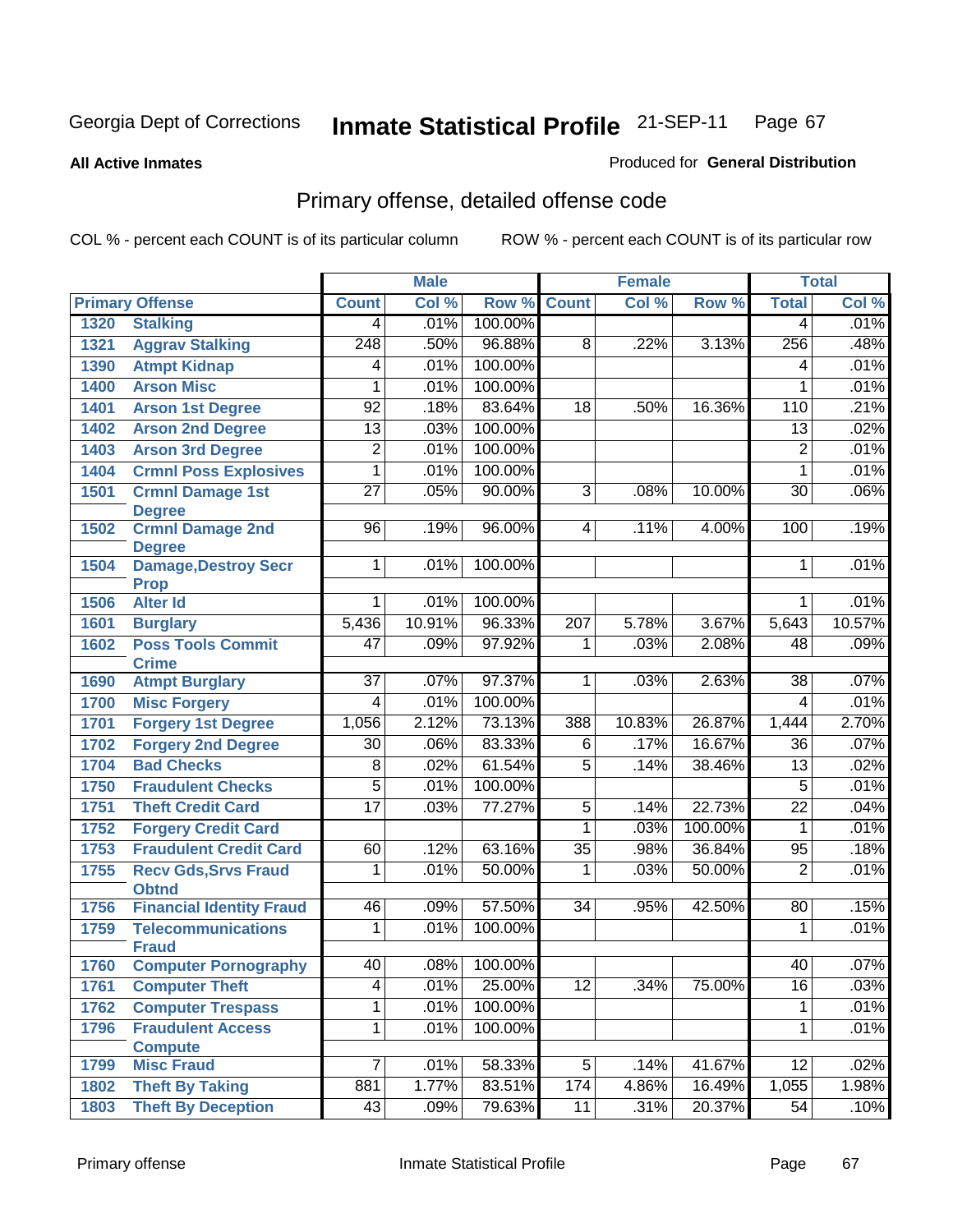**All Active Inmates**

### Produced for **General Distribution**

# Primary offense, detailed offense code

|      |                                                 |                  | <b>Male</b>  |                  |                 | <b>Female</b> |         |                  | <b>Total</b>  |
|------|-------------------------------------------------|------------------|--------------|------------------|-----------------|---------------|---------|------------------|---------------|
|      | <b>Primary Offense</b>                          | <b>Count</b>     | Col %        | Row %            | <b>Count</b>    | Col %         | Row %   | <b>Total</b>     | Col %         |
| 1804 | <b>Theft By Extortion</b>                       | $\overline{2}$   | .01%         | 100.00%          |                 |               |         | $\overline{2}$   | .01%          |
| 1805 | <b>Theft Of Lost Property</b>                   | $\overline{1}$   | .01%         | 100.00%          |                 |               |         | 1                | .01%          |
| 1806 | <b>Theft By Rec Stolen Prop</b>                 | 802              | 1.61%        | 93.69%           | 54              | 1.51%         | 6.31%   | 856              | 1.60%         |
| 1807 | <b>Theft Of Services</b>                        | $\overline{5}$   | .01%         | 83.33%           | 1               | .03%          | 16.67%  | 6                | .01%          |
| 1808 | <b>Theft By Conversion</b>                      | $\overline{24}$  | .05%         | 75.00%           | $\overline{8}$  | .22%          | 25.00%  | $\overline{32}$  | .06%          |
| 1811 | <b>Convsn Paymnts Real</b>                      | 1                | .01%         | 100.00%          |                 |               |         | 1                | .01%          |
|      | <b>Propy</b>                                    |                  |              |                  |                 |               |         |                  |               |
| 1812 | <b>Atmpt Theft By Taking</b>                    | $\overline{9}$   | .02%         | 100.00%          |                 |               |         | $\overline{9}$   | .02%          |
| 1813 | <b>Theft Motorveh Or Part</b>                   | $\overline{96}$  | .19%         | 93.20%           | 7               | .20%          | 6.80%   | 103              | .19%          |
| 1815 | <b>Theft Bring Prop In State</b>                | 6                | .01%         | 100.00%          |                 |               |         | 6                | .01%          |
| 1816 | <b>Theft Recv Prop Out</b>                      |                  |              |                  | 1               | .03%          | 100.00% | $\mathbf{1}$     | .01%          |
|      | <b>State</b>                                    | 6                |              | 100.00%          |                 |               |         |                  |               |
| 1817 | <b>Livestock Theft</b>                          | $\overline{371}$ | .01%<br>.74% | 67.09%           |                 | 5.08%         | 32.91%  | 6<br>553         | .01%<br>1.04% |
| 1821 | <b>Theft By Shoplifting</b>                     |                  |              |                  | 182             |               |         |                  |               |
| 1880 | <b>Entering Vehicle</b>                         | 145              | .29%         | 98.64%<br>93.74% | $\overline{2}$  | .06%          | 1.36%   | 147              | .28%          |
| 1901 | <b>Robbery</b>                                  | 1,692            | 3.40%        |                  | 113             | 3.16%         | 6.26%   | 1,805            | 3.38%         |
| 1902 | <b>Armed Robbery</b>                            | 5,333            | 10.70%       | 96.82%           | 175             | 4.89%         | 3.18%   | 5,508            | 10.31%        |
| 1903 | <b>Robbery By Force</b>                         | 255              | .51%         | 90.11%           | $\overline{28}$ | .78%          | 9.89%   | 283              | .53%          |
| 1904 | <b>Robbery By Intimidation</b>                  | 279              | .56%         | 93.31%           | $\overline{20}$ | .56%          | 6.69%   | 299              | .56%          |
| 1905 | <b>Robbery By Sudden</b>                        | 117              | .23%         | 91.41%           | 11              | .31%          | 8.59%   | 128              | .24%          |
| 1911 | <b>Snatch</b><br><b>Hijacking Motor Vehicle</b> | $\overline{39}$  | .08%         | 100.00%          |                 |               |         | 39               | .07%          |
| 1991 | <b>Atmpt Robbery</b>                            | $\overline{37}$  | .07%         | 97.37%           | 1               | .03%          | 2.63%   | $\overline{38}$  | .07%          |
| 1992 | <b>Atmpt Armed Robbery</b>                      | $\overline{75}$  | .15%         | 92.59%           | $\overline{6}$  | .17%          | 7.41%   | 81               | .15%          |
| 2000 | <b>Misc Sexual Offense</b>                      | 14               | .03%         | 100.00%          |                 |               |         | 14               | .03%          |
| 2001 | <b>Rape</b>                                     | 1,788            | 3.59%        | 99.78%           | 4               | .11%          | .22%    | 1,792            | 3.36%         |
| 2002 | <b>Sodomy</b>                                   | $\overline{20}$  | .04%         | 95.24%           | 1               | .03%          | 4.76%   | $\overline{21}$  | .04%          |
| 2003 | <b>Aggrav Sodomy</b>                            | $\overline{212}$ | .43%         | 99.53%           | 1               | .03%          | .47%    | $\overline{213}$ | .40%          |
| 2004 | <b>Bestiality</b>                               | $\overline{3}$   | .01%         | 75.00%           | 1               | .03%          | 25.00%  | 4                | .01%          |
| 2006 | <b>Incest</b>                                   | 173              | .35%         | 97.74%           | 4               | .11%          | 2.26%   | 177              | .33%          |
| 2007 | <b>Bigamy</b>                                   | $\overline{3}$   | .01%         | 75.00%           | 1               | .03%          | 25.00%  | 4                | .01%          |
| 2009 | <b>Aggrav Sexual Battery</b>                    | 180              | .36%         | 99.45%           | 1               | .03%          | .55%    | 181              | .34%          |
| 2011 | <b>Sexual Battery</b>                           | 140              | .28%         | 100.00%          |                 |               |         | 140              | .26%          |
| 2016 | <b>Pimping A Minor Under</b>                    | 5                | .01%         | 100.00%          |                 |               |         | 5                | .01%          |
|      | 18                                              |                  |              |                  |                 |               |         |                  |               |
| 2018 | <b>Statutory Rape</b>                           | 714              | 1.43%        | 98.76%           | 9               | .25%          | 1.24%   | 723              | 1.35%         |
| 2019 | <b>Child Molestation</b>                        | 2,441            | 4.90%        | 97.91%           | 52              | 1.45%         | 2.09%   | 2,493            | 4.67%         |
| 2020 | <b>Enticing Child-Indec</b>                     | 80               | .16%         | 96.39%           | $\overline{3}$  | .08%          | 3.61%   | $\overline{83}$  | .16%          |
|      | <b>Purp</b>                                     |                  |              |                  |                 |               |         |                  |               |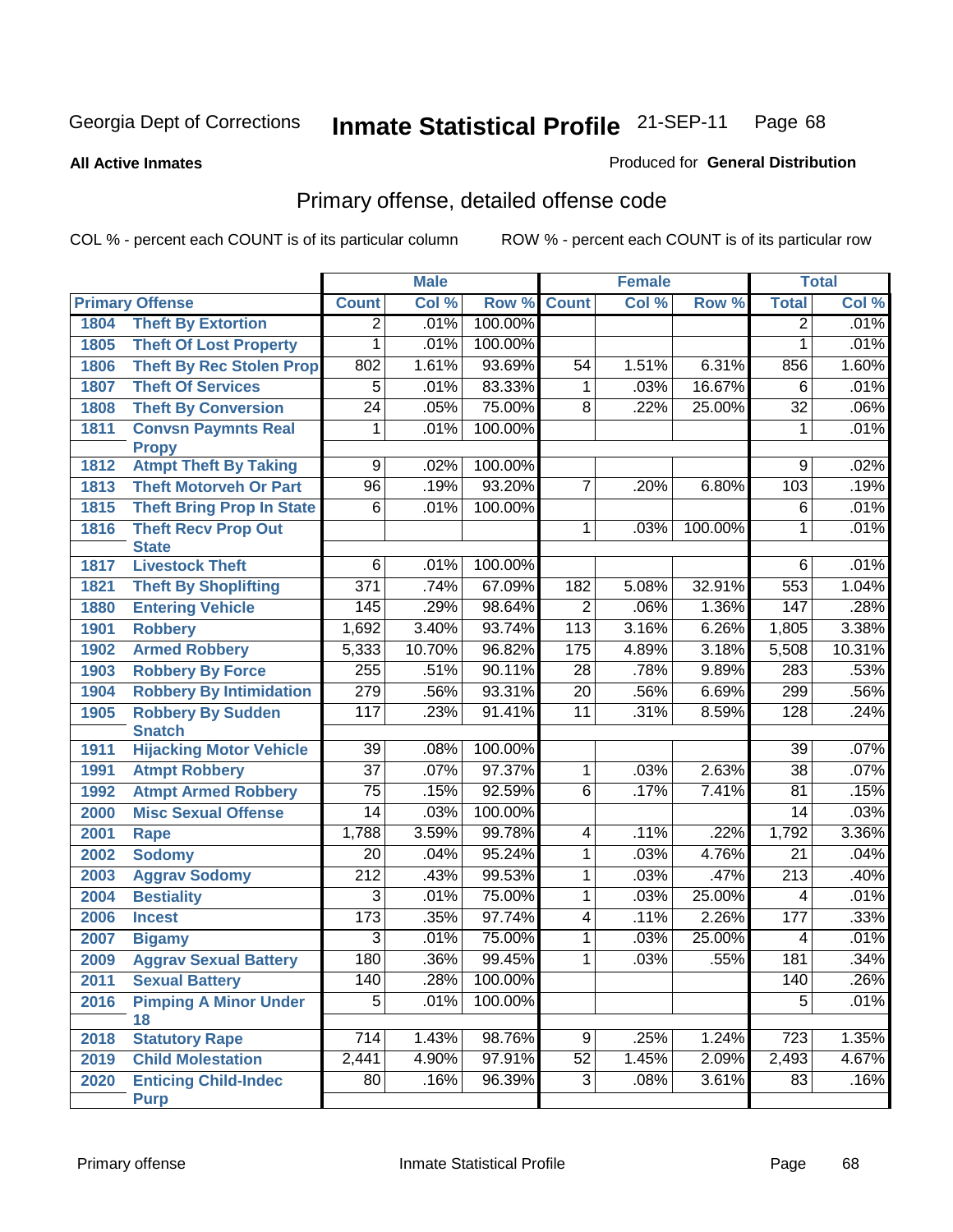**All Active Inmates**

### Produced for **General Distribution**

# Primary offense, detailed offense code

|      |                                                  |                 | <b>Male</b> |         |                 | <b>Female</b> |         |                 | <b>Total</b> |
|------|--------------------------------------------------|-----------------|-------------|---------|-----------------|---------------|---------|-----------------|--------------|
|      | <b>Primary Offense</b>                           | <b>Count</b>    | Col %       | Row %   | <b>Count</b>    | Col %         | Row %   | <b>Total</b>    | Col %        |
| 2021 | <b>Aggrav Child Molestation</b>                  | 1,279           | 2.57%       | 98.46%  | $\overline{20}$ | .56%          | 1.54%   | 1,299           | 2.43%        |
| 2022 | <b>Necrophilia</b>                               |                 | .01%        | 100.00% |                 |               |         | 1               | .01%         |
| 2023 | Sexl/AssIt/Agn/Pers/Cstd                         | $\overline{5}$  | .01%        | 100.00% |                 |               |         | 5               | .01%         |
|      |                                                  |                 |             |         |                 |               |         |                 |              |
| 2025 | <b>Solicit Sodomy From</b>                       | 4               | .01%        | 100.00% |                 |               |         | 4               | .01%         |
| 2026 | <b>Minor</b><br><b>Sex Offender Fail Registr</b> | 345             | .69%        | 98.57%  | $5\overline{)}$ | .14%          | 1.43%   | 350             | .66%         |
| 2028 | <b>Sex Offender Fail To</b>                      | $\overline{7}$  | .01%        | 100.00% |                 |               |         | $\overline{7}$  | .01%         |
|      | <b>Move</b>                                      |                 |             |         |                 |               |         |                 |              |
| 2090 | <b>Entice Child, Attempted</b>                   | $\overline{5}$  | .01%        | 100.00% |                 |               |         | 5               | .01%         |
| 2091 | <b>Atmpt Rape</b>                                | $\overline{24}$ | .05%        | 96.00%  | $\overline{1}$  | .03%          | 4.00%   | $\overline{25}$ | .05%         |
| 2092 | <b>Atmpt Sodomy</b>                              | $\overline{2}$  | .01%        | 100.00% |                 |               |         | $\overline{2}$  | .01%         |
| 2093 | <b>Atmpt Aggrav Sodomy</b>                       | $\overline{3}$  | .01%        | 100.00% |                 |               |         | $\overline{3}$  | .01%         |
| 2094 | <b>Atmpt Child Molestation</b>                   | $\overline{23}$ | .05%        | 100.00% |                 |               |         | $\overline{23}$ | .04%         |
| 2095 | <b>Agg Aslt W Intnt To Rape</b>                  | $\overline{51}$ | .10%        | 100.00% |                 |               |         | $\overline{51}$ | .10%         |
| 2096 | <b>Aggrav Ch Molest, Atmpt</b>                   | $\overline{3}$  | .01%        | 100.00% |                 |               |         | 3               | .01%         |
| 2097 | <b>Statutory Rape, Atmpt</b>                     | $\overline{2}$  | .01%        | 100.00% |                 |               |         | $\overline{2}$  | .01%         |
| 2098 | <b>Incest, Atmpt</b>                             | 1               | .01%        | 100.00% |                 |               |         | 1               | .01%         |
| 2099 | <b>Agg Sex Battery Atmpt</b>                     | $\overline{2}$  | .01%        | 100.00% |                 |               |         | $\overline{2}$  | .01%         |
| 2100 | <b>Misc Obscenity</b>                            | $\overline{2}$  | .01%        | 100.00% |                 |               |         | $\overline{2}$  | .01%         |
| 2200 | <b>Misc Public Order</b>                         | $\overline{2}$  | .01%        | 100.00% |                 |               |         | $\overline{2}$  | .01%         |
| 2202 | <b>Insurrection</b>                              | 1               | .01%        | 100.00% |                 |               |         | 1               | .01%         |
| 2205 | <b>False Swearng Writtn</b>                      | 10              | .02%        | 83.33%  | $\overline{2}$  | .06%          | 16.67%  | $\overline{12}$ | .02%         |
|      | <b>Stmt</b>                                      |                 |             |         |                 |               |         |                 |              |
| 2301 | <b>Bribery Govt Officer</b>                      | 1               | .01%        | 100.00% |                 |               |         | 1               | .01%         |
| 2307 | <b>Defrauding State</b>                          | 1               | .01%        | 50.00%  | $\mathbf 1$     | .03%          | 50.00%  | $\overline{2}$  | .01%         |
| 2311 | <b>False Certificates</b>                        |                 |             |         | 1               | .03%          | 100.00% | $\mathbf 1$     | .01%         |
| 2313 | <b>Influencing Witness</b>                       | 4               | .01%        | 66.67%  | $\overline{2}$  | .06%          | 33.33%  | 6               | .01%         |
| 2314 | <b>Obstr Of Law Enf Officer</b>                  | 496             | 1.00%       | 93.76%  | 33              | .92%          | 6.24%   | 529             | .99%         |
| 2315 | <b>Tampering With</b><br><b>Evidence</b>         | 7               | .01%        | 70.00%  | 3               | .08%          | 30.00%  | 10              | .02%         |
| 2316 | <b>Fleeing/Eluding Police</b>                    | 173             | .35%        | 94.02%  | 11              | .31%          | 5.98%   | 184             | .34%         |
| 2401 | <b>Perjury</b>                                   | $\overline{2}$  | .01%        | 100.00% |                 |               |         | $\overline{2}$  | .01%         |
| 2402 | <b>False Swearing</b>                            | $\overline{6}$  | .01%        | 75.00%  | $\overline{2}$  | .06%          | 25.00%  | $\overline{8}$  | .01%         |
| 2404 | Impersonation                                    | $\overline{3}$  | .01%        | 100.00% |                 |               |         | $\overline{3}$  | .01%         |
| 2405 | <b>Impersonating Officer</b>                     | $\overline{3}$  | .01%        | 60.00%  | $\overline{2}$  | .06%          | 40.00%  | $\overline{5}$  | .01%         |
| 2408 | <b>False Statements Govt</b>                     | $\overline{27}$ | .05%        | 71.05%  | $\overline{11}$ | .31%          | 28.95%  | $\overline{38}$ | .07%         |
| 2409 | <b>Unauth Represtn Peace</b>                     | 1               | .01%        | 100.00% |                 |               |         | 1               | .01%         |
| 2411 | <b>Impersntng In Legal</b>                       | $\overline{1}$  | .01%        | 100.00% |                 |               |         | 1               | .01%         |
|      |                                                  |                 |             |         |                 |               |         |                 |              |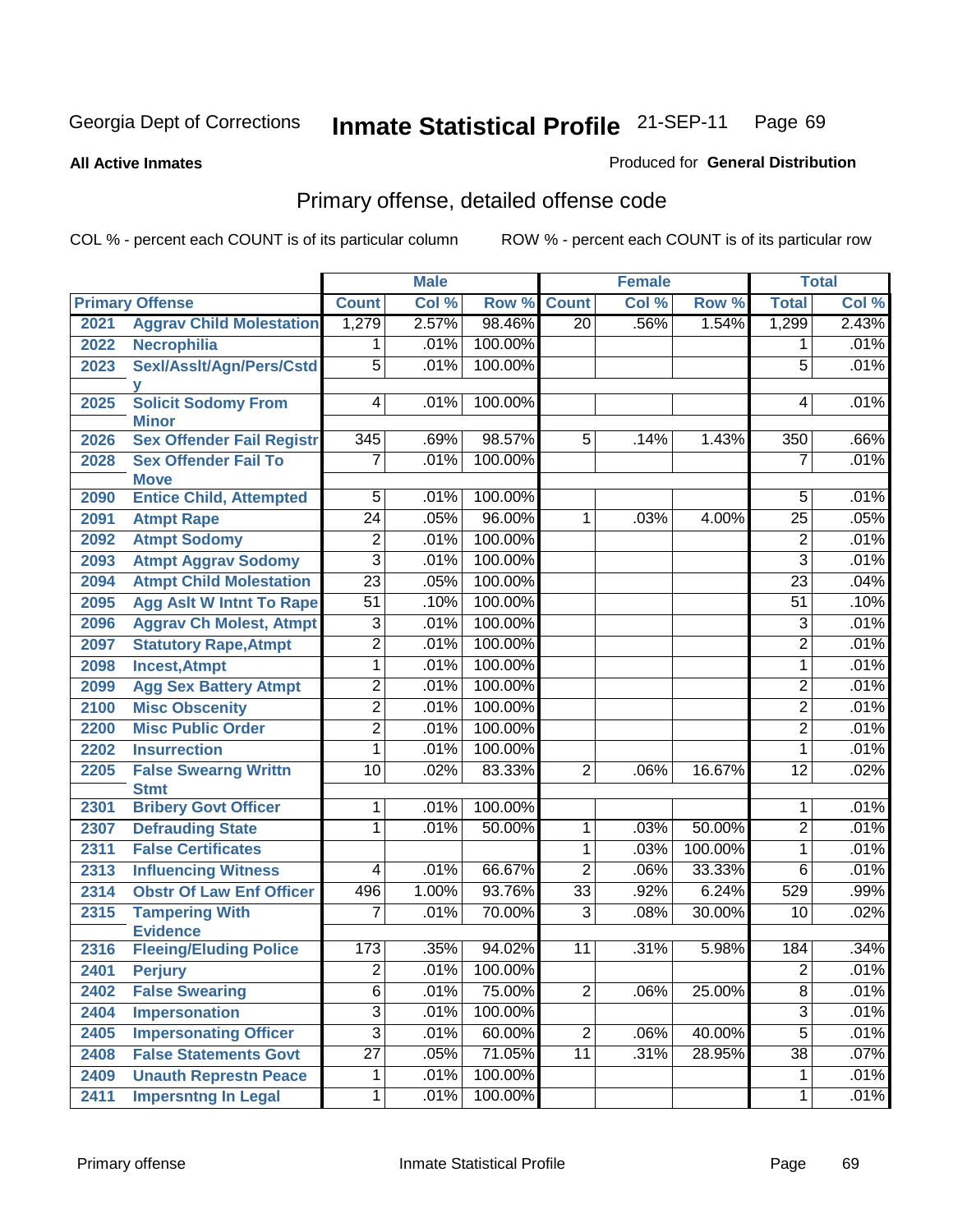**All Active Inmates**

### Produced for **General Distribution**

# Primary offense, detailed offense code

|      |                                             | <b>Male</b>      |       | <b>Female</b> |                 |       | <b>Total</b> |                 |       |
|------|---------------------------------------------|------------------|-------|---------------|-----------------|-------|--------------|-----------------|-------|
|      | <b>Primary Offense</b>                      | <b>Count</b>     | Col % | Row %         | <b>Count</b>    | Col % | Row %        | <b>Total</b>    | Col % |
|      | <b>Procd</b>                                |                  |       |               |                 |       |              |                 |       |
| 2501 | <b>Escape</b>                               | $\overline{55}$  | .11%  | 90.16%        | 6               | .17%  | 9.84%        | 61              | .11%  |
| 2503 | <b>Hindering Appreh Or Pun</b>              | $\overline{2}$   | .01%  | 50.00%        | $\overline{2}$  | .06%  | 50.00%       | 4               | .01%  |
| 2507 | <b>Mutiny In Penal Inst</b>                 | $\overline{2}$   | .01%  | 100.00%       |                 |       |              | $\overline{2}$  | .01%  |
| 2511 | <b>Bail Jumping</b>                         | $\overline{3}$   | .01%  | 50.00%        | $\overline{3}$  | .08%  | 50.00%       | 6               | .01%  |
| 2590 | <b>Atmpt Escape</b>                         | 1                | .01%  | 100.00%       |                 |       |              | $\mathbf{1}$    | .01%  |
| 2613 | <b>Crmnl Interfere Govt</b><br><b>Prop</b>  | $\overline{21}$  | .04%  | 84.00%        | $\overline{4}$  | .11%  | 16.00%       | 25              | .05%  |
| 2718 | <b>Dogfighting</b>                          | 1                | .01%  | 100.00%       |                 |       |              | 1               | .01%  |
| 2761 | <b>Removal Baggage, Cargo</b><br><b>Etc</b> |                  |       |               | 1               | .03%  | 100.00%      | 1               | .01%  |
| 2801 | <b>Cruelty To Children</b>                  | $\overline{227}$ | .46%  | 70.94%        | 93              | 2.60% | 29.06%       | 320             | .60%  |
| 2802 | <b>Atmpt Cruelty To</b><br><b>Children</b>  | 1                | .01%  | 100.00%       |                 |       |              | 1               | .01%  |
| 2803 | <b>Manufact Meth Near</b><br><b>Child</b>   | 10               | .02%  | 71.43%        | 4               | .11%  | 28.57%       | 14              | .03%  |
| 2811 | <b>Cruelty To Elder Person</b>              | 18               | .04%  | 69.23%        | 8               | .22%  | 30.77%       | 26              | .05%  |
| 2843 | <b>Sex Exploitation Child</b>               | 120              | .24%  | 98.36%        | $\overline{2}$  | .06%  | 1.64%        | 122             | .23%  |
| 2854 | <b>Cntrbtng Delingency</b><br><b>Minor</b>  |                  |       |               | 1               | .03%  | 100.00%      | 1               | .01%  |
| 2901 | <b>Carry Concealed Weapon</b>               | $\overline{6}$   | .01%  | 100.00%       |                 |       |              | 6               | .01%  |
| 2910 | <b>Poss Of Firearm Dur</b><br><b>Crime</b>  | $\overline{346}$ | .69%  | 96.38%        | $\overline{13}$ | .36%  | 3.62%        | 359             | .67%  |
| 2911 | <b>Poss Knife During Crime</b>              | $\overline{3}$   | .01%  | 75.00%        | $\mathbf{1}$    | .03%  | 25.00%       | 4               | .01%  |
| 2912 | <b>Poss Of Certain</b><br><b>Weapons</b>    | $\overline{24}$  | .05%  | 100.00%       |                 |       |              | $\overline{24}$ | .04%  |
| 2913 | <b>Poss Firearm 1st</b><br><b>Offender</b>  | 92               | .18%  | 97.87%        | $\overline{2}$  | .06%  | 2.13%        | 94              | .18%  |
| 2914 | <b>Poss Firearm Convct</b><br><b>Felon</b>  | 819              | 1.64% | 98.32%        | 14              | .39%  | 1.68%        | 833             | 1.56% |
| 2915 | <b>Carry Weapon At School</b>               | 3 <sup>1</sup>   | .01%  | 100.00%       |                 |       |              | 3               | .01%  |
| 2963 | <b>Guard Line</b><br><b>W/Weapon/Drugs</b>  | $\overline{7}$   | .01%  | 63.64%        | 4               | .11%  | 36.36%       | 11              | .02%  |
| 2965 | <b>Poss Wpn, Drugs By</b><br><b>Prisnr</b>  | 38               | .08%  | 92.68%        | 3               | .08%  | 7.32%        | 41              | .08%  |
| 2967 | <b>Destroy/Injur Police Dog</b>             | 1                | .01%  | 100.00%       |                 |       |              | 1               | .01%  |
| 2971 | <b>Cruelty To Animals</b>                   | $\overline{6}$   | .01%  | 100.00%       |                 |       |              | $\overline{6}$  | .01%  |
| 2972 | <b>Aggrav Cruelty To</b><br><b>Animals</b>  | $\overline{7}$   | .01%  | 87.50%        | $\mathbf{1}$    | .03%  | 12.50%       | $\overline{8}$  | .01%  |
| 3000 | <b>Misc Invasion Of Privacy</b>             | $\overline{2}$   | .01%  | 100.00%       |                 |       |              | $\overline{2}$  | .01%  |
| 3001 | Eavesdrop &                                 | $\overline{2}$   | .01%  | 100.00%       |                 |       |              | $\overline{2}$  | .01%  |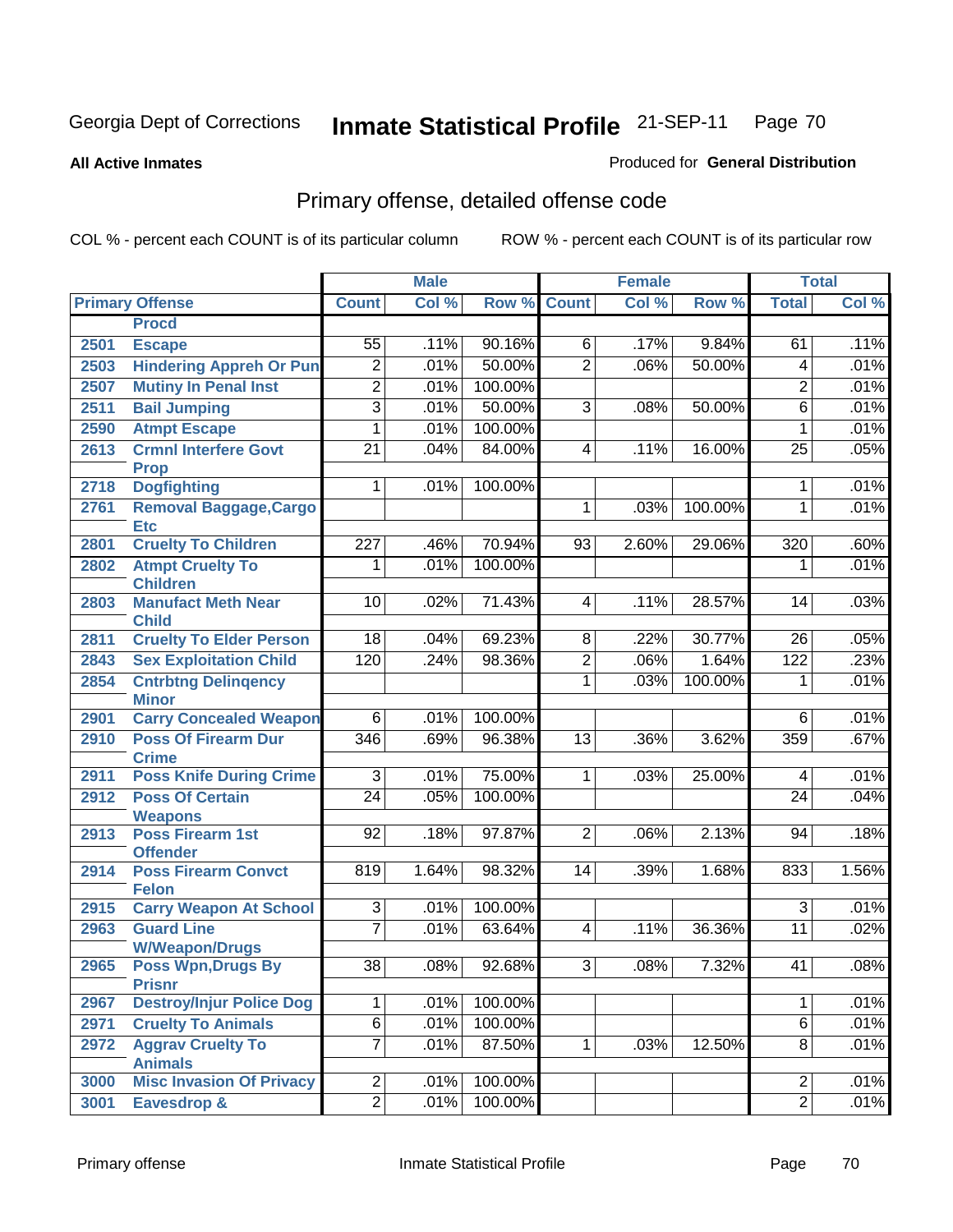**All Active Inmates**

### Produced for **General Distribution**

# Primary offense, detailed offense code

|      |                                                | <b>Male</b>      |       | <b>Female</b> |                 |       | <b>Total</b> |                  |         |
|------|------------------------------------------------|------------------|-------|---------------|-----------------|-------|--------------|------------------|---------|
|      | <b>Primary Offense</b>                         | <b>Count</b>     | Col % | Row %         | <b>Count</b>    | Col % | Row %        | <b>Total</b>     | Col %   |
|      | <b>Surveillance</b>                            |                  |       |               |                 |       |              |                  |         |
| 3002 | <b>Peeping Tom</b>                             | 15               | .03%  | 100.00%       |                 |       |              | 15               | .03%    |
| 3404 | <b>Racketeering</b>                            | $\overline{36}$  | .07%  | 73.47%        | $\overline{13}$ | .36%  | 26.53%       | 49               | .09%    |
| 4001 | <b>S/D Narcotics Opiates</b>                   | 29               | .06%  | 87.88%        | $\overline{4}$  | .11%  | 12.12%       | $\overline{33}$  | .06%    |
| 4002 | <b>S/D Dep Stim Cntrf Drugs</b>                | $\overline{53}$  | .11%  | 71.62%        | $\overline{21}$ | .59%  | 28.38%       | $\overline{74}$  | .14%    |
| 4004 | <b>S/D Of Marijuana</b>                        | 308              | .62%  | 96.86%        | $\overline{10}$ | .28%  | 3.14%        | 318              | .60%    |
| 4005 | <b>S/D Of Alcoholic Intox</b>                  | 1                | .01%  | 100.00%       |                 |       |              | 1                | .01%    |
| 4006 | <b>Poss Narcotics Opiates</b>                  | 50               | .10%  | 79.37%        | $\overline{13}$ | .36%  | 20.63%       | 63               | .12%    |
| 4007 | <b>Poss Dep Stim Cntrf</b>                     | 83               | .17%  | 72.81%        | $\overline{31}$ | .87%  | 27.19%       | 114              | .21%    |
|      | <b>Drugs</b>                                   |                  |       |               |                 |       |              |                  |         |
| 4009 | <b>Poss Of Marijuana</b>                       | 106              | .21%  | 88.33%        | 14              | .39%  | 11.67%       | 120              | .22%    |
| 4010 | <b>Illegal Poss/Manf Liquor</b>                | $\overline{2}$   | .01%  | 100.00%       |                 |       |              | $\overline{2}$   | .01%    |
| 4011 | <b>Illegal Attm To Obt Drugs</b>               | $\overline{3}$   | .01%  | 27.27%        | $\overline{8}$  | .22%  | 72.73%       | $\overline{11}$  | .02%    |
| 4012 | <b>Viol Ga Cntrl Sbst Act</b>                  | $\overline{42}$  | .08%  | 87.50%        | $\overline{6}$  | .17%  | 12.50%       | 48               | .09%    |
| 4013 | <b>Viol Dngrous Drgs Act</b>                   | $\overline{77}$  | .15%  | 81.91%        | $\overline{17}$ | .47%  | 18.09%       | 94               | .18%    |
| 4014 | <b>Uniwfl Mfg/Del/Dist N-C S</b>               | $\overline{22}$  | .04%  | 100.00%       |                 |       |              | $\overline{22}$  | .04%    |
| 4016 | <b>Poss Drug Related Matri</b>                 | $\overline{8}$   | .02%  | 61.54%        | $\overline{5}$  | .14%  | 38.46%       | $\overline{13}$  | .02%    |
| 4017 | <b>S/D Cont Sub Public</b>                     | $\overline{53}$  | .11%  | 98.15%        | $\overline{1}$  | .03%  | 1.85%        | $\overline{54}$  | .10%    |
| 4018 | <b>S/D Cont Sub School</b>                     | $\overline{33}$  | .07%  | 94.29%        | $\overline{2}$  | .06%  | 5.71%        | $\overline{35}$  | .07%    |
| 4021 | <b>S/D Cocaine</b>                             | 967              | 1.94% | 94.43%        | $\overline{57}$ | 1.59% | 5.57%        | 1,024            | 1.92%   |
| 4022 | <b>Poss Of Cocaine</b>                         | 914              | 1.83% | 86.88%        | 138             | 3.85% | 13.12%       | 1,052            | 1.97%   |
| 4030 | <b>Poss Ephedrine</b>                          | $\overline{12}$  | .02%  | 66.67%        | $\overline{6}$  | .17%  | 33.33%       | $\overline{18}$  | .03%    |
| 4031 | <b>Poss Methamphetamine</b>                    | 474              | .95%  | 80.07%        | 118             | 3.30% | 19.93%       | 592              | 1.11%   |
| 4032 | <b>Sale Methamphetamine</b>                    | $\overline{98}$  | .20%  | 77.17%        | 29              | .81%  | 22.83%       | $\overline{127}$ | .24%    |
| 4033 | <b>Poss Mda/Extsy</b>                          | $\overline{21}$  | .04%  | 91.30%        | $\overline{2}$  | .06%  | 8.70%        | 23               | .04%    |
| 4034 | <b>Sale Mda/Extsy</b>                          | $\overline{8}$   | .02%  | 100.00%       |                 |       |              | $\overline{8}$   | .01%    |
| 4050 | <b>Poss W Int Dist Cocaine</b>                 | $\overline{537}$ | 1.08% | 94.88%        | 29              | .81%  | 5.12%        | 566              | 1.06%   |
| 4051 | <b>Poss W Int Dist</b>                         | $\overline{722}$ | 1.45% | 96.27%        | $\overline{28}$ | .78%  | 3.73%        | 750              | 1.40%   |
|      | <b>Marijuana</b>                               |                  |       |               |                 |       |              |                  |         |
| 4052 | <b>Poss W Int Dist Meth</b>                    | $\overline{272}$ | .55%  | 84.74%        | 49              | 1.37% | 15.26%       | 321              | .60%    |
| 4053 | <b>Poss W Int Dis Other</b>                    | $\overline{92}$  | .18%  | 84.40%        | $\overline{17}$ | .47%  | 15.60%       | 109              | .20%    |
| 4090 | <b>Drug</b><br><b>Atmpt Viol Substance Act</b> | $\overline{32}$  | .06%  | 86.49%        | $\overline{5}$  | .14%  | 13.51%       | $\overline{37}$  | .07%    |
|      | <b>Misc Drugs Trafficking</b>                  | $\overline{33}$  | .07%  | 100.00%       |                 |       |              | $\overline{33}$  | $.06\%$ |
| 4100 |                                                | 471              |       | 97.11%        |                 |       |              |                  | .91%    |
| 4101 | <b>Traf Cocaine Less 200</b><br>Gm             |                  | .95%  |               | 14              | .39%  | 2.89%        | 485              |         |
| 4102 | Traf Cocaine 201-400 Gm                        | 214              | .43%  | 94.27%        | 13              | .36%  | 5.73%        | 227              | .43%    |
| 4103 | <b>Traf Cocaine 401+ Gm</b>                    | 151              | .30%  | 95.57%        | $\overline{7}$  | .20%  | 4.43%        | 158              | .30%    |
| 4111 | <b>Traf Narcotic Less 14 Gm</b>                | 10 <sup>1</sup>  | .02%  | 90.91%        | 1               | .03%  | 9.09%        | 11               | .02%    |
|      |                                                |                  |       |               |                 |       |              |                  |         |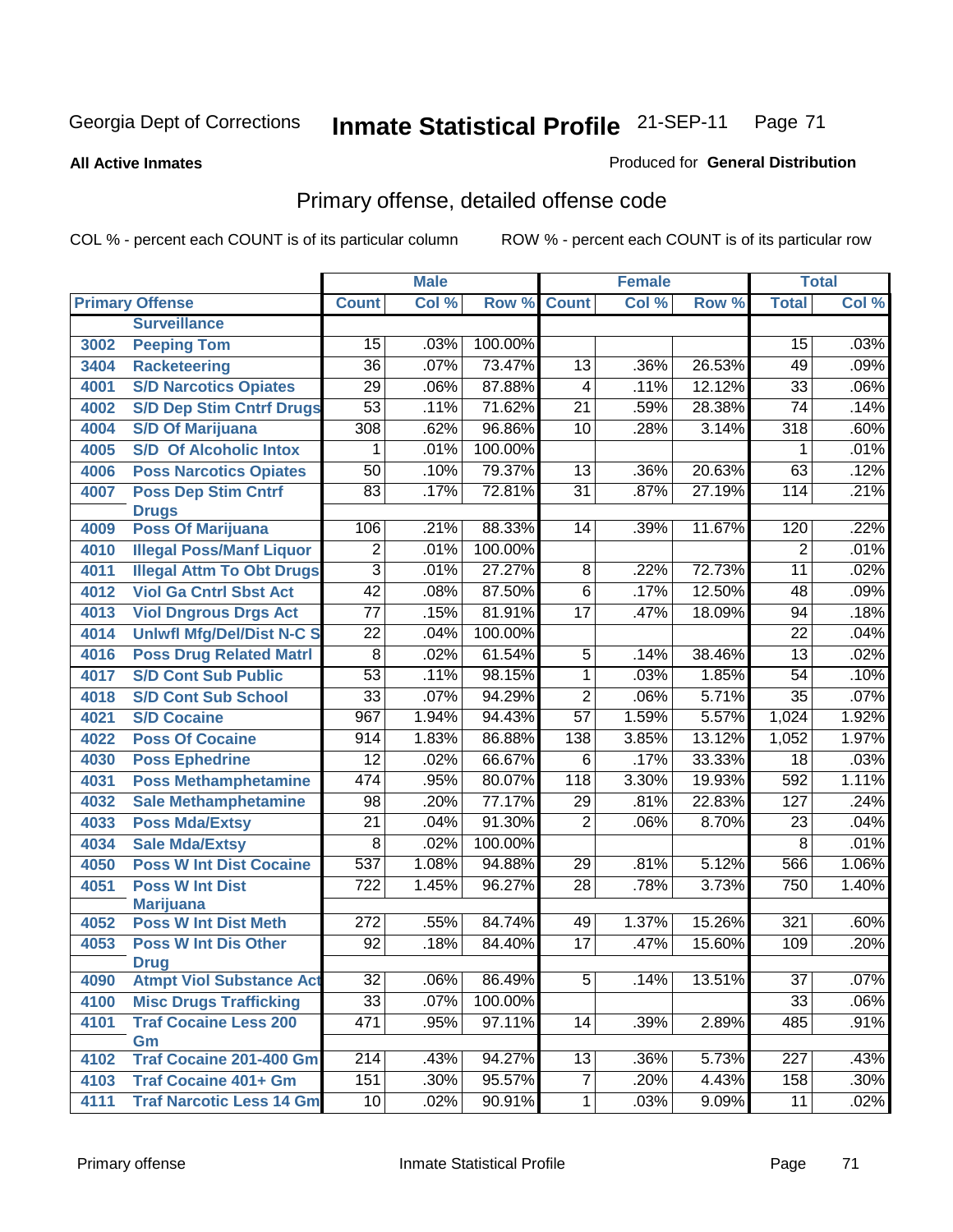**All Active Inmates**

#### Produced for **General Distribution**

# Primary offense, detailed offense code

|      |                                            |                 | <b>Male</b> |         |                 | <b>Female</b> |        |                  | <b>Total</b> |
|------|--------------------------------------------|-----------------|-------------|---------|-----------------|---------------|--------|------------------|--------------|
|      | <b>Primary Offense</b>                     | <b>Count</b>    | Col %       | Row %   | <b>Count</b>    | Col %         | Row %  | <b>Total</b>     | Col %        |
| 4112 | <b>Traf Narcotic 15-28 Gm</b>              | $\overline{8}$  | .02%        | 100.00% |                 |               |        | $\overline{8}$   | .01%         |
| 4113 | <b>Traf Narcotic 29+ Gm</b>                | $\overline{6}$  | .01%        | 100.00% |                 |               |        | $\overline{6}$   | .01%         |
| 4121 | Traf Marijna 10-2000 Lb                    | 104             | .21%        | 95.41%  | 5               | .14%          | 4.59%  | 109              | .20%         |
| 4122 | <b>Traf Marijna 2001-10k Lb</b>            | 4               | .01%        | 100.00% |                 |               |        | 4                | .01%         |
| 4123 | Traf Marijna 10001+ Lb                     | $\overline{5}$  | .01%        | 100.00% |                 |               |        | $\overline{5}$   | .01%         |
| 4126 | <b>Traf Amphtmine 28-199</b>               | $\overline{4}$  | .01%        | 80.00%  | 1               | .03%          | 20.00% | $\overline{5}$   | .01%         |
|      | Gm                                         |                 |             |         |                 |               |        |                  |              |
| 4127 | <b>Traf Amphtmine 200-399</b><br>Gm        | $\overline{2}$  | .01%        | 100.00% |                 |               |        | $\overline{2}$   | .01%         |
| 4128 | <b>Traf Amphtmine 400+ Gm</b>              | $\overline{5}$  | .01%        | 100.00% |                 |               |        | $\overline{5}$   | .01%         |
| 4130 | <b>Cnspire Traffic Cntrl Sub</b>           | $\overline{15}$ | .03%        | 83.33%  | $\overline{3}$  | .08%          | 16.67% | $\overline{18}$  | .03%         |
| 4132 | <b>Transactions Cntrft</b><br><b>Drugs</b> | 1               | .01%        | 100.00% |                 |               |        | 1                | .01%         |
| 4133 | <b>Use Comm Facity Vio C</b><br><b>Sub</b> | 4               | .01%        | 100.00% |                 |               |        | 4                | .01%         |
| 4134 | <b>Att/Consprcy Commt</b><br>C/S/Of        | 46              | .09%        | 82.14%  | 10              | .28%          | 17.86% | 56               | .10%         |
| 4135 | <b>Unauth Dist Contrild Sub</b>            | 1.              | .01%        | 50.00%  | 1               | .03%          | 50.00% | $\overline{2}$   | .01%         |
| 4136 | <b>Illgl Dist Contrild Subst</b>           | 1               | .01%        | 100.00% |                 |               |        | $\mathbf{1}$     | .01%         |
| 4140 | <b>Traf Methamph 28-199</b><br>Gm          | 223             | .45%        | 84.15%  | 42              | 1.17%         | 15.85% | 265              | .50%         |
| 4141 | Traf Methamph 200-399<br>Gm                | $\overline{73}$ | .15%        | 91.25%  | 7               | .20%          | 8.75%  | 80               | .15%         |
| 4142 | Traf Methamph 400+ Gm                      | 61              | .12%        | 95.31%  | $\overline{3}$  | .08%          | 4.69%  | 64               | .12%         |
| 4143 | <b>Manf Methamph 28-199</b><br>Gm          | $\overline{23}$ | .05%        | 79.31%  | $\overline{6}$  | .17%          | 20.69% | 29               | .05%         |
| 4144 | <b>Manf Methamph 200-399</b><br>Gm         | 7               | .01%        | 100.00% |                 |               |        | 7                | .01%         |
| 4145 | Manf Methamph 400+ Gm                      | $\overline{1}$  | .01%        | 100.00% |                 |               |        | 1                | .01%         |
| 4146 | <b>Traf Methamph Unspec</b>                | 67              | .13%        | 89.33%  | $\overline{8}$  | .22%          | 10.67% | $\overline{75}$  | .14%         |
|      | <b>Amt</b>                                 |                 |             |         |                 |               |        |                  |              |
| 4147 | <b>Manf Methamph Unspec</b><br><b>Amt</b>  | 191             | .38%        | 88.84%  | $\overline{24}$ | .67%          | 11.16% | $\overline{215}$ | .40%         |
| 4150 | <b>Traf Mda/Extsy 28-199gm</b>             | $\overline{21}$ | .04%        | 87.50%  | $\overline{3}$  | .08%          | 12.50% | 24               | .04%         |
| 4151 | <b>Traf Mda/Extsy 200-</b>                 | $\overline{8}$  | .02%        | 80.00%  | $\overline{2}$  | .06%          | 20.00% | 10               | .02%         |
|      | <b>399gm</b>                               |                 |             |         |                 |               |        |                  |              |
| 4152 | Traf Mda/Extsy 400+Gm                      | 3               | .01%        | 100.00% |                 |               |        | $\overline{3}$   | .01%         |
| 5001 | <b>Viol Motor Vehicle Laws</b>             | 44              | .09%        | 95.65%  | $\overline{2}$  | .06%          | 4.35%  | 46               | .09%         |
| 5003 | <b>Chop Shop Violation</b>                 | 1               | .01%        | 100.00% |                 |               |        | 1                | .01%         |
| 5004 | <b>Drvng Habtl Violator</b>                | $\overline{9}$  | .02%        | 100.00% |                 |               |        | $\overline{9}$   | .02%         |
| 5005 | <b>Habit Traf Viol/Impaired</b>            | $\overline{21}$ | .04%        | 95.45%  | 1               | .03%          | 4.55%  | $\overline{22}$  | .04%         |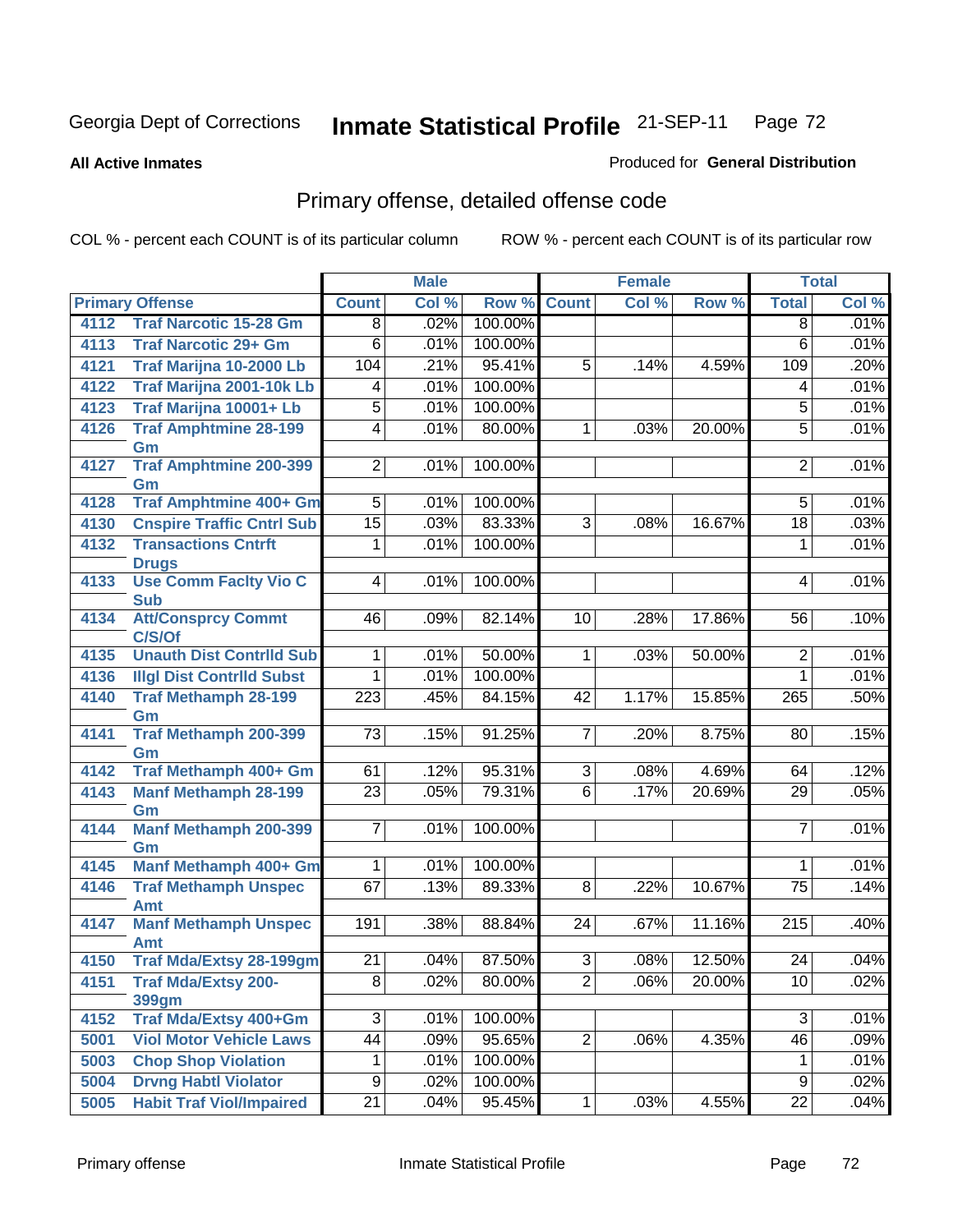**All Active Inmates**

#### Produced for **General Distribution**

# Primary offense, detailed offense code

|                      |                                  |              | <b>Male</b> |         |                | <b>Female</b> |        |                 | <b>Total</b> |
|----------------------|----------------------------------|--------------|-------------|---------|----------------|---------------|--------|-----------------|--------------|
|                      | <b>Primary Offense</b>           | <b>Count</b> | Col %       | Row %   | <b>Count</b>   | Col %         | Row %  | <b>Total</b>    | Col %        |
| 5006                 | <b>Habit Traf Viol/Other</b>     | 29           | .06%        | 100.00% |                |               |        | $\overline{29}$ | .05%         |
| 5007                 | <b>Hit-Run W/Injury/Fatality</b> | 8            | .02%        | 80.00%  | $\overline{2}$ | .06%          | 20.00% | 10              | .02%         |
| 5173                 | <b>Conceal Contraband</b>        |              | .01%        | 100.00% |                |               |        |                 | .01%         |
| 6000                 | <b>Misc Mrals/Pblic H/Safty</b>  | 6            | .01%        | 75.00%  | $\overline{2}$ | .06%          | 25.00% | 8               | .01%         |
| 6200                 | <b>Misc Correctionl Inst Off</b> | 4            | .01%        | 100.00% |                |               |        | 4               | .01%         |
| 8001                 | <b>Violatn Othr States Law</b>   | 2            | .01%        | 66.67%  |                | .03%          | 33.33% | 3               | .01%         |
| 9901                 | <b>Conspiracy</b>                | 51           | .10%        | 91.07%  | 5              | .14%          | 8.93%  | 56              | .10%         |
| 9905                 | <b>Crmnl Atmpt</b>               |              | .01%        | 100.00% |                |               |        |                 | .01%         |
| 9906                 | <b>Aircraft Hijacking</b>        | 3            | .01%        | 100.00% |                |               |        | 3               | .01%         |
| 9907                 | <b>Unauth Dist Recrd</b>         | 8            | .02%        | 100.00% |                |               |        | 8               | .01%         |
|                      | <b>Devices</b>                   |              |             |         |                |               |        |                 |              |
| 9910                 | <b>Crmnl Solicitation</b>        |              | .01%        | 100.00% |                |               |        |                 | .01%         |
| 9911                 | <b>Party To A Crime</b>          | 2            | .01%        | 100.00% |                |               |        | 2               | .01%         |
| 9912                 | <b>Crmnl Trespassing</b>         | 2            | .01%        | 100.00% |                |               |        | 2               | .01%         |
| 9914                 | <b>Gang Participation</b>        | 34           | .07%        | 100.00% |                |               |        | 34              | .06%         |
| 9999                 | <b>Unknown Offense</b>           | 25           | .05%        | 83.33%  | 5              | .14%          | 16.67% | 30              | .06%         |
| <b>Total Rported</b> |                                  | 49,824       | 101%        | 93.29%  | 3,581          | 100%          | 6.71%  | 53,405          | 101%         |

| <b>No</b><br>rted | .344 | 204<br>$\sim$ $\sim$ | .548   |
|-------------------|------|----------------------|--------|
| <b>cotal</b>      | ,168 | 3,785                | 54,953 |

| Mode (most frequent) | 1601 Burglary | 1701 Forgery 1st Degree | 1601 Burglary |
|----------------------|---------------|-------------------------|---------------|
|                      |               |                         |               |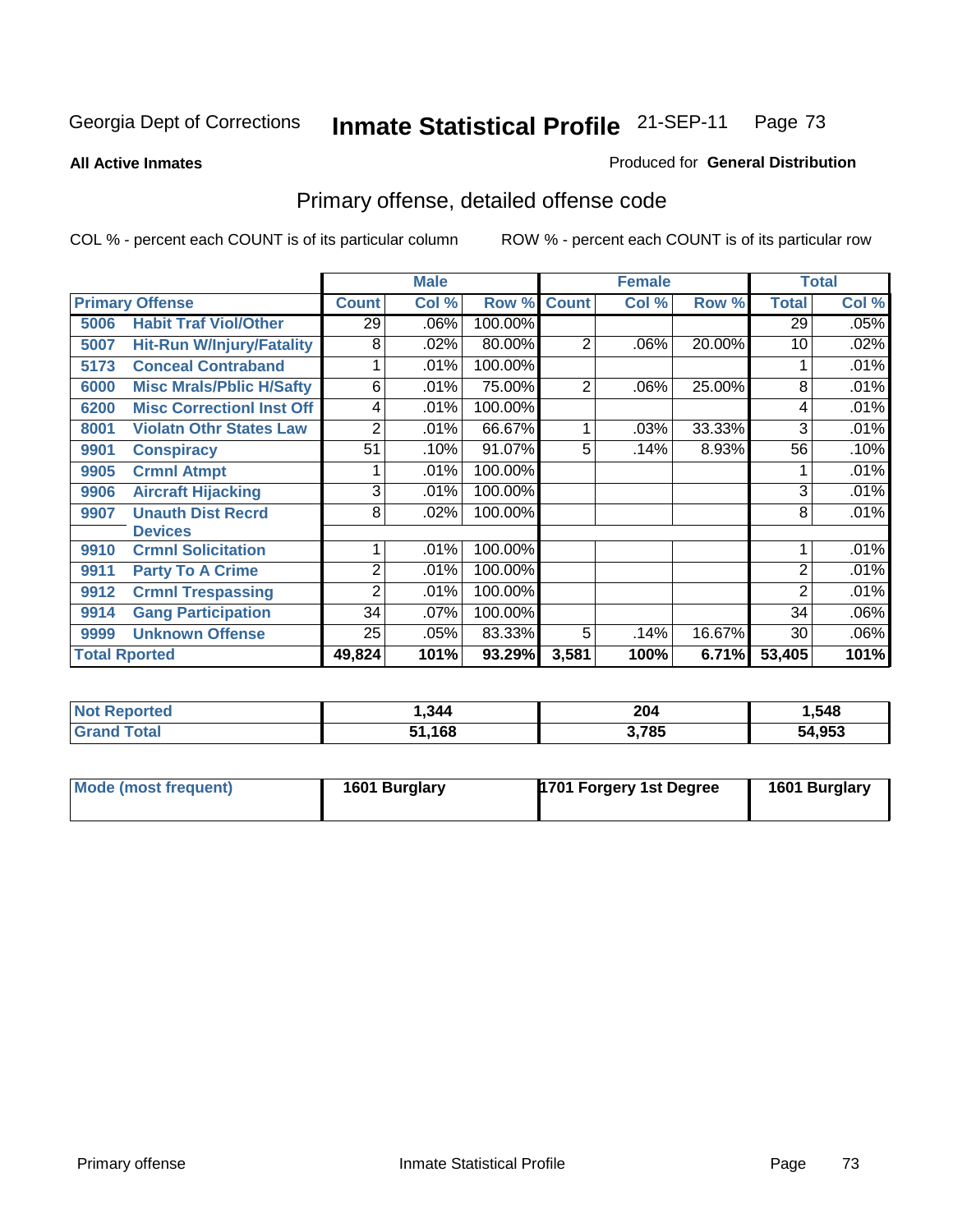#### **All Active Inmates**

#### Produced for **General Distribution**

# County of conviction of primary offense

|                         |                             |                  | <b>Male</b> |         |                 | <b>Female</b> |                  |                  | <b>Total</b> |
|-------------------------|-----------------------------|------------------|-------------|---------|-----------------|---------------|------------------|------------------|--------------|
|                         | <b>County of Conviction</b> | <b>Count</b>     | Col %       | Row %   | <b>Count</b>    | Col %         | Row <sup>%</sup> | <b>Total</b>     | Col %        |
| 1                       | <b>Appling</b>              | $\overline{93}$  | .19%        | 96.88%  | $\overline{3}$  | .08%          | 3.13%            | 96               | .18%         |
| $\overline{2}$          | <b>Atkinson</b>             | $\overline{45}$  | .09%        | 91.84%  | $\overline{4}$  | .11%          | 8.16%            | 49               | .09%         |
| $\overline{\mathbf{3}}$ | <b>Bacon</b>                | $\overline{56}$  | .11%        | 98.25%  | 1               | .03%          | 1.75%            | $\overline{57}$  | .11%         |
| 4                       | <b>Baker</b>                | $\overline{14}$  | .03%        | 100.00% |                 |               |                  | $\overline{14}$  | .03%         |
| 5                       | <b>Baldwin</b>              | $\overline{285}$ | .57%        | 93.75%  | 19              | .53%          | 6.25%            | $\overline{304}$ | .57%         |
| 6                       | <b>Banks</b>                | $\overline{65}$  | .13%        | 92.86%  | $\overline{5}$  | .14%          | 7.14%            | $\overline{70}$  | .13%         |
| $\overline{\mathbf{7}}$ | <b>Barrow</b>               | $\overline{246}$ | .49%        | 92.48%  | $\overline{20}$ | .56%          | 7.52%            | 266              | .50%         |
| 8                       | <b>Bartow</b>               | 551              | 1.11%       | 89.59%  | 64              | 1.79%         | 10.41%           | 615              | 1.15%        |
| 9                       | <b>Ben Hill</b>             | $\overline{219}$ | .44%        | 94.40%  | $\overline{13}$ | .36%          | 5.60%            | 232              | .43%         |
| 10                      | <b>Berrien</b>              | $\overline{73}$  | .15%        | 94.81%  | $\overline{4}$  | .11%          | 5.19%            | $\overline{77}$  | .14%         |
| 11                      | <b>Bibb</b>                 | 1,087            | 2.18%       | 95.35%  | $\overline{53}$ | 1.48%         | 4.65%            | 1,140            | 2.13%        |
| 12                      | <b>Bleckley</b>             | $\overline{75}$  | .15%        | 92.59%  | $\overline{6}$  | .17%          | 7.41%            | $\overline{81}$  | .15%         |
| $\overline{13}$         | <b>Brantley</b>             | $\overline{58}$  | .12%        | 93.55%  | $\overline{4}$  | .11%          | 6.45%            | 62               | .12%         |
| $\overline{14}$         | <b>Brooks</b>               | $\overline{68}$  | .14%        | 94.44%  | $\overline{4}$  | .11%          | 5.56%            | $\overline{72}$  | .13%         |
| 15                      | <b>Bryan</b>                | 103              | .21%        | 98.10%  | $\overline{2}$  | .06%          | 1.90%            | 105              | .20%         |
| 16                      | <b>Bulloch</b>              | 482              | .97%        | 92.87%  | $\overline{37}$ | 1.03%         | 7.13%            | 519              | .97%         |
| $\overline{17}$         | <b>Burke</b>                | $\overline{221}$ | .44%        | 96.93%  | $\overline{7}$  | .20%          | 3.07%            | $\overline{228}$ | .43%         |
| 18                      | <b>Butts</b>                | 168              | .34%        | 95.45%  | $\overline{8}$  | .22%          | 4.55%            | $\overline{176}$ | .33%         |
| 19                      | <b>Calhoun</b>              | $\overline{36}$  | .07%        | 85.71%  | $\overline{6}$  | .17%          | 14.29%           | 42               | .08%         |
| 20                      | <b>Camden</b>               | 166              | .33%        | 94.86%  | $\overline{9}$  | .25%          | 5.14%            | 175              | .33%         |
| 21                      | <b>Candler</b>              | $\overline{93}$  | .19%        | 90.29%  | $\overline{10}$ | .28%          | 9.71%            | 103              | .19%         |
| $\overline{22}$         | <b>Carroll</b>              | $\overline{617}$ | 1.24%       | 90.87%  | $\overline{62}$ | 1.73%         | 9.13%            | 679              | 1.27%        |
| 23                      | <b>Catoosa</b>              | 324              | .65%        | 90.50%  | $\overline{34}$ | .95%          | 9.50%            | 358              | .67%         |
| 24                      | <b>Charlton</b>             | $\overline{47}$  | .09%        | 92.16%  | $\overline{4}$  | .11%          | 7.84%            | $\overline{51}$  | .10%         |
| 25                      | <b>Chatham</b>              | 2,504            | 5.03%       | 95.50%  | 118             | 3.30%         | 4.50%            | 2,622            | 4.91%        |
| 26                      | <b>Chattahoochee</b>        | $\overline{30}$  | .06%        | 96.77%  | 1               | .03%          | 3.23%            | $\overline{31}$  | .06%         |
| 27                      | <b>Chattooga</b>            | $\overline{272}$ | .55%        | 90.97%  | $\overline{27}$ | .75%          | 9.03%            | 299              | .56%         |
| 28                      | <b>Cherokee</b>             | 568              | 1.14%       | 92.51%  | $\overline{46}$ | 1.28%         | 7.49%            | 614              | 1.15%        |
| 29                      | <b>Clarke</b>               | 478              | .96%        | 93.91%  | $\overline{31}$ | .87%          | 6.09%            | 509              | .95%         |
| 30                      | <b>Clay</b>                 | $\overline{33}$  | .07%        | 91.67%  | $\overline{3}$  | .08%          | 8.33%            | $\overline{36}$  | .07%         |
| $\overline{31}$         | <b>Clayton</b>              | 1,509            | 3.03%       | 92.75%  | 118             | 3.30%         | 7.25%            | 1,627            | 3.05%        |
| 32                      | <b>Clinch</b>               | 58               | .12%        | 95.08%  | 3               | .08%          | 4.92%            | 61               | .11%         |
| 33                      | <b>Cobb</b>                 | 2,567            | 5.15%       | 91.16%  | 249             | 6.95%         | 8.84%            | 2,816            | 5.27%        |
| 34                      | <b>Coffee</b>               | $\overline{242}$ | .49%        | 94.90%  | $\overline{13}$ | .36%          | 5.10%            | 255              | .48%         |
| 35                      | <b>Colquitt</b>             | $\overline{281}$ | .56%        | 96.23%  | $\overline{11}$ | .31%          | 3.77%            | 292              | .55%         |
| 36                      | <b>Columbia</b>             | 309              | .62%        | 92.79%  | 24              | .67%          | 7.21%            | 333              | .62%         |
| 37                      | <b>Cook</b>                 | 117              | .23%        | 95.12%  | 6               | .17%          | 4.88%            | 123              | .23%         |
| 38                      | <b>Coweta</b>               | $\overline{542}$ | 1.09%       | 92.97%  | $\overline{41}$ | 1.14%         | 7.03%            | 583              | 1.09%        |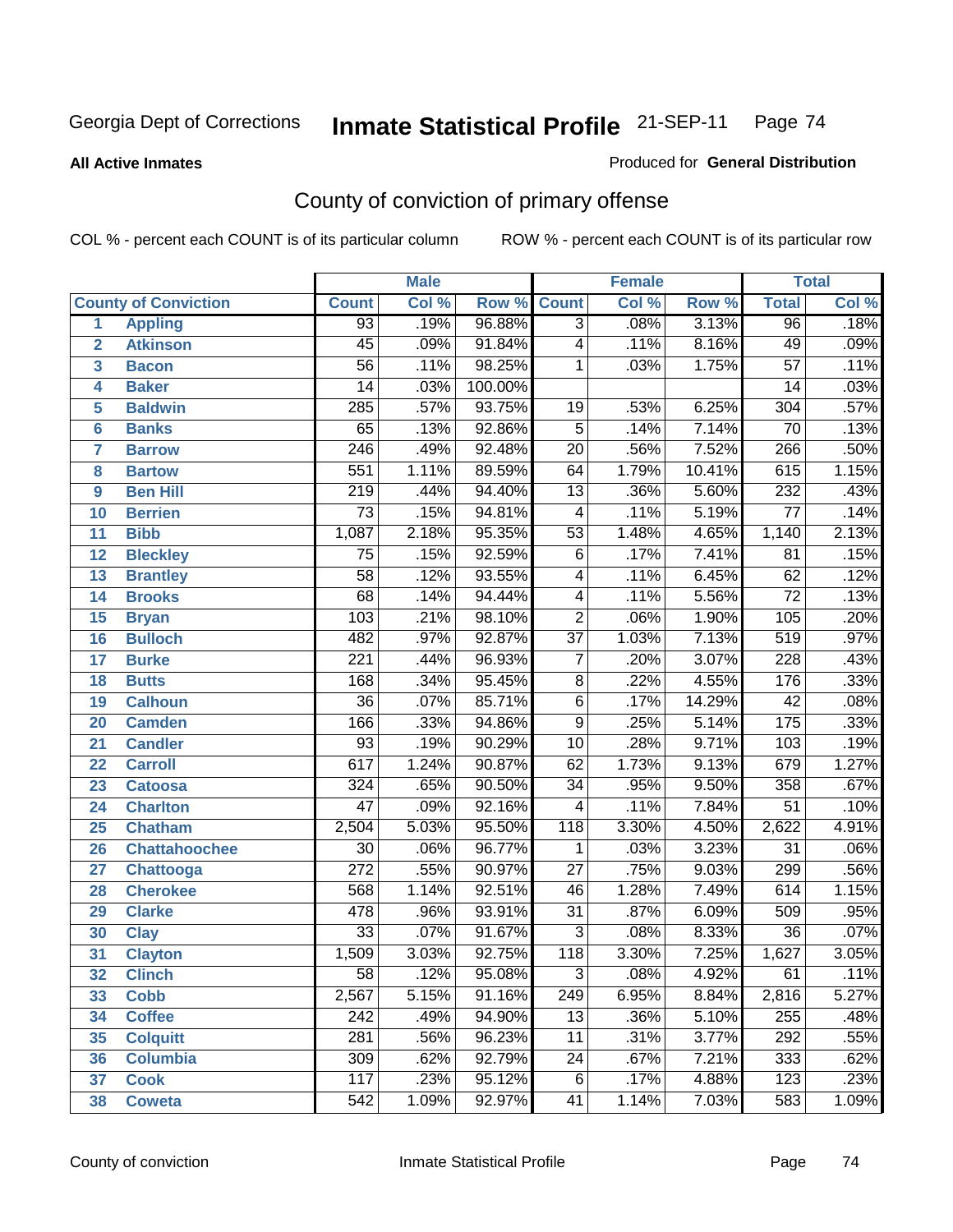**All Active Inmates**

#### Produced for **General Distribution**

# County of conviction of primary offense

|    |                             |                  | <b>Male</b> |         |                 | <b>Female</b> |        |                  | <b>Total</b> |
|----|-----------------------------|------------------|-------------|---------|-----------------|---------------|--------|------------------|--------------|
|    | <b>County of Conviction</b> | <b>Count</b>     | Col %       | Row %   | <b>Count</b>    | Col %         | Row %  | <b>Total</b>     | Col %        |
| 39 | <b>Crawford</b>             | $\overline{18}$  | .04%        | 94.74%  | $\mathbf 1$     | .03%          | 5.26%  | $\overline{19}$  | .04%         |
| 40 | <b>Crisp</b>                | 260              | .52%        | 93.19%  | $\overline{19}$ | .53%          | 6.81%  | 279              | .52%         |
| 41 | <b>Dade</b>                 | 139              | .28%        | 94.56%  | 8               | .22%          | 5.44%  | 147              | .28%         |
| 42 | <b>Dawson</b>               | 124              | .25%        | 91.18%  | $\overline{12}$ | .34%          | 8.82%  | 136              | .25%         |
| 43 | <b>Decatur</b>              | 308              | .62%        | 92.77%  | $\overline{24}$ | .67%          | 7.23%  | 332              | .62%         |
| 44 | <b>Dekalb</b>               | 2,856            | 5.73%       | 94.38%  | 170             | 4.75%         | 5.62%  | 3,026            | 5.67%        |
| 45 | <b>Dodge</b>                | 147              | .30%        | 93.63%  | 10              | .28%          | 6.37%  | 157              | .29%         |
| 46 | <b>Dooly</b>                | $\overline{95}$  | .19%        | 95.96%  | 4               | .11%          | 4.04%  | 99               | .19%         |
| 47 | <b>Dougherty</b>            | 951              | 1.91%       | 94.63%  | $\overline{54}$ | 1.51%         | 5.37%  | 1,005            | 1.88%        |
| 48 | <b>Douglas</b>              | 1,233            | 2.47%       | 88.58%  | 159             | 4.44%         | 11.42% | 1,392            | 2.61%        |
| 49 | <b>Early</b>                | 94               | .19%        | 94.95%  | 5               | .14%          | 5.05%  | 99               | .19%         |
| 50 | <b>Echols</b>               | $\overline{9}$   | .02%        | 100.00% |                 |               |        | 9                | .02%         |
| 51 | <b>Effingham</b>            | 146              | .29%        | 90.68%  | 15              | .42%          | 9.32%  | 161              | .30%         |
| 52 | <b>Elbert</b>               | 124              | .25%        | 93.23%  | $\overline{9}$  | .25%          | 6.77%  | 133              | .25%         |
| 53 | <b>Emanuel</b>              | 178              | .36%        | 93.68%  | $\overline{12}$ | .34%          | 6.32%  | 190              | .36%         |
| 54 | <b>Evans</b>                | 100              | .20%        | 97.09%  | $\overline{3}$  | .08%          | 2.91%  | 103              | .19%         |
| 55 | <b>Fannin</b>               | 111              | .22%        | 93.28%  | $\overline{8}$  | .22%          | 6.72%  | 119              | .22%         |
| 56 | <b>Fayette</b>              | 354              | .71%        | 93.16%  | $\overline{26}$ | .73%          | 6.84%  | 380              | .71%         |
| 57 | <b>Floyd</b>                | $\overline{741}$ | 1.49%       | 90.48%  | 78              | 2.18%         | 9.52%  | 819              | 1.53%        |
| 58 | <b>Forsyth</b>              | 293              | .59%        | 85.92%  | 48              | 1.34%         | 14.08% | 341              | .64%         |
| 59 | <b>Franklin</b>             | 130              | .26%        | 92.86%  | $\overline{10}$ | .28%          | 7.14%  | $\overline{140}$ | .26%         |
| 60 | <b>Fulton</b>               | 5,051            | 10.14%      | 96.32%  | 193             | 5.39%         | 3.68%  | 5,244            | 9.82%        |
| 61 | Gilmer                      | $\overline{133}$ | .27%        | 90.48%  | 14              | .39%          | 9.52%  | 147              | .28%         |
| 62 | <b>Glascock</b>             | $\overline{7}$   | .01%        | 87.50%  | 1               | .03%          | 12.50% | 8                | .01%         |
| 63 | <b>Glynn</b>                | $\overline{387}$ | .78%        | 93.48%  | $\overline{27}$ | .75%          | 6.52%  | 414              | .78%         |
| 64 | <b>Gordon</b>               | 294              | .59%        | 89.09%  | 36              | 1.01%         | 10.91% | 330              | .62%         |
| 65 | <b>Grady</b>                | 198              | .40%        | 93.40%  | 14              | .39%          | 6.60%  | $\overline{212}$ | .40%         |
| 66 | <b>Greene</b>               | 145              | .29%        | 94.16%  | 9               | .25%          | 5.84%  | 154              | .29%         |
| 67 | <b>Gwinnett</b>             | 2,220            | 4.46%       | 92.62%  | 177             | 4.94%         | 7.38%  | 2,397            | 4.49%        |
| 68 | <b>Habersham</b>            | 101              | .20%        | 93.52%  | $\overline{7}$  | .20%          | 6.48%  | 108              | .20%         |
| 69 | <b>Hall</b>                 | 686              | 1.38%       | 91.59%  | 63              | 1.76%         | 8.41%  | 749              | 1.40%        |
| 70 | <b>Hancock</b>              | 40               | .08%        | 100.00% |                 |               |        | 40               | $.07\%$      |
| 71 | <b>Haralson</b>             | 89               | .18%        | 96.74%  | $\overline{3}$  | .08%          | 3.26%  | $\overline{92}$  | .17%         |
| 72 | <b>Harris</b>               | 125              | .25%        | 95.42%  | $\overline{6}$  | .17%          | 4.58%  | 131              | .25%         |
| 73 | <b>Hart</b>                 | 119              | .24%        | 96.75%  | 4               | .11%          | 3.25%  | 123              | .23%         |
| 74 | <b>Heard</b>                | 74               | .15%        | 97.37%  | $\overline{2}$  | .06%          | 2.63%  | 76               | .14%         |
| 75 | <b>Henry</b>                | $\overline{571}$ | 1.15%       | 89.64%  | 66              | 1.84%         | 10.36% | 637              | 1.19%        |
| 76 | <b>Houston</b>              | 634              | 1.27%       | 93.79%  | 42              | 1.17%         | 6.21%  | 676              | 1.27%        |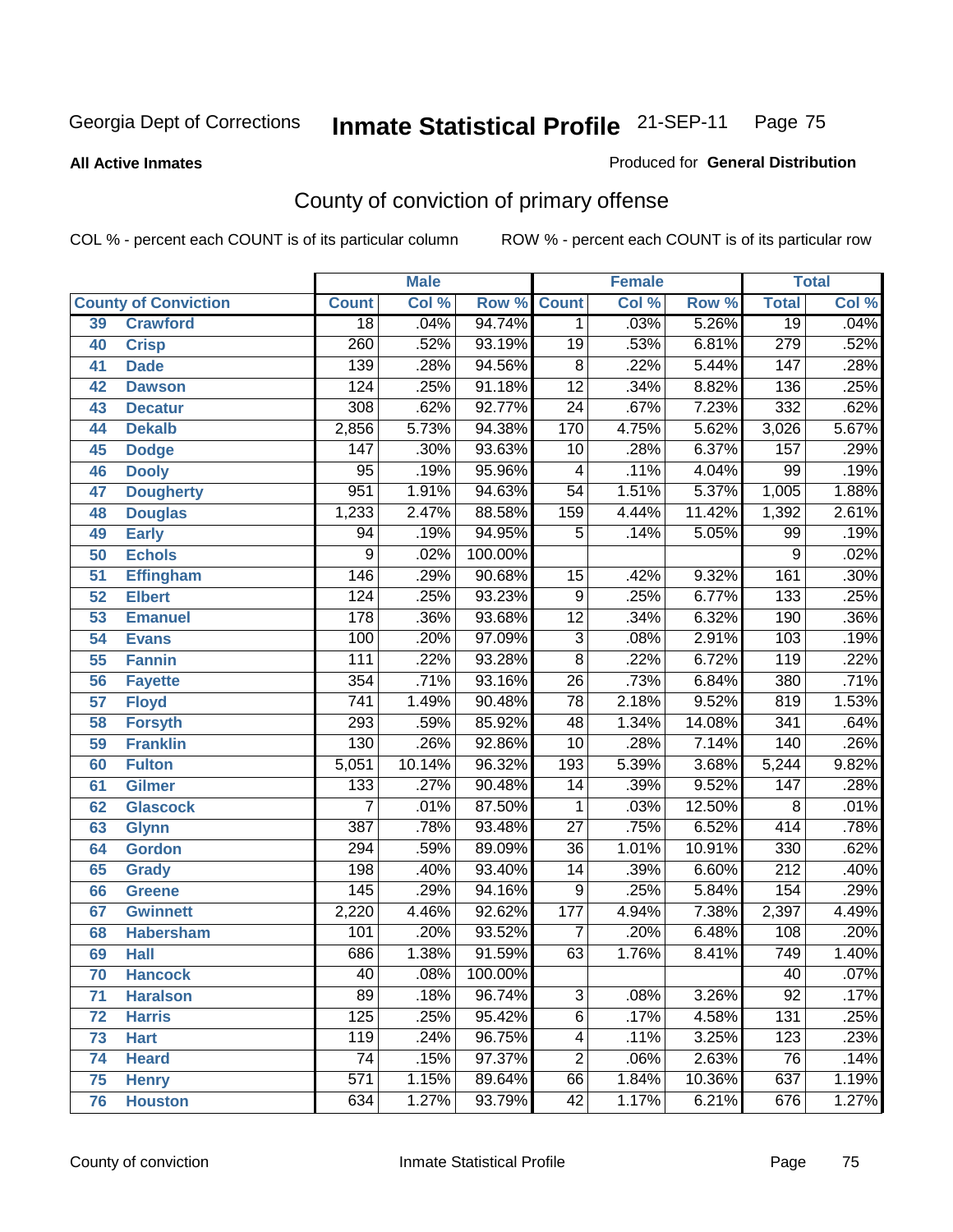#### **All Active Inmates**

#### Produced for **General Distribution**

# County of conviction of primary offense

|                 |                             |                  | <b>Male</b> |         |                 | <b>Female</b> |        |                  | <b>Total</b> |
|-----------------|-----------------------------|------------------|-------------|---------|-----------------|---------------|--------|------------------|--------------|
|                 | <b>County of Conviction</b> | <b>Count</b>     | Col %       | Row %   | <b>Count</b>    | Col %         | Row %  | <b>Total</b>     | Col %        |
| $\overline{77}$ | <b>Irwin</b>                | $\overline{70}$  | .14%        | 97.22%  | $\overline{2}$  | .06%          | 2.78%  | $\overline{72}$  | .13%         |
| 78              | <b>Jackson</b>              | $\overline{200}$ | .40%        | 93.46%  | $\overline{14}$ | .39%          | 6.54%  | $\overline{214}$ | .40%         |
| 79              | <b>Jasper</b>               | 64               | .13%        | 92.75%  | $\overline{5}$  | .14%          | 7.25%  | 69               | .13%         |
| 80              | <b>Jeff Davis</b>           | $\overline{59}$  | .12%        | 83.10%  | $\overline{12}$ | .34%          | 16.90% | $\overline{71}$  | .13%         |
| 81              | <b>Jefferson</b>            | 138              | .28%        | 94.52%  | $\overline{8}$  | .22%          | 5.48%  | 146              | .27%         |
| 82              | <b>Jenkins</b>              | $\overline{59}$  | .12%        | 93.65%  | $\overline{4}$  | .11%          | 6.35%  | 63               | .12%         |
| 83              | <b>Johnson</b>              | $\overline{55}$  | .11%        | 90.16%  | $\overline{6}$  | .17%          | 9.84%  | 61               | .11%         |
| 84              | <b>Jones</b>                | 192              | .39%        | 89.30%  | $\overline{23}$ | .64%          | 10.70% | $\overline{215}$ | .40%         |
| 85              | <b>Lamar</b>                | $\overline{74}$  | .15%        | 92.50%  | $\overline{6}$  | .17%          | 7.50%  | $\overline{80}$  | .15%         |
| 86              | <b>Lanier</b>               | $\overline{43}$  | .09%        | 95.56%  | $\overline{2}$  | .06%          | 4.44%  | $\overline{45}$  | .08%         |
| 87              | <b>Laurens</b>              | 296              | .59%        | 93.97%  | $\overline{19}$ | .53%          | 6.03%  | $\overline{315}$ | .59%         |
| 88              | Lee                         | 64               | .13%        | 92.75%  | $\overline{5}$  | .14%          | 7.25%  | 69               | .13%         |
| 89              | <b>Liberty</b>              | $\overline{301}$ | .60%        | 92.90%  | $\overline{23}$ | .64%          | 7.10%  | 324              | .61%         |
| 90              | <b>Lincoln</b>              | $\overline{23}$  | .05%        | 100.00% |                 |               |        | $\overline{23}$  | .04%         |
| 91              | Long                        | $\overline{74}$  | .15%        | 96.10%  | $\overline{3}$  | .08%          | 3.90%  | $\overline{77}$  | .14%         |
| 92              | <b>Lowndes</b>              | $\overline{541}$ | 1.09%       | 94.25%  | $\overline{33}$ | .92%          | 5.75%  | $\overline{574}$ | 1.07%        |
| 93              | <b>Lumpkin</b>              | $\overline{98}$  | .20%        | 88.29%  | $\overline{13}$ | .36%          | 11.71% | $\overline{111}$ | .21%         |
| 94              | <b>Macon</b>                | $\overline{75}$  | .15%        | 97.40%  | $\overline{2}$  | .06%          | 2.60%  | $\overline{77}$  | .14%         |
| 95              | <b>Madison</b>              | 115              | .23%        | 94.26%  | $\overline{7}$  | .20%          | 5.74%  | 122              | .23%         |
| 96              | <b>Marion</b>               | $\overline{40}$  | .08%        | 95.24%  | $\overline{2}$  | .06%          | 4.76%  | $\overline{42}$  | .08%         |
| 97              | <b>Mcduffie</b>             | 195              | .39%        | 94.20%  | $\overline{12}$ | .34%          | 5.80%  | $\overline{207}$ | .39%         |
| 98              | <b>Mcintosh</b>             | 64               | .13%        | 100.00% |                 |               |        | 64               | .12%         |
| 99              | <b>Meriwether</b>           | 231              | .46%        | 97.06%  | $\overline{7}$  | .20%          | 2.94%  | 238              | .45%         |
| 100             | <b>Miller</b>               | $\overline{30}$  | .06%        | 100.00% |                 |               |        | $\overline{30}$  | .06%         |
| 101             | <b>Mitchell</b>             | 197              | .40%        | 93.36%  | 14              | .39%          | 6.64%  | $\overline{211}$ | .40%         |
| 102             | <b>Monroe</b>               | 164              | .33%        | 90.61%  | $\overline{17}$ | .47%          | 9.39%  | 181              | .34%         |
| 103             | <b>Montgomery</b>           | $\overline{41}$  | .08%        | 91.11%  | 4               | .11%          | 8.89%  | 45               | .08%         |
| 104             | <b>Morgan</b>               | $\overline{147}$ | .30%        | 91.30%  | $\overline{14}$ | .39%          | 8.70%  | 161              | .30%         |
| 105             | <b>Murray</b>               | 191              | .38%        | 94.09%  | $\overline{12}$ | .34%          | 5.91%  | $\overline{203}$ | .38%         |
| 106             | <b>Muscogee</b>             | 1,588            | 3.19%       | 95.66%  | $\overline{72}$ | 2.01%         | 4.34%  | 1,660            | 3.11%        |
| 107             | <b>Newton</b>               | 640              | 1.28%       | 91.82%  | $\overline{57}$ | 1.59%         | 8.18%  | 697              | 1.31%        |
| 108             | <b>Oconee</b>               | 49               | .10%        | 92.45%  | 4               | .11%          | 7.55%  | 53               | .10%         |
| 109             | <b>Oglethorpe</b>           | $\overline{58}$  | .12%        | 98.31%  | $\mathbf{1}$    | .03%          | 1.69%  | $\overline{59}$  | .11%         |
| 110             | <b>Paulding</b>             | 266              | .53%        | 93.33%  | 19              | .53%          | 6.67%  | 285              | .53%         |
| 111             | <b>Peach</b>                | 77               | .15%        | 97.47%  | $\overline{2}$  | .06%          | 2.53%  | 79               | .15%         |
| 112             | <b>Pickens</b>              | 102              | .20%        | 90.27%  | $\overline{11}$ | .31%          | 9.73%  | $\overline{113}$ | .21%         |
| 113             | <b>Pierce</b>               | $\overline{72}$  | .14%        | 94.74%  | 4               | .11%          | 5.26%  | 76               | .14%         |
| 114             | <b>Pike</b>                 | $\overline{56}$  | .11%        | 90.32%  | $\overline{6}$  | .17%          | 9.68%  | 62               | .12%         |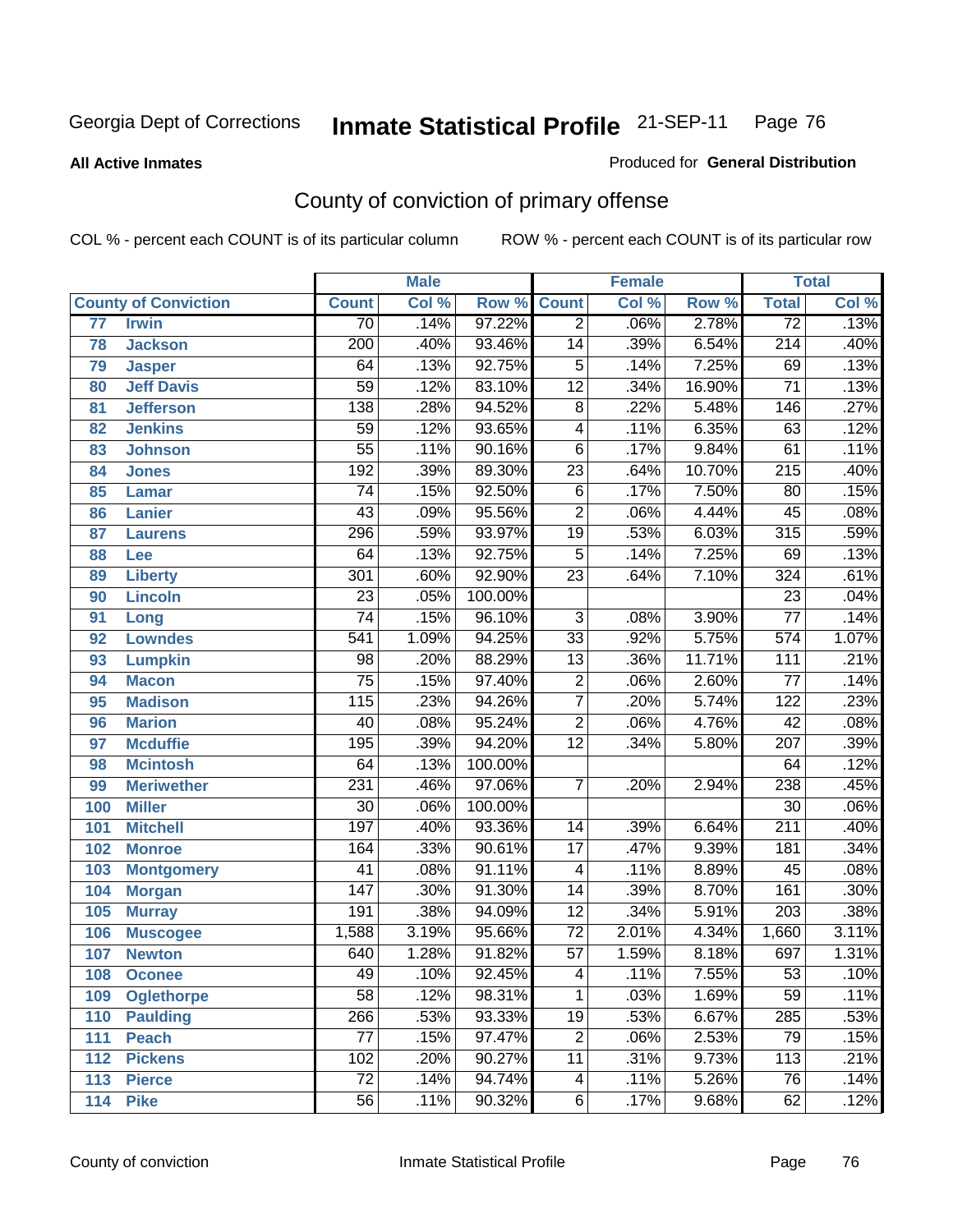#### **All Active Inmates**

#### Produced for **General Distribution**

# County of conviction of primary offense

|                                    |                  | <b>Male</b> |         |                 | <b>Female</b> |        |                  | <b>Total</b>               |
|------------------------------------|------------------|-------------|---------|-----------------|---------------|--------|------------------|----------------------------|
| <b>County of Conviction</b>        | <b>Count</b>     | Col %       | Row %   | <b>Count</b>    | Col %         | Row %  | <b>Total</b>     | $\overline{\text{Col }\%}$ |
| 115<br><b>Polk</b>                 | 160              | .32%        | 92.49%  | $\overline{13}$ | .36%          | 7.51%  | 173              | .32%                       |
| $\overline{116}$<br><b>Pulaski</b> | $\overline{75}$  | .15%        | 93.75%  | $\overline{5}$  | .14%          | 6.25%  | $\overline{80}$  | .15%                       |
| 117<br><b>Putnam</b>               | $\overline{147}$ | .30%        | 94.84%  | $\overline{8}$  | .22%          | 5.16%  | 155              | .29%                       |
| 118<br>Quitman                     | $\overline{21}$  | .04%        | 95.45%  | $\mathbf{1}$    | .03%          | 4.55%  | $\overline{22}$  | .04%                       |
| 119<br><b>Rabun</b>                | 46               | .09%        | 88.46%  | $\overline{6}$  | .17%          | 11.54% | $\overline{52}$  | .10%                       |
| 120<br><b>Randolph</b>             | $\overline{73}$  | .15%        | 97.33%  | $\overline{2}$  | .06%          | 2.67%  | $\overline{75}$  | .14%                       |
| 121<br><b>Richmond</b>             | 1,834            | 3.68%       | 94.78%  | 101             | 2.82%         | 5.22%  | 1,935            | 3.62%                      |
| 122<br><b>Rockdale</b>             | 453              | .91%        | 90.60%  | $\overline{47}$ | 1.31%         | 9.40%  | 500              | .94%                       |
| 123<br><b>Schley</b>               | $\overline{16}$  | .03%        | 100.00% |                 |               |        | $\overline{16}$  | .03%                       |
| 124<br><b>Screven</b>              | $\overline{127}$ | .25%        | 96.95%  | 4               | .11%          | 3.05%  | 131              | .25%                       |
| 125<br><b>Seminole</b>             | $\overline{57}$  | .11%        | 87.69%  | $\overline{8}$  | .22%          | 12.31% | 65               | .12%                       |
| <b>Spalding</b><br>126             | 551              | 1.11%       | 90.48%  | $\overline{58}$ | 1.62%         | 9.52%  | 609              | 1.14%                      |
| 127<br><b>Stephens</b>             | 180              | .36%        | 92.31%  | $\overline{15}$ | .42%          | 7.69%  | 195              | .37%                       |
| 128<br><b>Stewart</b>              | $\overline{28}$  | .06%        | 96.55%  | $\mathbf{1}$    | .03%          | 3.45%  | $\overline{29}$  | .05%                       |
| 129<br><b>Sumter</b>               | $\overline{214}$ | .43%        | 96.40%  | $\overline{8}$  | .22%          | 3.60%  | $\overline{222}$ | .42%                       |
| <b>Talbot</b><br>130               | 61               | .12%        | 98.39%  | $\mathbf{1}$    | .03%          | 1.61%  | 62               | .12%                       |
| 131<br><b>Taliaferro</b>           | $\overline{24}$  | .05%        | 88.89%  | $\overline{3}$  | .08%          | 11.11% | $\overline{27}$  | .05%                       |
| 132<br><b>Tattnall</b>             | 189              | .38%        | 94.97%  | $\overline{10}$ | .28%          | 5.03%  | 199              | .37%                       |
| 133<br><b>Taylor</b>               | $\overline{87}$  | .17%        | 92.55%  | $\overline{7}$  | .20%          | 7.45%  | 94               | .18%                       |
| <b>Telfair</b><br>134              | 94               | .19%        | 86.24%  | $\overline{15}$ | .42%          | 13.76% | 109              | .20%                       |
| 135<br><b>Terrell</b>              | 85               | .17%        | 96.59%  | $\overline{3}$  | .08%          | 3.41%  | $\overline{88}$  | .16%                       |
| 136<br><b>Thomas</b>               | 239              | .48%        | 95.60%  | $\overline{11}$ | .31%          | 4.40%  | $\overline{250}$ | .47%                       |
| 137<br><b>Tift</b>                 | 283              | .57%        | 95.61%  | $\overline{13}$ | .36%          | 4.39%  | 296              | .55%                       |
| <b>Toombs</b><br>138               | $\overline{357}$ | .72%        | 91.77%  | $\overline{32}$ | .89%          | 8.23%  | 389              | .73%                       |
| 139<br><b>Towns</b>                | 48               | .10%        | 84.21%  | $\overline{9}$  | .25%          | 15.79% | $\overline{57}$  | .11%                       |
| 140<br><b>Treutlen</b>             | $\overline{71}$  | .14%        | 95.95%  | $\overline{3}$  | .08%          | 4.05%  | $\overline{74}$  | .14%                       |
| 141<br><b>Troup</b>                | 658              | 1.32%       | 92.55%  | $\overline{53}$ | 1.48%         | 7.45%  | $\overline{711}$ | 1.33%                      |
| 142<br><b>Turner</b>               | $\overline{71}$  | .14%        | 93.42%  | $\overline{5}$  | .14%          | 6.58%  | $\overline{76}$  | .14%                       |
| 143<br><b>Twiggs</b>               | $\overline{58}$  | .12%        | 95.08%  | $\overline{3}$  | .08%          | 4.92%  | 61               | .11%                       |
| 144<br><b>Union</b>                | $\overline{89}$  | .18%        | 91.75%  | $\overline{8}$  | .22%          | 8.25%  | $\overline{97}$  | .18%                       |
| 145<br><b>Upson</b>                | 179              | .36%        | 94.21%  | $\overline{11}$ | .31%          | 5.79%  | 190              | .36%                       |
| 146<br><b>Walker</b>               | 429              | .86%        | 92.26%  | 36              | 1.01%         | 7.74%  | 465              | .87%                       |
| <b>Walton</b><br>147               | 437              | .88%        | 89.92%  | 49              | 1.37%         | 10.08% | 486              | .91%                       |
| <b>Ware</b><br>148                 | 293              | .59%        | 92.72%  | $\overline{23}$ | .64%          | 7.28%  | 316              | .59%                       |
| <b>Warren</b><br>149               | $\overline{42}$  | .08%        | 95.45%  | $\overline{2}$  | .06%          | 4.55%  | 44               | .08%                       |
| <b>Washington</b><br>150           | $\overline{141}$ | .28%        | 89.24%  | $\overline{17}$ | .47%          | 10.76% | 158              | $.30\%$                    |
| 151<br><b>Wayne</b>                | 140              | .28%        | 90.32%  | $\overline{15}$ | .42%          | 9.68%  | 155              | .29%                       |
| 152<br><b>Webster</b>              | $\overline{6}$   | .01%        | 100.00% |                 |               |        | $\overline{6}$   | .01%                       |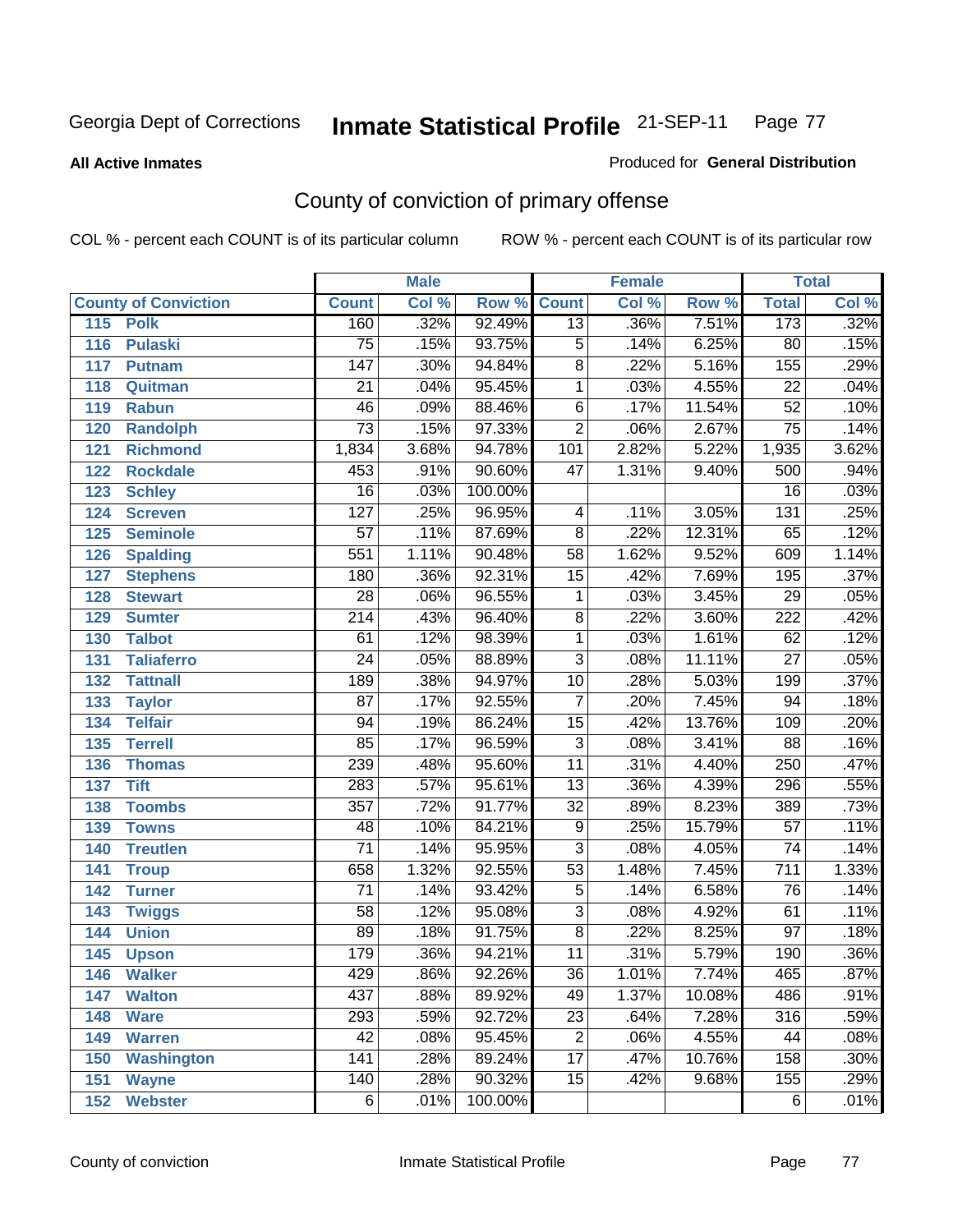**All Active Inmates**

#### Produced for **General Distribution**

# County of conviction of primary offense

|                             |              | <b>Male</b> |                    |       | <b>Female</b> |        |              | <b>Total</b> |
|-----------------------------|--------------|-------------|--------------------|-------|---------------|--------|--------------|--------------|
| <b>County of Conviction</b> | <b>Count</b> | Col %       | <b>Row % Count</b> |       | Col %         | Row %  | <b>Total</b> | Col %        |
| <b>Wheeler</b><br>153       | 32           | $.06\%$     | 88.89%             | 4     | .11%          | 11.11% | 36           | $.07\%$      |
| <b>White</b><br>154         | 108          | .22%        | 90.00%             | 12    | .34%          | 10.00% | 120          | $.22\%$      |
| <b>Whitfield</b><br>155     | 611          | 1.23%       | 88.17%             | 82    | 2.29%         | 11.83% | 693          | 1.30%        |
| <b>Wilcox</b><br>156        | 51           | .10%        | 83.61%             | 10    | .28%          | 16.39% | 61           | .11%         |
| <b>Wilkes</b><br>157        | 71           | .14%        | 93.42%             | 5     | .14%          | 6.58%  | 76           | .14%         |
| <b>Wilkinson</b><br>158     | 43           | .09%        | 95.56%             | 2     | $.06\%$       | 4.44%  | 45           | .08%         |
| <b>Worth</b><br>159         | 109          | .22%        | 94.78%             | 6     | .17%          | 5.22%  | 115          | $.22\%$      |
| <b>Total Rported</b>        | 49,824       | 100%        | 93.29%             | 3,581 | 100%          | 6.71%  | 53,405       | 100%         |

| тео<br>NI. | 344. | 204   | .548  |
|------------|------|-------|-------|
|            | .168 | 3,785 | 4.953 |

| <b>Mo</b><br>uent) | ™ulton<br>____ | obb∶ | <b>AIWIF</b> |
|--------------------|----------------|------|--------------|
|                    |                |      |              |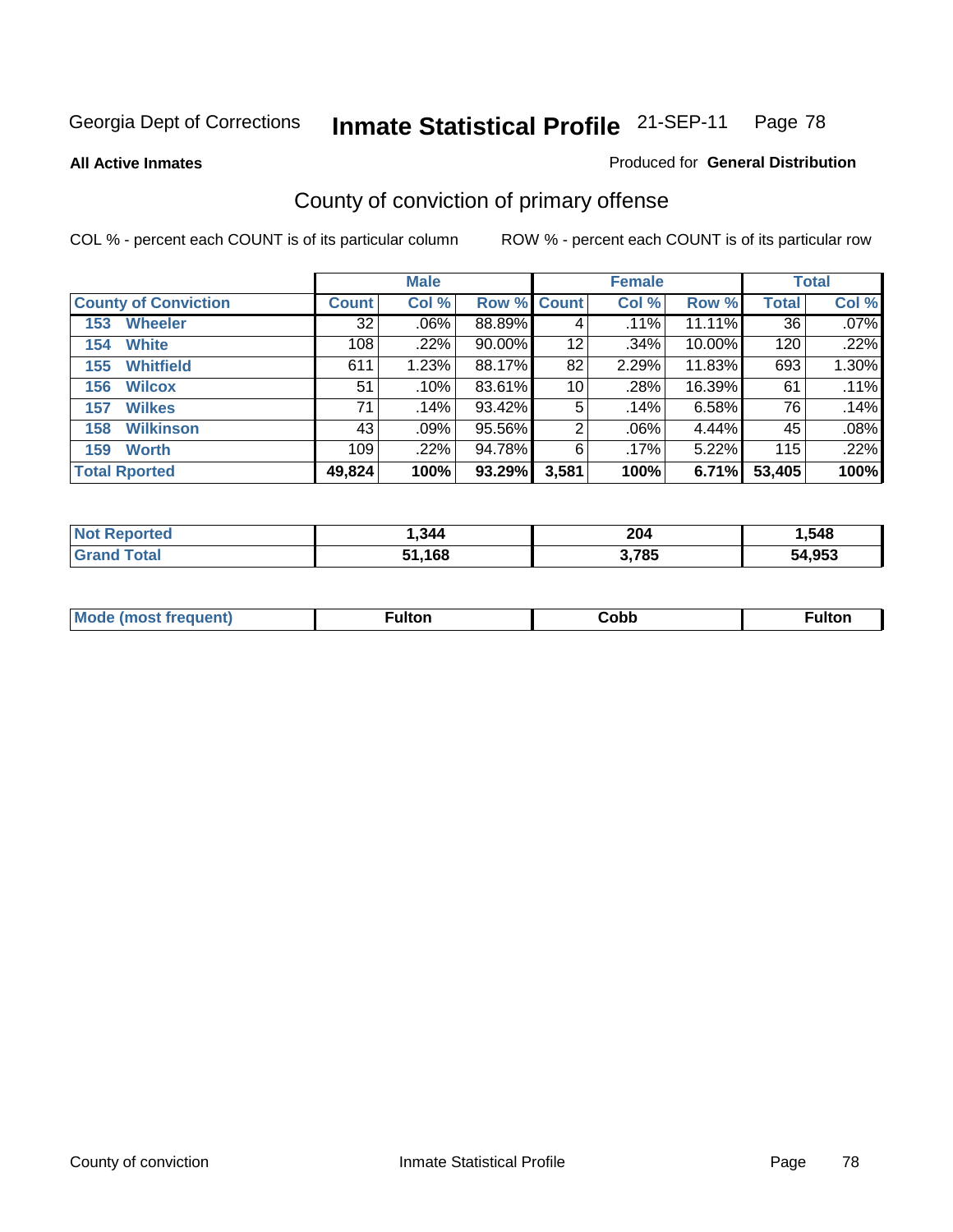#### **All Active Inmates**

#### Produced for **General Distribution**

# Circuit of conviction of primary offense

|                |                                 |                  | <b>Male</b> |        |                  | <b>Female</b> |        |              | <b>Total</b> |
|----------------|---------------------------------|------------------|-------------|--------|------------------|---------------|--------|--------------|--------------|
|                | <b>Circuit of Conviction</b>    | <b>Count</b>     | Col %       | Row %  | <b>Count</b>     | Col %         | Row %  | <b>Total</b> | Col %        |
| 1              | <b>Alapaha Circuit</b>          | 336              | .67%        | 94.65% | $\overline{19}$  | .53%          | 5.35%  | 355          | .66%         |
| $\overline{2}$ | <b>Alcovy Circuit</b>           | 1,077            | 2.16%       | 91.04% | 106              | 2.96%         | 8.96%  | 1,183        | 2.22%        |
| 3              | <b>Atlanta Circuit</b>          | 5,051            | 10.14%      | 96.32% | 193              | 5.39%         | 3.68%  | 5,244        | 9.82%        |
| 4              | <b>Atlantic Circuit</b>         | 831              | 1.67%       | 95.30% | $\overline{41}$  | 1.14%         | 4.70%  | 872          | 1.63%        |
| 5              | <b>Augusta Circuit</b>          | 2,364            | 4.74%       | 94.71% | $\overline{132}$ | 3.69%         | 5.29%  | 2,496        | 4.67%        |
| $6\phantom{a}$ | <b>Blue Ridge Circuit</b>       | 568              | 1.14%       | 92.51% | $\overline{46}$  | 1.28%         | 7.49%  | 614          | 1.15%        |
| $\overline{7}$ | <b>Brunswick Circuit</b>        | 845              | 1.70%       | 92.76% | 66               | 1.84%         | 7.24%  | 911          | 1.71%        |
| 8              | <b>Chattahoochee Circuit</b>    | 1,931            | 3.88%       | 95.59% | 89               | 2.49%         | 4.41%  | 2,020        | 3.78%        |
| 9              | <b>Cherokee Circuit</b>         | 845              | 1.70%       | 89.42% | 100              | 2.79%         | 10.58% | 945          | 1.77%        |
| 10             | <b>Clayton Circuit</b>          | 1,509            | 3.03%       | 92.75% | 118              | 3.30%         | 7.25%  | 1,627        | 3.05%        |
| 11             | <b>Cobb Circuit</b>             | 2,567            | 5.15%       | 91.16% | $\frac{1}{249}$  | 6.95%         | 8.84%  | 2,816        | 5.27%        |
| 12             | <b>Conasauga Circuit</b>        | 802              | 1.61%       | 89.51% | $\overline{94}$  | 2.62%         | 10.49% | 896          | 1.68%        |
| 13             | <b>Cordele Circuit</b>          | 625              | 1.25%       | 93.14% | $\overline{46}$  | 1.28%         | 6.86%  | 671          | 1.26%        |
| 14             | <b>Coweta Circuit</b>           | 2,122            | 4.26%       | 92.79% | 165              | 4.61%         | 7.21%  | 2,287        | 4.28%        |
| 15             | <b>Dougherty Circuit</b>        | 951              | 1.91%       | 94.63% | 54               | 1.51%         | 5.37%  | 1,005        | 1.88%        |
| 16             | <b>Dublin Circuit</b>           | 480              | .96%        | 93.93% | $\overline{31}$  | .87%          | 6.07%  | 511          | .96%         |
| 17             | <b>Eastern Circuit</b>          | 2,504            | 5.03%       | 95.50% | 118              | 3.30%         | 4.50%  | 2,622        | 4.91%        |
| 18             | <b>Flint Circuit</b>            | $\overline{571}$ | 1.15%       | 89.64% | 66               | 1.84%         | 10.36% | 637          | 1.19%        |
| 19             | <b>Griffin Circuit</b>          | 1,140            | 2.29%       | 91.86% | 101              | 2.82%         | 8.14%  | 1,241        | 2.32%        |
| 20             | <b>Gwinnett Circuit</b>         | 2,220            | 4.46%       | 92.62% | 177              | 4.94%         | 7.38%  | 2,397        | 4.49%        |
| 21             | <b>Houston Circuit</b>          | 634              | 1.27%       | 93.79% | $\overline{42}$  | 1.17%         | 6.21%  | 676          | 1.27%        |
| 22             | <b>Lookout Mountain Circuit</b> | 1,164            | 2.34%       | 91.73% | 105              | 2.93%         | 8.27%  | 1,269        | 2.38%        |
| 23             | <b>Macon Circuit</b>            | 1,182            | 2.37%       | 95.48% | 56               | 1.56%         | 4.52%  | 1,238        | 2.32%        |
| 24             | <b>Middle Circuit</b>           | 907              | 1.82%       | 91.99% | 79               | 2.21%         | 8.01%  | 986          | 1.85%        |
| 25             | <b>Mountain Circuit</b>         | $\overline{327}$ | .66%        | 92.11% | $\overline{28}$  | .78%          | 7.89%  | 355          | .66%         |
| 26             | <b>Northeastern Circuit</b>     | 810              | 1.63%       | 91.53% | $\overline{75}$  | 2.09%         | 8.47%  | 885          | 1.66%        |
| 27             | <b>Northern Circuit</b>         | 546              | 1.10%       | 94.63% | $\overline{31}$  | .87%          | 5.37%  | 577          | 1.08%        |
| 28             | <b>Ocmulgee Circuit</b>         | 1,063            | 2.13%       | 93.00% | 80               | 2.23%         | 7.00%  | 1,143        | 2.14%        |
| 29             | <b>Oconee Circuit</b>           | 464              | .93%        | 91.34% | 44               | 1.23%         | 8.66%  | 508          | .95%         |
| 30             | <b>Ogeechee Circuit</b>         | 814              | 1.63%       | 93.14% | 60               | 1.68%         | 6.86%  | 874          | 1.64%        |
| 31             | <b>Pataula Circuit</b>          | 393              | .79%        | 94.70% | 22               | .61%          | 5.30%  | 415          | .78%         |
| 32             | <b>Piedmont Circuit</b>         | $\overline{511}$ | 1.03%       | 92.91% | $\overline{39}$  | 1.09%         | 7.09%  | 550          | 1.03%        |
| 33             | <b>Rome Circuit</b>             | 741              | 1.49%       | 90.48% | 78               | 2.18%         | 9.52%  | 819          | 1.53%        |
| 34             | <b>South Georgia Circuit</b>    | 753              | 1.51%       | 92.85% | 58               | 1.62%         | 7.15%  | 811          | 1.52%        |
| 35             | <b>Southern Circuit</b>         | 1,138            | 2.28%       | 95.07% | 59               | 1.65%         | 4.93%  | 1,197        | 2.24%        |
| 36             | <b>Southwestern Circuit</b>     | 403              | .81%        | 96.18% | 16               | .45%          | 3.82%  | 419          | .78%         |
| 37             | <b>Stone Mountain Circuit</b>   | 2,856            | 5.73%       | 94.38% | 170              | 4.75%         | 5.62%  | 3,026        | 5.67%        |
| 38             | <b>Tallapoosa Circuit</b>       | 249              | .50%        | 93.96% | 16               | .45%          | 6.04%  | 265          | .50%         |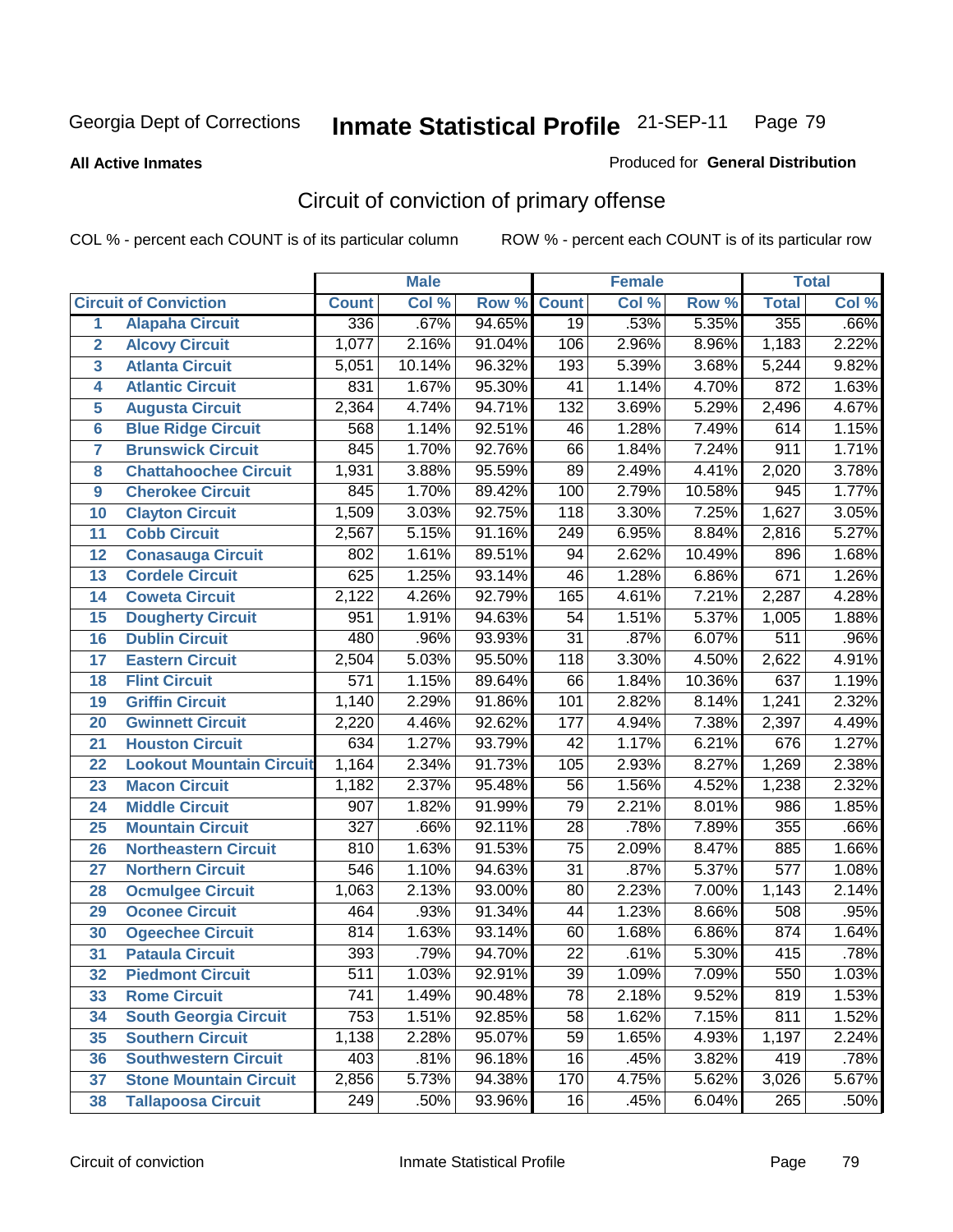**All Active Inmates**

#### Produced for **General Distribution**

# Circuit of conviction of primary offense

|    |                              |              | <b>Male</b> |        |                 | <b>Female</b> |          |              | <b>Total</b> |
|----|------------------------------|--------------|-------------|--------|-----------------|---------------|----------|--------------|--------------|
|    | <b>Circuit of Conviction</b> | <b>Count</b> | Col %       | Row %  | <b>Count</b>    | Col %         | Row %    | <b>Total</b> | Col %        |
| 39 | <b>Tifton Circuit</b>        | 533          | $1.07\%$    | 95.35% | $\overline{26}$ | .73%          | 4.65%    | 559          | 1.05%        |
| 40 | <b>Toombs Circuit</b>        | 362          | .73%        | 94.03% | 23              | .64%          | 5.97%    | 385          | .72%         |
| 41 | <b>Waycross Circuit</b>      | 768          | 1.54%       | 94.00% | 49              | 1.37%         | $6.00\%$ | 817          | 1.53%        |
| 42 | <b>Western Circuit</b>       | 527          | 1.06%       | 93.77% | 35              | .98%          | 6.23%    | 562          | 1.05%        |
| 43 | <b>Rockdale Circuit</b>      | 453          | .91%        | 90.60% | 47              | 1.31%         | $9.40\%$ | 500          | $.94\%$      |
| 44 | <b>Douglas Circuit</b>       | 1,233        | 2.47%       | 88.58% | 159             | 4.44%         | 11.42%   | 1,392        | 2.61%        |
| 45 | <b>Appalachian Circuit</b>   | 346          | .69%        | 91.29% | 33              | .92%          | 8.71%    | 379          | .71%         |
| 46 | <b>Enotah Circuit</b>        | 343          | .69%        | 89.09% | 42              | 1.17%         | 10.91%   | 385          | .72%         |
| 47 | <b>Bell-Forsyth Circuit</b>  | 293          | .59%        | 85.92% | 48              | 1.34%         | 14.08%   | 341          | .64%         |
| 48 | <b>Towaliga Circuit</b>      | 406          | .81%        | 92.91% | 31              | $.87\%$       | 7.09%    | 437          | .82%         |
| 49 | <b>Paulding Circuit</b>      | 266          | .53%        | 93.33% | 19              | .53%          | 6.67%    | 285          | .53%         |
|    | <b>Total Rported</b>         | 49,824       | 100%        | 93.29% | 3,581           | 100%          | 6.71%    | 53,405       | 100%         |

| тет | ,344 | 204<br>$\sim$ $\sim$ | ,548  |
|-----|------|----------------------|-------|
|     | 168  | 270E<br>ັດວ          | 4,953 |

| M<br>.<br>.<br>---<br>ור<br>нс<br><b>OUNN</b> |  |  |  |  |  |
|-----------------------------------------------|--|--|--|--|--|
|-----------------------------------------------|--|--|--|--|--|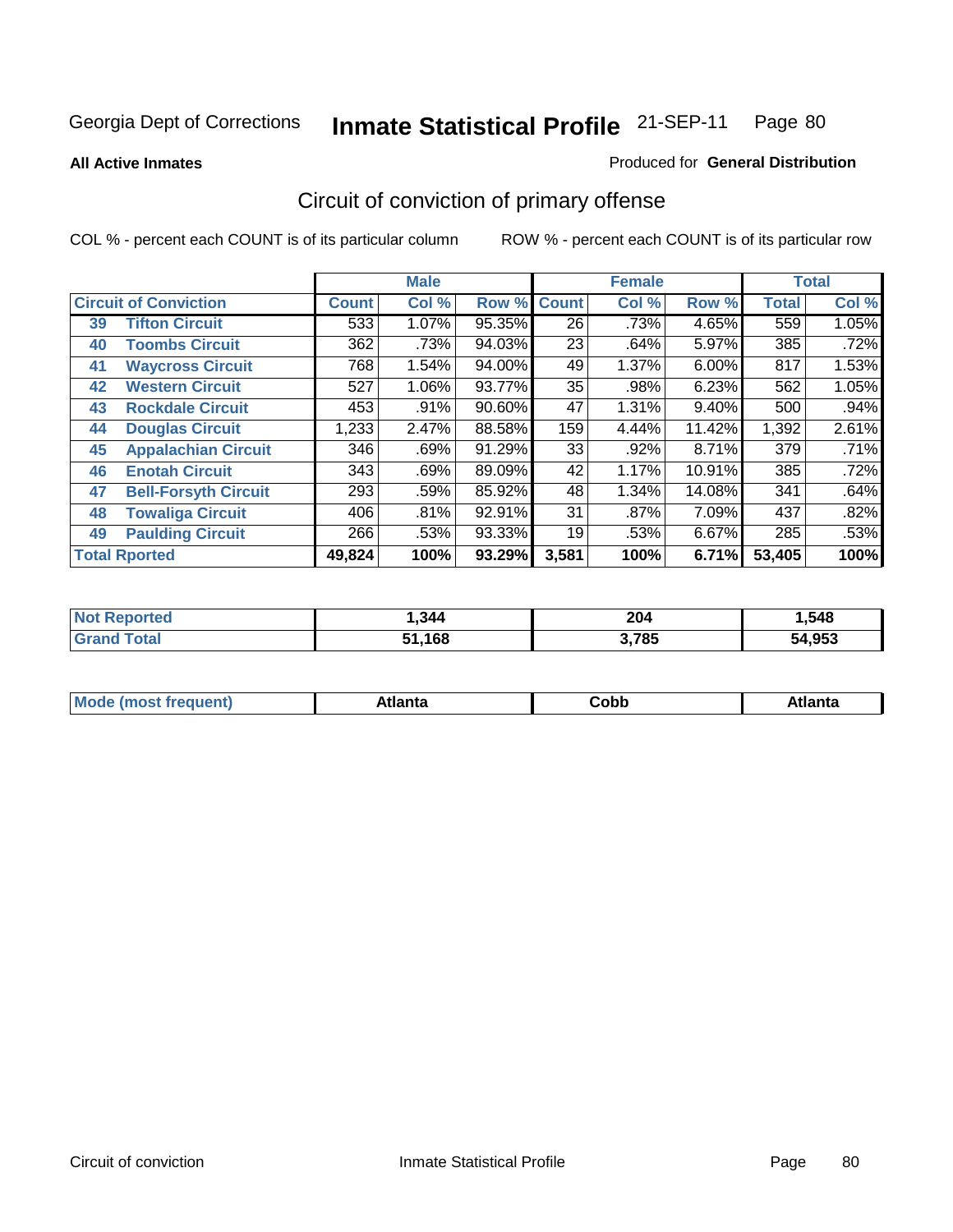### **All Active Inmates**

### Produced for **General Distribution**

## Years served (jail + prison) in this incarceration

|                              |                  | <b>Male</b> |         |                  | <b>Female</b> |        |                  | <b>Total</b> |
|------------------------------|------------------|-------------|---------|------------------|---------------|--------|------------------|--------------|
| <b>Years Served</b>          | <b>Count</b>     | Col %       | Row %   | <b>Count</b>     | Col %         | Row %  | <b>Total</b>     | Col %        |
| Less than one year           | 10,190           | 20.02%      | 88.96%  | 1,265            | 33.55%        | 11.04% | 11,455           | 20.95%       |
| 1 to 1.99 years              | 9,430            | 18.53%      | 90.05%  | 1,042            | 27.64%        | 9.95%  | 10,472           | 19.15%       |
| 2 to 2.99 years              | 6,268            | 12.31%      | 92.93%  | 477              | 12.65%        | 7.07%  | 6,745            | 12.34%       |
| $3$ to 3.99 years            | 4,190            | 8.23%       | 95.25%  | $\overline{209}$ | 5.54%         | 4.75%  | 4,399            | 8.05%        |
| $\overline{4}$ to 4.99 years | 3,323            | 6.53%       | 95.76%  | 147              | 3.90%         | 4.24%  | 3,470            | 6.35%        |
| $\overline{5}$ to 5.99 years | 2,222            | 4.37%       | 95.65%  | 101              | 2.68%         | 4.35%  | 2,323            | 4.25%        |
| 6 to 6.99 years              | 1,671            | 3.28%       | 96.20%  | 66               | 1.75%         | 3.80%  | 1,737            | 3.18%        |
| 7 to 7.99 years              | 1,460            | 2.87%       | 95.67%  | 66               | 1.75%         | 4.33%  | 1,526            | 2.79%        |
| 8 to 8.99 years              | 1,476            | 2.90%       | 96.03%  | 61               | 1.62%         | 3.97%  | 1,537            | 2.81%        |
| 9 to 9.99 years              | 1,279            | 2.51%       | 95.88%  | $\overline{55}$  | 1.46%         | 4.12%  | 1,334            | 2.44%        |
| 10 to 10.99 years            | 971              | 1.91%       | 96.62%  | 34               | 0.90%         | 3.38%  | 1,005            | 1.84%        |
| 11 to 11.99 years            | 886              | 1.74%       | 95.99%  | $\overline{37}$  | 0.98%         | 4.01%  | 923              | 1.69%        |
| 12 to 12.99 years            | 768              | 1.51%       | 95.88%  | $\overline{33}$  | 0.88%         | 4.12%  | 801              | 1.47%        |
| 13 to 13.99 years            | 810              | 1.59%       | 96.31%  | $\overline{31}$  | 0.82%         | 3.69%  | 841              | 1.54%        |
| 14 to 14.99 years            | 840              | 1.65%       | 97.11%  | $\overline{25}$  | 0.66%         | 2.89%  | 865              | 1.58%        |
| 15 to 15.99 years            | 590              | 1.16%       | 96.88%  | $\overline{19}$  | 0.50%         | 3.12%  | 609              | 1.11%        |
| 16 to 16.99 years            | 562              | 1.10%       | 97.57%  | 14               | 0.37%         | 2.43%  | 576              | 1.05%        |
| 17 to 17.99 years            | 492              | 0.97%       | 95.91%  | $\overline{21}$  | 0.56%         | 4.09%  | $\overline{513}$ | 0.94%        |
| 18 to 18.99 years            | 428              | 0.84%       | 98.17%  | $\overline{8}$   | 0.21%         | 1.83%  | 436              | 0.80%        |
| 19 to 19.99 years            | 358              | 0.70%       | 96.50%  | $\overline{13}$  | 0.34%         | 3.50%  | $\overline{371}$ | 0.68%        |
| 20 to 20.99 years            | $\overline{313}$ | 0.61%       | 97.20%  | $\overline{9}$   | 0.24%         | 2.80%  | 322              | 0.59%        |
| 21 to 21.99 years            | 213              | 0.42%       | 96.38%  | 8                | 0.21%         | 3.62%  | 221              | 0.40%        |
| 22 to 22.99 years            | $\overline{207}$ | 0.41%       | 98.57%  | $\overline{3}$   | 0.08%         | 1.43%  | 210              | 0.38%        |
| 23 to 23.99 years            | 189              | 0.37%       | 96.43%  | $\overline{7}$   | 0.19%         | 3.57%  | 196              | 0.36%        |
| 24 to 24.99 years            | 152              | 0.30%       | 99.35%  | 1                | 0.03%         | 0.65%  | 153              | 0.28%        |
| 25 to 25.99 years            | 137              | 0.27%       | 98.56%  | $\overline{2}$   | 0.05%         | 1.44%  | 139              | 0.25%        |
| 26 to 26.99 years            | 101              | 0.20%       | 98.06%  | $\overline{2}$   | 0.05%         | 1.94%  | 103              | 0.19%        |
| 27 to 27.99 years            | 90               | 0.18%       | 98.90%  | 1                | 0.03%         | 1.10%  | 91               | 0.17%        |
| 28 to 28.99 years            | 68               | 0.13%       | 97.14%  | $\overline{2}$   | 0.05%         | 2.86%  | $\overline{70}$  | 0.13%        |
| 29 to 29.99 years            | 46               | 0.09%       | 100.00% |                  |               |        | 46               | 0.08%        |
| Thirty + years               | 1,172            | 2.30%       | 99.07%  | $\overline{11}$  | 0.29%         | 0.93%  | 1,183            | 2.16%        |
| <b>Total Reported</b>        | 50,902           | 100%        | 93.10%  | 3,770            | 100%          | 6.90%  | 54,672           | 100%         |

| <b>Not Reported</b> | 266    | ıэ    | 281    |
|---------------------|--------|-------|--------|
| <b>Grand Total</b>  | 51,168 | 3,785 | 54,953 |
|                     |        |       |        |

| <b>Mean</b><br>(average) | 6.37               | 3.14               | 6.14          |
|--------------------------|--------------------|--------------------|---------------|
| Median (middle)          | 2.91               | 1.55               | 2.72          |
| Mode (most frequent)     | Less than one year | Less than one year | Less than one |
|                          |                    |                    | vear          |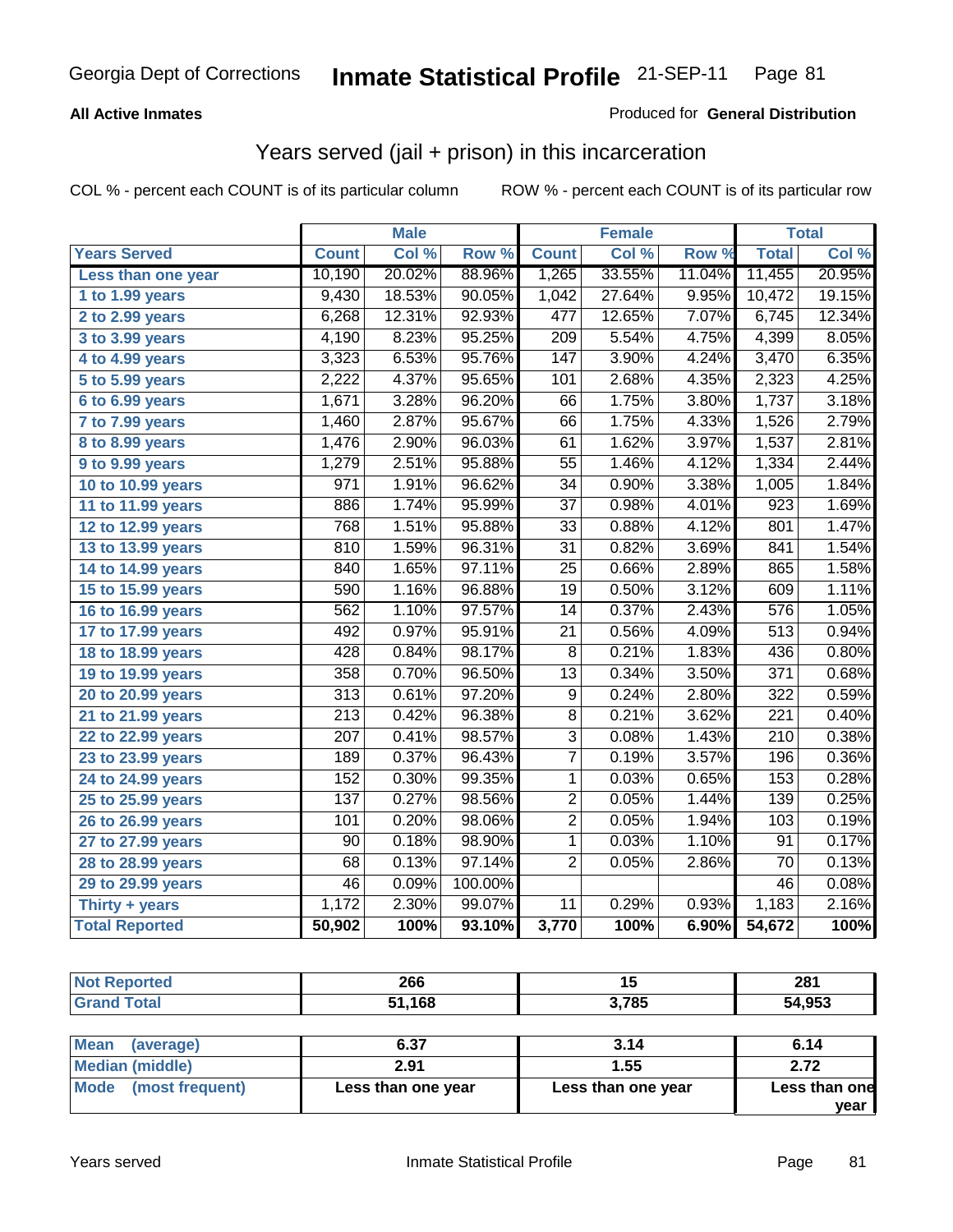#### **All Active Inmates**

Produced for **General Distribution**

### Results of most recent HIV tests

|                         |              | <b>Male</b> |           |              | <b>Female</b> |          |        | Total  |
|-------------------------|--------------|-------------|-----------|--------------|---------------|----------|--------|--------|
| <b>HIV Test Results</b> | <b>Count</b> | Col %       | Row %     | <b>Count</b> | Col %         | Row %    | Total  | Col %  |
| <b>Positive</b>         | 807          | 1.68%       | $91.60\%$ | 74           | 2.05%         | $8.40\%$ | 881    | 1.71%  |
| <b>Negative</b>         | 47,105       | 98.30%      | $93.01\%$ | 3,540        | 97.95%        | $6.99\%$ | 50,645 | 98.28% |
| <b>Indeterminate</b>    |              | 0.01%       | 100.00%   |              |               |          |        | 0.01%  |
| <b>Total Reported</b>   | 47,919       | 100%        | 92.99%    | 3,614        | 100%          | $7.01\%$ | 51,533 | 100%   |

| <b>Not</b><br><b>Reported</b> | 3,249  | 174   | 3,420  |
|-------------------------------|--------|-------|--------|
| <b>Total</b>                  | 51,168 | 3,785 | 54,953 |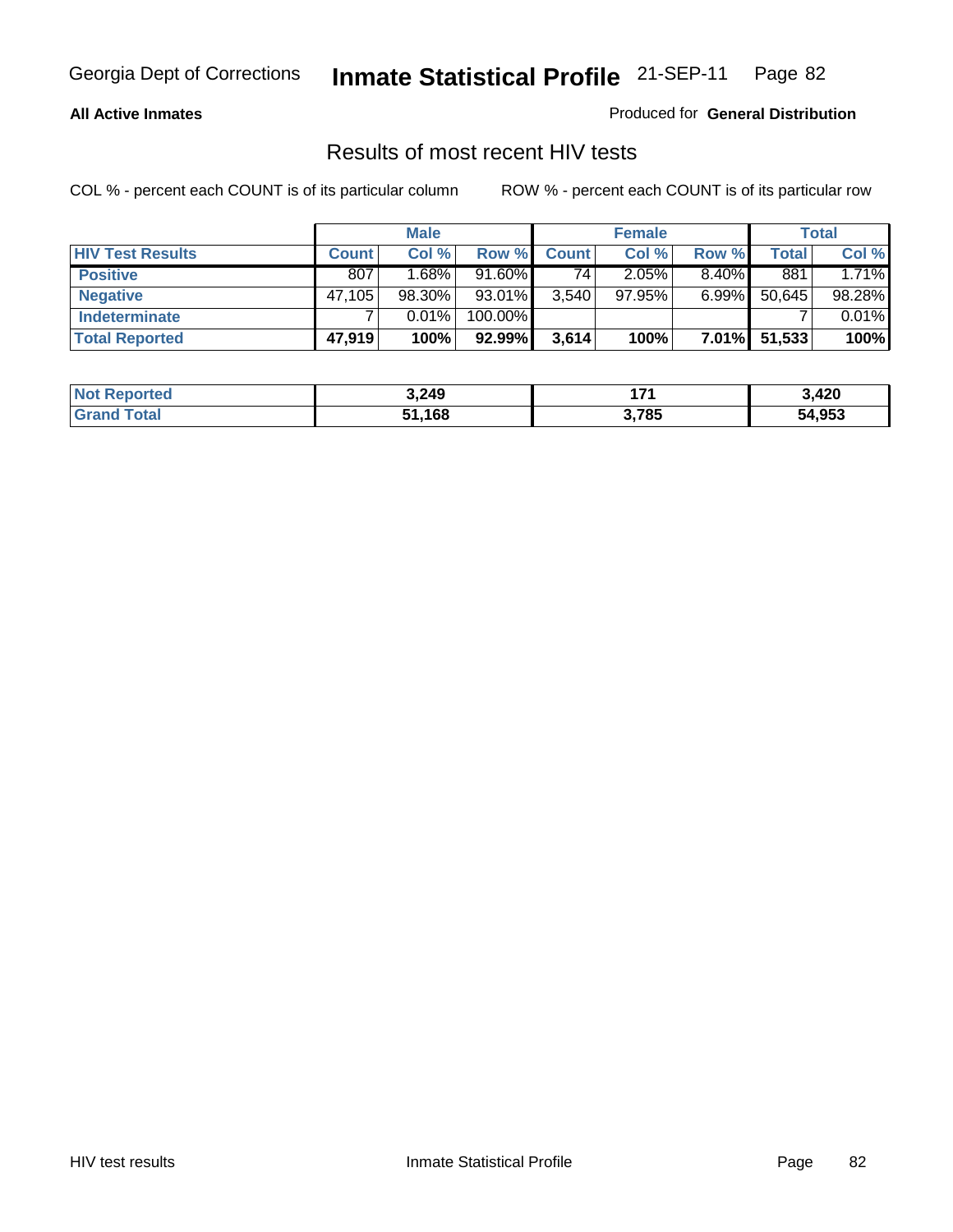#### **All Active Inmates**

#### Produced for **General Distribution**

### Results of most recent tuberculosis test

|                                  |              | <b>Male</b> |           |              | <b>Female</b> |          |              | <b>Total</b> |
|----------------------------------|--------------|-------------|-----------|--------------|---------------|----------|--------------|--------------|
| <b>Tuberculosis Test Results</b> | <b>Count</b> | Col %       | Row %     | <b>Count</b> | Col %         | Row %    | <b>Total</b> | Col %        |
| <b>Positive on current test</b>  | 9.175        | 19.02%      | 97.38%    | 247          | $6.74\%$      | 2.62%    | 9.422        | 18.16%       |
| <b>Positive on previous test</b> | 93           | 0.19%       | 100.00%   |              |               |          | 93           | 0.18%        |
| <b>Negative</b>                  | 38,961       | 80.78%      | $91.94\%$ | 3.415        | $93.26\%$     | $8.06\%$ | 42,376       | 81.66%       |
| <b>Total Reported</b>            | 48,229       | 100%        | 92.94%    | 3,662        | 100%          | $7.06\%$ | 51,891       | 100%         |

| <b>Not</b><br>Reported | 2,939  | י הו<br>123 | 3.062  |
|------------------------|--------|-------------|--------|
| <i>i</i> otal          | 51,168 | 3,785       | 54,953 |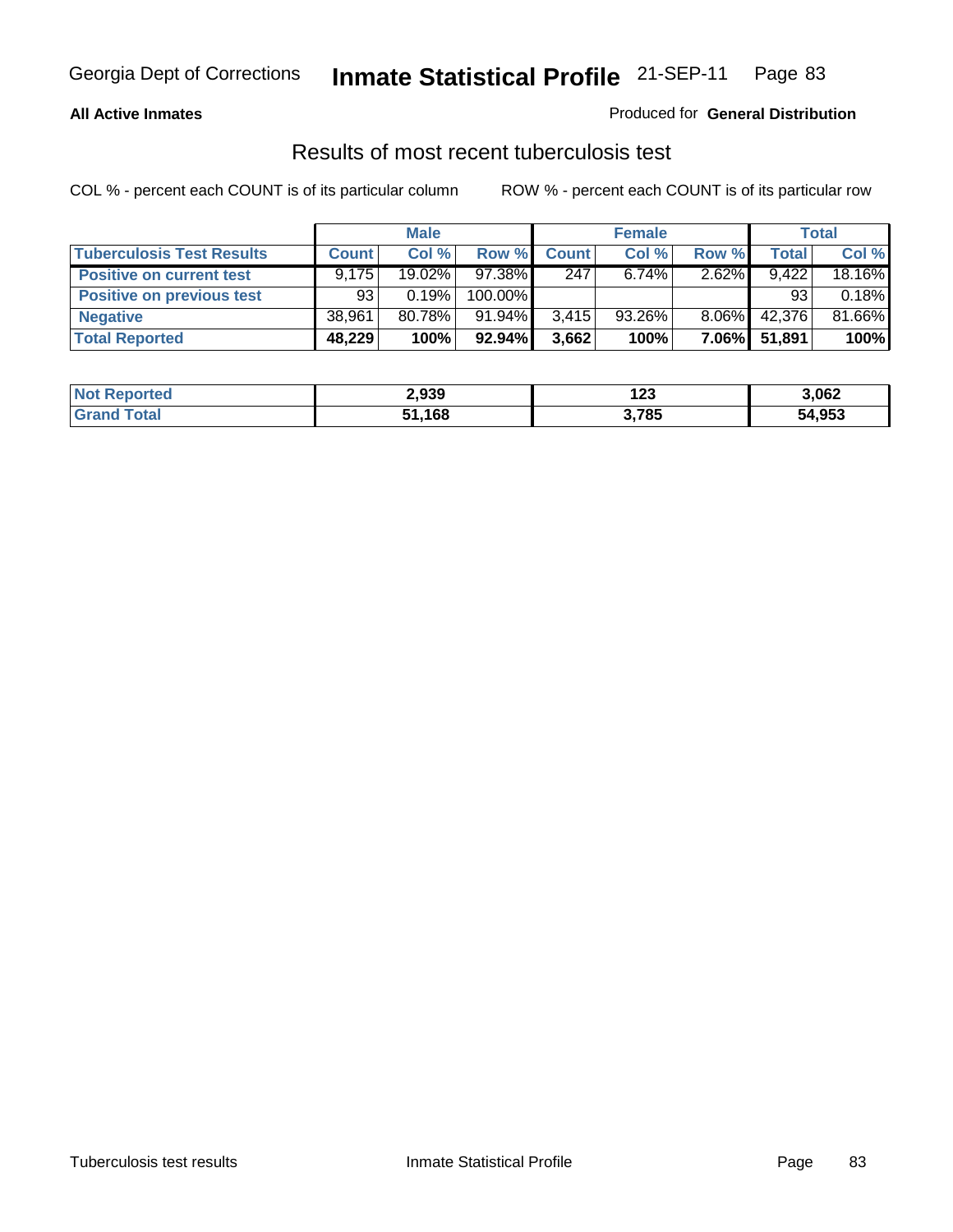#### **All Active Inmates**

Produced for **General Distribution**

### Results of most recent syphilis test

|                                 |              | <b>Male</b> |           |              | <b>Female</b> |          |                 | Total  |
|---------------------------------|--------------|-------------|-----------|--------------|---------------|----------|-----------------|--------|
| <b>Syphilis Test Results</b>    | <b>Count</b> | Col %       | Row %     | <b>Count</b> | Col %         | Row %    | Total           | Col %  |
| <b>Positive on current test</b> | 515          | $1.40\%$    | $91.80\%$ | 46           | $1.97\%$      | $8.20\%$ | 561             | 1.43%  |
| <b>Negative</b>                 | 36,316       | 98.60%      | 94.07%    | 2,288        | 98.03%        | $5.93\%$ | 38,604          | 98.57% |
| <b>Total Reported</b>           | 36,831       | 100%        | 94.04%    | 2,334        | 100%          |          | $5.96\%$ 39,165 | 100%   |

| <b>Not Reported</b> | 14,337 | .451, | 15,788 |
|---------------------|--------|-------|--------|
| <b>Grand Total</b>  | ,168   | 3,785 | 54,953 |